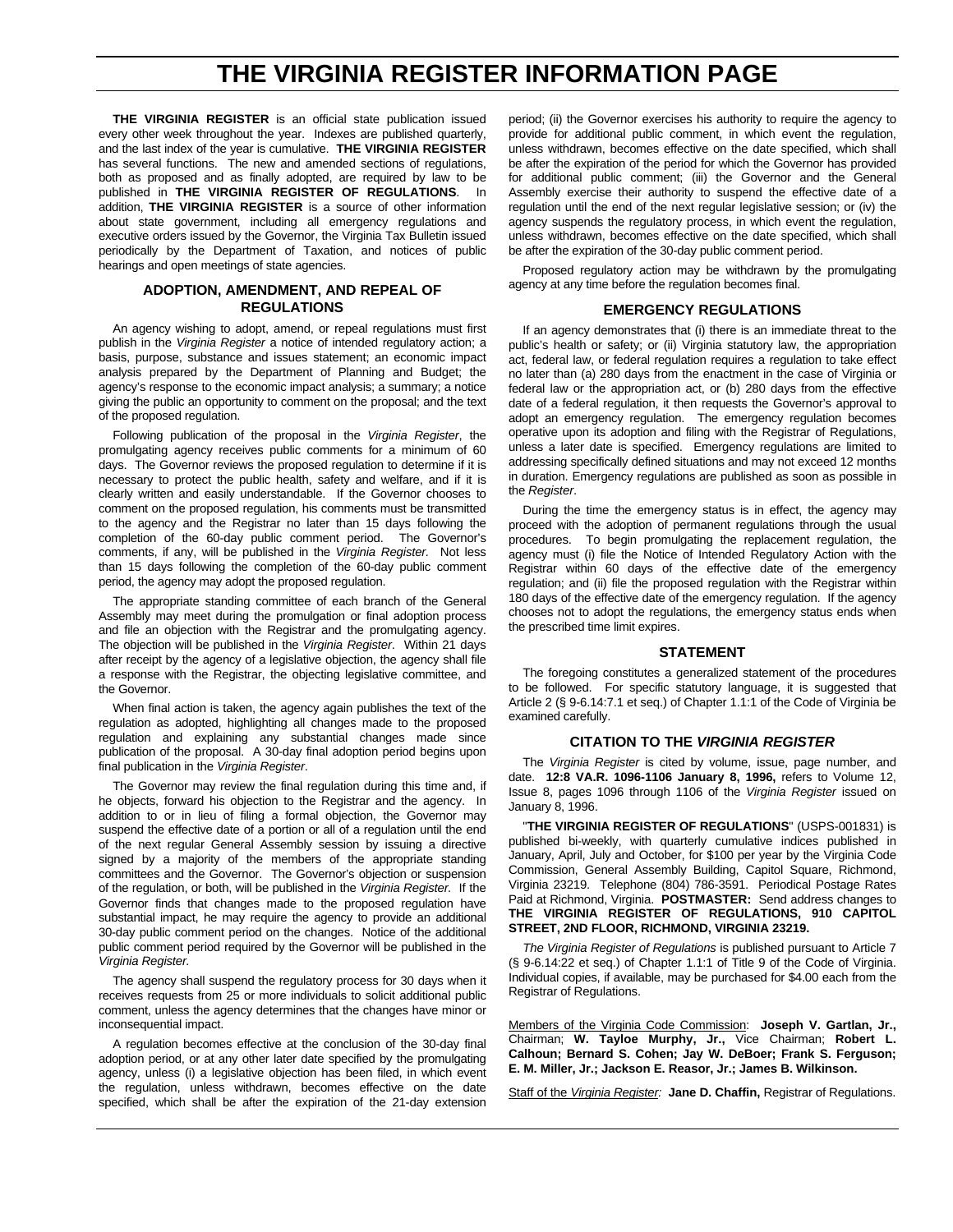## **PUBLICATION DEADLINES AND SCHEDULES**

This schedule is available on the *Register*'s Internet home page (http://legis.state.va.us/codecomm/register/regindex.htm).

| Volume: Issue              | <b>Material Submitted</b><br>By Noon* | <b>Will Be Published On</b> |
|----------------------------|---------------------------------------|-----------------------------|
| 15:1                       | September 9, 1998                     | September 28, 1998          |
| 15:2                       | September 23, 1998                    | October 12, 1998            |
| 15:3                       | October 7, 1998                       | October 26, 1998            |
| 15:4                       | October 21, 1998                      | November 9, 1998            |
| 15:5                       | November 4, 1998                      | November 23, 1998           |
| 15:6                       | November 17, 1998 (Tuesday)           | December 7, 1998            |
| 15:7                       | December 2, 1998                      | December 21, 1998           |
| <b>INDEX 1 - Volume 15</b> |                                       | January 1999                |
| 15:8                       | December 15, 1998 (Tuesday)           | January 4, 1999             |
| 15:9                       | December 29, 1998 (Tuesday)           | January 18, 1999            |
| 15:10                      | January 13, 1999                      | February 1, 1999            |
| 15:11                      | January 27, 1999                      | February 15, 1999           |
| 15:12                      | February 10, 1999                     | March 1, 1999               |
| 15:13                      | February 24, 1999                     | March 15, 1999              |
| 15:14                      | March 10, 1999                        | March 29, 1999              |
| <b>INDEX 2 - Volume 15</b> |                                       | April 1999                  |
| 15:15                      | March 24, 1999                        | April 12, 1999              |
| 15:16                      | April 7, 1999                         | April 26, 1999              |
| 15:17                      | April 21, 1999                        | May 10, 1999                |
| 15:18                      | May 5, 1999                           | May 24, 1999                |
| 15:19                      | May 19, 1999                          | June 7, 1999                |
| 15:20                      | June 2, 1999                          | June 21, 1999               |
| <b>INDEX 3 - Volume 15</b> |                                       | <b>July 1999</b>            |
| 15:21                      | June 16, 1999                         | July 5, 1999                |
| 15:22                      | June 30, 1999                         | July 19, 1999               |
| 15:23                      | July 14, 1999                         | August 2, 1999              |
| 15:24                      | July 28, 1999                         | August 16, 1999             |
| 15:25                      | August 11, 1999                       | August 30, 1999             |
| 15:26                      | August 25, 1999                       | September 13, 1999          |
| FINAL INDEX - Volume 15    |                                       | October 1999                |

## **September 1998 through September 1999**

\*Filing deadlines are Wednesdays unless otherwise specified.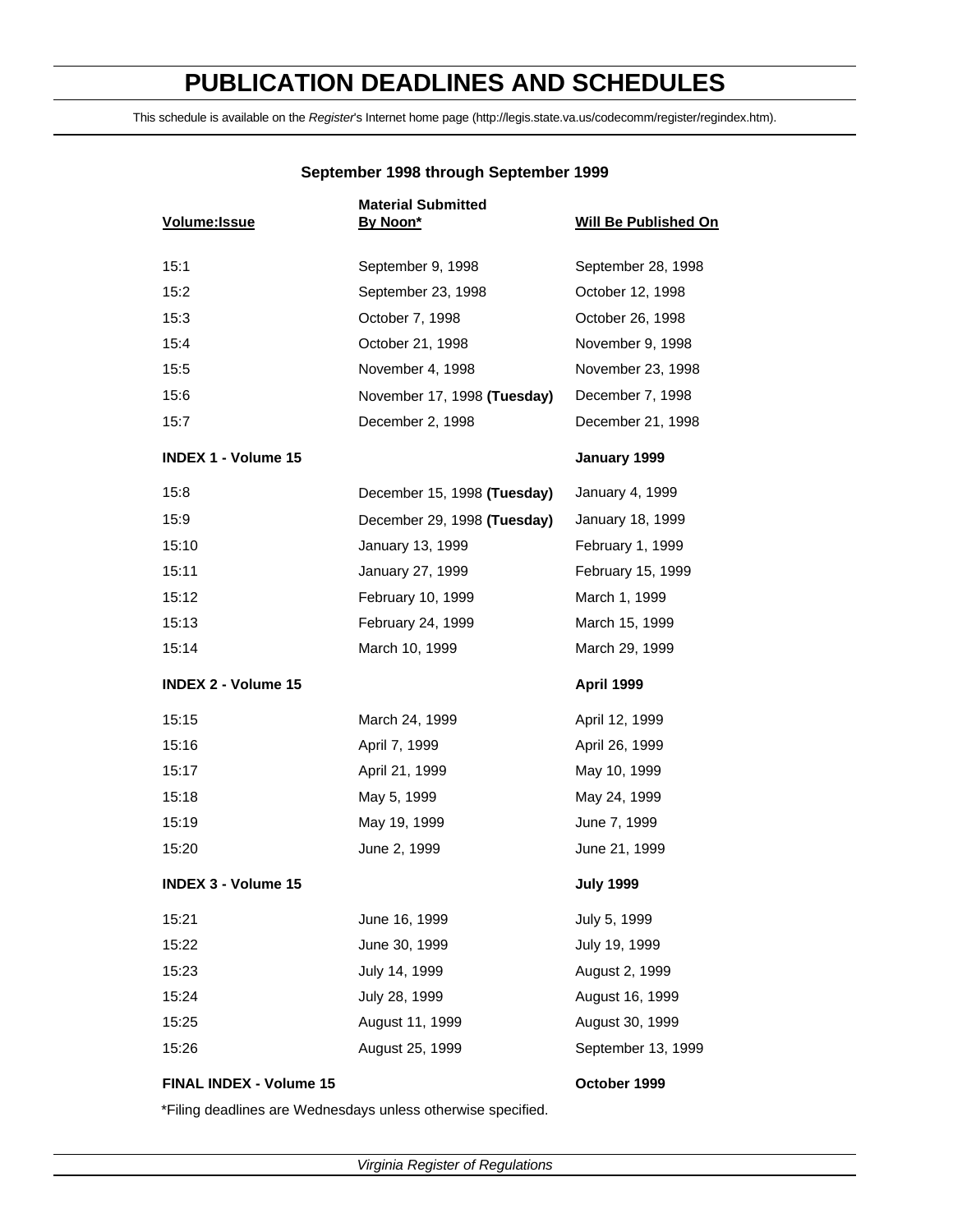## **CUMULATIVE TABLE OF VIRGINIA ADMINISTRATIVE CODE SECTIONS ADOPTED, AMENDED, OR REPEALED**

| Title 4. Conservation and Natural Resources 3         |
|-------------------------------------------------------|
|                                                       |
|                                                       |
|                                                       |
| Title 10. Finance and Financial Institutions 11       |
|                                                       |
|                                                       |
|                                                       |
|                                                       |
|                                                       |
| Title 18. Professional and Occupational Licensing  14 |
|                                                       |
| Title 20. Public Utilities and Telecommunications17   |
| Title 21. Securities and Retail Franchising 17        |
|                                                       |
| Title 24. Transportation and Motor Vehicles  19       |

## **NOTICES OF INTENDED REGULATORY ACTION**

#### TITLE 1. ADMINISTRATION

#### TITLE 8. EDUCATION

State Board of Education.............................................[......21](#page-22-0)

#### TITLE 9. ENVIRONMENT

## TITLE 12. HEALTH

| Department of Medical Assistance Services25 |  |
|---------------------------------------------|--|

## TITLE 16. LABOR AND EMPLOYMENT

|  | Governor's Employment and Training Department27 |
|--|-------------------------------------------------|
|--|-------------------------------------------------|

#### TITLE 18. PROFESSIONAL AND OCCUPATIONAL **LICENSING**

## TITLE 22. SOCIAL SERVICES

State Board of Social Services ......................................... [29](#page-30-0)

## **PUBLIC COMMENT PERIODS - PROPOSED REGULATIONS**

#### TITLE 16. LABOR AND EMPLOYMENT

Department of Labor and Industry .................................[....](#page-32-0) 31

TITLE 18. PROFESSIONAL AND OCCUPATIONAL **LICENSING** 

Board of Optometry........................................................... 31

## **PROPOSED REGULATIONS**

TITLE 16. LABOR AND EMPLOYMENT

## **DEPARTMENT OF LABOR AND INDUSTRY**

Regulations Establishing a Multiple of Federal Minimum Hourly Wage Relating to Garnishment of Wages (REPEALING). (16 VAC 15-20-10 et seq.)........................ 32

Maximum Garnishment Amounts. (16 VAC 15-21-10 et seq.) .............................................................................[....](#page-33-0) 32

TITLE 18. PROFESSIONAL AND OCCUPATIONAL LICENSING

## **BOARD OF OPTOMETRY**

Regulations for the Certification of Optometrists to Use Therapeutic Pharmaceutical Agents (amending 18 VAC 105- 30-10, 18 VAC 105-30-20, 18 VAC 105-30-30, 18 VAC 105- 30-40, 18 VAC 105-30-60, 18 VAC 105-30-70, 18 VAC 105- 30-90, 18 VAC 105-30-100 and 18 VAC 105-30-120; adding 18 VAC 105-30-35; repealing 18 VAC 105-30-50 and 18 VAC 105-30-110). ...................................................[.....](#page-35-0) 34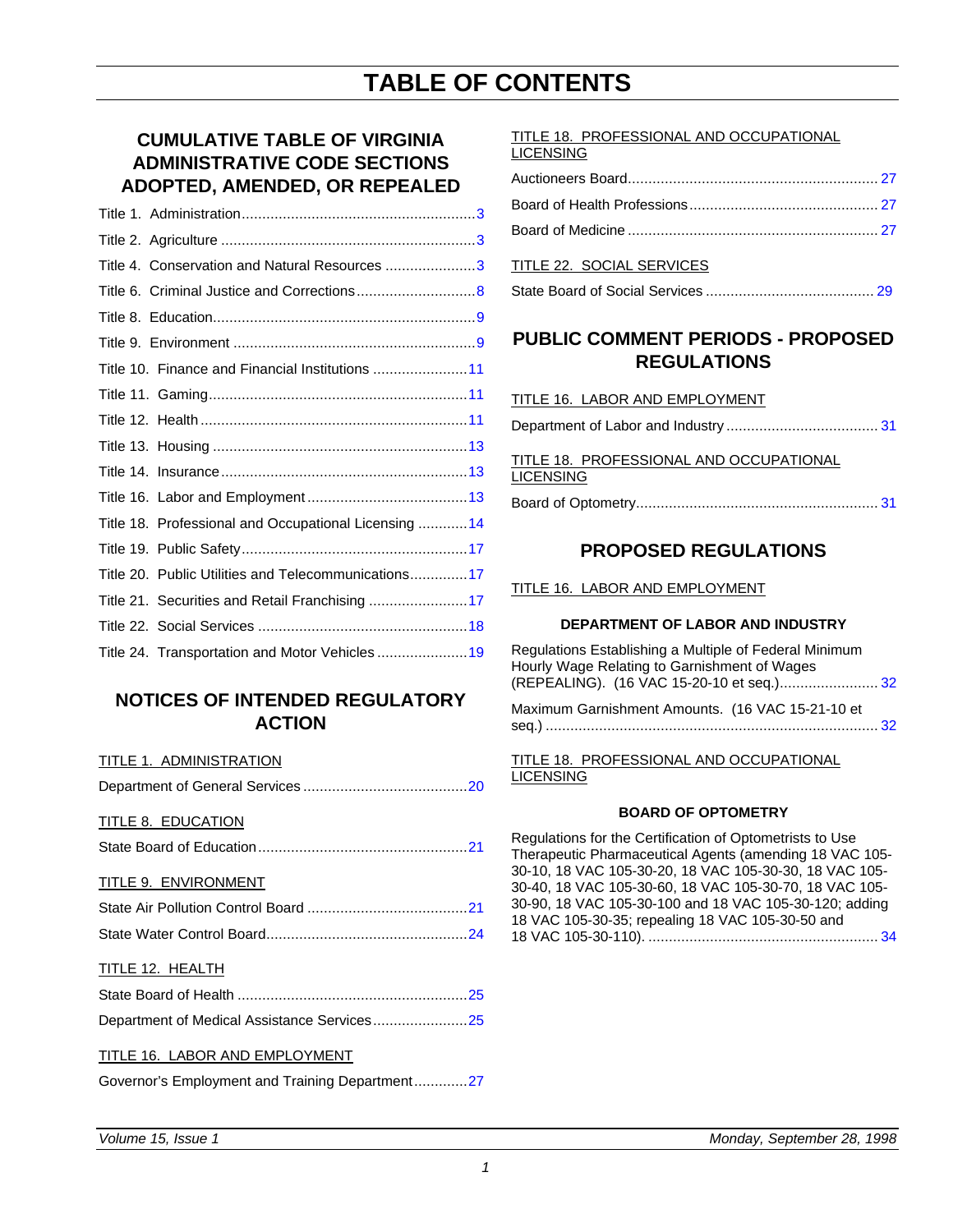## Table of Contents

## **FINAL REGULATIONS**

### TITLE 1. ADMINISTRATION

### **DEPARTMENT OF GENERAL SERVICES**

#### **Division of Purchases and Supply**

Agency Procurement and Surplus Property Manual. (1 VAC 30-130-10.).....................................................................[...44](#page-45-0)

### TITLE 12. HEALTH

### **DEPARTMENT OF MEDICAL ASSISTANCE SERVICES**

| Specialized Care Nursing Facility Services 44                                                      |
|----------------------------------------------------------------------------------------------------|
| Administration of Medical Assistance Services (amending                                            |
| Amount, Duration and Scope of Medical and Remedial<br>Care Services (amending 12 VAC 30-50-160) 44 |

Standards Established and Methods Used to Assure High Quality Care (amending 12 VAC 30-60-40, 12 VAC 30-60- 320, and 12 VAC 30-60-340). ........................................ 44

Methods and Standards for Establishing Payment Rates for Long-Term Care (amending 12 VAC 30-90-264 and 12 VAC 30-90-290)........................................................ 44

## Proposed Amendments to a Consent Special Order - King George County Board of Supervisors - Elementary and High School Lagoon ...............................................................[...49](#page-50-0) Proposed Consent Special Order - Madison County School Board ................................................................................49 Proposed Consent Special Order - Pine Street Village, L.P. .........................................................................................49 Proposed Consent Special Order - Weanack Land Limited Partners and USA Waste of Virginia, Inc. ..........................50

## **VIRGINIA CODE COMMISSION**

| Forms for Filing Material for Publication in The Virginia |  |  |
|-----------------------------------------------------------|--|--|
|                                                           |  |  |

### ERRATA

#### **COMMONWEALTH TRANSPORTATION BOARD**

| Vegetation Control Regulations on State Rights-of-Way. |  |
|--------------------------------------------------------|--|
|                                                        |  |

## **CALENDAR OF EVENTS**

### **EXECUTIVE**

|--|--|--|

## **INDEPENDENT**

|--|--|--|

## **LEGISLATIVE**

|--|--|--|--|--|

## **CHRONOLOGICAL LIST**

## **FORMS**

#### **DEPARTMENT OF MINES, MINERALS AND ENERGY**

| Certification Requirements for Mineral Miners. (4 VAC 25- |  |
|-----------------------------------------------------------|--|
|                                                           |  |

## **GENERAL NOTICES/ERRATA**

**DEPARTMENT OF AGRICULTURE AND CONSUMER SERVICES**

Agricultural Stewardship Act Annual Report ...................... 48

## **STATE WATER CONTROL BOARD**

Proposed Consent Special Order - Alleghany County for Clearview Estates/Clearwater Park Pump Station.............. 48

| Proposed Consent Special Order - AlliedSignal, Inc. - |  |
|-------------------------------------------------------|--|
|                                                       |  |
|                                                       |  |

Proposed Consent Special Order - Capitol Region Airport Commission ................................................................[.....](#page-49-0) 48 Proposed Consent Special Order - Town of Culpeper Wastewater Treatment Plant............................................. [49](#page-50-0)

| Proposed Consent Special Order - Hercules, Incorporated |  |
|---------------------------------------------------------|--|
|                                                         |  |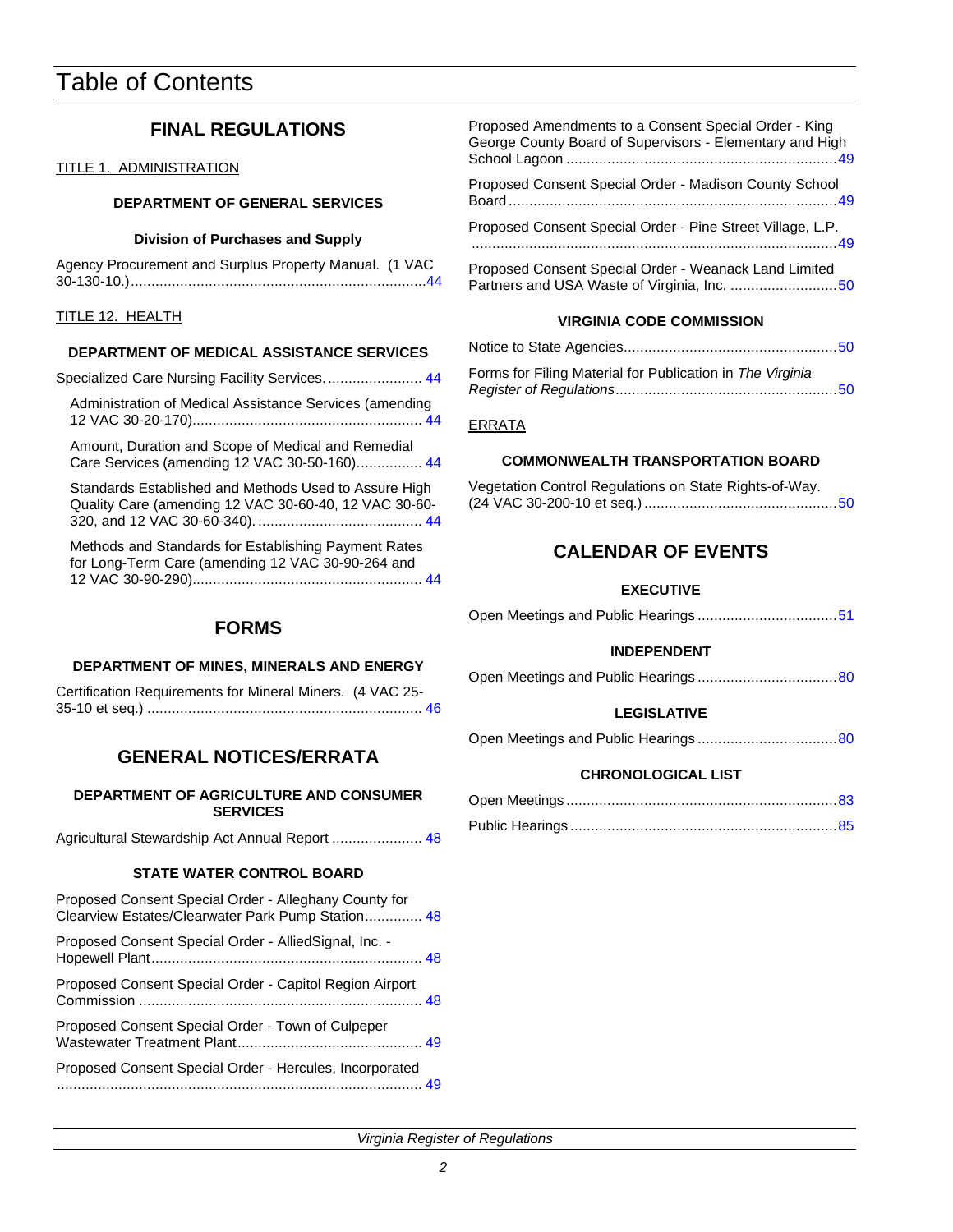## <span id="page-4-0"></span>**CUMULATIVE TABLE OF VIRGINIA ADMINISTRATIVE CODE SECTIONS ADOPTED, AMENDED, OR REPEALED**

The table printed below lists regulation sections, by Virginia Administrative Code (VAC) title, that have been amended, added or repealed in the *Virginia Register* since the regulations were originally published or last supplemented in VAC (the Spring 1998 VAC Supplement includes final regulations published through *Virginia Register* Volume 14, Issue 10, dated February 2, 1998). Emergency regulations, if any, are listed, followed by the designation "emer," and errata pertaining to final regulations are listed. Proposed regulations are not listed here. The table lists the sections in numerical order and shows action taken, the volume, issue and page number where the section appeared, and the effective date of the section.

| <b>SECTION NUMBER</b>                              | <b>ACTION</b> | <b>CITE</b>      | EFFECTIVE DATE |
|----------------------------------------------------|---------------|------------------|----------------|
| <b>Title 1. Administration</b>                     |               |                  |                |
| 1 VAC 75-30-60                                     | Amended       | 14:25 VA.R. 4065 | 9/30/98        |
| Title 2. Agriculture                               |               |                  |                |
| 2 VAC 5-180-10                                     | Amended       | 14:19 VA.R. 2666 | 7/8/98         |
| 2 VAC 5-180-20                                     | Amended       | 14:19 VA.R. 2667 | 7/8/98         |
| 2 VAC 5-180-30                                     | Amended       | 14:19 VA.R. 2668 | 7/8/98         |
| 2 VAC 5-180-50                                     | Amended       | 14:19 VA.R. 2668 | 7/8/98         |
| 2 VAC 5-180-60                                     | Amended       | 14:19 VA.R. 2668 | 7/8/98         |
| 2 VAC 5-180-80                                     | Amended       | 14:19 VA.R. 2668 | 7/8/98         |
| 2 VAC 5-180-90                                     | Amended       | 14:19 VA.R. 2669 | 7/8/98         |
| 2 VAC 5-180-120                                    | Amended       | 14:19 VA.R. 2669 | 7/8/98         |
| 2 VAC 5-205-10 through                             | Added         | 14:19 VA.R. 2670 | 7/8/98         |
| 2 VAC 5-205-110                                    |               |                  |                |
| 2 VAC 5-390-180                                    | Amended       | 14:14 VA.R. 2136 | 3/1/98         |
| <b>Title 4. Conservation and Natural Resources</b> |               |                  |                |
| 4 VAC 5-20-20                                      | Amended       | 14:24 VA.R. 3906 | 9/18/98        |
| 4 VAC 15-260-140                                   | Amended       | 14:24 VA.R. 3907 | 9/1/98         |
| 4 VAC 15-260-170                                   | Added         | 14:24 VA.R. 3907 | 9/16/98        |
| 4 VAC 15-290-140                                   | Amended       | 14:16 VA.R. 2357 | 7/1/98         |
| 4 VAC 20-260-20                                    | Amended       | 14:15 VA.R. 2231 | 3/13/98        |
| 4 VAC 20-280-10                                    | Amended       | 14:16 VA.R. 2357 | 3/31/98        |
| 4 VAC 20-345-10                                    | Added         | 14:15 VA.R. 2236 | 3/1/98         |
| 4 VAC 20-345-20                                    | Added         | 14:15 VA.R. 2236 | 3/1/98         |
| 4 VAC 20-345-20                                    | Amended       | 14:18 VA.R. 2513 | 5/4/98         |
| 4 VAC 20-345-30                                    | Added         | 14:15 VA.R. 2236 | 3/1/98         |
| 4 VAC 20-345-40                                    | Added         | 14:15 VA.R. 2237 | 3/1/98         |
| 4 VAC 20-345-40                                    | Amended       | 14:18 VA.R. 2513 | 5/4/98         |
| 4 VAC 20-380-30                                    | Amended       | 14:16 VA.R. 2357 | 3/31/98        |
| 4 VAC 20-380-60                                    | Amended       | 14:16 VA.R. 2358 | 3/31/98        |
| 4 VAC 20-395-10 through                            | Added         | 14:22 VA.R.      | 7/1/98         |
| 4 VAC 20-395-40                                    |               | 3205-3206        |                |
| 4 VAC 20-500-40                                    | Amended       | 14:14 VA.R. 2137 | 3/1/98         |
| 4 VAC 20-560-10                                    | Amended       | 14:18 VA.R. 2514 | 5/1/98         |
| 4 VAC 20-560-20                                    | Amended       | 14:18 VA.R. 2514 | 5/1/98         |
| 4 VAC 20-560-40                                    | Amended       | 14:18 VA.R. 2515 | 5/1/98         |
| 4 VAC 20-560-50                                    | Amended       | 14:18 VA.R. 2516 | 5/1/98         |
| 4 VAC 20-620-50                                    | Amended       | 14:16 VA.R. 2358 | 4/1/98         |
| 4 VAC 20-620-60                                    | Amended       | 14:16 VA.R. 2358 | 4/1/98         |
| 4 VAC 20-880-40                                    | Amended       | 14:14 VA.R. 2137 | 3/1/98         |
| 4 VAC 20-880-40                                    | Amended       | 14:18 VA.R. 2516 | 5/1/98         |
| 4 VAC 20-880-50                                    | Amended       | 14:14 VA.R. 2138 | 3/1/98         |
| 4 VAC 20-880-50                                    | Amended       | 14:18 VA.R. 2517 | 5/1/98         |
| 4 VAC 20-890-30                                    | Amended       | 14:25 VA.R. 4065 | 8/5/98         |
| 4 VAC 20-910-45                                    | Amended       | 14:12 VA.R. 1915 | 1/30/98        |
|                                                    |               |                  |                |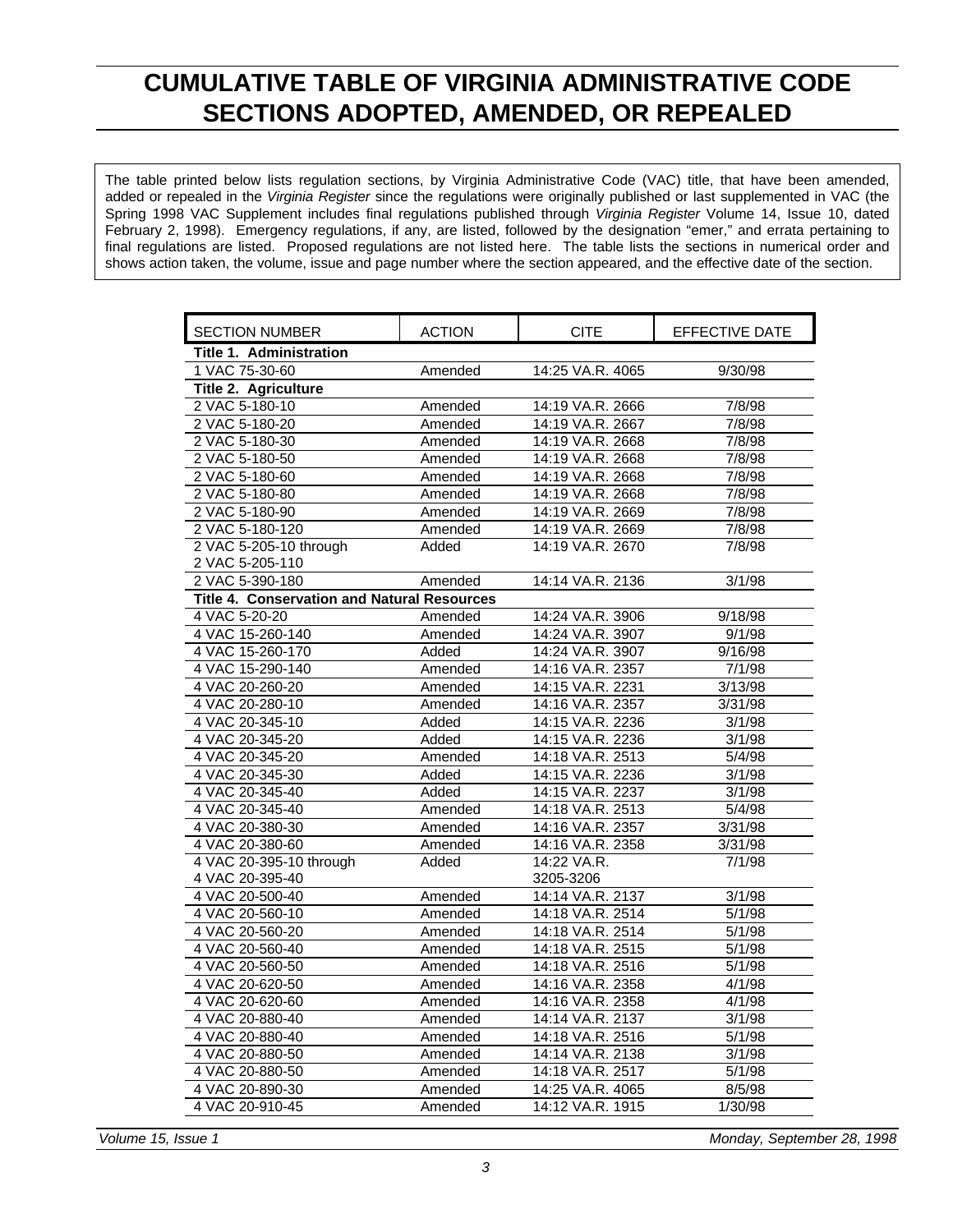| <b>SECTION NUMBER</b> | <b>ACTION</b> | <b>CITE</b>      | EFFECTIVE DATE |
|-----------------------|---------------|------------------|----------------|
| 4 VAC 20-950-30       | Amended       | 14:16 VA.R. 2358 | 4/1/98         |
| 4 VAC 20-950-45       | Added         | 14:12 VA.R. 1915 | 1/30/98        |
| 4 VAC 20-950-45       | Amended       | 14:16 VA.R. 2359 | 4/1/98         |
| 4 VAC 20-960-30       | Amended       | 14:16 VA.R. 2359 | 4/1/98         |
| 4 VAC 20-960-45       | Added         | 14:16 VA.R. 2359 | 4/1/98         |
| 4 VAC 20-1000-10      | Added         | 14:12 VA.R. 1916 | 1/30/98        |
| 4 VAC 20-1000-20      | Added         | 14:12 VA.R. 1916 | 1/30/98        |
| 4 VAC 20-1000-30      | Added         | 14:12 VA.R. 1916 | 1/30/98        |
| 4 VAC 20-1000-40      | Added         | 14:12 VA.R. 1916 | 1/30/98        |
| 4 VAC 25-40-10        | Amended       | 14:17 VA.R. 2428 | 7/1/98         |
| 4 VAC 25-40-20        | Repealed      | 14:17 VA.R. 2430 | 7/1/98         |
| 4 VAC 25-40-25        | Added         | 14:17 VA.R. 2430 | 7/1/98         |
| 4 VAC 25-40-30        | Repealed      | 14:17 VA.R. 2430 | 7/1/98         |
| 4 VAC 25-40-40        | Amended       | 14:17 VA.R. 2430 | 7/1/98         |
| 4 VAC 25-40-50        | Amended       | 14:17 VA.R. 2430 | 7/1/98         |
| 4 VAC 25-40-60        | Repealed      | 14:17 VA.R. 2431 | 7/1/98         |
| 4 VAC 25-40-70        | Amended       | 14:17 VA.R. 2431 | 7/1/98         |
| 4 VAC 25-40-80        | Repealed      | 14:17 VA.R. 2431 | 7/1/98         |
| 4 VAC 25-40-90        | Amended       | 14:17 VA.R. 2431 | 7/1/98         |
| 4 VAC 25-40-100       | Amended       | 14:17 VA.R. 2431 | 7/1/98         |
| 4 VAC 25-40-110       | Amended       | 14:17 VA.R. 2432 | 7/1/98         |
| 4 VAC 25-40-120       | Amended       | 14:17 VA.R. 2432 | 7/1/98         |
| 4 VAC 25-40-130       | Amended       | 14:17 VA.R. 2432 | 7/1/98         |
| 4 VAC 25-40-140       | Amended       | 14:17 VA.R. 2432 | 7/1/98         |
| 4 VAC 25-40-145       | Added         | 14:17 VA.R. 2432 | 7/1/98         |
| 4 VAC 25-40-180       | Amended       | 14:17 VA.R. 2432 | 7/1/98         |
| 4 VAC 25-40-200       | Amended       | 14:17 VA.R. 2432 | 7/1/98         |
| 4 VAC 25-40-210       | Amended       | 14:17 VA.R. 2432 | 7/1/98         |
| 4 VAC 25-40-220       | Amended       | 14:17 VA.R. 2432 | 7/1/98         |
| 4 VAC 25-40-250       | Amended       | 14:17 VA.R. 2432 | 7/1/98         |
| 4 VAC 25-40-270       | Amended       | 14:17 VA.R. 2432 | 7/1/98         |
| 4 VAC 25-40-300       | Amended       | 14:17 VA.R. 2432 | 7/1/98         |
| 4 VAC 25-40-310       | Amended       | 14:17 VA.R. 2432 | 7/1/98         |
| 4 VAC 25-40-320       | Repealed      | 14:17 VA.R. 2432 | 7/1/98         |
| 4 VAC 25-40-350       | Amended       | 14:17 VA.R. 2432 | 7/1/98         |
| 4 VAC 25-40-385       | Added         | 14:17 VA.R. 2433 | 7/1/98         |
| 4 VAC 25-40-388       | Added         | 14:17 VA.R. 2433 | 7/1/98         |
| 4 VAC 25-40-390       | Amended       | 14:17 VA.R. 2434 | 7/1/98         |
| 4 VAC 25-40-400       | Amended       | 14:17 VA.R. 2434 | 7/1/98         |
| 4 VAC 25-40-440       | Amended       | 14:17 VA.R. 2434 | 7/1/98         |
| 4 VAC 25-40-450       | Amended       | 14:17 VA.R. 2434 | 7/1/98         |
| 4 VAC 25-40-460       | Amended       | 14:17 VA.R. 2434 | 7/1/98         |
| 4 VAC 25-40-490       | Amended       | 14:17 VA.R. 2434 | 7/1/98         |
| 4 VAC 25-40-500       | Amended       | 14:17 VA.R. 2434 | 7/1/98         |
| 4 VAC 25-40-510       | Amended       | 14:17 VA.R. 2434 | 7/1/98         |
| 4 VAC 25-40-520       | Amended       | 14:17 VA.R. 2434 | 7/1/98         |
| 4 VAC 25-40-530       | Amended       | 14:17 VA.R. 2434 | 7/1/98         |
| 4 VAC 25-40-540       | Amended       | 14:17 VA.R. 2434 | 7/1/98         |
| 4 VAC 25-40-550       | Amended       | 14:17 VA.R. 2434 | 7/1/98         |
| 4 VAC 25-40-590       | Amended       | 14:17 VA.R. 2434 | 7/1/98         |
| 4 VAC 25-40-630       | Amended       | 14:17 VA.R. 2434 | 7/1/98         |
| 4 VAC 25-40-660       | Amended       | 14:17 VA.R. 2434 | 7/1/98         |
| 4 VAC 25-40-670       | Amended       | 14:17 VA.R. 2435 | 7/1/98         |
| 4 VAC 25-40-690       | Amended       | 14:17 VA.R. 2435 | 7/1/98         |
| 4 VAC 25-40-710       | Amended       | 14:17 VA.R. 2435 | 7/1/98         |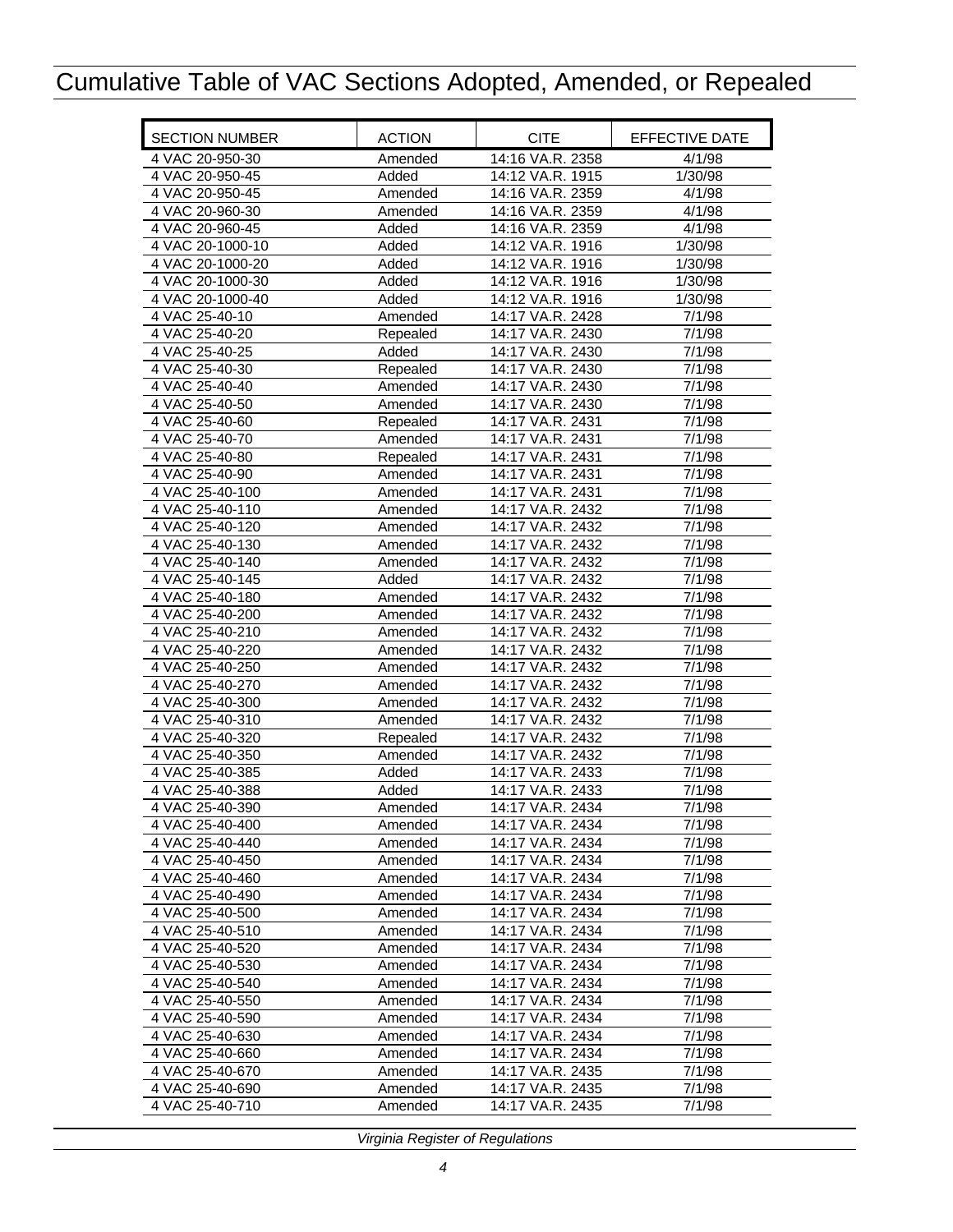| <b>SECTION NUMBER</b>                | <b>ACTION</b>       | <b>CITE</b>                          | EFFECTIVE DATE      |
|--------------------------------------|---------------------|--------------------------------------|---------------------|
| 4 VAC 25-40-720                      | Amended             | 14:17 VA.R. 2435                     | 7/1/98              |
| 4 VAC 25-40-730                      | Repealed            | 14:17 VA.R. 2435                     | 7/1/98              |
| 4 VAC 25-40-750                      | Repealed            | 14:17 VA.R. 2435                     | 7/1/98              |
| 4 VAC 25-40-770                      | Amended             | 14:17 VA.R. 2435                     | 7/1/98              |
| 4 VAC 25-40-780                      | Amended             | 14:17 VA.R. 2435                     | 7/1/98              |
| 4 VAC 25-40-790                      | Amended             | 14:17 VA.R. 2436                     | 7/1/98              |
| 4 VAC 25-40-800                      | Amended             | 14:17 VA.R. 2436                     | 7/1/98              |
| 4 VAC 25-40-810                      | Amended             | 14:17 VA.R. 2437                     | 7/1/98              |
| 4 VAC 25-40-820                      | Amended             | 14:17 VA.R. 2437                     | 7/1/98              |
| 4 VAC 25-40-830                      | Amended             | 14:17 VA.R. 2438                     | 7/1/98              |
| 4 VAC 25-40-870                      | Amended             | 14:17 VA.R. 2438                     | 7/1/98              |
| 4 VAC 25-40-880                      | Amended             | 14:17 VA.R. 2438                     | 7/1/98              |
| 4 VAC 25-40-890                      | Amended             | 14:17 VA.R. 2438                     | 7/1/98              |
| 4 VAC 25-40-895                      | Added               | 14:17 VA.R. 2438                     | 7/1/98              |
| 4 VAC 25-40-900                      | Amended             | 14:17 VA.R. 2438                     | 7/1/98              |
| 4 VAC 25-40-910                      | Amended             | 14:17 VA.R. 2438                     | 7/1/98              |
| 4 VAC 25-40-920                      | Amended             | 14:17 VA.R. 2439                     | 7/1/98              |
| 4 VAC 25-40-930                      | Amended             | 14:17 VA.R. 2439                     | 7/1/98              |
| 4 VAC 25-40-940                      | Repealed            | 14:17 VA.R. 2439                     | 7/1/98              |
| 4 VAC 25-40-960                      | Repealed            | 14:17 VA.R. 2439                     | 7/1/98              |
| 4 VAC 25-40-970                      | Amended             | 14:17 VA.R. 2439                     | 7/1/98              |
| 4 VAC 25-40-1030                     | Amended             | 14:17 VA.R. 2439                     | 7/1/98              |
| 4 VAC 25-40-1060                     | Amended             | 14:17 VA.R. 2439                     | 7/1/98              |
| 4 VAC 25-40-1070                     | Amended             | 14:17 VA.R. 2439                     | 7/1/98              |
| 4 VAC 25-40-1090                     | Amended             | 14:17 VA.R. 2439                     | 7/1/98              |
| 4 VAC 25-40-1100                     | Amended             | 14:17 VA.R. 2439                     | 7/1/98              |
| 4 VAC 25-40-1130                     | Amended             | 14:17 VA.R. 2440                     | 7/1/98              |
| 4 VAC 25-40-1140                     | Amended             | 14:17 VA.R. 2440                     | 7/1/98              |
| 4 VAC 25-40-1180                     | Amended             | 14:17 VA.R. 2440                     | 7/1/98              |
| 4 VAC 25-40-1200                     | Amended             | 14:17 VA.R. 2440                     | 7/1/98              |
| 4 VAC 25-40-1210                     | Amended             | 14:17 VA.R. 2440                     | 7/1/98              |
| 4 VAC 25-40-1220                     | Amended             | 14:17 VA.R. 2440                     | 7/1/98              |
| 4 VAC 25-40-1250                     | Amended             | 14:17 VA.R. 2440                     | $\frac{1}{7}{1/98}$ |
| 4 VAC 25-40-1260                     | Amended             | 14:17 VA.R. 2440                     | 7/1/98              |
| 4 VAC 25-40-1280<br>4 VAC 25-40-1300 | Amended             | 14:17 VA.R. 2440<br>14:17 VA.R. 2440 | 7/1/98<br>7/1/98    |
| 4 VAC 25-40-1310                     | Repealed            | 14:17 VA.R. 2440                     | 7/1/98              |
| 4 VAC 25-40-1320                     | Repealed<br>Amended | 14:17 VA.R. 2440                     | 7/1/98              |
| 4 VAC 25-40-1340                     | Amended             | 14:17 VA.R. 2440                     | 7/1/98              |
| 4 VAC 25-40-1350                     | Amended             | 14:17 VA.R. 2440                     | 7/1/98              |
| 4 VAC 25-40-1370                     | Amended             | 14:17 VA.R. 2440                     | 7/1/98              |
| 4 VAC 25-40-1490                     | Repealed            | 14:17 VA.R. 2440                     | 7/1/98              |
| 4 VAC 25-40-1540                     | Amended             | 14:17 VA.R. 2440                     | 7/1/98              |
| 4 VAC 25-40-1550                     | Amended             | 14:17 VA.R. 2440                     | 7/1/98              |
| 4 VAC 25-40-1560                     | Amended             | 14:17 VA.R. 2441                     | 7/1/98              |
| 4 VAC 25-40-1580                     | Amended             | 14:17 VA.R. 2441                     | 7/1/98              |
| 4 VAC 25-40-1590                     | Amended             | 14:17 VA.R. 2441                     | 7/1/98              |
| 4 VAC 25-40-1670                     | Amended             | 14:17 VA.R. 2441                     | 7/1/98              |
| 4 VAC 25-40-1685                     | Added               | 14:17 VA.R. 2441                     | 7/1/98              |
| 4 VAC 25-40-1690                     | Amended             | 14:17 VA.R. 2441                     | 7/1/98              |
| 4 VAC 25-40-1740                     | Amended             | 14:17 VA.R. 2441                     | 7/1/98              |
| 4 VAC 25-40-1780                     | Amended             | 14:17 VA.R. 2441                     | 7/1/98              |
| 4 VAC 25-40-1785                     | Added               | 14:17 VA.R. 2442                     | 7/1/98              |
| 4 VAC 25-40-1810                     | Amended             | 14:17 VA.R. 2442                     | 7/1/98              |
| 4 VAC 25-40-1880                     | Amended             | 14:17 VA.R. 2442                     | 7/1/98              |
|                                      |                     |                                      |                     |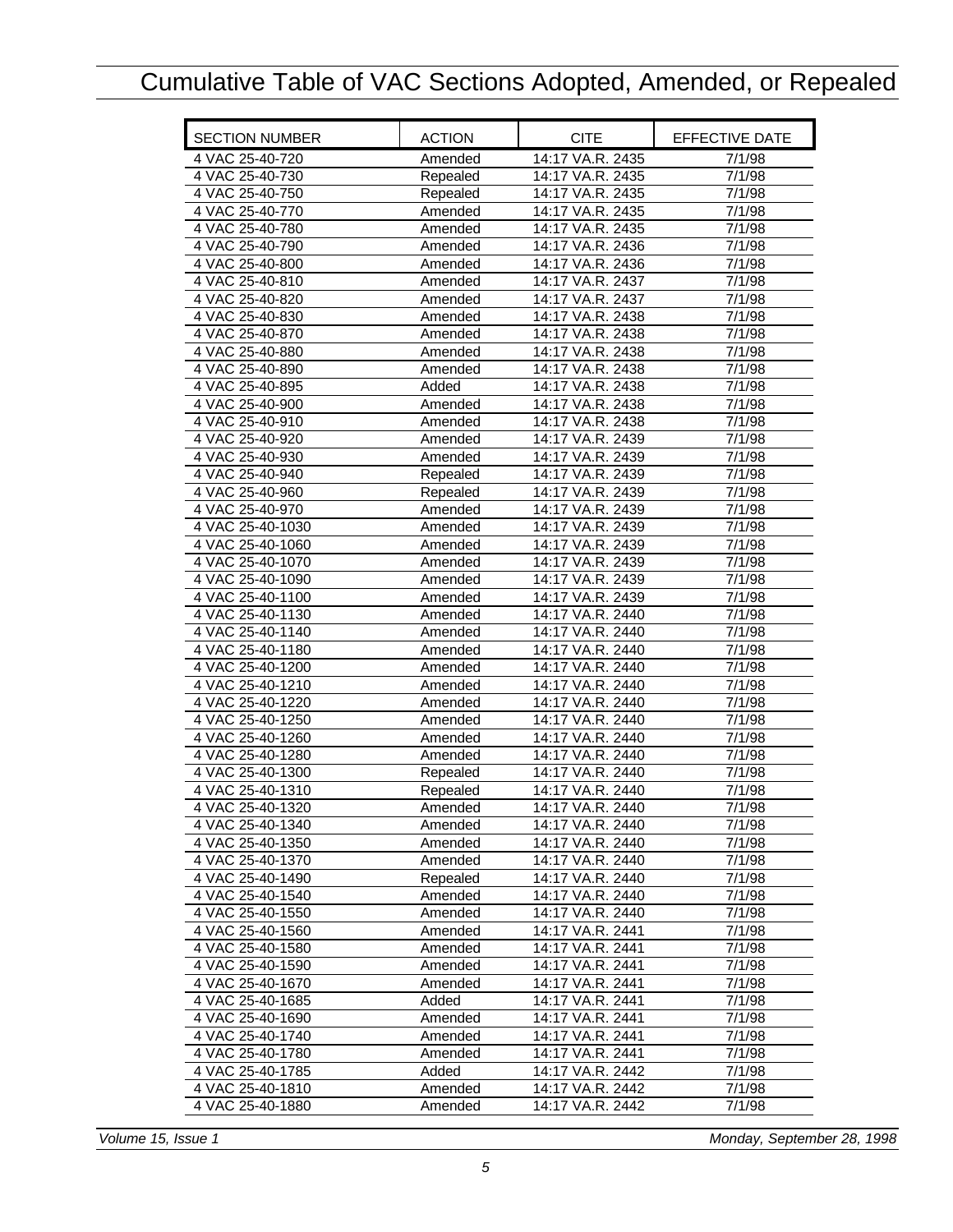| <b>SECTION NUMBER</b> | <b>ACTION</b> | <b>CITE</b>      | EFFECTIVE DATE      |
|-----------------------|---------------|------------------|---------------------|
| 4 VAC 25-40-1940      | Repealed      | 14:17 VA.R. 2442 | 7/1/98              |
| 4 VAC 25-40-2010      | Amended       | 14:17 VA.R. 2442 | 7/1/98              |
| 4 VAC 25-40-2015      | Added         | 14:17 VA.R. 2442 | 7/1/98              |
| 4 VAC 25-40-2040      | Amended       | 14:17 VA.R. 2442 | 7/1/98              |
| 4 VAC 25-40-2080      | Amended       | 14:17 VA.R. 2442 | 7/1/98              |
| 4 VAC 25-40-2100      | Amended       | 14:17 VA.R. 2442 | 7/1/98              |
| 4 VAC 25-40-2140      | Amended       | 14:17 VA.R. 2442 | 7/1/98              |
| 4 VAC 25-40-2170      | Amended       | 14:17 VA.R. 2442 | $\frac{1}{7}$ /1/98 |
| 4 VAC 25-40-2180      | Amended       | 14:17 VA.R. 2442 | 7/1/98              |
| 4 VAC 25-40-2210      | Amended       | 14:17 VA.R. 2442 | 7/1/98              |
| 4 VAC 25-40-2220      | Amended       | 14:17 VA.R. 2442 | 7/1/98              |
| 4 VAC 25-40-2250      | Amended       | 14:17 VA.R. 2442 | 7/1/98              |
| 4 VAC 25-40-2260      | Repealed      | 14:17 VA.R. 2443 | 7/1/98              |
| 4 VAC 25-40-2270      | Amended       | 14:17 VA.R. 2443 | 7/1/98              |
| 4 VAC 25-40-2280      | Amended       | 14:17 VA.R. 2443 | 7/1/98              |
| 4 VAC 25-40-2300      | Amended       | 14:17 VA.R. 2443 | 7/1/98              |
| 4 VAC 25-40-2340      | Amended       | 14:17 VA.R. 2443 | 7/1/98              |
| 4 VAC 25-40-2390      | Amended       | 14:17 VA.R. 2443 | 7/1/98              |
| 4 VAC 25-40-2400      | Amended       | 14:17 VA.R. 2443 | 7/1/98              |
| 4 VAC 25-40-2410      | Amended       | 14:17 VA.R. 2443 | 7/1/98              |
| 4 VAC 25-40-2420      | Amended       | 14:17 VA.R. 2443 | 7/1/98              |
| 4 VAC 25-40-2440      | Amended       | 14:17 VA.R. 2443 | 7/1/98              |
| 4 VAC 25-40-2450      | Amended       | 14:17 VA.R. 2443 | 7/1/98              |
| 4 VAC 25-40-2480      | Amended       | 14:17 VA.R. 2443 | 7/1/98              |
| 4 VAC 25-40-2490      | Amended       | 14:17 VA.R. 2443 | 7/1/98              |
| 4 VAC 25-40-2500      | Amended       | 14:17 VA.R. 2443 | 7/1/98              |
| 4 VAC 25-40-2510      | Repealed      | 14:17 VA.R. 2443 | 7/1/98              |
| 4 VAC 25-40-2530      | Amended       | 14:17 VA.R. 2443 | 7/1/98              |
| 4 VAC 25-40-2540      | Amended       | 14:17 VA.R. 2443 | 7/1/98              |
| 4 VAC 25-40-2550      | Amended       | 14:17 VA.R. 2443 | 7/1/98              |
| 4 VAC 25-40-2590      | Amended       | 14:17 VA.R. 2444 | 7/1/98              |
| 4 VAC 25-40-2610      | Amended       | 14:17 VA.R. 2444 | 7/1/98              |
| 4 VAC 25-40-2650      | Amended       | 14:17 VA.R. 2444 | 7/1/98              |
| 4 VAC 25-40-2660      | Amended       | 14:17 VA.R. 2444 | 7/1/98              |
| 4 VAC 25-40-2680      | Amended       | 14:17 VA.R. 2444 | 7/1/98              |
| 4 VAC 25-40-2700      | Amended       | 14:17 VA.R. 2444 | 7/1/98              |
| 4 VAC 25-40-2720      | Amended       | 14:17 VA.R. 2444 | 7/1/98              |
| 4 VAC 25-40-2750      | Amended       | 14:17 VA.R. 2444 | 7/1/98              |
| 4 VAC 25-40-2760      | Amended       | 14:17 VA.R. 2444 | 7/1/98              |
| 4 VAC 25-40-2770      | Amended       | 14:17 VA.R. 2444 | 7/1/98              |
| 4 VAC 25-40-2790      | Amended       | 14:17 VA.R. 2444 | 7/1/98              |
| 4 VAC 25-40-2800      | Amended       | 14:17 VA.R. 2445 | 7/1/98              |
| 4 VAC 25-40-2810      | Amended       | 14:17 VA.R. 2445 | 7/1/98              |
| 4 VAC 25-40-2820      | Amended       | 14:17 VA.R. 2445 | 7/1/98              |
| 4 VAC 25-40-2850      | Amended       | 14:17 VA.R. 2445 | 7/1/98              |
| 4 VAC 25-40-2870      | Amended       | 14:17 VA.R. 2445 | 7/1/98              |
| 4 VAC 25-40-2880      | Amended       | 14:17 VA.R. 2445 | 7/1/98              |
| 4 VAC 25-40-2910      | Amended       | 14:17 VA.R. 2445 | 7/1/98              |
| 4 VAC 25-40-2915      | Added         | 14:17 VA.R. 2445 | 7/1/98              |
| 4 VAC 25-40-2920      | Amended       | 14:17 VA.R. 2445 | 7/1/98              |
| 4 VAC 25-40-2930      | Amended       | 14:17 VA.R. 2445 | 7/1/98              |
| 4 VAC 25-40-2980      | Amended       | 14:17 VA.R. 2445 | 7/1/98              |
| 4 VAC 25-40-3000      | Amended       | 14:17 VA.R. 2445 | 7/1/98              |
| 4 VAC 25-40-3030      | Amended       | 14:17 VA.R. 2446 | 7/1/98              |
| 4 VAC 25-40-3050      | Amended       | 14:17 VA.R. 2446 | 7/1/98              |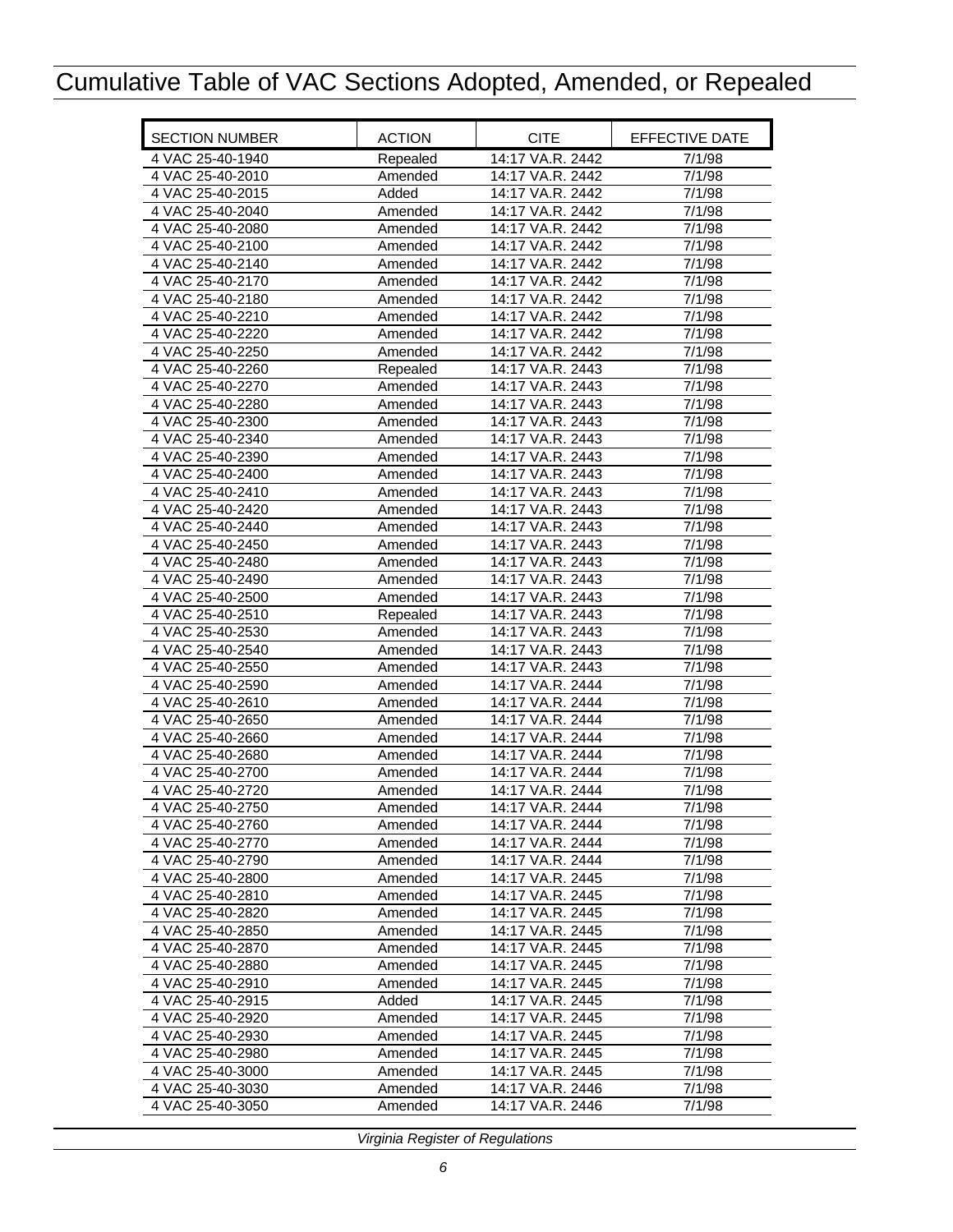| <b>SECTION NUMBER</b> | <b>ACTION</b> | <b>CITE</b>      | EFFECTIVE DATE      |
|-----------------------|---------------|------------------|---------------------|
| 4 VAC 25-40-3070      | Amended       | 14:17 VA.R. 2446 | 7/1/98              |
| 4 VAC 25-40-3080      | Amended       | 14:17 VA.R. 2446 | 7/1/98              |
| 4 VAC 25-40-3110      | Amended       | 14:17 VA.R. 2446 | 7/1/98              |
| 4 VAC 25-40-3120      | Amended       | 14:17 VA.R. 2446 | 7/1/98              |
| 4 VAC 25-40-3160      | Amended       | 14:17 VA.R. 2447 | 7/1/98              |
| 4 VAC 25-40-3170      | Amended       | 14:17 VA.R. 2447 | 7/1/98              |
| 4 VAC 25-40-3220      | Amended       | 14:17 VA.R. 2447 | 7/1/98              |
| 4 VAC 25-40-3230      | Repealed      | 14:17 VA.R. 2447 | 7/1/98              |
| 4 VAC 25-40-3240      | Amended       | 14:17 VA.R. 2447 | 7/1/98              |
| 4 VAC 25-40-3280      | Amended       | 14:17 VA.R. 2447 | 7/1/98              |
| 4 VAC 25-40-3290      | Amended       | 14:17 VA.R. 2447 | 7/1/98              |
| 4 VAC 25-40-3300      | Amended       | 14:17 VA.R. 2447 | 7/1/98              |
| 4 VAC 25-40-3310      | Amended       | 14:17 VA.R. 2447 | 7/1/98              |
| 4 VAC 25-40-3320      | Amended       | 14:17 VA.R. 2447 | 7/1/98              |
| 4 VAC 25-40-3325      | Added         | 14:17 VA.R. 2447 | 7/1/98              |
| 4 VAC 25-40-3328      | Added         | 14:17 VA.R. 2447 | $\frac{1}{7}$ /1/98 |
| 4 VAC 25-40-3330      | Amended       | 14:17 VA.R. 2447 | 7/1/98              |
| 4 VAC 25-40-3340      | Amended       | 14:17 VA.R. 2447 | 7/1/98              |
| 4 VAC 25-40-3350      | Amended       | 14:17 VA.R. 2447 | 7/1/98              |
| 4 VAC 25-40-3420      | Amended       | 14:17 VA.R. 2447 | 7/1/98              |
| 4 VAC 25-40-3430      | Amended       | 14:17 VA.R. 2448 | 7/1/98              |
| 4 VAC 25-40-3450      | Amended       | 14:17 VA.R. 2448 | 7/1/98              |
| 4 VAC 25-40-3460      | Amended       | 14:17 VA.R. 2448 | 7/1/98              |
| 4 VAC 25-40-3475      | Added         | 14:17 VA.R. 2448 | 7/1/98              |
| 4 VAC 25-40-3478      | Added         | 14:17 VA.R. 2448 | 7/1/98              |
| 4 VAC 25-40-3590      | Amended       | 14:17 VA.R. 2448 | 7/1/98              |
| 4 VAC 25-40-3595      | Added         | 14:17 VA.R. 2448 | 7/1/98              |
| 4 VAC 25-40-3620      | Amended       | 14:17 VA.R. 2448 | 7/1/98              |
| 4 VAC 25-40-3660      | Amended       | 14:17 VA.R. 2448 | 7/1/98              |
| 4 VAC 25-40-3680      | Amended       | 14:17 VA.R. 2448 | 7/1/98              |
| 4 VAC 25-40-3690      | Amended       | 14:17 VA.R. 2448 | 7/1/98              |
| 4 VAC 25-40-3700      | Amended       | 14:17 VA.R. 2448 | 7/1/98              |
| 4 VAC 25-40-3710      | Amended       | 14:17 VA.R. 2448 | 7/1/98              |
| 4 VAC 25-40-3720      | Amended       | 14:17 VA.R. 2448 | 7/1/98              |
| 4 VAC 25-40-3830      | Amended       | 14:17 VA.R. 2448 | 7/1/98              |
| 4 VAC 25-40-3840      | Amended       | 14:17 VA.R. 2449 | 7/1/98              |
| 4 VAC 25-40-3855      | Added         | 14:17 VA.R. 2449 | 7/1/98              |
| 4 VAC 25-40-3890      | Amended       | 14:17 VA.R. 2449 | 7/1/98              |
| 4 VAC 25-40-3930      | Amended       | 14:17 VA.R. 2449 | 7/1/98              |
| 4 VAC 25-40-3955      | Added         | 14:17 VA.R. 2449 | 7/1/98              |
| 4 VAC 25-40-3958      | Added         | 14:17 VA.R. 2450 | 7/1/98              |
| 4 VAC 25-40-3980      | Amended       | 14:17 VA.R. 2450 | 7/1/98              |
| 4 VAC 25-40-3990      | Amended       | 14:17 VA.R. 2450 | 7/1/98              |
| 4 VAC 25-40-4060      | Amended       | 14:17 VA.R. 2450 | 7/1/98              |
| 4 VAC 25-40-4090      | Amended       | 14:17 VA.R. 2450 | 7/1/98              |
| 4 VAC 25-40-4100      | Amended       | 14:17 VA.R. 2450 | 7/1/98              |
| 4 VAC 25-40-4110      | Amended       | 14:17 VA.R. 2451 | 7/1/98              |
| 4 VAC 25-40-4140      | Amended       | 14:17 VA.R. 2451 | 7/1/98              |
| 4 VAC 25-40-4160      | Amended       | 14:17 VA.R. 2451 | 7/1/98              |
| 4 VAC 25-40-4220      | Amended       | 14:17 VA.R. 2451 | 7/1/98              |
| 4 VAC 25-40-4230      | Amended       | 14:17 VA.R. 2451 | 7/1/98              |
| 4 VAC 25-40-4260      | Amended       | 14:17 VA.R. 2451 | 7/1/98              |
| 4 VAC 25-40-4280      | Amended       | 14:17 VA.R. 2451 | 7/1/98              |
| 4 VAC 25-40-4290      | Amended       | 14:17 VA.R. 2452 | 7/1/98              |
| 4 VAC 25-40-4320      | Amended       | 14:17 VA.R. 2452 | 7/1/98              |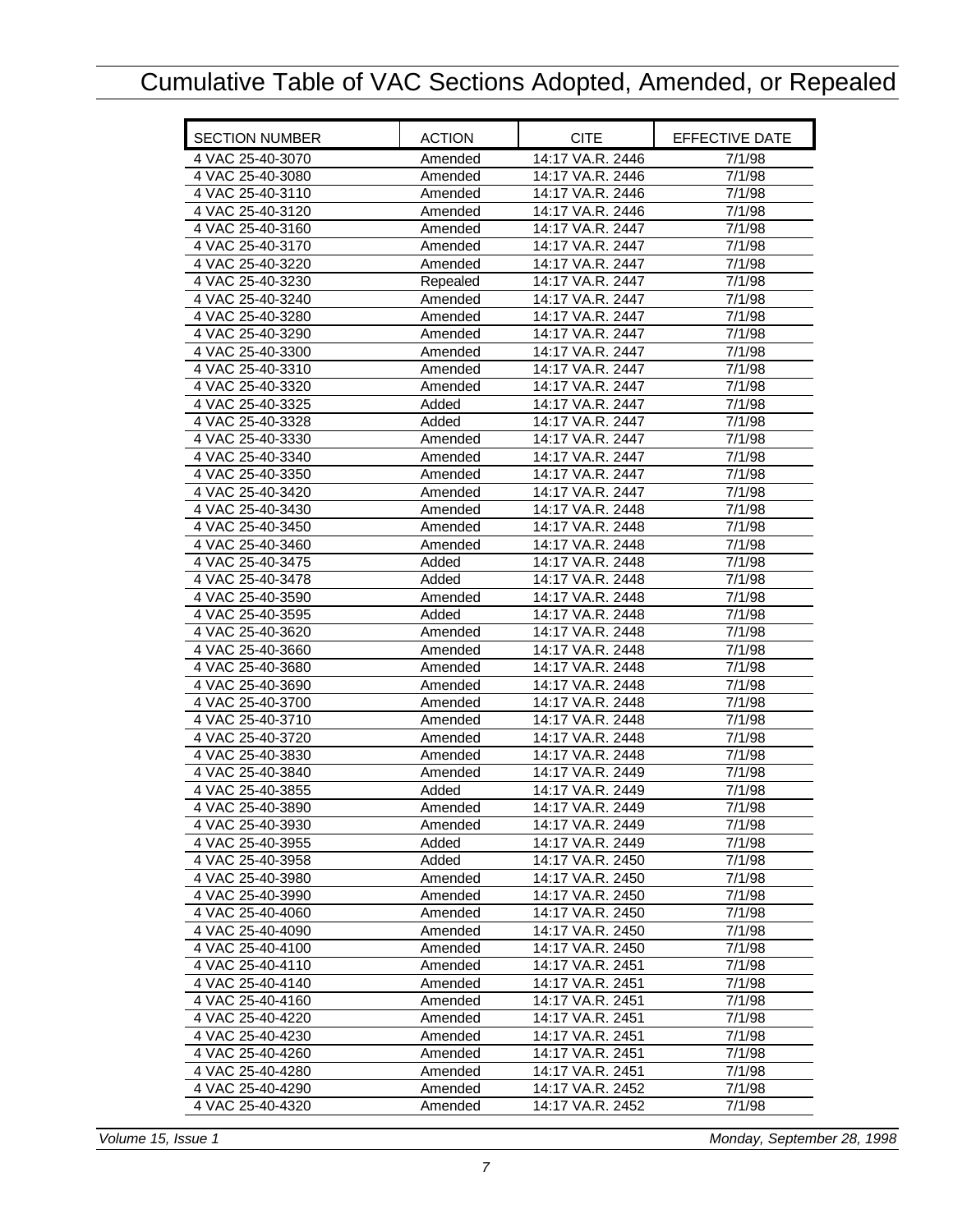<span id="page-9-0"></span>

| <b>SECTION NUMBER</b>                                               | <b>ACTION</b> | <b>CITE</b>      | <b>EFFECTIVE DATE</b> |
|---------------------------------------------------------------------|---------------|------------------|-----------------------|
| 4 VAC 25-40-4330                                                    | Amended       | 14:17 VA.R. 2452 | 7/1/98                |
| 4 VAC 25-40-4350                                                    | Amended       | 14:17 VA.R. 2452 | 7/1/98                |
| 4 VAC 25-40-4430                                                    | Amended       | 14:17 VA.R. 2452 | 7/1/98                |
| 4 VAC 25-40-4440                                                    | Amended       | 14:17 VA.R. 2452 | 7/1/98                |
| 4 VAC 25-40-4460                                                    | Amended       | 14:17 VA.R. 2452 | 7/1/98                |
| 4 VAC 25-40-4540                                                    | Amended       | 14:17 VA.R. 2452 | 7/1/98                |
| 4 VAC 25-40-4590                                                    | Amended       | 14:17 VA.R. 2452 | 7/1/98                |
| 4 VAC 25-40-4650                                                    | Amended       | 14:17 VA.R. 2452 | 7/1/98                |
| 4 VAC 25-40-4750                                                    | Amended       | 14:17 VA.R. 2452 | 7/1/98                |
| 4 VAC 25-40-4770                                                    | Amended       | 14:17 VA.R. 2452 | 7/1/98                |
| 4 VAC 25-40-4910                                                    | Amended       | 14:17 VA.R. 2452 | 7/1/98                |
| 4 VAC 25-40-4920                                                    | Amended       | 14:17 VA.R. 2452 | 7/1/98                |
| 4 VAC 25-40-4970                                                    | Amended       | 14:17 VA.R. 2452 | 7/1/98                |
| 4 VAC 25-40-4980                                                    | Amended       | 14:17 VA.R. 2452 | 7/1/98                |
| 4 VAC 25-40-5040                                                    | Repealed      | 14:17 VA.R. 2452 | 7/1/98                |
| 4 VAC 25-40-5050                                                    | Repealed      | 14:17 VA.R. 2453 | 7/1/98                |
| 4 VAC 25-40-5060                                                    | Amended       | 14:17 VA.R. 2453 | 7/1/98                |
| 4 VAC 25-40-5070                                                    | Amended       | 14:17 VA.R. 2453 | 7/1/98                |
| 4 VAC 25-40-5120                                                    | Amended       | 14:17 VA.R. 2453 | 7/1/98                |
| 4 VAC 25-40-5170                                                    | Amended       | 14:17 VA.R. 2453 | 7/1/98                |
| 4 VAC 25-40-5180                                                    | Amended       | 14:17 VA.R. 2453 | 7/1/98                |
| 4 VAC 25-40-5200                                                    | Amended       | 14:17 VA.R. 2453 | 7/1/98                |
| 4 VAC 25-40-5210                                                    | Amended       | 14:17 VA.R. 2453 | 7/1/98                |
| 4 VAC 25-40-5230                                                    | Amended       | 14:17 VA.R. 2454 | 7/1/98                |
| 4 VAC 25-40-5290                                                    | Amended       | 14:17 VA.R. 2454 | 7/1/98                |
| 4 VAC 25-40-5310                                                    | Amended       | 14:17 VA.R. 2454 | 7/1/98                |
| 4 VAC 25-40-5320                                                    | Amended       | 14:17 VA.R. 2454 | 7/1/98                |
| 4 VAC 25-40-5330                                                    | Amended       | 14:17 VA.R. 2454 | 7/1/98                |
| 4 VAC 25-40-5340                                                    | Amended       | 14:17 VA.R. 2454 | 7/1/98                |
| 4 VAC 25-40-5370                                                    | Amended       | 14:17 VA.R. 2454 | 7/1/98                |
| 4 VAC 25-40-5400                                                    | Amended       | 14:17 VA.R. 2454 | 7/1/98                |
| 4 VAC 25-40-5450                                                    | Amended       | 14:17 VA.R. 2454 | 7/1/98                |
| 4 VAC 25-40-5470                                                    | Amended       | 14:17 VA.R. 2454 | 7/1/98                |
| 4 VAC 25-40-5550                                                    | Amended       | 14:17 VA.R. 2454 | 7/1/98                |
| 4 VAC 25-40-5580                                                    | Amended       | 14:17 VA.R. 2454 | 7/1/98                |
| 4 VAC 25-40-5590                                                    | Amended       | 14:17 VA.R. 2455 | 7/1/98                |
| 4 VAC 25-40-5630                                                    | Amended       | 14:17 VA.R. 2455 | 7/1/98                |
| 4 VAC 25-40-5660                                                    | Amended       | 14:17 VA.R. 2455 | 7/1/98                |
| 4 VAC 25-40-5670                                                    | Amended       | 14:17 VA.R. 2455 | 7/1/98                |
| 4 VAC 25-40-5680                                                    | Repealed      | 14:17 VA.R. 2455 | 7/1/98                |
| 4 VAC 25-40-5690                                                    | Repealed      | 14:17 VA.R. 2455 | 7/1/98                |
| 4 VAC 25-40-5710                                                    | Amended       | 14:17 VA.R. 2455 | 7/1/98                |
| 4 VAC 25-40-5720                                                    | Repealed      | 14:17 VA.R. 2455 | 7/1/98                |
| 4 VAC 25-40-5730                                                    | Repealed      | 14:17 VA.R. 2455 | 7/1/98                |
| 4 VAC 25-40-5740                                                    | Repealed      | 14:17 VA.R. 2456 | 7/1/98                |
| 4 VAC 25-40-5750                                                    | Added         | 14:17 VA.R. 2456 | 7/1/98                |
| 4 VAC 25-40-5760                                                    | Added         | 14:17 VA.R. 2456 | 7/1/98                |
| 4 VAC 25-40-5770                                                    | Added         | 14:17 VA.R. 2457 | 7/1/98                |
| 4 VAC 25-40-5780                                                    | Added         | 14:17 VA.R. 2457 | 7/1/98                |
| Title 6. Criminal Justice and Corrections<br>6 VAC 15-60-10 through | Repealed      | 14:17 VA.R. 2457 | 9/1/98                |
| 6 VAC 15-60-100                                                     |               |                  |                       |
| 6 VAC 15-61-10 through                                              | Added         | 14:17 VA.R. 2457 | 9/1/98                |
| 6 VAC 15-61-300<br>6 VAC 20-170-10                                  | Amended       | 14:24 VA.R. 3908 | 9/16/98               |
|                                                                     |               |                  |                       |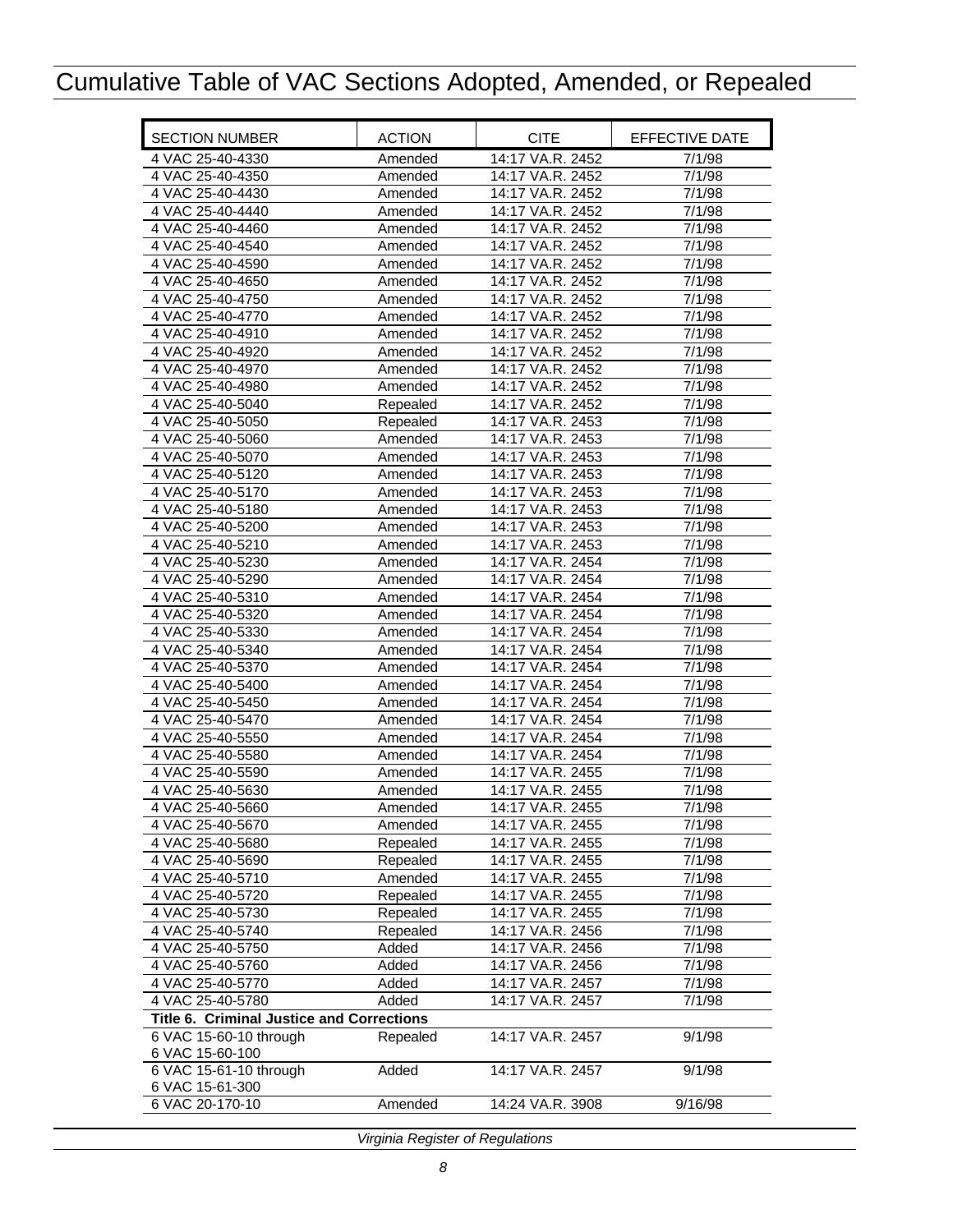<span id="page-10-0"></span>

| <b>SECTION NUMBER</b>       | <b>ACTION</b> | <b>CITE</b>      | EFFECTIVE DATE |
|-----------------------------|---------------|------------------|----------------|
| 6 VAC 20-170-80             | Amended       | 14:24 VA.R. 3910 | 9/16/98        |
| 6 VAC 20-170-90             | Amended       | 14:24 VA.R. 3911 | 9/16/98        |
| 6 VAC 20-170-270            | Amended       | 14:24 VA.R. 3911 | 9/16/98        |
| 6 VAC 20-170-350            | Amended       | 14:24 VA.R. 3912 | 9/16/98        |
| 6 VAC 20-170-470            | Amended       | 14:24 VA.R. 3913 | 9/16/98        |
| 6 VAC 20-170-475            | Amended       | 14:24 VA.R. 3913 | 9/16/98        |
| 6 VAC 20-170-520            | Amended       | 14:24 VA.R. 3913 | 9/16/98        |
| 6 VAC 20-170-530            | Amended       | 14:24 VA.R. 3913 | 9/16/98        |
| 6 VAC 20-170-540            | Amended       | 14:24 VA.R. 3914 | 9/16/98        |
| 6 VAC 20-170-550            | Amended       | 14:24 VA.R. 3915 | 9/16/98        |
| 6 VAC 20-170-615            | Amended       | 14:24 VA.R. 3916 | 9/16/98        |
| 6 VAC 20-170-617            | Amended       | 14:24 VA.R. 3919 | 9/16/98        |
| 6 VAC 20-170-626            | Added         | 14:24 VA.R. 3919 | 9/16/98        |
| 6 VAC 20-170-627            | Added         | 14:24 VA.R. 3919 | 9/16/98        |
| 6 VAC 20-170-1000           | Amended       | 14:24 VA.R. 3919 | 9/16/98        |
| 6 VAC 20-170-1110           | Added         | 14:24 VA.R. 3921 | 9/16/98        |
| <b>Title 8. Education</b>   |               |                  |                |
| 8 VAC 20-20-750             | Repealed      | 14:20 VA.R. 2754 | 7/22/98        |
| 8 VAC 20-20-770             | Repealed      | 14:20 VA.R. 2754 | 7/22/98        |
| 8 VAC 20-20-780             | Repealed      | 14:20 VA.R. 2754 | 7/22/98        |
| 8 VAC 20-20-790             | Repealed      | 14:20 VA.R. 2754 | 7/22/98        |
| 8 VAC 20-21-425             | Added         | 14:20 VA.R. 2754 | 7/22/98        |
| 8 VAC 20-21-430             | Added         | 14:20 VA.R. 2755 | 7/22/98        |
| 8 VAC 20-21-435             | Added         | 14:20 VA.R. 2756 | 7/22/98        |
| 8 VAC 20-21-440             | Added         | 14:20 VA.R. 2757 | 7/22/98        |
| 8 VAC 20-21-445             | Added         | 14:20 VA.R. 2758 | 7/22/98        |
| <b>Title 9. Environment</b> |               |                  |                |
| 9 VAC 5-20-203              | Amended       | 14:11 VA.R. 1804 | 4/1/98         |
| 9 VAC 5-20-204              | Amended       | 14:11 VA.R. 1804 | 4/1/98         |
| 9 VAC 5-20-205              | Amended       | 14:11 VA.R. 1805 | 4/1/98         |
| 9 VAC 5-20-220              | Added         | 14:11 VA.R. 1812 | 4/1/98         |
| 9 VAC 5-20-230              | Added         | 14:11 VA.R. 1812 | 4/1/98         |
| 9 VAC 5-50-400              | Amended       | 14:11 VA.R. 1807 | 4/1/98         |
| 9 VAC 5-60-60               | Amended       | 14:11 VA.R. 1807 | 4/1/98         |
| 9 VAC 5-60-90               | Amended       | 14:11 VA.R. 1807 | 4/1/98         |
| 9 VAC 5-60-100              | Amended       | 14:11 VA.R. 1808 | 4/1/98         |
| 9 VAC 5-80-40               | Repealed      | 14:11 VA.R. 1813 | 4/1/98         |
| 9 VAC 5-80-800              | Added         | 14:11 VA.R. 1820 | 4/1/98         |
| 9 VAC 5-80-810              | Added         | 14:11 VA.R. 1820 | 4/1/98         |
| 9 VAC 5-80-820              | Added         | 14:11 VA.R. 1822 | 4/1/98         |
| 9 VAC 5-80-830              | Added         | 14:11 VA.R. 1823 | 4/1/98         |
| 9 VAC 5-80-840              | Added         | 14:11 VA.R. 1823 | 4/1/98         |
| 9 VAC 5-80-850              | Added         | 14:11 VA.R. 1823 | 4/1/98         |
| 9 VAC 5-80-860              | Added         | 14:11 VA.R. 1825 | 4/1/98         |
| 9 VAC 5-80-870              | Added         | 14:11 VA.R. 1825 | 4/1/98         |
| 9 VAC 5-80-880              | Added         | 14:11 VA.R. 1825 | 4/1/98         |
| 9 VAC 5-80-890              | Added         | 14:11 VA.R. 1826 | 4/1/98         |
| 9 VAC 5-80-900              | Added         | 14:11 VA.R. 1826 | 4/1/98         |
| 9 VAC 5-80-910              | Added         | 14:11 VA.R. 1826 | 4/1/98         |
| 9 VAC 5-80-920              | Added         | 14:11 VA.R. 1826 | 4/1/98         |
| 9 VAC 5-80-930              | Added         | 14:11 VA.R. 1826 | 4/1/98         |
| 9 VAC 5-80-940              | Added         | 14:11 VA.R. 1826 | 4/1/98         |
| 9 VAC 5-80-950              | Added         | 14:11 VA.R. 1826 | 4/1/98         |
| 9 VAC 5-80-960              | Added         | 14:11 VA.R. 1826 | 4/1/98         |
| 9 VAC 5-80-970              | Added         | 14:11 VA.R. 1827 | 4/1/98         |
|                             |               |                  |                |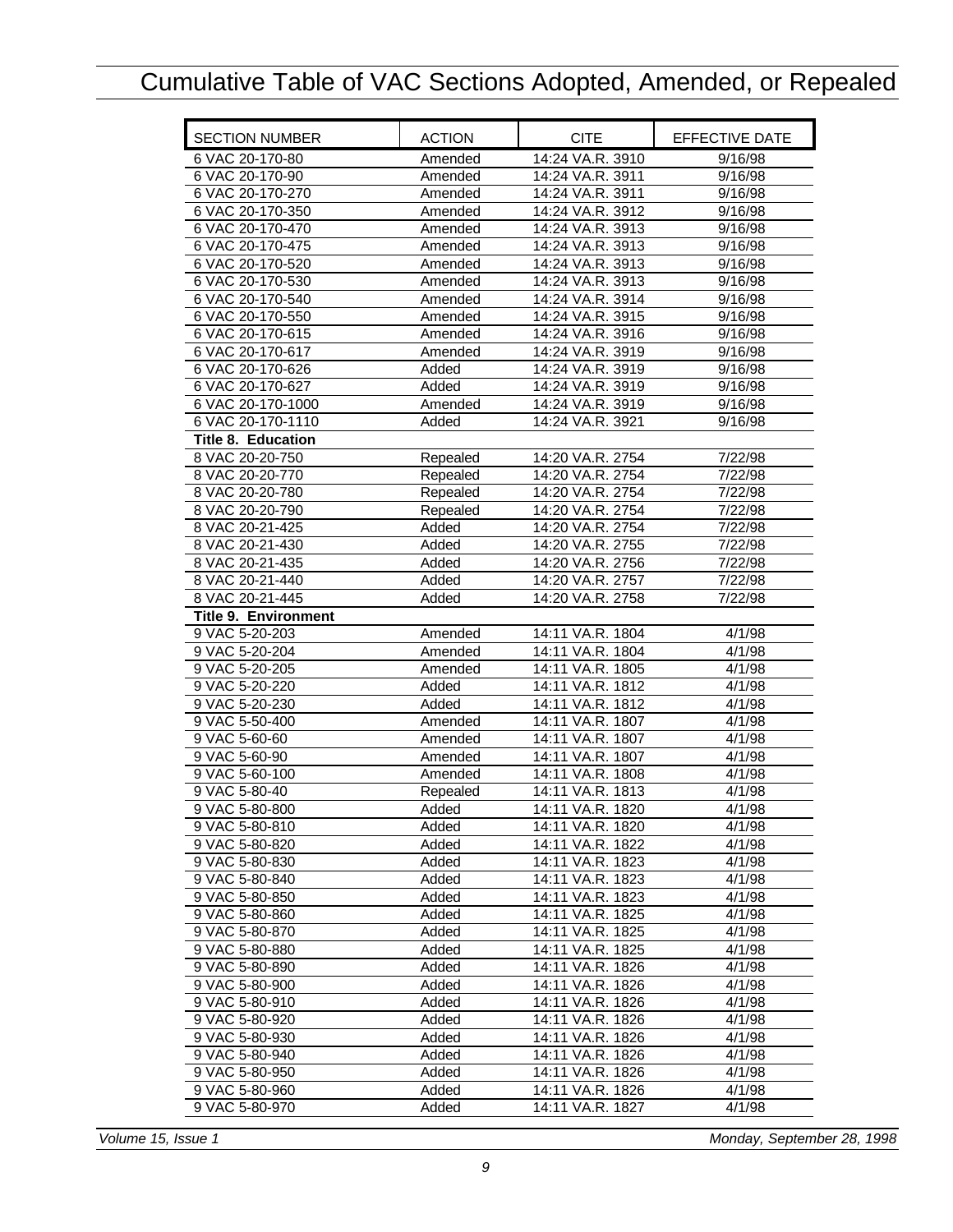| <b>SECTION NUMBER</b>                     | <b>ACTION</b> | <b>CITE</b>      | EFFECTIVE DATE           |
|-------------------------------------------|---------------|------------------|--------------------------|
| 9 VAC 5-80-980                            | Added         | 14:11 VA.R. 1827 | 4/1/98                   |
| 9 VAC 5-80-990                            | Added         | 14:11 VA.R. 1828 | 4/1/98                   |
| 9 VAC 5-80-1000                           | Added         | 14:11 VA.R. 1828 | 4/1/98                   |
| 9 VAC 5-80-1010                           | Added         | 14:11 VA.R. 1828 | 4/1/98                   |
| 9 VAC 5-80-1020                           | Added         | 14:11 VA.R. 1829 | 4/1/98                   |
| 9 VAC 5-80-1030                           | Added         | 14:11 VA.R. 1830 | 4/1/98                   |
| 9 VAC 5-80-1040                           | Added         | 14:11 VA.R. 1831 | 4/1/98                   |
| 9 VAC 5-190-80                            | Erratum       | 14:12 VA.R. 1937 | -−                       |
| 9 VAC 25-31-800                           | Erratum       | 14:12 VA.R. 1937 | --                       |
| 9 VAC 25-31-800                           | Erratum       | 14:17 VA.R. 2477 | --                       |
| 9 VAC 25-31-840                           | Erratum       | 14:12 VA.R. 1937 | --                       |
| 9 VAC 25-31-900                           | Erratum       | 14:17 VA.R. 2477 | --                       |
| 9 VAC 25-31-920                           | Amended       | 14:16 VA.R. 2360 | 5/27/98                  |
| 9 VAC 25-90-10 through                    | Repealed      | 14:18 VA.R. 2517 | 6/24/98                  |
| 9 VAC 25-90-70                            |               |                  |                          |
| 9 VAC 25-91-10 through<br>9 VAC 25-91-220 | Added         | 14:18 VA.R. 2518 | 6/24/98                  |
| 9 VAC 25-91-20                            | Erratum       | 14:23 VA.R. 3682 | $-$                      |
| 9 VAC 25-91-120                           | Erratum       | 14:23 VA.R. 3682 |                          |
| 9 VAC 25-91-130                           | Erratum       | 14:23 VA.R. 3682 | $-$                      |
| 9 VAC 25-91-170                           | Erratum       | 14:23 VA.R. 3682 |                          |
| 9 VAC 25-91-180                           | Erratum       | 14:23 VA.R. 3682 | --                       |
| 9 VAC 25-91-220                           | Erratum       | 14:23 VA.R. 3682 | --                       |
| 9 VAC 25-100-10 through                   | Repealed      | 14:18 VA.R. 2547 | --<br>6/24/98            |
| 9 VAC 25-100-70                           |               |                  |                          |
| 9 VAC 25-101-10 through                   | Added         | 14:18 VA.R. 2547 | 6/24/98                  |
| 9 VAC 25-101-70                           |               |                  |                          |
| 9 VAC 25-101-40                           | Erratum       | 14:23 VA.R. 3682 | $\overline{\phantom{a}}$ |
| 9 VAC 25-101-50                           | Erratum       | 14:23 VA.R. 3682 |                          |
| 9 VAC 25-130-10 through                   | Repealed      | 14:18 VA.R. 2517 | 6/24/98                  |
| 9 VAC 25-130-100                          |               |                  |                          |
| 9 VAC 25-140-10 through                   | Repealed      | 14:18 VA.R. 2518 | 6/24/98                  |
| 9 VAC 25-140-110                          |               |                  |                          |
| 9 VAC 25-193-10 through                   | Added         | 14:24 VA.R. 3922 | 10/1/98                  |
| 9 VAC 25-193-80                           |               |                  |                          |
| 9 VAC 25-196-50                           | Erratum       | 14:12 VA.R. 1937 | --                       |
| 9 VAC 25-196-70                           | Erratum       | 14:12 VA.R. 1937 | --                       |
| 9 VAC 25-260-20                           | Erratum       | 14:12 VA.R. 1937 | $\qquad \qquad -$        |
| 9 VAC 25-260-110                          | Erratum       | 14:12 VA.R. 1937 |                          |
| 9 VAC 25-260-140                          | Erratum       | 14:12 VA.R. 1937 |                          |
| 9 VAC 25-260-350                          | Erratum       | 14:12 VA.R. 1937 | --                       |
| 9 VAC 25-260-370                          | Erratum       | 14:12 VA.R. 1937 | --                       |
| 9 VAC 25-260-390                          | Erratum       | 14:12 VA.R. 1937 | --                       |
| 9 VAC 25-260-400                          | Erratum       | 14:12 VA.R. 1937 | --                       |
| 9 VAC 25-260-450                          | Erratum       | 14:12 VA.R. 1937 |                          |
| 9 VAC 25-260-540                          | Erratum       | 14:12 VA.R. 1937 |                          |
| 9 VAC 25-590-10 through                   | Amended       | 14:23 VA.R. 3607 | 9/2/98                   |
| 9 VAC 25-590-230                          |               |                  |                          |
| 9 VAC 25-590-240                          | Added         | 14:23 VA.R. 3621 | 9/2/98                   |
| 9 VAC 25-590-250                          | Added         | 14:23 VA.R. 3621 | 9/2/98                   |
| 9 VAC 25-590-260                          | Added         | 14:23 VA.R. 3621 | 9/2/98                   |
| 9 VAC 25-590, Appendix I                  | Amended       | 14:23 VA.R. 3621 | 9/2/98                   |
| 9 VAC 25-590, Appendix II                 | Amended       | 14:23 VA.R. 3623 | 9/2/98                   |
| 9 VAC 25-590, Appendices V                | Amended       | 14:23 VA.R. 3625 | 9/2/98                   |
| through X                                 |               |                  |                          |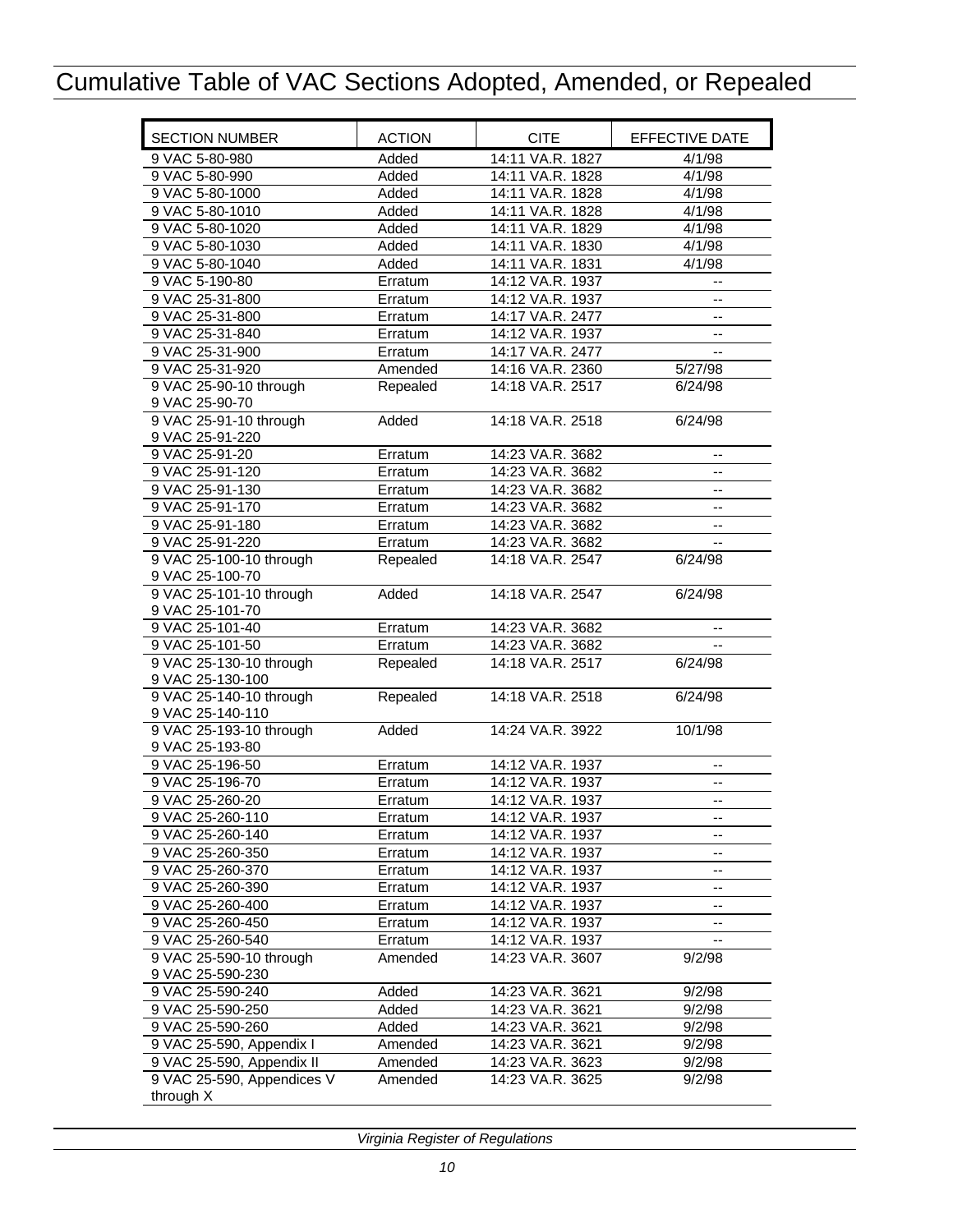<span id="page-12-0"></span>

| <b>SECTION NUMBER</b>                               | <b>ACTION</b> | <b>CITE</b>      | <b>EFFECTIVE DATE</b> |
|-----------------------------------------------------|---------------|------------------|-----------------------|
| 9 VAC 25-590, Appendix XI                           | Added         | 14:23 VA.R. 3631 | 9/2/98                |
| <b>Title 10. Finance and Financial Institutions</b> |               |                  |                       |
| 10 VAC 5-60-40                                      | Amended       | 14:14 VA.R. 2139 | 3/10/98               |
| 10 VAC 5-60-50                                      | Amended       | 14:14 VA.R. 2139 | 3/10/98               |
| 10 VAC 5-70-20                                      | Amended       | 14:14 VA.R. 2140 | 3/10/98               |
| 10 VAC 5-70-30                                      | Amended       | 14:14 VA.R. 2140 | 3/10/98               |
| 10 VAC 5-70-50                                      | Amended       | 14:14 VA.R. 2140 | 3/10/98               |
| Title 11. Gaming                                    |               |                  |                       |
| 11 VAC 10-70-20                                     | Amended       | 14:11 VA.R. 1831 | 3/19/98               |
| 11 VAC 10-70-30                                     | Amended       | 14:11 VA.R. 1831 | 3/19/98               |
| 11 VAC 10-70-40                                     | Amended       | 14:11 VA.R. 1831 | 3/19/98               |
| 11 VAC 10-70-50                                     | Amended       | 14:11 VA.R. 1831 | 3/19/98               |
| 11 VAC 10-70-60                                     | Amended       | 14:11 VA.R. 1832 | 3/19/98               |
| 11 VAC 10-70-70                                     | Amended       | 14:11 VA.R. 1832 | 3/19/98               |
| 11 VAC 10-70-80                                     | Amended       | 14:11 VA.R. 1833 | 3/19/98               |
| 11 VAC 10-70-110                                    | Amended       | 14:11 VA.R. 1833 | 3/19/98               |
| 11 VAC 10-70-170                                    | Amended       | 14:11 VA.R. 1833 | 3/19/98               |
| 11 VAC 10-70-180                                    | Amended       | 14:11 VA.R. 1833 | 3/19/98               |
| 11 VAC 10-90-10                                     | Amended       | 14:11 VA.R. 1835 | 3/19/98               |
| 11 VAC 10-90-20                                     | Amended       | 14:11 VA.R. 1835 | 3/19/98               |
| 11 VAC 10-90-30                                     | Amended       | 14:11 VA.R. 1835 | 3/19/98               |
| 11 VAC 10-90-40                                     | Amended       | 14:11 VA.R. 1835 | 3/19/98               |
| 11 VAC 10-90-50                                     | Amended       | 14:11 VA.R. 1835 | 3/19/98               |
| 11 VAC 10-90-60                                     | Amended       | 14:11 VA.R. 1836 | 3/19/98               |
| 11 VAC 10-180-10                                    | Amended       | 14:22 VA.R. 3207 | 8/20/98               |
| 11 VAC 10-180-20                                    | Amended       | 14:22 VA.R. 3207 | 8/20/98               |
| 11 VAC 10-180-30                                    | Amended       | 14:22 VA.R. 3208 | 8/20/98               |
| 11 VAC 10-180-50                                    | Amended       | 14:22 VA.R. 3209 | 8/20/98               |
| 11 VAC 10-180-60                                    | Amended       | 14:22 VA.R. 3211 | 8/20/98               |
| 11 VAC 10-180-70                                    | Amended       | 14:22 VA.R. 3212 | 8/20/98               |
| 11 VAC 10-180-80                                    | Amended       | 14:22 VA.R. 3213 | 8/20/98               |
| 11 VAC 10-180-90                                    | Amended       | 14:22 VA.R. 3213 | 8/20/98               |
| Title 12. Health                                    |               |                  |                       |
| 12 VAC 5-90-230                                     | Added         | 14:26 VA.R. 4250 | 10/14/98              |
| 12 VAC 5-90-240                                     | Added         | 14:26 VA.R. 4250 | 10/14/98              |
| 12 VAC 5-90-250                                     | Added         | 14:26 VA.R. 4251 | 10/14/98              |
| 12 VAC 5-90-260                                     | Added         | 14:26 VA.R. 4251 | 10/14/98              |
| 12 VAC 5-90-270                                     | Added         | 14:26 VA.R. 4251 | 10/14/98              |
| 12 VAC 5-210-10                                     | Amended       | 14:15 VA.R. 2237 | 6/1/98                |
| 12 VAC 5-210-20                                     | Amended       | 14:15 VA.R. 2243 | 6/1/98                |
| 12 VAC 5-220-10                                     | Amended       | 14:12 VA.R. 1917 | 4/2/98                |
| 12 VAC 5-220-105                                    | Added         | 14:12 VA.R. 1920 | 4/2/98                |
| 12 VAC 5-220-150                                    | Amended       | 14:12 VA.R. 1920 | 4/2/98                |
| 12 VAC 5-220-180                                    | Amended       | 14:12 VA.R. 1920 | 4/2/98                |
| 12 VAC 5-220-200                                    | Amended       | 14:12 VA.R. 1921 | 4/2/98                |
| 12 VAC 5-220-230                                    | Amended       | 14:12 VA.R. 1923 | 4/2/98                |
| 12 VAC 5-220-280                                    | Amended       | 14:12 VA.R. 1924 | 4/2/98                |
| 12 VAC 5-220-290                                    | Amended       | 14:12 VA.R. 1925 | 4/2/98                |
| 12 VAC 5-220-385                                    | Amended       | 14:12 VA.R. 1925 | 4/2/98                |
| 12 VAC 5-220-500                                    | Amended       | 14:12 VA.R. 1926 | 4/2/98                |
| 12 VAC 30-20-170                                    | Amended       | 14:26 VA.R. 4252 | 10/15/98              |
| 12 VAC 30-50-30                                     | Amended       | 14:18 VA.R. 2568 | 7/1/98                |
| 12 VAC 30-50-70                                     | Amended       | 14:18 VA.R. 2568 | 7/1/98                |
| 12 VAC 30-50-100                                    | Amended       | 14:18 VA.R. 2571 | 7/1/98                |
| 12 VAC 30-50-100 emer                               | Amended       | 14:22 VA.R. 3270 | 7/1/98 - 6/30/99      |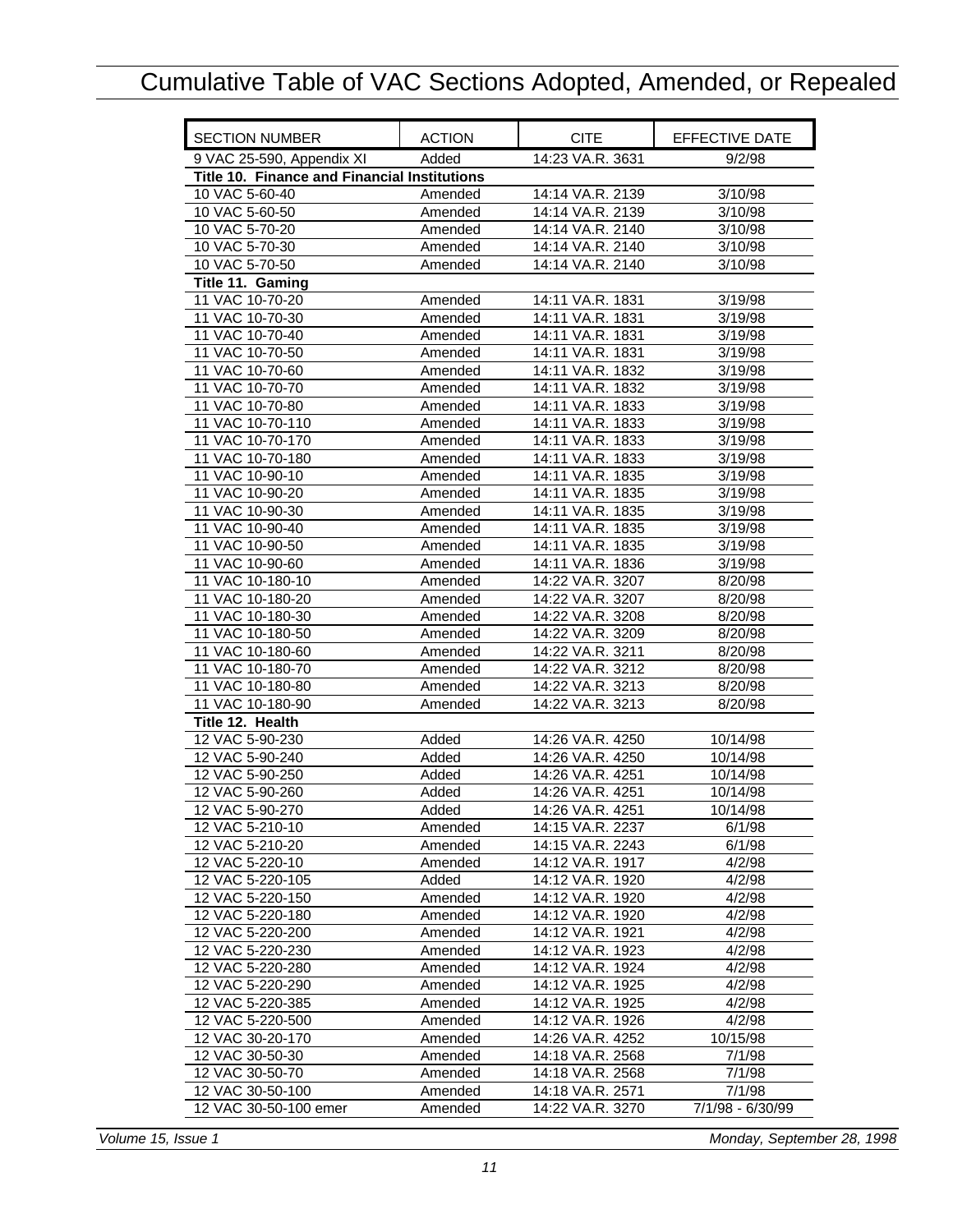| <b>SECTION NUMBER</b>       | <b>ACTION</b> | <b>CITE</b>      | EFFECTIVE DATE   |
|-----------------------------|---------------|------------------|------------------|
| 12 VAC 30-50-100            | Amended       | 14:25 VA.R. 4066 | 9/30/98          |
| 12 VAC 30-50-105            | Amended       | 14:18 VA.R. 2573 | 7/1/98           |
| 12 VAC 30-50-105 emer       | Amended       | 14:22 VA.R. 3272 | 7/1/98 - 6/30/99 |
| 12 VAC 30-50-105            | Amended       | 14:25 VA.R. 4068 | 9/30/98          |
| 12 VAC 30-50-140            | Amended       | 14:12 VA.R. 1926 | 4/1/98           |
| 12 VAC 30-50-140            | Amended       | 14:18 VA.R. 2574 | 7/1/98           |
| 12 VAC 30-50-150            | Amended       | 14:12 VA.R. 1927 | 4/1/98           |
| 12 VAC 30-50-160            | Amended       | 14:18 VA.R. 2564 | 7/1/98           |
| 12 VAC 30-50-160            | Amended       | 14:26 VA.R. 4252 | 10/15/98         |
| 12 VAC 30-50-200            | Amended       | 14:18 VA.R. 2579 | 7/1/98           |
| 12 VAC 30-50-220            | Amended       | 14:18 VA.R. 2569 | 7/1/98           |
| 12 VAC 30-50-229.1          | Added         | 14:18 VA.R. 2581 | 7/1/98           |
| 12 VAC 30-50-540            | Amended       | 14:18 VA.R. 2575 | 7/1/98           |
| 12 VAC 30-50-550            | Added         | 14:18 VA.R. 2576 | 7/1/98           |
| 12 VAC 30-50-560            | Added         | 14:18 VA.R. 2577 | 7/1/98           |
| 12 VAC 30-50-570            | Added         | 14:18 VA.R. 2578 | 7/1/98           |
| 12 VAC 30-60-20 emer        | Amended       | 14:22 VA.R. 3273 | 7/1/98 - 6/30/99 |
| 12 VAC 30-60-25 emer        | Amended       | 14:22 VA.R. 3274 | 7/1/98 - 6/30/99 |
| 12 VAC 30-60-40             | Amended       | 14:12 VA.R. 1928 | 4/1/98           |
| 12 VAC 30-60-40             | Amended       | 14:26 VA.R. 4254 | 10/15/98         |
| 12 VAC 30-60-90             | Repealed      | 14:17 VA.R. 2465 | 6/10/98          |
| 12 VAC 30-60-120            | Amended       | 14:12 VA.R. 1929 | 4/1/98           |
| 12 VAC 30-60-320            | Amended       | 14:26 VA.R. 4257 | 10/15/98         |
| 12 VAC 30-60-340            | Amended       | 14:26 VA.R. 4259 | 10/15/98         |
| 12 VAC 30-70-200 through 12 | Amended       | 14:22 VA.R.      | 7/1/98 - 6/30/99 |
| VAC 30-70-500 emer          |               | 3275-3297        |                  |
| 12 VAC 30-70-440            | Repealed      | 14:15 VA.R. 2248 | 6/1/98           |
| 12 VAC 30-70-441            | Added         | 14:15 VA.R. 2248 | 6/1/98           |
| 12 VAC 30-80-30             | Amended       | 14:12 VA.R. 1933 | 4/1/98           |
| 12 VAC 30-80-30             | Amended       | 14:18 VA.R. 2582 | 7/1/98           |
| 12 VAC 30-80-170 emer       | Amended       | 14:22 VA.R. 3299 | 7/1/98 - 6/30/99 |
| 12 VAC 30-90-52             | Amended       | 14:22 VA.R. 3220 | 8/19/98          |
| 12 VAC 30-90-264            | Amended       | 14:26 VA.R. 4261 | 10/15/98         |
| 12 VAC 30-90-266            | Added         | 14:22 VA.R. 3220 | 8/19/98          |
| 12 VAC 30-90-290            | Amended       | 14:26 VA.R. 4264 | 10/15/98         |
| 12 VAC 30-90-330            | Added         | 14:22 VA.R. 3221 | 8/19/98          |
| 12 VAC 30-100-120           | Amended       | 14:18 VA.R. 2583 | 7/1/98           |
| 12 VAC 30-100-400           | Added         | 14:25 VA.R. 4070 | 10/1/98          |
| 12 VAC 30-100-410           | Added         | 14:25 VA.R. 4070 | 10/1/98          |
| 12 VAC 30-100-420           | Added         | 14:25 VA.R. 4071 | 10/1/98          |
| 12 VAC 30-100-430           | Added         | 14:25 VA.R. 4074 | 10/1/98          |
| 12 VAC 30-100-440           | Added         | 14:25 VA.R. 4074 | 10/1/98          |
| 12 VAC 30-100-450           | Added         | 14:25 VA.R. 4075 | 10/1/98          |
| 12 VAC 30-100-460           | Added         | 14:25 VA.R. 4075 | 10/1/98          |
| 12 VAC 30-100-470           | Added         | 14:25 VA.R. 4075 | 10/1/98          |
| 12 VAC 30-100-480           | Added         | 14:25 VA.R. 4076 | 10/1/98          |
| 12 VAC 30-100-490           | Added         | 14:25 VA.R. 4076 | 10/1/98          |
| 12 VAC 30-120-360           | Amended       | 14:18 VA.R. 2584 | 7/1/98           |
| 12 VAC 30-120-360 emer      | Amended       | 14:22 VA.R. 3300 | 7/1/98 - 6/30/99 |
| 12 VAC 30-120-370           | Amended       | 14:18 VA.R. 2585 | 7/1/98           |
| 12 VAC 30-120-370 emer      | Amended       | 14:22 VA.R. 3301 | 7/1/98 - 6/30/99 |
| 12 VAC 30-120-385           | Added         | 14:18 VA.R. 2587 | 7/1/98           |
| 12 VAC 30-120-410           | Amended       | 14:18 VA.R. 2587 | 7/1/98           |
| 12 VAC 30-120-420           | Amended       | 14:18 VA.R. 2587 | 7/1/98           |
| 12 VAC 30-120-490 through   | Added         | 14:18 VA.R. 2590 | 7/1/98           |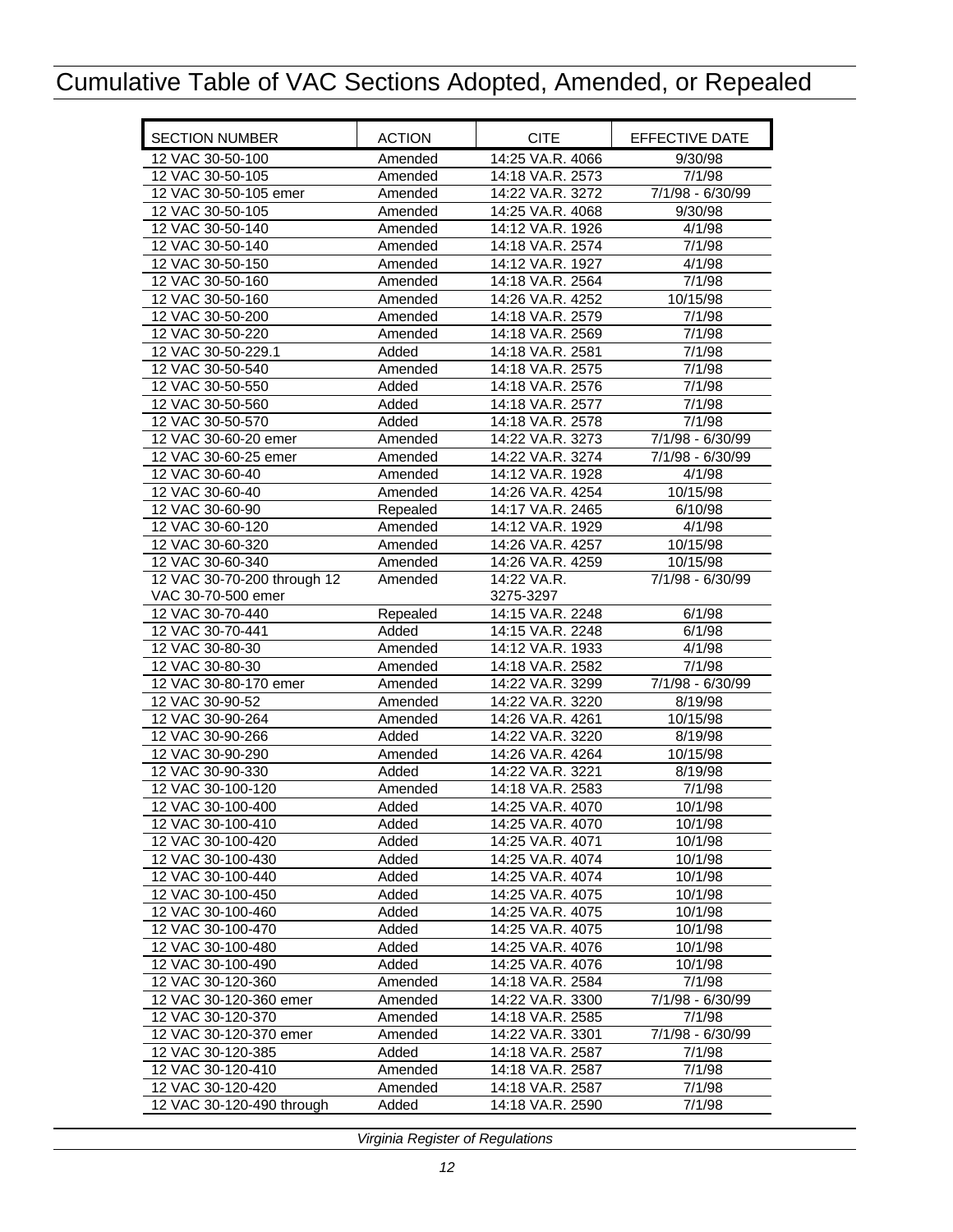<span id="page-14-0"></span>

| <b>SECTION NUMBER</b>          | <b>ACTION</b> | <b>CITE</b>      | EFFECTIVE DATE    |
|--------------------------------|---------------|------------------|-------------------|
| 12 VAC 30-120-550              |               |                  |                   |
| Title 13. Housing              |               |                  |                   |
| 13 VAC 5-51-135 emer           | Added         | 14:18 VA.R. 2605 | 4/27/98 - 4/26/99 |
| 13 VAC 5-61-440                | Amended       | 14:18 VA.R. 2600 | 7/1/98            |
| 13 VAC 5-111-10                | Amended       | 14:24 VA.R. 3943 | 9/17/98           |
| 13 VAC 5-111-60                | Amended       | 14:24 VA.R. 3947 | 9/17/98           |
| 13 VAC 5-111-85                | Amended       | 14:24 VA.R. 3947 | 9/17/98           |
| 13 VAC 5-111-150               | Amended       | 14:24 VA.R. 3947 | 9/17/98           |
| 13 VAC 5-111-170               | Amended       | 14:24 VA.R. 3948 | 9/17/98           |
| 13 VAC 5-111-335               | Added         | 14:24 VA.R. 3948 | 9/17/98           |
| 13 VAC 10-10-20                | Amended       | 14:17 VA.R. 2466 | 5/1/98            |
| 13 VAC 10-20-20                | Amended       | 14:17 VA.R. 2467 | 5/1/98            |
| 13 VAC 10-40-100               | Amended       | 14:11 VA.R. 1838 | 1/28/98           |
| 13 VAC 10-40-110               | Amended       | 14:11 VA.R. 1839 | 1/28/98           |
| 13 VAC 10-40-120               | Amended       | 14:11 VA.R. 1839 | 1/28/98           |
| 13 VAC 10-40-130               | Amended       | 14:11 VA.R. 1839 | 1/28/98           |
| 13 VAC 10-40-140               | Amended       | 14:11 VA.R. 1841 | 1/28/98           |
| 13 VAC 10-40-190               | Amended       | 14:11 VA.R. 1842 | 1/28/98           |
| 13 VAC 10-40-210               | Amended       | 14:11 VA.R. 1843 | 1/28/98           |
| 13 VAC 10-40-230               | Added         | 14:11 VA.R. 1843 | 1/28/98           |
| 13 VAC 10-130-30               | Amended       | 14:17 VA.R. 2468 | 5/1/98            |
| 13 VAC 10-140-20               | Amended       | 14:17 VA.R. 2469 | 5/1/98            |
| 13 VAC 10-180-50               | Amended       | 14:14 VA.R. 2141 | 3/4/98            |
| 13 VAC 10-180-60               | Amended       | 14:14 VA.R. 2142 | 3/4/98            |
| Title 14. Insurance            |               |                  |                   |
| 14 VAC 5-395-10                | Amended       | 14:26 VA.R. 4266 | 8/20/98           |
| 14 VAC 5-395-30                | Amended       | 14:26 VA.R. 4266 | 8/20/98           |
| 14 VAC 5-395-50                | Amended       | 14:26 VA.R. 4267 | 8/20/98           |
| Title 16. Labor and Employment |               |                  |                   |
| 16 VAC 10-20-10                | Amended       | 14:20 VA.R. 2759 | 7/1/98            |
| 16 VAC 10-20-20                | Amended       | 14:20 VA.R. 2760 | 7/1/98            |
| 16 VAC 10-20-30                | Amended       | 14:20 VA.R. 2760 | 7/1/98            |
| 16 VAC 10-20-40                | Amended       | 14:20 VA.R. 2760 | 7/1/98            |
| 16 VAC 10-20-50                | Repealed      | 14:20 VA.R. 2760 | 7/1/98            |
| 16 VAC 10-20-60                | Repealed      | 14:20 VA.R. 2760 | 7/1/98            |
| 16 VAC 10-20-70                | Repealed      | 14:20 VA.R. 2760 | 7/1/98            |
| 16 VAC 10-20-80                | Amended       | 14:20 VA.R. 2760 | 7/1/98            |
| 16 VAC 10-20-90                | Repealed      | 14:20 VA.R. 2761 | 7/1/98            |
| 16 VAC 10-20-100               | Repealed      | 14:20 VA.R. 2761 | 7/1/98            |
| 16 VAC 10-20-110               | Amended       | 14:20 VA.R. 2761 | 7/1/98            |
| 16 VAC 10-20-140               | Amended       | 14:20 VA.R. 2761 | 7/1/98            |
| 16 VAC 10-20-150               | Amended       | 14:20 VA.R. 2761 | 7/1/98            |
| 16 VAC 10-20-160               | Amended       | 14:20 VA.R. 2761 | 7/1/98            |
| 16 VAC 10-20-170               | Amended       | 14:20 VA.R. 2762 | 7/1/98            |
| 16 VAC 10-20-180               | Repealed      | 14:20 VA.R. 2762 | 7/1/98            |
| 16 VAC 10-20-190               | Amended       | 14:20 VA.R. 2762 | 7/1/98            |
| 16 VAC 10-20-200               | Amended       | 14:20 VA.R. 2762 | 7/1/98            |
| 16 VAC 10-20-210               | Repealed      | 14:20 VA.R. 2763 | 7/1/98            |
| 16 VAC 10-20-220               | Repealed      | 14:20 VA.R. 2763 | 7/1/98            |
| 16 VAC 10-20-230               | Repealed      | 14:20 VA.R. 2764 | 7/1/98            |
| 16 VAC 10-20-240               | Amended       | 14:20 VA.R. 2764 | 7/1/98            |
| 16 VAC 10-20-250               | Repealed      | 14:20 VA.R. 2765 | 7/1/98            |
| 16 VAC 10-20-260               | Repealed      | 14:20 VA.R. 2765 | 7/1/98            |
| 16 VAC 10-20-270               | Repealed      | 14:20 VA.R. 2766 | 7/1/98            |
| 16 VAC 10-20-275               | Added         | 14:20 VA.R. 2766 | 7/1/98            |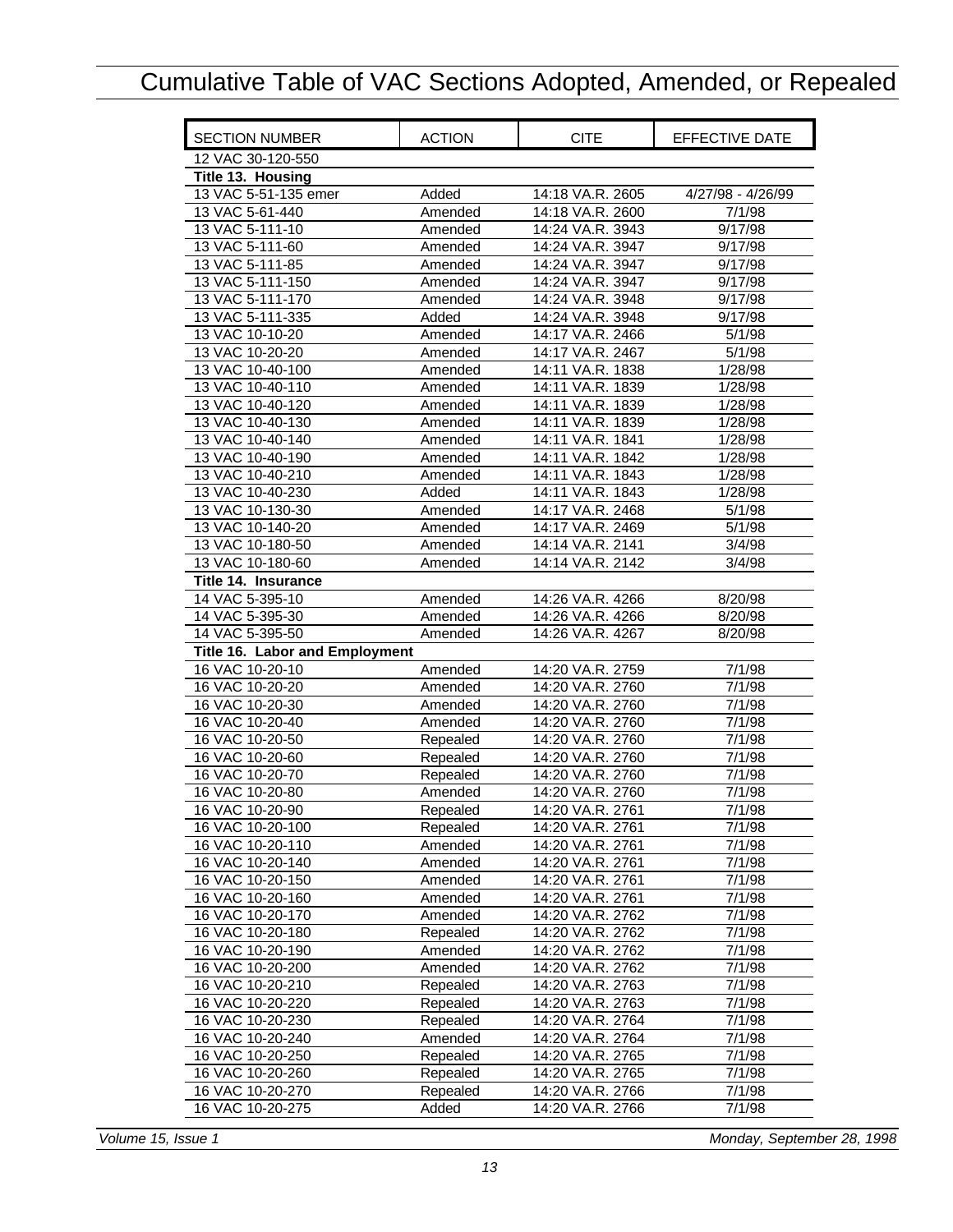<span id="page-15-0"></span>

| <b>SECTION NUMBER</b>                             | <b>ACTION</b> | <b>CITE</b>      | EFFECTIVE DATE |
|---------------------------------------------------|---------------|------------------|----------------|
| 16 VAC 10-20-280                                  | Amended       | 14:20 VA.R. 2766 | 7/1/98         |
| 16 VAC 10-20-290                                  | Repealed      | 14:20 VA.R. 2766 | 7/1/98         |
| 16 VAC 10-20-300                                  | Amended       | 14:20 VA.R. 2766 | 7/1/98         |
| 16 VAC 10-20-310 through                          | Repealed      | 14:20 VA.R.      | 7/1/98         |
| 16 VAC 10-20-460                                  |               | 2767-2770        |                |
| 16 VAC 25-90-1910.94                              | Amended       | 14:15 VA.R. 2250 | 6/1/98         |
| 16 VAC 25-90-1910.111                             | Amended       | 14:15 VA.R. 2250 | 6/1/98         |
| 16 VAC 25-90-1910.134                             | Amended       | 14:15 VA.R. 2250 | 6/1/98         |
| 16 VAC 25-90-1910.134                             | Amended       | 14:22 VA.R. 3222 | 9/1/98         |
| 16 VAC 25-90-1910.139                             | Added         | 14:15 VA.R. 2250 | 6/1/98         |
| 16 VAC 25-90-1910.156                             | Amended       | 14:15 VA.R. 2250 | 6/1/98         |
| 16 VAC 25-90-1910.252                             | Amended       | 14:15 VA.R. 2250 | 6/1/98         |
| 16 VAC 25-90-1910.261                             | Erratum       | 14:17 VA.R. 2477 | 6/1/98         |
| 16 VAC 25-90-1910.1001                            | Amended       | 14:15 VA.R. 2250 | 6/1/98         |
| 16 VAC 25-90-1910.1003                            | Amended       | 14:15 VA.R. 2250 | 6/1/98         |
| 16 VAC 25-90-1910.1003                            | Amended       | 14:22 VA.R. 3222 | 9/1/98         |
| 16 VAC 25-90-1910.1017                            | Amended       | 14:15 VA.R. 2250 | 6/1/98         |
| 16 VAC 25-90-1910.1018                            | Amended       | 14:15 VA.R. 2250 | 6/1/98         |
| 16 VAC 25-90-1910.1025                            | Amended       | 14:15 VA.R. 2250 | 6/1/98         |
| 16 VAC 25-90-1910.1025                            | Amended       | 14:22 VA.R. 3222 | 9/1/98         |
| 16 VAC 25-90-1910.1027                            | Amended       | 14:15 VA.R. 2250 | 6/1/98         |
| 16 VAC 25-90-1910.1028                            | Amended       | 14:15 VA.R. 2250 | 6/1/98         |
| 16 VAC 25-90-1910.1028                            | Amended       | 14:22 VA.R. 3222 | 9/1/98         |
| 16 VAC 25-90-1910.1029                            | Amended       | 14:15 VA.R. 2250 | 6/1/98         |
| 16 VAC 25-90-1910.1043                            | Amended       | 14:15 VA.R. 2250 | 6/1/98         |
| 16 VAC 25-90-1910.1044                            | Amended       | 14:15 VA.R. 2250 | 6/1/98         |
| 16 VAC 25-90-1910.1045                            | Amended       | 14:15 VA.R. 2250 | 6/1/98         |
| 16 VAC 25-90-1910.1045                            | Amended       | 14:22 VA.R. 3222 | 9/1/98         |
| 16 VAC 25-90-1910.1047                            | Amended       | 14:15 VA.R. 2250 | 6/1/98         |
| 16 VAC 25-90-1910.1048                            | Amended       | 14:15 VA.R. 2250 | 6/1/98         |
| 16 VAC 25-90-1910.1048                            | Amended       | 14:22 VA.R. 3222 | 9/1/98         |
| 16 VAC 25-90-1910.1050                            | Amended       | 14:15 VA.R. 2250 | 6/1/98         |
| 16 VAC 25-90-1910.1050                            | Amended       | 14:22 VA.R. 3222 | 9/1/98         |
| 16 VAC 25-90-1910.1051                            | Amended       | 14:15 VA.R. 2250 | 6/1/98         |
| 16 VAC 25-90-1910.1052                            | Amended       | 14:14 VA.R. 2151 | 5/1/98         |
| 16 VAC 25-90-1910.1052                            | Amended       | 14:15 VA.R. 2250 | 6/1/98         |
| 16 VAC 25-90-1910.1052                            | Amended       | 14:22 VA.R. 3222 | 9/1/98         |
| 16 VAC 25-175-1926.1101                           | Amended       | 14:22 VA.R. 3222 | 9/1/98         |
| Title 18. Professional and Occupational Licensing |               |                  |                |
| 18 VAC 25-21-70                                   | Amended       | 14:11 VA.R. 1845 | 4/1/98         |
| 18 VAC 30-20-10                                   | Amended       | 14:14 VA.R. 2155 | 4/29/98        |
| 18 VAC 30-20-20                                   | Repealed      | 14:14 VA.R. 2156 | 4/29/98        |
| 18 VAC 30-20-30                                   | Repealed      | 14:14 VA.R. 2156 | 4/29/98        |
| 18 VAC 30-20-40                                   | Repealed      | 14:14 VA.R. 2156 | 4/29/98        |
| 18 VAC 30-20-45                                   | Added         | 14:14 VA.R. 2156 | 4/29/98        |
| 18 VAC 30-20-50                                   | Amended       | 14:14 VA.R. 2156 | 4/29/98        |
| 18 VAC 30-20-60                                   | Repealed      | 14:14 VA.R. 2156 | 4/29/98        |
| 18 VAC 30-20-70                                   | Amended       | 14:14 VA.R. 2156 | 4/29/98        |
| 18 VAC 30-20-80                                   | Amended       | 14:14 VA.R. 2157 | 4/29/98        |
| 18 VAC 30-20-90                                   | Repealed      | 14:14 VA.R. 2157 | 4/29/98        |
| 18 VAC 30-20-100                                  | Repealed      | 14:14 VA.R. 2157 | 4/29/98        |
| 18 VAC 30-20-110                                  | Repealed      | 14:14 VA.R. 2157 | 4/29/98        |
| 18 VAC 30-20-120                                  | Repealed      | 14:14 VA.R. 2157 | 4/29/98        |
| 18 VAC 30-20-130                                  | Repealed      | 14:14 VA.R. 2157 | 4/29/98        |
| 18 VAC 30-20-140                                  |               |                  |                |
|                                                   | Repealed      | 14:14 VA.R. 2157 | 4/29/98        |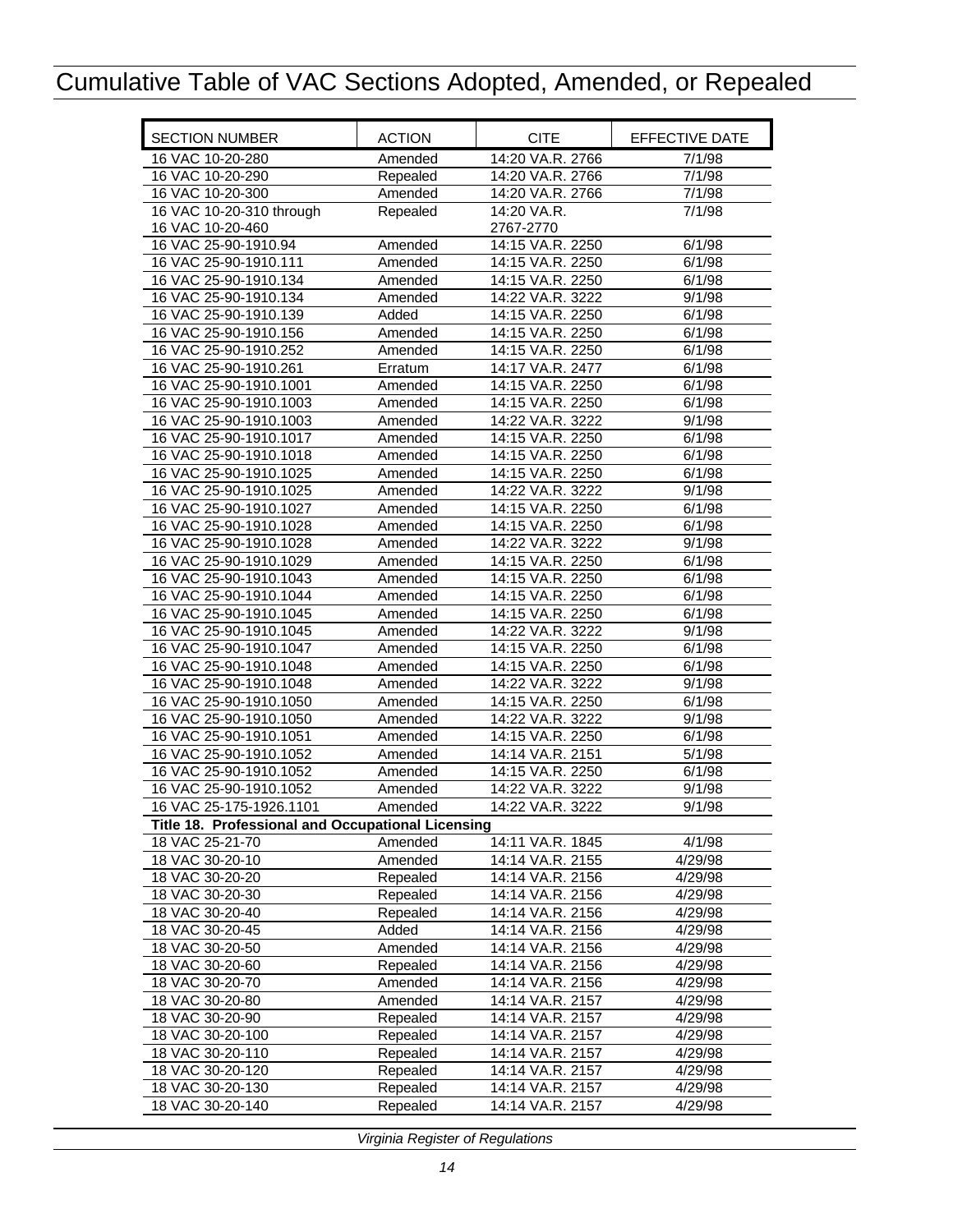| <b>SECTION NUMBER</b> | <b>ACTION</b> | <b>CITE</b>      | EFFECTIVE DATE |
|-----------------------|---------------|------------------|----------------|
| 18 VAC 30-20-150      | Amended       | 14:14 VA.R. 2157 | 4/29/98        |
| 18 VAC 30-20-160      | Amended       | 14:14 VA.R. 2157 | 4/29/98        |
| 18 VAC 30-20-170      | Amended       | 14:14 VA.R. 2157 | 4/29/98        |
| 18 VAC 30-20-180      | Amended       | 14:14 VA.R. 2159 | 4/29/98        |
| 18 VAC 30-20-190      | Repealed      | 14:14 VA.R. 2159 | 4/29/98        |
| 18 VAC 30-20-200      | Repealed      | 14:14 VA.R. 2159 | 4/29/98        |
| 18 VAC 30-20-210      | Repealed      | 14:14 VA.R. 2159 | 4/29/98        |
| 18 VAC 30-20-220      | Repealed      | 14:14 VA.R. 2159 | 4/29/98        |
| 18 VAC 30-20-240      | Amended       | 14:14 VA.R. 2159 | 4/29/98        |
| 18 VAC 30-20-250      | Repealed      | 14:14 VA.R. 2160 | 4/29/98        |
| 18 VAC 30-20-260      | Repealed      | 14:14 VA.R. 2160 | 4/29/98        |
| 18 VAC 30-20-270      | Repealed      | 14:14 VA.R. 2160 | 4/29/98        |
| 18 VAC 30-20-280      | Amended       | 14:14 VA.R. 2160 | 4/29/98        |
| 18 VAC 60-20-105      | Added         | 14:18 VA.R. 2602 | 6/24/98        |
| 18 VAC 76-10-10       | Amended       | 14:11 VA.R. 1845 | 1/22/98        |
| 18 VAC 85-20-10       | Amended       | 14:21 VA.R. 2904 | 8/5/98         |
| 18 VAC 85-20-20       | Amended       | 14:21 VA.R. 2904 | 8/5/98         |
| 18 VAC 85-20-21       | Added         | 14:21 VA.R. 2904 | 8/5/98         |
| 18 VAC 85-20-22       | Added         | 14:21 VA.R. 2904 | 8/5/98         |
| 18 VAC 85-20-30       | Amended       | 14:21 VA.R. 2905 | 8/5/98         |
| 18 VAC 85-20-60       | Repealed      | 14:21 VA.R. 2905 | 8/5/98         |
| 18 VAC 85-20-70       | Repealed      | 14:21 VA.R. 2905 | 8/5/98         |
| 18 VAC 85-20-105      | Added         | 14:21 VA.R. 2905 | 8/5/98         |
| 18 VAC 85-20-110      | Repealed      | 14:21 VA.R. 2905 | 8/5/98         |
| 18 VAC 85-20-120      | Amended       | 14:21 VA.R. 2905 | 8/5/98         |
| 18 VAC 85-20-121      | Added         | 14:21 VA.R. 2906 | 8/5/98         |
| 18 VAC 85-20-122      | Added         | 14:21 VA.R. 2906 | 8/5/98         |
| 18 VAC 85-20-131      | Added         | 14:21 VA.R. 2908 | 8/5/98         |
| 18 VAC 85-20-140      | Amended       | 14:21 VA.R. 2908 | 8/5/98         |
| 18 VAC 85-20-150      | Amended       | 14:21 VA.R. 2909 | 8/5/98         |
| 18 VAC 85-20-160      | Repealed      | 14:21 VA.R. 2909 | 8/5/98         |
| 18 VAC 85-20-170      | Repealed      | 14:21 VA.R. 2910 | 8/5/98         |
| 18 VAC 85-20-180      | Repealed      | 14:21 VA.R. 2910 | 8/5/98         |
| 18 VAC 85-20-190      | Repealed      | 14:21 VA.R. 2911 | 8/5/98         |
| 18 VAC 85-20-200      | Repealed      | 14:21 VA.R. 2911 | 8/5/98         |
| 18 VAC 85-20-210      | Amended       | 14:21 VA.R. 2912 | 8/5/98         |
| 18 VAC 85-20-230      | Amended       | 14:21 VA.R. 2912 | 8/5/98         |
| 18 VAC 85-20-240      | Amended       | 14:21 VA.R. 2912 | 8/5/98         |
| 18 VAC 85-20-250      | Repealed      | 14:21 VA.R. 2912 | 8/5/98         |
| 18 VAC 85-20-260      | Repealed      | 14:21 VA.R. 2913 | 8/5/98         |
| 18 VAC 85-20-270      | Repealed      | 14:21 VA.R. 2913 | 8/5/98         |
| 18 VAC 85-40-10       | Amended       | 14:21 VA.R. 2915 | 8/5/98         |
| 18 VAC 85-40-20       | Amended       | 14:21 VA.R. 2915 | 8/5/98         |
| 18 VAC 85-40-40       | Amended       | 14:21 VA.R. 2915 | 8/5/98         |
| 18 VAC 85-40-50       | Amended       | 14:21 VA.R. 2916 | 8/5/98         |
| 18 VAC 85-40-60       | Amended       | 14:21 VA.R. 2916 | 8/5/98         |
| 18 VAC 85-40-70       | Amended       | 14:21 VA.R. 2916 | 8/5/98         |
| 18 VAC 85-40-80       | Amended       | 14:21 VA.R. 2916 | 8/5/98         |
| 18 VAC 85-50-10       | Amended       | 14:21 VA.R. 2923 | 8/5/98         |
| 18 VAC 85-50-50       | Amended       | 14:21 VA.R. 2924 | 8/5/98         |
| 18 VAC 85-50-55       | Amended       | 14:21 VA.R. 2924 | 8/5/98         |
| 18 VAC 85-50-57       | Amended       | 14:21 VA.R. 2924 | 8/5/98         |
| 18 VAC 85-50-101      | Added         | 14:21 VA.R. 2924 | 8/5/98         |
| 18 VAC 85-50-115      | Amended       | 14:21 VA.R. 2925 | 8/5/98         |
| 18 VAC 85-50-116      | Added         | 14:21 VA.R. 2925 | 8/5/98         |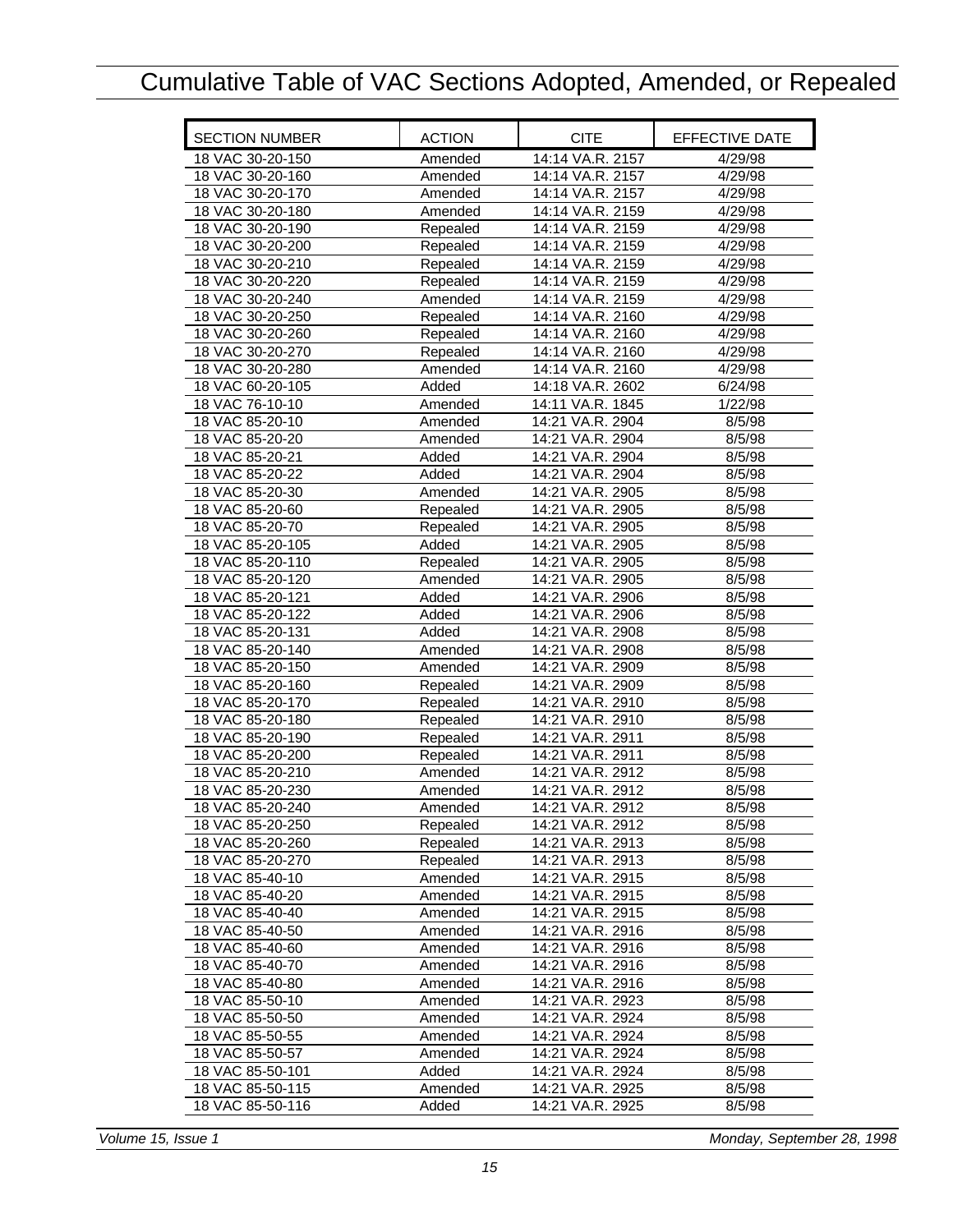| <b>SECTION NUMBER</b>    | <b>ACTION</b> | <b>CITE</b>      | EFFECTIVE DATE     |
|--------------------------|---------------|------------------|--------------------|
| 18 VAC 85-50-170         | Amended       | 14:21 VA.R. 2925 | 8/5/98             |
| 18 VAC 85-80-10          | Amended       | 14:21 VA.R. 2934 | 8/5/98             |
| 18 VAC 85-80-40          | Amended       | 14:21 VA.R. 2934 | 8/5/98             |
| 18 VAC 85-80-50          | Amended       | 14:21 VA.R. 2934 | 8/5/98             |
| 18 VAC 85-80-60          | Amended       | 14:21 VA.R. 2935 | 8/5/98             |
| 18 VAC 85-80-70          | Amended       | 14:21 VA.R. 2935 | 8/5/98             |
| 18 VAC 85-80-80          | Amended       | 14:21 VA.R. 2935 | 8/5/98             |
| 18 VAC 85-80-120         | Amended       | 14:21 VA.R. 2935 | 8/5/98             |
| 18 VAC 110-20-210        | Amended       | 14:15 VA.R. 2253 | 5/13/98            |
| 18 VAC 115-40-10         | Amended       | 14:25 VA.R. 4076 | 9/30/98            |
| 18 VAC 115-40-20         | Amended       | 14:25 VA.R. 4077 | 9/30/98            |
| 18 VAC 115-40-22         | Amended       | 14:25 VA.R. 4077 | 9/30/98            |
| 18 VAC 115-40-25         | Amended       | 14:25 VA.R. 4077 | 9/30/98            |
| 18 VAC 115-40-26         | Added         | 14:25 VA.R. 4078 | 9/30/98            |
| 18 VAC 115-40-27         | Added         | 14:25 VA.R. 4078 | 9/30/98            |
| 18 VAC 115-40-40         | Amended       | 14:25 VA.R. 4078 | 9/30/98            |
| 18 VAC 115-40-50         | Amended       | 14:25 VA.R. 4079 | 9/30/98            |
| 18 VAC 120-30-100        | Amended       | 14:11 VA.R. 1846 | 4/1/98             |
| 18 VAC 120-40-10 through | Added         | 14:25 VA.R. 4088 | 8/11/98 - 8/10/99  |
| 18 VAC 120-40-430 emer   |               |                  |                    |
| 18 VAC 125-20-30         | Amended       | 14:11 VA.R. 1851 | 4/1/98             |
| 18 VAC 135-20-10*        | Amended       | 14:20 VA.R. 2771 | $\star$            |
| 18 VAC 135-20-20*        | Amended       | 14:20 VA.R. 2771 | $\star$            |
| 18 VAC 135-20-30*        | Amended       | 14:20 VA.R. 2772 | $\star$            |
| 18 VAC 135-20-40*        | Amended       | 14:20 VA.R. 2773 | $\star$<br>$\star$ |
| 18 VAC 135-20-45*        | Added         | 14:20 VA.R. 2773 | $\star$            |
| 18 VAC 135-20-50*        | Amended       | 14:20 VA.R. 2773 |                    |
| 18 VAC 135-20-60*        | Amended       | 14:20 VA.R. 2774 | $\star$            |
| 18 VAC 135-20-80*        | Amended       | 14:20 VA.R. 2774 | $\star$<br>$\star$ |
| 18 VAC 135-20-90*        | Amended       | 14:20 VA.R. 2775 | $\star$            |
| 18 VAC 135-20-100*       | Amended       | 14:20 VA.R. 2775 | $\star$            |
| 18 VAC 135-20-110*       | Amended       | 14:20 VA.R. 2776 | $\star$            |
| 18 VAC 135-20-120*       | Amended       | 14:20 VA.R. 2776 | $\star$            |
| 18 VAC 135-20-150*       | Amended       | 14:20 VA.R. 2776 | $\star$            |
| 18 VAC 135-20-160*       | Amended       | 14:20 VA.R. 2776 | $\star$            |
| 18 VAC 135-20-170*       | Amended       | 14:20 VA.R. 2777 | $\star$            |
| 18 VAC 135-20-180*       | Amended       | 14:20 VA.R. 2777 | $\star$            |
| 18 VAC 135-20-190*       | Amended       | 14:20 VA.R. 2778 |                    |
| 18 VAC 135-20-200*       | Amended       | 14:20 VA.R. 2779 | $\star$            |
| 18 VAC 135-20-210*       | Amended       | 14:20 VA.R. 2779 | $\star$            |
| 18 VAC 135-20-220*       | Amended       | 14:20 VA.R. 2780 | $\star$            |
| 18 VAC 135-20-240*       | Amended       | 14:20 VA.R. 2780 | $\star$            |
| 18 VAC 135-20-250*       | Amended       | 14:20 VA.R. 2780 | $\star$            |
| 18 VAC 135-20-260*       | Amended       | 14:20 VA.R. 2780 | $\star$            |
| 18 VAC 135-20-270*       | Amended       | 14:20 VA.R. 2781 | $\star$            |
| 18 VAC 135-20-280*       | Amended       | 14:20 VA.R. 2781 | $\star$            |
| 18 VAC 135-20-290*       | Amended       | 14:20 VA.R. 2781 | $^\star$           |
| 18 VAC 135-20-300*       | Amended       | 14:20 VA.R. 2782 | $\ast$             |
| 18 VAC 135-20-310*       | Amended       | 14:20 VA.R. 2782 | $^\star$           |
| 18 VAC 135-20-320*       | Amended       | 14:20 VA.R. 2783 | $\star$            |
| 18 VAC 135-20-350*       | Amended       | 14:20 VA.R. 2783 | $\star$            |
| 18 VAC 135-20-360*       | Amended       | 14:20 VA.R. 2783 |                    |

<sup>\*</sup> The regulatory process was suspended on this section in 14:24 VA.R. 3949, and the final effective date will be delayed.

 $\overline{a}$ 

*Virginia Register of Regulations*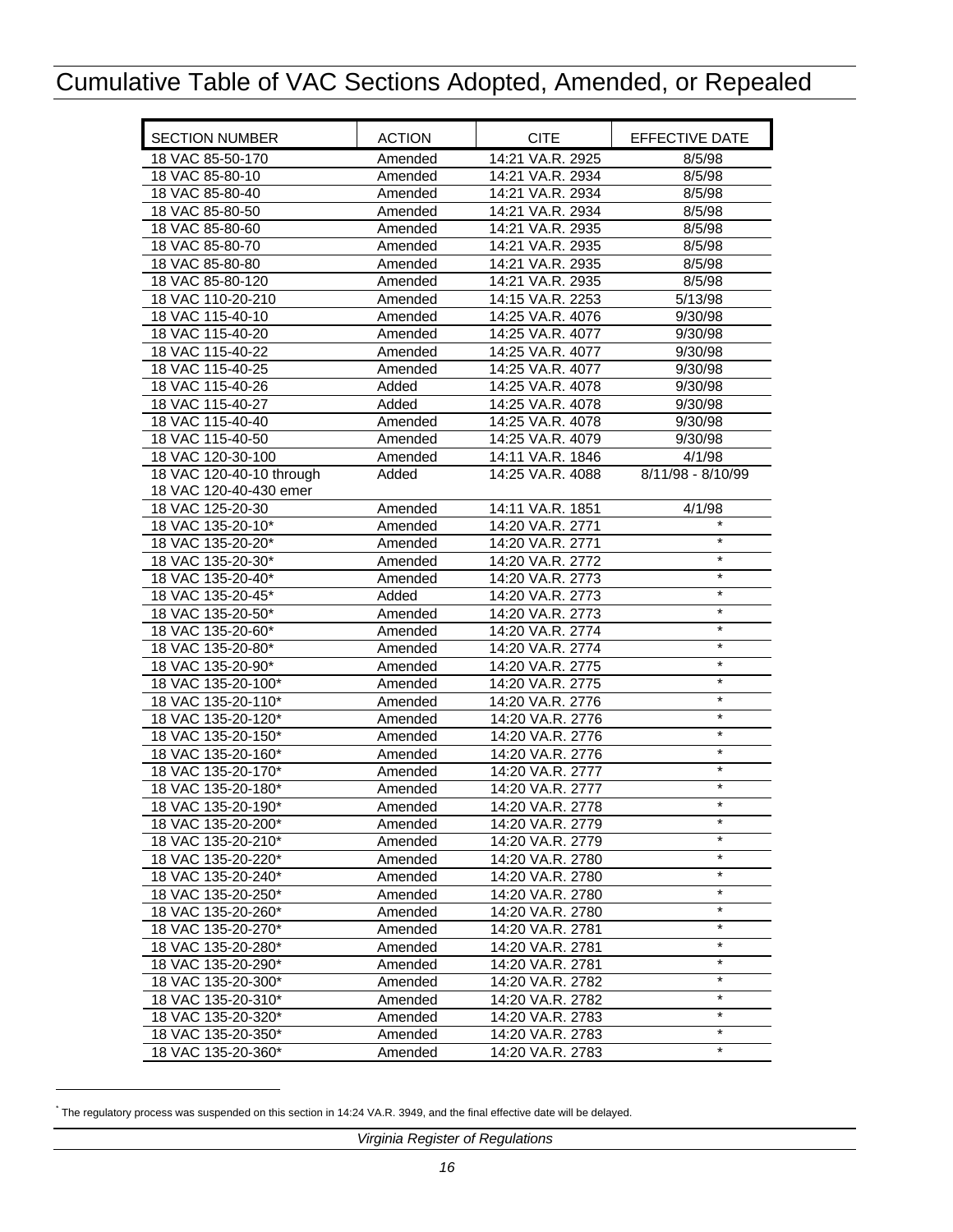<span id="page-18-0"></span>

| <b>SECTION NUMBER</b>                             | <b>ACTION</b> | <b>CITE</b>      | EFFECTIVE DATE |
|---------------------------------------------------|---------------|------------------|----------------|
| 18 VAC 135-20-370*                                | Amended       | 14:20 VA.R. 2784 |                |
| 18 VAC 135-20-380*                                | Amended       | 14:20 VA.R. 2784 | $\star$        |
| 18 VAC 135-20-390*                                | Amended       | 14:20 VA.R. 2784 | $\star$        |
| 18 VAC 135-20-400*                                | Amended       | 14:20 VA.R. 2785 | $\star$        |
| 18 VAC 135-20-410*                                | Amended       | 14:20 VA.R. 2785 | $\star$        |
| 18 VAC 135-20-420*                                | Repealed      | 14:20 VA.R. 2785 | $\star$        |
| 18 VAC 135-20-430*                                | Repealed      | 14:20 VA.R. 2785 | $\star$        |
| 18 VAC 135-20-440*                                | Repealed      | 14:20 VA.R. 2785 | $\star$        |
| Title 19. Public Safety                           |               |                  |                |
| 19 VAC 30-20-10                                   | Amended       | 14:11 VA.R. 1853 | 3/18/98        |
| 19 VAC 30-20-70                                   | Amended       | 14:11 VA.R. 1853 | 3/18/98        |
| 19 VAC 30-20-80                                   | Amended       | 14:11 VA.R. 1854 | 3/18/98        |
| 19 VAC 30-20-140                                  | Amended       | 14:11 VA.R. 1854 | 3/18/98        |
| 19 VAC 30-20-150                                  | Amended       | 14:11 VA.R. 1854 | 3/18/98        |
| 19 VAC 30-20-160                                  | Amended       | 14:11 VA.R. 1854 | 3/18/98        |
| 19 VAC 30-170-05                                  | Added         | 14:22 VA.R. 3225 | 7/1/98         |
| 19 VAC 30-170-10                                  | Amended       | 14:22 VA.R. 3225 | 7/1/98         |
| 19 VAC 30-170-20                                  | Amended       | 14:22 VA.R. 3225 | 7/1/98         |
| 19 VAC 30-170-30                                  | Amended       | 14:22 VA.R. 3226 | 7/1/98         |
| 19 VAC 30-170-40                                  | Amended       | 14:22 VA.R. 3227 | 7/1/98         |
| 19 VAC 30-170-50                                  | Amended       | 14:22 VA.R. 3228 | 7/1/98         |
| 19 VAC 30-170-60                                  | Added         | 14:22 VA.R. 3228 | 7/1/98         |
| Title 20. Public Utilities and Telecommunications |               |                  |                |
| 20 VAC 5-310-10                                   | Amended       | 14:15 VA.R. 2253 | 3/24/98        |
| Title 21. Securities and Retail Franchising       |               |                  |                |
| 21 VAC 5-10-40                                    | Amended       | 14:22 VA.R. 3240 | 7/1/98         |
| 21 VAC 5-20-10                                    | Amended       | 14:22 VA.R. 3240 | 7/1/98         |
| 21 VAC 5-20-70                                    | Amended       | 14:22 VA.R. 3241 | 7/1/98         |
| 21 VAC 5-20-80                                    | Amended       | 14:22 VA.R. 3241 | 7/1/98         |
| 21 VAC 5-20-230                                   | Amended       | 14:22 VA.R. 3243 | 7/1/98         |
| 21 VAC 5-20-290                                   | Amended       | 14:22 VA.R. 3243 | 7/1/98         |
| 21 VAC 5-20-300                                   | Amended       | 14:22 VA.R. 3243 | 7/1/98         |
| 21 VAC 5-30-20                                    | Amended       | 14:22 VA.R. 3244 | 7/1/98         |
| 21 VAC 5-30-50                                    | Amended       | 14:22 VA.R. 3244 | 7/1/98         |
| 21 VAC 5-30-60                                    | Amended       | 14:22 VA.R. 3244 | 7/1/98         |
| 21 VAC 5-30-70                                    | Amended       | 14:22 VA.R. 3244 | 7/1/98         |
| 21 VAC 5-30-80                                    | Amended       | 14:22 VA.R. 3245 | 7/1/98         |
| 21 VAC 5-40-20                                    | Amended       | 14:22 VA.R. 3245 | 7/1/98         |
| 21 VAC 5-40-30                                    | Amended       | 14:22 VA.R. 3246 | 7/1/98         |
| 21 VAC 5-40-100                                   | Amended       | 14:22 VA.R. 3247 | 7/1/98         |
| 21 VAC 5-40-120                                   | Amended       | 14:22 VA.R. 3249 | 7/1/98         |
| 21 VAC 5-80-10                                    | Amended       | 14:22 VA.R. 3249 | 7/1/98         |
| 21 VAC 5-80-40                                    | Amended       | 14:22 VA.R. 3250 | 7/1/98         |
| 21 VAC 5-80-140                                   | Amended       | 14:22 VA.R. 3250 | 7/1/98         |
| 21 VAC 5-80-160                                   | Amended       | 14:22 VA.R. 3251 | 7/1/98         |
| 21 VAC 5-80-170                                   | Amended       | 14:22 VA.R. 3253 | 7/1/98         |
| 21 VAC 5-80-210                                   | Amended       | 14:22 VA.R. 3253 | 7/1/98         |
| 21 VAC 5-80-220                                   | Amended       | 14:22 VA.R. 3254 | 7/1/98         |
| 21 VAC 5-80-250                                   | Added         | 14:22 VA.R. 3255 | 7/1/98         |
| 21 VAC 5-85-10                                    | Amended       | 14:13 VA.R. 1976 | 2/17/98        |
| 21 VAC 5-85-10                                    | Amended       | 14:15 VA.R. 2259 | 3/24/98        |
| 21 VAC 5-85-10                                    | Amended       | 14:22 VA.R. 3256 | 7/1/98         |

<sup>\*</sup> The regulatory process was suspended on this section in 14:24 VA.R. 3949, and the final effective date will be delayed.

-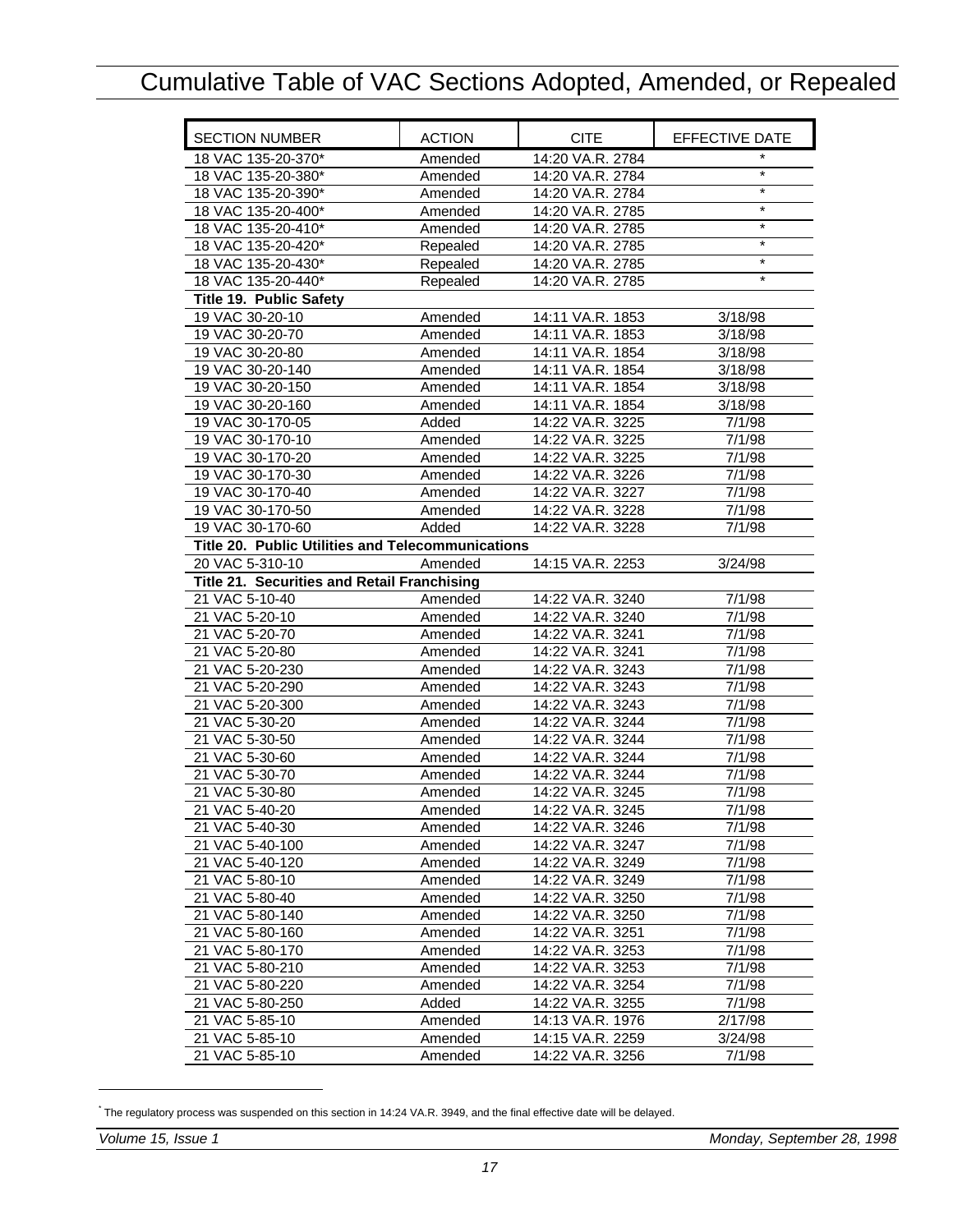<span id="page-19-0"></span>

| <b>SECTION NUMBER</b>            | <b>ACTION</b> | <b>CITE</b>      | EFFECTIVE DATE |
|----------------------------------|---------------|------------------|----------------|
| 21 VAC 5-120-10 through          | Added         | 14:22 VA.R.      | 7/1/98         |
| 21 VAC 5-120-110                 |               | 3261-3264        |                |
| <b>Title 22. Social Services</b> |               |                  |                |
| 22 VAC 15-30-10                  | Amended       | 14:21 VA.R. 2942 | 9/1/98         |
| 22 VAC 15-30-20                  | Amended       | 14:21 VA.R. 2946 | 9/1/98         |
| 22 VAC 15-30-30                  | Amended       | 14:21 VA.R. 2946 | 9/1/98         |
| 22 VAC 15-30-40                  | Repealed      | 14:21 VA.R. 2946 | 9/1/98         |
| 22 VAC 15-30-50                  | Amended       | 14:21 VA.R. 2946 | 9/1/98         |
| 22 VAC 15-30-60                  | Repealed      | 14:21 VA.R. 2947 | 9/1/98         |
| 22 VAC 15-30-70                  | Amended       | 14:21 VA.R. 2948 | 9/1/98         |
| 22 VAC 15-30-80                  | Amended       | 14:21 VA.R. 2948 | 9/1/98         |
| 22 VAC 15-30-90                  | Amended       | 14:21 VA.R. 2948 | 9/1/98         |
| 22 VAC 15-30-100                 | Amended       | 14:21 VA.R. 2949 | 9/1/98         |
| 22 VAC 15-30-110                 | Amended       | 14:21 VA.R. 2949 | 9/1/98         |
| 22 VAC 15-30-120                 | Amended       | 14:21 VA.R. 2949 | 9/1/98         |
| 22 VAC 15-30-130                 | Amended       | 14:21 VA.R. 2950 | 9/1/98         |
| 22 VAC 15-30-140                 | Amended       | 14:21 VA.R. 2950 | 9/1/98         |
| 22 VAC 15-30-150                 | Amended       | 14:21 VA.R. 2950 | 9/1/98         |
| 22 VAC 15-30-160                 | Amended       | 14:21 VA.R. 2950 | 9/1/98         |
| 22 VAC 15-30-170                 | Amended       | 14:21 VA.R. 2951 | 9/1/98         |
| 22 VAC 15-30-180                 | Amended       | 14:21 VA.R. 2951 | 9/1/98         |
| 22 VAC 15-30-190                 | Amended       | 14:21 VA.R. 2952 | 9/1/98         |
| 22 VAC 15-30-200                 | Amended       | 14:21 VA.R. 2952 | 9/1/98         |
| 22 VAC 15-30-210                 | Repealed      | 14:21 VA.R. 2952 | 9/1/98         |
| 22 VAC 15-30-220                 | Repealed      | 14:21 VA.R. 2952 | 9/1/98         |
| 22 VAC 15-30-230                 | Amended       | 14:21 VA.R. 2953 | 9/1/98         |
| 22 VAC 15-30-240                 | Repealed      | 14:21 VA.R. 2953 | 9/1/98         |
| 22 VAC 15-30-250                 | Amended       | 14:21 VA.R. 2954 | 9/1/98         |
| 22 VAC 15-30-260                 | Amended       | 14:21 VA.R. 2954 | 9/1/98         |
| 22 VAC 15-30-270                 | Repealed      | 14:21 VA.R. 2955 | 9/1/98         |
| 22 VAC 15-30-280                 | Amended       | 14:21 VA.R. 2955 | 9/1/98         |
| 22 VAC 15-30-290                 | Amended       | 14:21 VA.R. 2955 | 9/1/98         |
| 22 VAC 15-30-300                 | Repealed      | 14:21 VA.R. 2955 | 9/1/98         |
| 22 VAC 15-30-310                 | Amended       | 14:21 VA.R. 2955 | 9/1/98         |
| 22 VAC 15-30-320                 | Amended       | 14:21 VA.R. 2956 | 9/1/98         |
| 22 VAC 15-30-330                 | Amended       | 14:21 VA.R. 2957 | 9/1/98         |
| 22 VAC 15-30-340                 | Amended       | 14:21 VA.R. 2958 | 9/1/98         |
| 22 VAC 15-30-350                 | Amended       | 14:21 VA.R. 2958 | 9/1/98         |
| 22 VAC 15-30-360                 | Amended       | 14:21 VA.R. 2959 | 9/1/98         |
| 22 VAC 15-30-370                 | Amended       | 14:21 VA.R. 2959 | 9/1/98         |
| 22 VAC 15-30-380                 | Amended       | 14:21 VA.R. 2959 | 9/1/98         |
| 22 VAC 15-30-390                 | Amended       | 14:21 VA.R. 2960 | 9/1/98         |
| 22 VAC 15-30-400                 | Repealed      | 14:21 VA.R. 2960 | 9/1/98         |
| 22 VAC 15-30-410                 | Amended       | 14:21 VA.R. 2961 | 9/1/98         |
| 22 VAC 15-30-420                 | Repealed      | 14:21 VA.R. 2961 | 9/1/98         |
| 22 VAC 15-30-430                 | Amended       | 14:21 VA.R. 2961 | 9/1/98         |
| 22 VAC 15-30-440                 | Amended       | 14:21 VA.R. 2962 | 9/1/98         |
| 22 VAC 15-30-450                 | Repealed      | 14:21 VA.R. 2963 | 9/1/98         |
| 22 VAC 15-30-451                 | Added         | 14:21 VA.R. 2965 | 9/1/98         |
| 22 VAC 15-30-460                 | Repealed      | 14:21 VA.R. 2963 | 9/1/98         |
| 22 VAC 15-30-461                 | Added         | 14:21 VA.R. 2965 | 9/1/98         |
| 22 VAC 15-30-470                 | Repealed      | 14:21 VA.R. 2964 | 9/1/98         |
| 22 VAC 15-30-471                 | Added         | 14:21 VA.R. 2966 | 9/1/98         |
| 22 VAC 15-30-480                 | Repealed      | 14:21 VA.R. 2964 | 9/1/98         |
| 22 VAC 15-30-481                 | Added         | 14:21 VA.R. 2966 | 9/1/98         |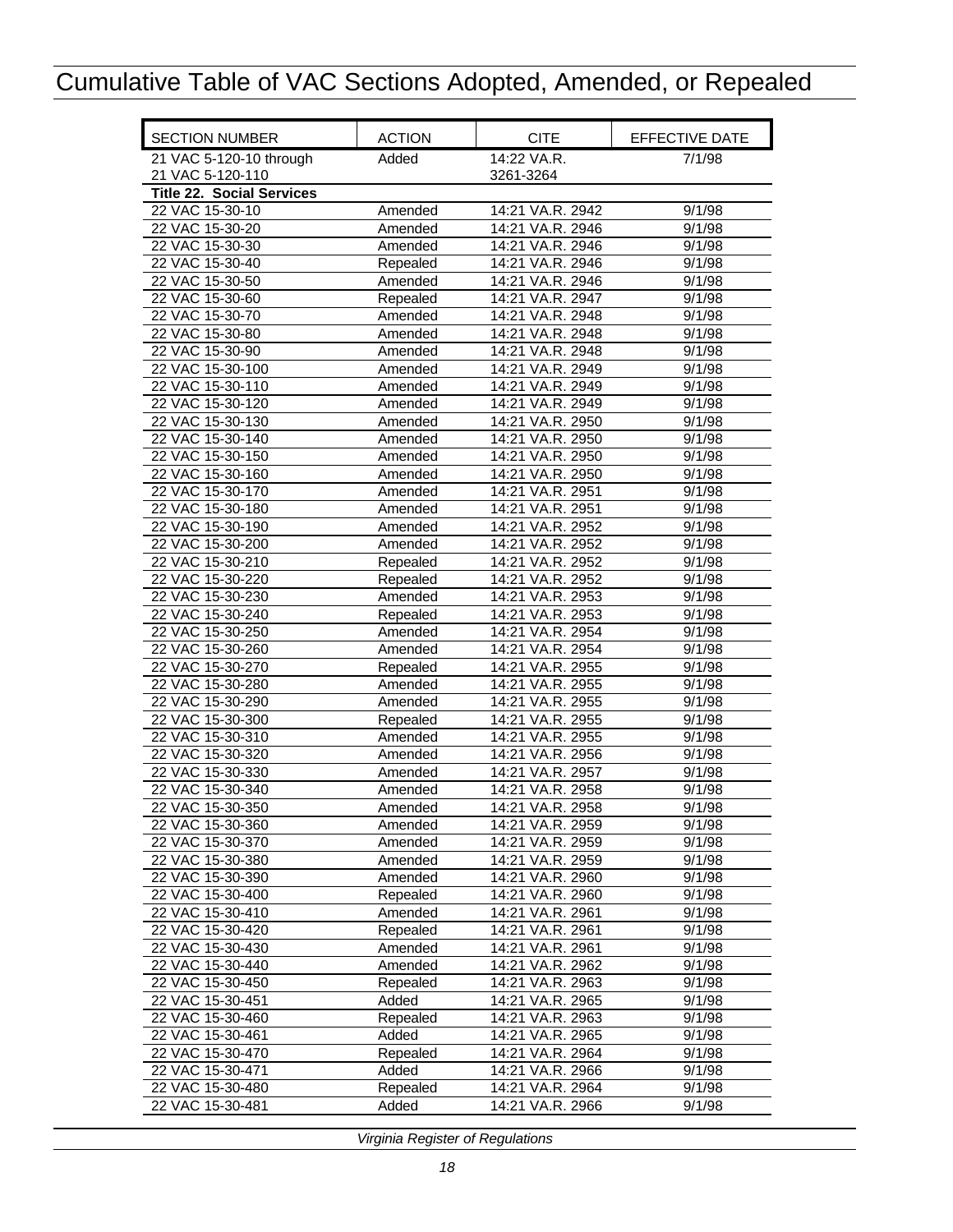<span id="page-20-0"></span>

| <b>SECTION NUMBER</b>                       | <b>ACTION</b> | <b>CITE</b>                          | EFFECTIVE DATE      |
|---------------------------------------------|---------------|--------------------------------------|---------------------|
| 22 VAC 15-30-484                            | Added         | 14:21 VA.R. 2966                     | 9/1/98              |
| 22 VAC 15-30-487                            | Added         | 14:21 VA.R. 2966                     | 9/1/98              |
| 22 VAC 15-30-490                            | Amended       | 14:21 VA.R. 2966                     | 9/1/98              |
| 22 VAC 15-30-500                            | Amended       | 14:21 VA.R. 2967                     | 9/1/98              |
| 22 VAC 15-30-510                            | Amended       | 14:21 VA.R. 2968                     | 9/1/98              |
| 22 VAC 15-30-520                            | Amended       | 14:21 VA.R. 2968                     | 9/1/98              |
| 22 VAC 15-30-530                            | Repealed      | 14:21 VA.R. 2969                     | 9/1/98              |
| 22 VAC 15-30-540                            | Amended       | 14:21 VA.R. 2969                     | 9/1/98              |
| 22 VAC 15-30-550                            | Amended       | 14:21 VA.R. 2969                     | 9/1/98              |
| 22 VAC 15-30-560                            | Amended       | 14:21 VA.R. 2970                     | 9/1/98              |
| 22 VAC 15-30-570                            | Amended       | 14:21 VA.R. 2970                     | 9/1/98              |
| 22 VAC 15-30-575                            | Added         | 14:21 VA.R. 2970                     | $\frac{1}{9/1}/98$  |
| 22 VAC 15-30-580                            | Amended       | 14:21 VA.R. 2971                     | 9/1/98              |
| 22 VAC 15-30-590                            | Amended       | 14:21 VA.R. 2971                     | 9/1/98              |
| 22 VAC 15-30-600                            | Amended       | 14:21 VA.R. 2972                     | 9/1/98              |
| 22 VAC 15-30-610                            | Amended       | 14:21 VA.R. 2972                     | 9/1/98              |
| 22 VAC 15-30-620                            | Amended       | 14:21 VA.R. 2973                     | 9/1/98              |
| 22 VAC 15-30-630                            | Amended       | 14:21 VA.R. 2973                     | 9/1/98              |
| 22 VAC 15-30-640                            | Amended       | 14:21 VA.R. 2974                     | 9/1/98              |
| 22 VAC 15-30-650                            | Amended       | 14:21 VA.R. 2975                     | 9/1/98              |
| 22 VAC 15-30-660                            | Amended       | 14:21 VA.R. 2975                     | 9/1/98              |
| 22 VAC 15-30-670                            | Amended       | 14:21 VA.R. 2975                     | 9/1/98              |
| 22 VAC 15-30-680                            | Repealed      | 14:21 VA.R. 2976                     | 9/1/98              |
| 22 VAC 15-30-690                            | Repealed      | 14:21 VA.R. 2976                     | 9/1/98              |
| 22 VAC 15-30-700                            | Repealed      | 14:21 VA.R. 2977                     | 9/1/98              |
| 22 VAC 15-30-710                            | Repealed      | 14:21 VA.R. 2977                     | 9/1/98              |
| 22 VAC 15-30-720                            | Repealed      | 14:21 VA.R. 2978                     | 9/1/98              |
| 22 VAC 15-30-730                            | Repealed      | 14:21 VA.R. 2978                     | 9/1/98              |
| 22 VAC 15-40-10 through                     | Repealed      | 14:21 VA.R. 2990                     | 9/1/98              |
| 22 VAC 15-40-730                            |               |                                      |                     |
| Title 24. Transportation and Motor Vehicles |               |                                      |                     |
| 24 VAC 22-30-20                             | Amended       | 14:24 VA.R. 3949                     | 10/1/98             |
| 24 VAC 22-30-30                             | Amended       | 14:24 VA.R. 3950                     | 10/1/98             |
| 24 VAC 30-71-10                             | Amended       | 14:23 VA.R. 3633                     | 9/3/98              |
| 24 VAC 30-71-80                             | Amended       | 14:23 VA.R. 3634                     | 9/3/98<br>9/3/98    |
| 24 VAC 30-71-130                            | Amended       | 14:23 VA.R. 3634                     |                     |
| 24 VAC 30-71-160                            | Erratum       | 14:13 VA.R. 2011                     |                     |
| 24 VAC 30-71-170                            | Erratum       | 14:13 VA.R. 2028                     | --                  |
| 24 VAC 30-170-10                            | Amended       | 14:13 VA.R. 1992                     | 4/15/98             |
| 24 VAC 30-200-10                            | Amended       | 14:26 VA.R. 4267                     | 10/14/98            |
| 24 VAC 30-200-20                            | Amended       | 14:26 VA.R. 4268                     | 10/14/98            |
| 24 VAC 30-200-30                            | Amended       | 14:26 VA.R. 4269                     | 10/14/98            |
| 24 VAC 30-200-40<br>24 VAC 30-350-10        | Added         | 14:26 VA.R. 4270                     | 10/14/98<br>7/14/98 |
| 24 VAC 30-380-10                            | Amended       | 14:23 VA.R. 3635<br>14:13 VA.R. 1992 |                     |
| 24 VAC 30-390-10                            | Amended       | 14:13 VA.R. 1992                     | 2/24/98<br>2/24/98  |
| 24 VAC 30-620-30                            | Amended       | 14:25 VA.R. 4086                     |                     |
|                                             | Amended       |                                      | 9/30/98             |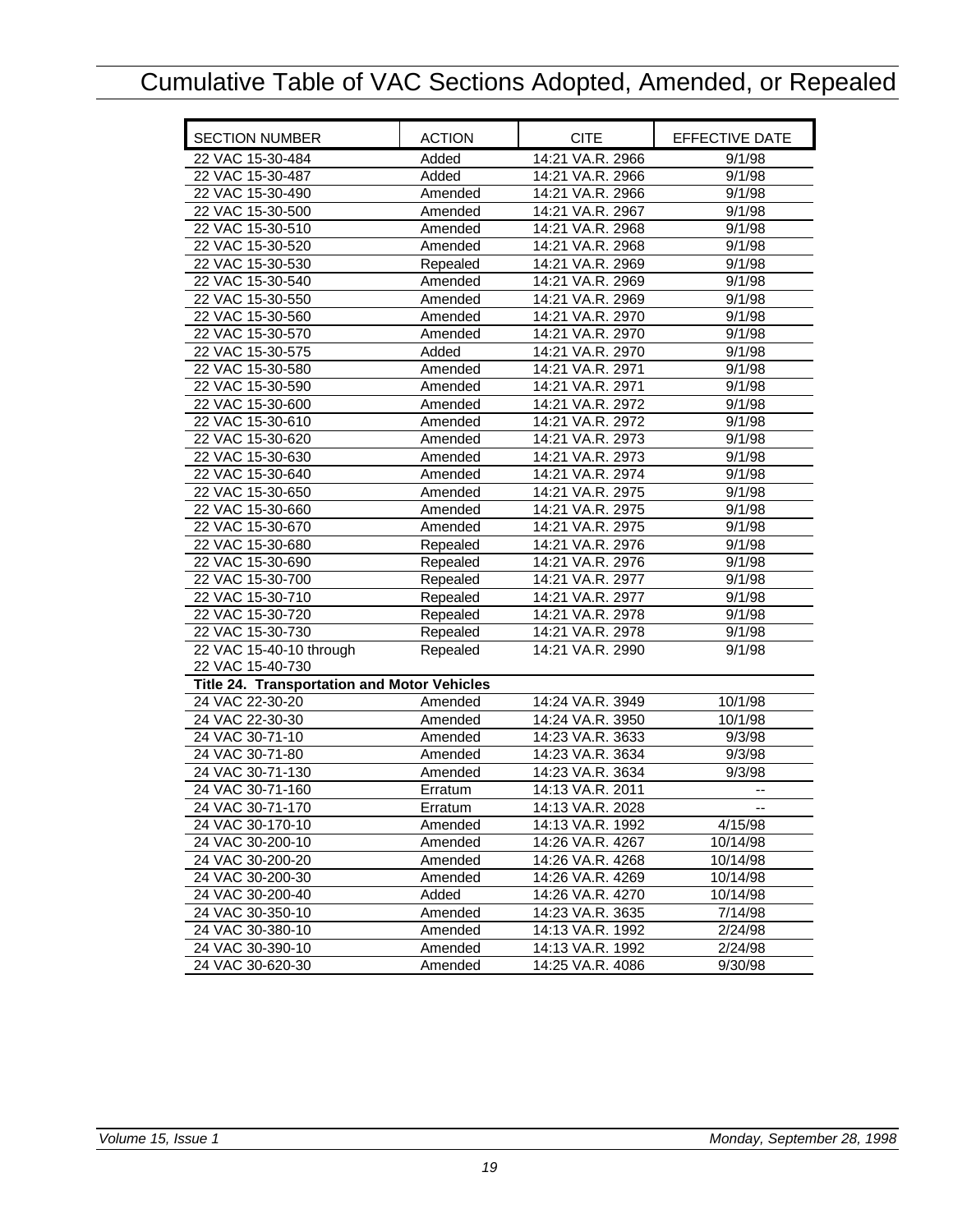## <span id="page-21-0"></span>**NOTICES OF INTENDED REGULATORY ACTION**

**Symbol Key**

† Indicates entries since last publication of the *Virginia Register*

## **TITLE 1. ADMINISTRATION**

## **DEPARTMENT OF GENERAL SERVICES**

## **† Withdrawal of Notice of Intended regulatory Action**

Notice is hereby given that the Department of General Services has **WITHDRAWN** the Notice of Intended Regulatory Action for 1 VAC 30-50-10 et seq., Regulations for Breath Alcohol Testing. Sections 2.1-434.1 through 2.1- 434.12 of the Code of Virginia establishing the Division of Forensic Science were repealed by the 1996 Acts of the General Assembly. Section 9-196.1 of the Code of Virginia establishes the Division of Forensic Science within the Department of Criminal Justice Services.

## **Notice of Intended Regulatory Action**

Notice is hereby given in accordance with § 9-6.14:7.1 of the Code of Virginia that the Department of General Services intends to consider promulgating regulations entitled: **1 VAC 30-45-10 et seq. Environmental Laboratory Certification Program.** The purpose of the proposed action is to establish procedures, standards and requirements for the certification of laboratories performing tests and analyses required by the Virginia Waste Management Act and the State Water Control Law. The program established by the regulation will ensure that these laboratories provide accurate and consistent tests, analyses, measurements and monitoring.

Public Meeting: A public meeting will be held by the Division of Consolidated Laboratory Services in House Room 1, State Capitol Building, Capitol Square, Richmond, Virginia 23219, at 10:30 a.m. on Wednesday, September 30, 1998, to discuss the intended action. Unlike a public hearing, which is intended only to receive testimony, this meeting is being held to discuss and exchange ideas and information relative to regulation development.

Ad Hoc Advisory Group: The department will form an ad hoc advisory group to assist in the development of the regulation. If you desire to be in the group, notify the agency contact in writing by 4:30 p.m. on October 1, 1998, and provide your name, address, phone number and the organization you represent (if any). Notification of the composition of the ad hoc advisory group will be sent to all applicants. If you wish to be in the group, you are encouraged to attend the public meeting mentioned above. The primary function of the group is to develop recommended regulation amendments for department consideration through the collaborative approach of regulatory negotiation and consensus.

Public Hearing Plans: After publication in the Virginia Register of Regulations, the department will hold at least one public hearing to provide opportunity for public comment on any regulation amendments drafted pursuant to this notice.

Need: The contemplated regulation is essential (i) to protect the health, safety or welfare of citizens and (ii) for the efficient and economical performance of an important governmental function. The reasoning for this conclusion is set forth below.

Compliance with the State Water Control Law and the Virginia Waste Management Act is determined, to a great extent, by the analysis of samples and other measurements taken of Virginia's water and terrain. Accurate and consistent analysis of these samples ensures that the determination of compliance with Virginia's water quality and waste management laws is also accurate and consistent. In turn, the health and welfare of the people of the Commonwealth are protected. In addition, samples from those parties whose compliance is being determined are analyzed in an equally consistent and accurate fashion.

Certifying laboratories that do consistent and accurate analyses ensures efficient and economical implementation of the state's water and waste laws. The state agency responsible for carrying out the laws will be assured that they can rely upon the analytical results of certified laboratories in determining compliance with these laws.

In addition, the state law requires the use of nationally accepted accreditation standards. Virginia's water quality and waste management laws and regulations are mandated in part by federal statute and regulation. Because the federal government funds the implementation of these laws in the state to some extent, it also determines whether the state agency carrying out these federal mandates is doing an acceptable job. An accurate, consistent and verifiable analysis in certified laboratories of samples taken to determine compliance provides assurance of the state's competency in implementing federal mandates on water quality and waste management.

Alternatives: Alternatives to the proposed regulation amendments being considered by the department are:

1. Develop the regulation to satisfy the provisions of the law and federal standards and policies. This option is being selected because it meets the stated purpose of the regulatory action: to ensure that laboratories perform accurate and consistent tests, analyses, measurements and monitoring required by the Virginia Waste Management Act and the State Water Control Law.

2. Make alternative regulatory changes to those required by the provisions of the law and federal standards and policies. This option is not being selected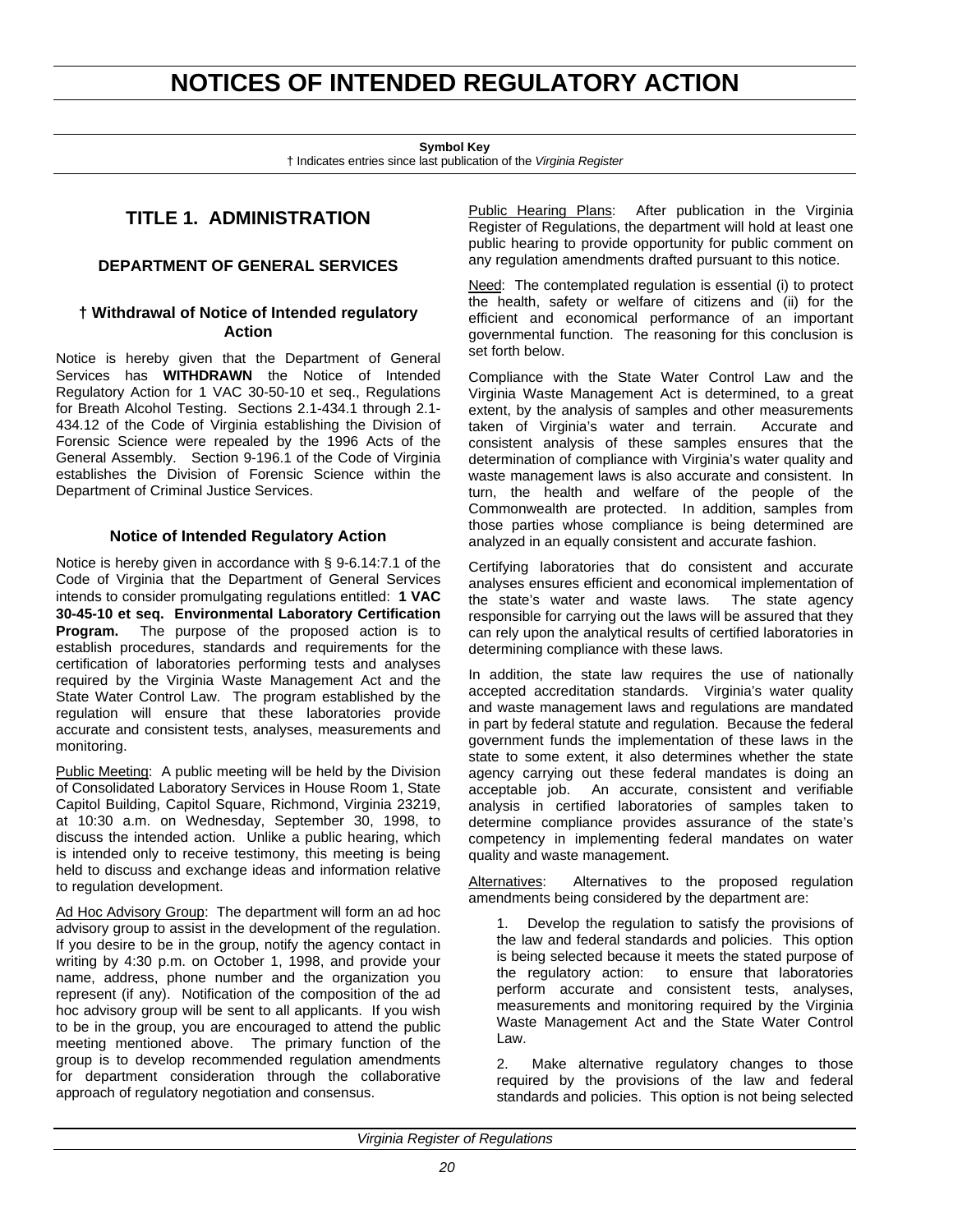<span id="page-22-0"></span>because it does not meet the stated purpose of the regulation and may not be consistent with state law and federal standards and policies.

3. Take no action to develop the regulation. This option is not being selected because state law requires that a regulation be developed.

Applicable Statutory Requirements: The contemplated regulation is mandated by state law. A succinct statement of the source (including legal citation) and scope of the mandate may be found below.

Section 2.1-429.01 of the Code of Virginia (Title 2.1, Chapter 32) requires that the Division of Consolidated Laboratory Services establish a program by regulation that will certify laboratories conducting tests, analyses, measurements, or monitoring pursuant to the Virginia Waste Management Act (§ 10.1-1400 et seq.) or the State Water Control Law (§ 62.1-44.2 et seq.). The program is to be based on standards adopted by the National Environmental Laboratory Accreditation Conference sponsored by the U.S. Environmental Protection Agency to ensure accurate and consistent testing and analysis by the certified laboratories.

The state law requires that the program include minimum criteria for the following: (i) laboratory procedures; (ii) performance evaluations; (iii) supervisory and personnel requirements; (iv) facilities and equipment; (v) analytical quality control and quality assurance; (vi) certificate issuance and maintenance; (vii) recertification and decertification; and (viii) granting full and partial exemptions from the program based on compliance and performance. The law also requires that a fee system be established to pay for the costs of certifying laboratories under this program. Procedures for determining the qualifications of laboratories outside of Virginia used to conduct tests and analyses for use in Virginia must also be developed under § 2.1-429.01 of the In addition, the law allows other components to be added to the program.

Statutory Authority: § 2.1-429.01 of the Code of Virginia.

Public comments may be submitted until 4:30 p.m., October 1, 1998, to the Director, Bureau of Customer Services, Division of Consolidated Laboratory Services, 1 North 14th Street, Richmond, Virginia 23219.

**Contact:** Nancy S. Saylor, Division of Consolidated Laboratory Services, Department of General Services, 1 N. 14th St., Richmond, VA 23219, telephone (804) 231-7980 or FAX (804) 231-7980.

VA.R. Doc. No. R98-312; Filed August 12, 1998, 11:19 a.m.

w **––––––––––––––––––** w

## **TITLE 8. EDUCATION**

## **STATE BOARD OF EDUCATION**

## **† Notice of Intended Regulatory Action**

Notice is hereby given in accordance with § 9-6.14:7.1 of the Code of Virginia that the State Board of Education intends to consider amending regulations entitled: **8 VAC 20-131-10 et seq. Regulations Establishing Standards for Accrediting Public Schools in Virginia.** The purpose of the proposed action is to incorporate new language as required by § 22.1- 253.13:4 F of the Code of Virginia (enacted by the 1998 Session of the General Assembly) which requires the State Board of Education to develop criteria for recognizing exemplary performance in vocational studies by students who have completed the requirements for a standard or advanced studies diploma and to award seals on the diploma of students meeting such criteria. The agency intends to hold a public hearing on the proposed action after publication.

Statutory Authority: §§ 22.1-16, 22.1-19 and 22.1-253.13:3 of the Code of Virginia.

Public comments may be submitted until October 28, 1998.

**Contact:** Charles Finley, Director, Division of Compliance, Department of Education, P.O. Box 2120, Richmond, VA 23218-2120, telephone (804) 225-2092 or FAX (804) 225- 2053.

VA.R. Doc. No. R99-17; Filed September 9, 1998, 10:46 a.m.

w **––––––––––––––––––** w

## **TITLE 9. ENVIRONMENT**

## **STATE AIR POLLUTION CONTROL BOARD**

## **Notice of Intended Regulatory Action**

Notice is hereby given in accordance with § 9-6.14:7.1 of the Code of Virginia that the State Air Pollution Control Board intends to consider amending regulations entitled: **9 VAC 5- 91-10 et seq. Regulation for the Control of Motor Vehicle Emissions in Northern Virginia.** The purpose of the proposed action is to develop a regulation revision which conforms to state law and federal Clean Air Act requirements for the testing of emissions from motor vehicles located or primarily operated in Northern Virginia.

Public Meeting: A public meeting will be held by the department in the regional headquarters in Woodbridge, 13901 Crown Court, Woodbridge, Virginia, at 10 a.m. on Tuesday, September 29, 1998, to discuss the intended action. Unlike a public hearing, which is intended only to receive testimony, this meeting is being held to discuss and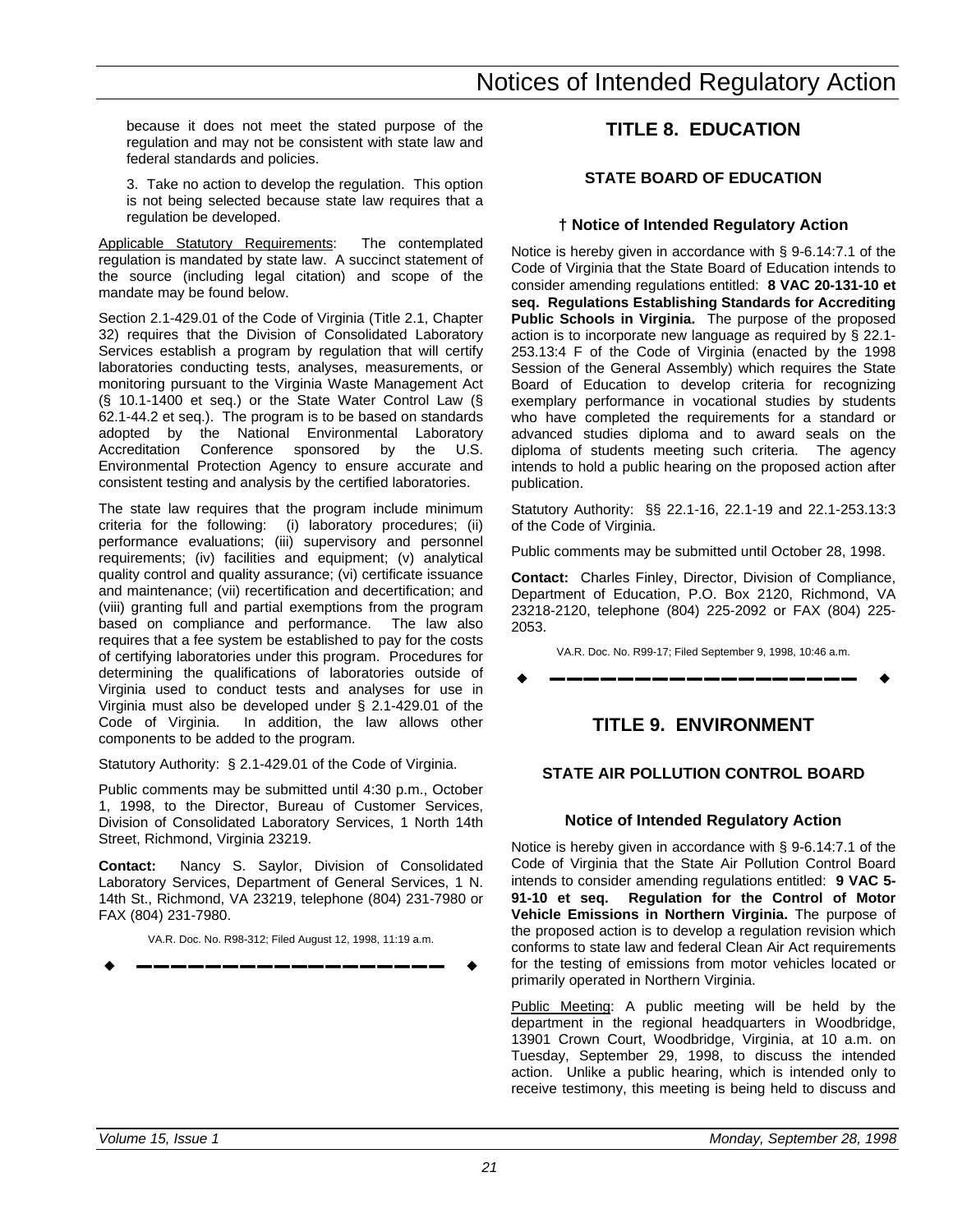exchange ideas and information relative to regulation development.

Accessibility to Persons with Disabilities: The meeting is being held at a public facility accessible to persons with disabilities. Any person with questions on the accessibility of the facility should contact Ms. Faye Arrington at the Office of Air Quality Programs, Department of Environmental Quality, P.O. Box 10009, Richmond, Virginia 23240, or by telephone at (804) 698-4031 or TTY (804) 698-4021. Persons needing interpreter services for the deaf must notify Ms. Arrington no later than September 15, 1998.

Ad Hoc Advisory Group: The department is soliciting comments on the advisability of forming an ad hoc advisory group, utilizing a standing advisory committee or consulting with groups or individuals registering interest in working with the department to assist in the drafting and formation of any proposal. The primary function of any group, committee or individuals that may be utilized is to develop recommended regulation amendments for department consideration through the collaborative approach of regulatory negotiation and consensus. Any comments relative to this issue may be submitted until 4:30 p.m. September 30, 1998, to David J. Kinsey, Office of Air Quality Programs, Department of Environmental Quality, P.O. Box 10009, Richmond, Virginia 23240.

Public Hearing Plans After publication in the Virginia Register of Regulations, the department will hold at least one public hearing to provide opportunity for public comment on any regulation drafted pursuant to this notice.

Need: One of the primary goals of the federal Clean Air Act (Act) is the attainment and maintenance of the National Ambient Air Quality Standards (NAAQS). These standards, designed to protect public health and welfare, apply to six pollutants, of which ozone is the primary focus of this proposed action. Ozone is formed when volatile organic compounds (VOCs) and nitrogen oxides  $(NO<sub>x</sub>)$  in the air react together in the presence of sunlight. VOCs are chemicals contained in gasoline, polishes, paints, varnishes, cleaning fluids, inks, and other household and industrial products.  $NO<sub>x</sub>$  emissions are a byproduct from the combustion of fuels and industrial processes.

The National Ambient Air Quality Standard for ozone is currently 0.12 parts per million (ppm) and was established by the U.S. Environmental Protection Agency (EPA) to protect the health of the general public with an adequate margin of safety. When concentrations of ozone in the ambient air exceed the federal standard the area is considered to be out of compliance and is classified as "nonattainment." Several counties and cities within the Northern Virginia area have been identified as ozone nonattainment areas according to provisions of the Act.

States are required to develop plans to ensure that areas will come into compliance with the federal health standard. Failure to develop adequate programs to meet the ozone air quality standard (i) may result in the continued violations of the standard and subsequent negative affects on human health, (ii) may result in assumption of the program by EPA at which time the Commonwealth would lose authority over matters affecting its citizens, and (iii) may result in the implementation of sanctions by EPA, such as more restrictive requirements on new major industrial facilities and loss of federal funds for highway construction. Furthermore, if a particular area fails to attain the federal standard by the legislatively mandated attainment date, EPA is required to reassign it to the next higher classification level (denoting a worse air quality problem), thus subjecting the area to more stringent control requirements.

Motor vehicle emissions inspection programs, known as inspection and maintenance (I/M) programs, are an integral part of the effort to reduce mobile source air pollution. Cars and trucks create about half of the ozone air pollution. Of all highway vehicles, passenger cars and light trucks emit most of the vehicle-related carbon monoxide and ozone-forming hydrocarbons. Tremendous progress has been made in reducing these pollutants; however, total vehicle emissions remain high. This is because the number of vehicle miles traveled on our highways has doubled in the last 20 years, offsetting much of the technological progress in vehicle emission control over the same two decades. Ongoing efforts to reduce emissions from individual vehicles will be necessary to achieve the agency's air quality goals.

I/M programs achieve their objective by identifying vehicles that have high emissions as a result of one or more malfunctions and requiring them to be repaired. Minor malfunctions in the emissions control system can increase emissions significantly. The average car on the road can emit three to four times the carbon monoxide and hydrocarbons allowed by new car standards if emission control systems are malfunctioning. Unfortunately, rarely is it obvious which cars have malfunctions as the emissions themselves may not be noticeable and emission control malfunctions do not necessarily affect vehicle driveability.

I/M programs provide a way to check whether the emission control systems on a vehicle are working correctly. All new passenger cars and trucks sold in the United States today must meet stringent air pollution standards and those standards became more stringent in model year 1994, but they can only retain this low-polluting profile if the emission controls and engine are functioning properly. An I/M program is designed to ensure that vehicles stay clean in actual use. This, in turn, can substantially reduce the amount of volatile organic compounds, carbon monoxide, and nitrogen oxides emitted to the ambient air, thereby reducing the formation of ozone, lowering ozone concentrations, and contributing toward attainment of the NAAQS.

#### Alternatives:

1. Draft new regulation revisions which will provide for implementation of a motor vehicle emissions testing program that meets the provisions of the state code, federal Clean Air Act and associated EPA regulations and policies.

2. Draft new regulation revisions which will provide for implementation of a motor vehicle emissions testing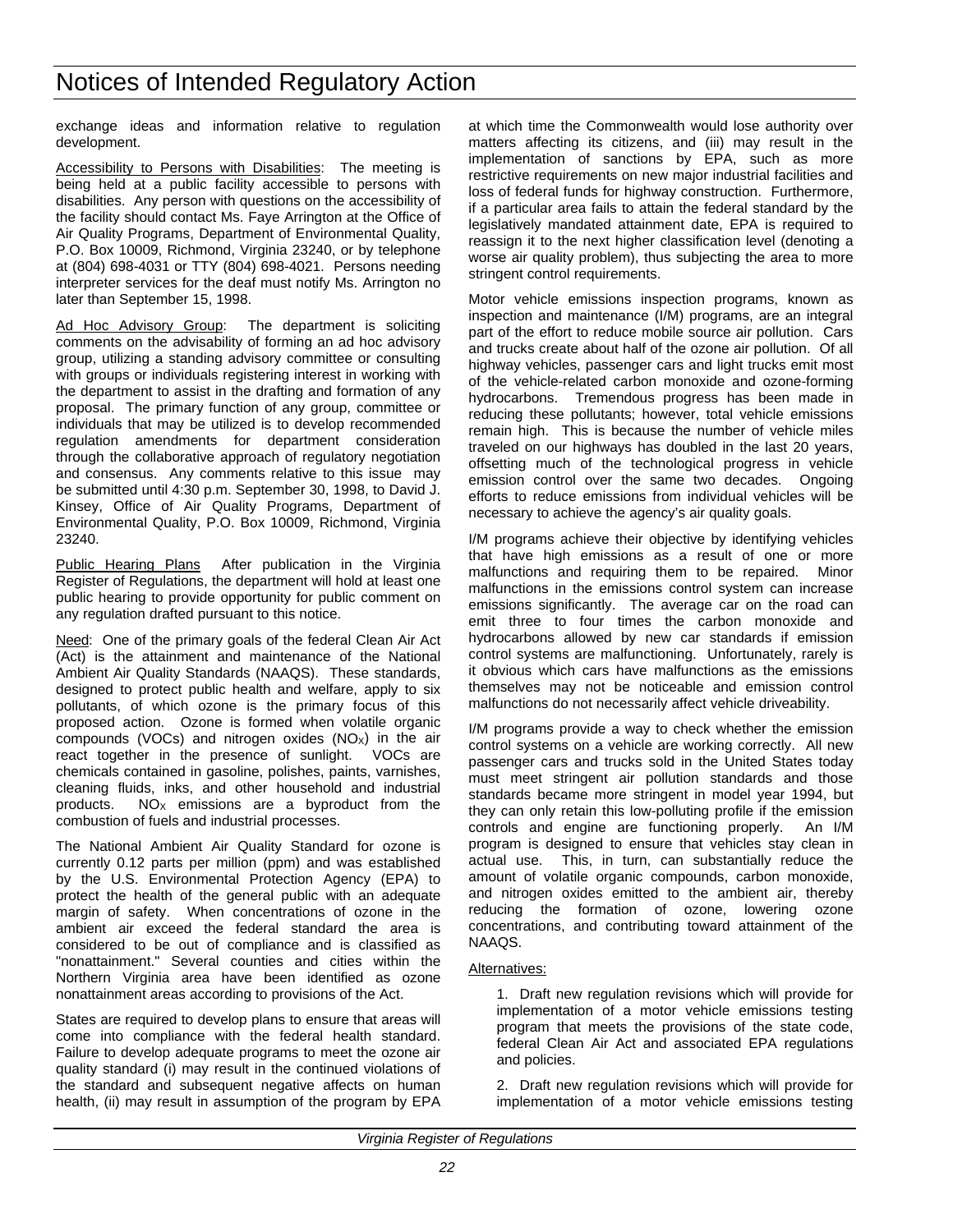program that does not meet the provisions, or meets alternative provisions, of the state code, federal Clean Air Act and associated EPA regulations and policies. No regulatory alternatives to an enhanced I/M program have been promulgated by EPA as meeting the requirements of the Act. Adopting an unapprovable program will result in sanctions being imposed by EPA.

3. Take no action to develop the regulation revisions and risk sanctions by EPA.

Costs and Benefits: The department is soliciting comments on the costs and benefits of the alternatives stated above or other alternatives.

Applicable Statutory Requirements: The 1990 amendments to the Clean Air Act established a process for evaluating the air quality in each region and identifying and classifying each nonattainment area according to the severity of its air pollution problem. Nonattainment areas are classified as marginal, moderate, serious, severe and extreme. Marginal areas are subject to the least stringent requirements and each subsequent classification (or class) is subject to successively more stringent control measures. Areas in a higher classification of nonattainment must meet the mandates of the lower classifications plus the more stringent requirements of its own class.

The Northern Virginia area has an ozone air pollution problem classified by the EPA as "serious." The problem is a result of emissions from both industrial sources and motor vehicles. The Act requires that all areas classified as serious must implement an enhanced vehicle emissions inspection and maintenance program, commonly referred to as I/M.

Section 182(c)(3) of the federal Clean Air Act requires that the state submit revisions to the state implementation plan to "provide for an enhanced program to reduce hydrocarbon emissions and  $NO<sub>X</sub>$  emissions from in-use motor vehicles...." The program "shall comply in all respects with guidance...by the Administrator..." The Act requires that enhanced I/M programs be implemented within two years of enactment (11/16/90) of the Clean Air Act Amendments of 1990. The program implemented by the state must achieve a performance standard equal to:

(i) "...a program combining emission testing, including onroad emission testing, with inspection to detect tampering with emission control devices and misfueling for all light-duty vehicles and all light-duty trucks subject to standards under § 202; and

(ii) program administration features necessary to reasonably assure that adequate management resources, tools, and practices are in place to attain and maintain the performance standard."

The compliance method is to be established, per the Act, by EPA. The state program, per the Act, must include, at a minimum:

1. Computerized emission analyzers, including on-road testing devices.

2. No waivers for vehicles and parts covered by an emission control performance warranty.

3. For nonwarranty situations, waivers only after \$450 (in 1990 dollars) has been spent for emissions-related repairs.

4. Enforcement through registration denial.

5. Annual testing unless biennial testing, in combination with other features, will equal or exceed emissions reductions obtainable through annual inspections.

6. Operation on a centralized basis unless the state demonstrates to the satisfaction of the administrator that a decentralized program will be equally effective.

This law is implemented by EPA through 40 CFR Part 51, subpart S. The performance standard for the program is contained in § 51.351, "Enhanced I/M Performance Standard." It includes:

1. Centralized testing.

2. Annual testing.

3. Testing of 1968 and later model year vehicles.

4. Transient, mass emissions testing on 1986 and later model year vehicles, two-speed idle testing of 1981- 1985 vehicles, and single-speed idle testing of pre-1981 vehicles.

5. Testing of light duty vehicles and trucks.

6. Emissions standards according to model year and weight class as enumerated in § 51.351(a)(7).

7. Visual inspection of the catalyst and fuel inlet restrictor on all 1984 and later model year vehicles.

8. Evaporative system integrity (pressure) test on 1983 and later vehicles and an evaporative system transient purge test on 1986 and later vehicles.

9. Twenty percent emission test failure rate among pre-1981 model year vehicles

10. Three percent (3%) waiver rate

11. Ninety-six percent (96%) compliance rate

12. On-road testing of at least 0.5% of the subject vehicle population.

Under the current rule, the state has considerable flexibility to design its own program and demonstrate that it is as effective as the EPA model program in reducing emissions.

Sections 46.2-1176 through 46.2-1187.3 of the Virginia Motor Vehicle Emissions Control Law (Title 46.2, Chapter 10, Article 22 of the Code of Virginia) requires a "test and repair enhanced emissions inspection program" for vehicles that have actual gross weights of 10,000 pounds or less and are registered in the Counties of Arlington, Fairfax, Loudoun, Prince William, and Stafford, and the and the Cities of Alexandria, Fairfax, Falls Church, Manassas, and Manassas Park. Key provisions of the legislation include: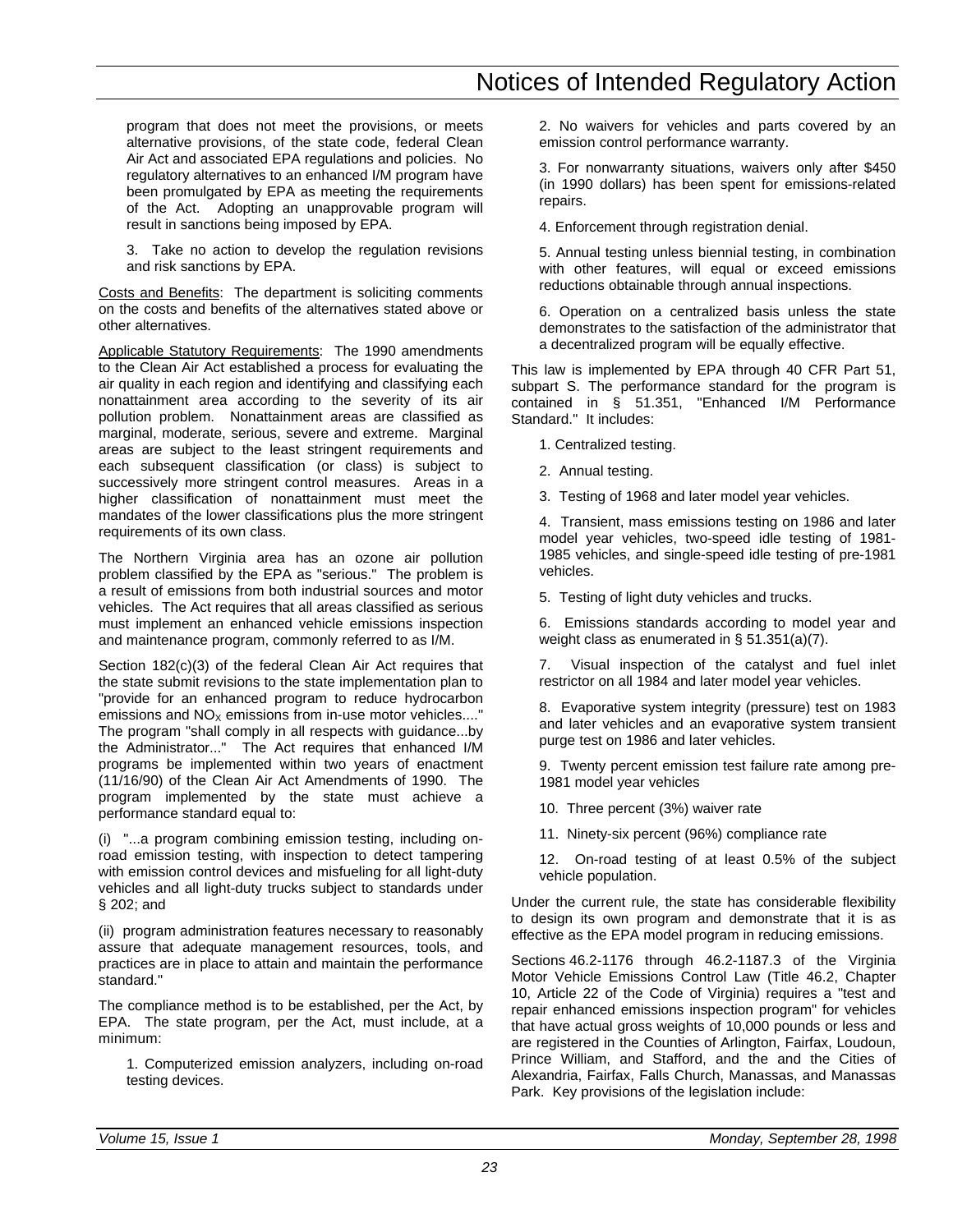- <span id="page-25-0"></span>1. A biennial inspection;
- 2. An inspection fee cap of \$20;

3. A minimum repair cost of \$450 (in 1990 dollars) in order to qualify for a waiver, and requirement that repairs to qualify for a waiver be done by a certified repair technician;

4. Motor vehicles being titled for the first time may be registered for up to two ears without being subject to an emissions inspection;

5. An exemption for any of the following vehicles, (i) vehicles powered by a clean special fuel as defined in § 58.1-2101, (ii) motorcycles, (iii) vehicles which, at the time of manufacture were not designed to meet emission standards set or approved by the federal government, (iv) any antique motor vehicle as defined in § 46.2-100 and licensed pursuant to § 46.2-730, or (v) vehicles for which no testing standards have been adopted by the board;

6. The requirement for the inspection to apply to all vehicles registered and/or operated in the affected area including (i) vehicles owned by government entities, (ii) vehicles owned by military personnel residing in the affected areas, and (iii) vehicles owned by leasing or rental companies;

7. The certification of motor vehicle emissions repair technicians and emissions repair facilities, including the suspension or revocation of such certification;

8. In addition to biennial testing of all subject vehicles, on-road testing of motor vehicles in use and requirement for follow-up testing of those vehicles which exceed emissions standards; and

The Code of Virginia directs the State Air Pollution Control Board to adopt regulations to implement the program.

Statutory Authority: §§ 46.2-1178.1, 46.2-1179, 46.2-1180, and 46.2-1187.2 of the Code of Virginia.

Public comments may be submitted until close of business Tuesday, September 29, 1998.

**Contact:** David J. Kinsey, Office of Air Quality Programs, Department of Environmental Quality, P.O. Box 10009, Richmond, VA 23240.

VA.R. Doc. No. R98-302; Filed July 24, 1998, 4:17 p.m.

## **STATE WATER CONTROL BOARD**

## **Notice of Intended Regulatory Action**

Notice is hereby given in accordance with § 9-6.14:7.1 of the Code of Virginia that the State Water Control Board intends to consider amending regulations entitled: **9 VAC 25-260-10 et seq. Water Quality Standards.** The purpose of the proposed action is to consider whether the board should amend the Upper James River Basin section tables to correct the stream classification of a small section of the Jackson River in Alleghany County. The rulemaking, if adopted, will correctly classify the section from a Class V, stockable trout water, to a Class IV, mountainous zone water. The Department of Game and Inland Fisheries (DGIF) has informed the department that the amendment classifying the section as a stockable trout water which became effective in December 1997 is incorrect.

Intent: The intent of the amendment is to protect the aquatic life expected to inhabit the Jackson River.

Need: The amendment is necessary in order to correctly classify the stream to protect the aquatic life which is expected to inhabit the stream and ensure that Westvaco's point source discharges to the stream are not required to install additional treatment capability.

Alternatives Available to Meet the Need: Water quality standards are regulations; therefore, a regulatory action is necessary to meet the need of the intended regulatory action based on DGIF advising the department that the current regulatory classification is incorrect. There may be options as to the specific designation of stockable trout water, if any, within this stretch of the Jackson River. These will be developed in conjunction with the DGIF based on their technical data on the designation and public comment received in response to this notice.

Comments: Comments are requested on the intended regulatory action, including any ideas to assist the department in the development of the proposal. Comments are also requested on the costs and benefits of the stated alternatives or other alternatives.

Participatory Approach and Public Meeting: The State Water Control Board has authorized the department to develop the proposed regulation without using the participatory approach and without holding a public meeting.

Public Hearing: The State Water Control Board will convene a public hearing on the proposed regulation after publication of the proposal. This has not been scheduled yet.

Statutory Authority: § 62.1-44.15 (3a) of the Code of Virginia.

Public comments may be submitted until October 14, 1998, to Dr. Alan J. Anthony, Department of Environmental Quality, P.O. Box 10009, Richmond, VA 23240.

**Contact:** Elleanore Daub, Department of Environmental Quality, P.O. Box 10009, Richmond, VA 23240, telephone (804) 698-4111.

VA.R. Doc. No. R98-322; Filed August 26, 1998, 7:45 a.m.

w **––––––––––––––––––** w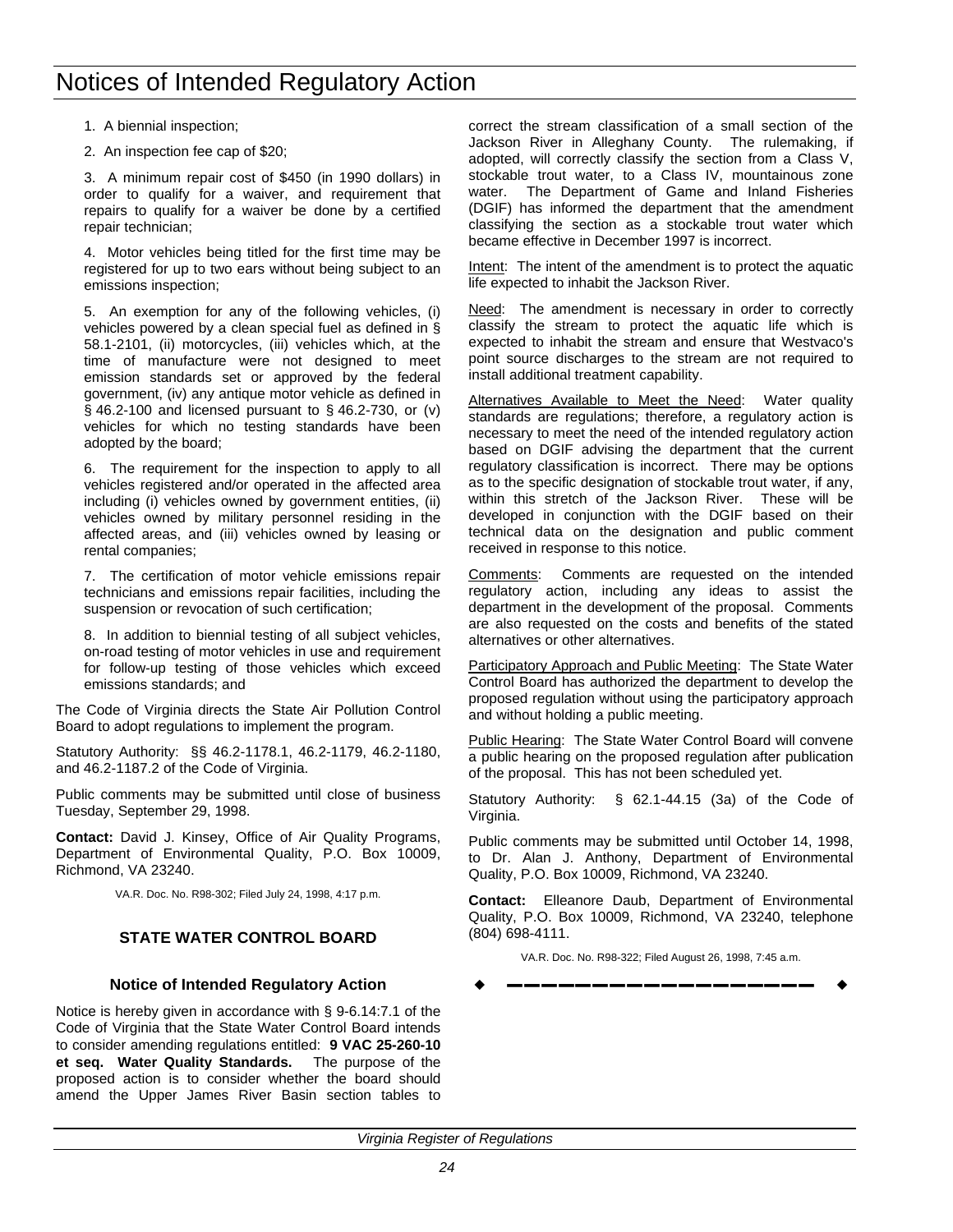## <span id="page-26-0"></span>**TITLE 12. HEALTH**

## **STATE BOARD OF HEALTH**

## **† Notice of Intended Regulatory Action**

Notice is hereby given in accordance with § 9-6.14:7.1 of the Code of Virginia that the State Board of Health intends to consider promulgating regulations entitled: **12 VAC 5-408- 10 et seq. Regulations for the Certification of Quality Assurance of Managed Care Health Insurance Plan Licensees.** The purpose of the proposed action is to implement Senate Bill 712 (1998) which establishes a quality assurance certification program for managed care health insurance plan (MCHIP) licensees. All MCHIP licensees will have to obtain certification and remain certified by the State Health Commissioner to confirm the quality of health care services they deliver. The regulation will define the expectations relating to quality upon which certification will be based. The agency intends to hold a public hearing on the proposed regulation after publication.

Statutory Authority: § 32.1-137.3 of the Code of Virginia.

Public comments may be submitted until 5 p.m. on October 28, 1998.

**Contact:** Carrie Eddy, Policy Analyst, Center for Quality Health Care and Consumer Protection, Department of Health, 3600 W. Broad St., Suite 216, Richmond, VA 23230, telephone (804) 367-2102 or FAX (804) 367-2149.

VA.R. Doc. No. R99-16; Filed September 9, 1998, 10:46 a.m.

## **Notice of Intended Regulatory Action**

Notice is hereby given in accordance with § 9-6.14:7.1 of the Code of Virginia that the State Board of Health intends to consider amending regulations entitled: **12 VAC 5-520-10 et seq. Regulations Governing the State Dental Scholarship Program.** The purpose of the proposed action is to review the regulations and amend them so as to ensure the sound and orderly administration of the related program that awards conditional educational grants to dental students based on their agreement to practice dentistry in an area of the Commonwealth that is recognized by the board as being underserved by dentists. Resulting amendments may include provisions that (i) refine the criteria employed in awarding scholarships; (ii) require that the commencement of recipients' dental practice will occur within two years following the completion of their dental residency; and (iii) include an alternative method of reimbursing the Commonwealth for students who either fail to complete dental school or fail to satisfy their obligation to practice in an underserved area. Resulting amendments may also address other issues relating to these regulations that the public, regulants, and health planning community deem appropriate to raise. The agency does not intend to hold a public hearing on the proposed regulation after publication.

Statutory Authority: § 32.1-122.9 of the Code of Virginia.

Public comments may be submitted until October 16, 1998.

**Contact:** Dr. Karen Day, Director, Division of Dental Health, Department of Health, 1500 E. Main St., Room 136, Richmond, VA 23219, telephone (804) 786-3556, FAX (804) 371-4004 or toll-free 1-800-828-1120.

VA.R. Doc. No. R98-323; Filed August 26, 1998, 11:20 a.m.

## **† Notice of Intended Regulatory Action**

Notice is hereby given in accordance with § 9-6.14:7.1 of the Code of Virginia that the State Board of Health intends to consider amending regulations entitled: **12 VAC 5-550-10 et seq. Board of Health Regulations Governing Vital Records.** The purpose of the proposed action is to review the regulations and amend them to ensure the accurate, uniform, efficient, and confidential administration of the Commonwealth's system for maintaining vital records, such as birth, adoption, marriage, divorce, death, and fetal death records, and for allowing necessary changes to these records. Resulting amendments may (i) provide for the electronic reporting of births, (ii) allow delayed reporting of births when warranted, (iii) specify information needed to evidence home births, and (iv) establish protections against the unauthorized, unwarranted, and indiscriminate disclosure of vital records. Resulting amendments may also address other issues relating to these regulations that the public, regulated persons, and health planning community deem appropriate to raise in response to this notice. The agency does not intend to hold a public hearing on the proposed regulation after publication.

Statutory Authority: § 32.1-12 and Chapter 7 (§ 32.1-249 et seq.) of Title 32.1 of the Code of Virginia.

Public comments may be submitted until October 30, 1998.

**Contact:** Deborah Little-Bowser, State Registrar of Vital Records, Department of Health, Vital Records, P.O. Box 1000, Richmond, VA 23219-1000, telephone (804) 225- 5007, FAX (804) 786-0648 or toll-free 1-800-828-1120.

VA.R. Doc. No. R99-15; Filed September 9, 1998, 10:46 a.m.

## **DEPARTMENT OF MEDICAL ASSISTANCE SERVICES**

## **† Notice of Intended Regulatory Action**

Notice is hereby given in accordance with § 9-6.14:7.1 of the Code of Virginia that the Department of Medical Assistance Services intends to consider amending regulations entitled: **12 VAC 30-50-10 et seq. Amount, Duration and Scope of Medical and Remedial Care Services** and **12 VAC 30-80- 10 et seq. Methods and Standards for Establishing Payment Rates; Other Types of Care.** The purpose of the proposed action is to propose a consistent service coverage methodology and payment methodology for all intravenous infusion therapy services, without regard to patients' places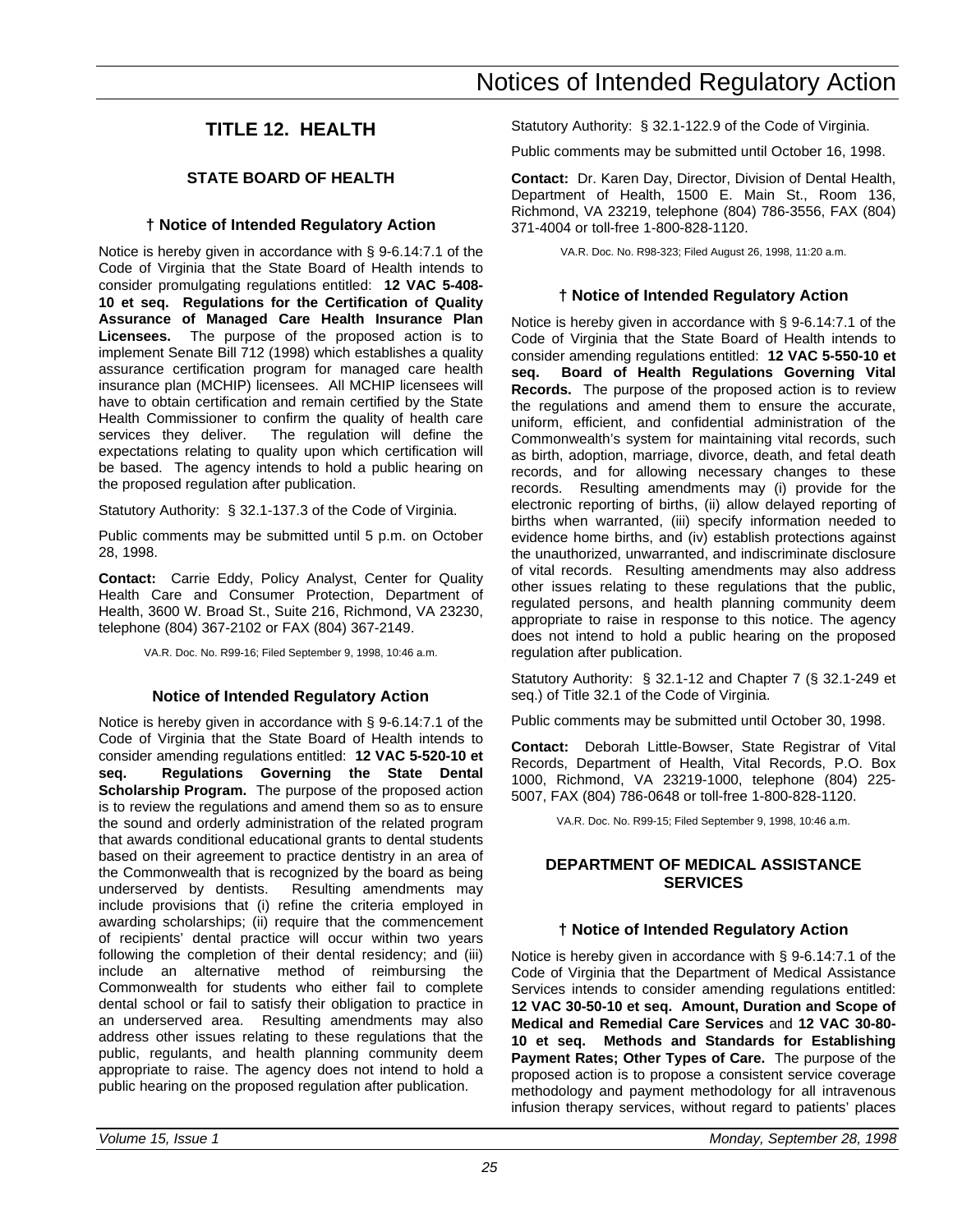of residence. The agency does not intend to hold a public hearing on the proposed regulation after publication.

Statutory Authority: § 32.1-325 of the Code of Virginia.

Public comments may be submitted until October 28, 1998, to Marianne Rollings, R.Ph., Division of Program Operations, Department of Medical Assistance Services, 600 East Broad Street, Suite 1300, Richmond, VA 23219.

**Contact:** Victoria P. Simmons, Regulatory Coordinator, Department of Medical Assistance Services, 600 E. Broad St., Suite 1300, Richmond, VA 23219, telephone (804) 371- 8850 or FAX (804) 371-4981.

VA.R. Doc. No. R99-3; Filed August 31, 1998, 11:06 a.m.

## **† Notice of Intended Regulatory Action**

Notice is hereby given in accordance with § 9-6.14:7.1 of the Code of Virginia that the Department of Medical Assistance Services intends to consider amending regulations entitled: **12 VAC 30-70-10 et seq. Methods and Standards for Establishing Payment Rates--Inpatient Hospital Care; 12 VAC 30-50-10 et seq. Amount, Duration, and Scope of Medical and Remedial Care Services; and 12 VAC 30-60- 10 et seq. Standards Established and Methods Used to Assure High Quality of Care.** The purpose of the proposed action is to propose permanent regulations to implement the diagnosis related groupings inpatient hospital system, providing for inpatient hospital services reimbursement, service prior authorization, and utilization control. The agency does not intend to hold a public hearing on the proposed regulation after publication.

Statutory Authority: § 32.1-325 of the Code of Virginia.

Public comments may be submitted until October 28, 1998, to Dennis G. Smith, Director, Department of Medical Assistance Services, 600 East Broad Street, Suite 1300, Richmond, VA 23219.

**Contact:** Victoria P. Simmons, Regulatory Coordinator, Department of Medical Assistance Services, 600 E. Broad St., Suite 1300, Richmond, VA 23219, telephone (804) 371- 8850 or FAX (804) 371-4981.

VA.R. Doc. No. R99-2; Filed August 31, 1998, 11:06 a.m.

#### **Notice of Intended Regulatory Action**

Notice is hereby given in accordance with § 9-6.14:7.1 of the Code of Virginia that the Department of Medical Assistance Services intends to consider repealing regulations entitled: **12 VAC 30-80-10 et seq. Methods and Standards for Establishing Payment Rates; Other Types of Care: Repeal of Supplement Containing Pediatric/Obstetric Fees.** The purpose of the proposed action is to repeal a supplement from the State Plan for Medical Assistance because its presence in the state plan is no longer federally required pursuant to § 4713 of the Balanced Budget Act of 1997. The agency does not intend to hold a public hearing on the proposed repeal after publication.

Statutory Authority: § 32.1-325 of the Code of Virginia.

Public comments may be submitted until October 14, 1998.

**Contact:** Victoria P. Simmons, Regulatory Coordinator, Department of Medical Assistance Services, 600 E. Broad St., Suite 1300, Richmond, VA 23219, telephone (804) 371- 8850 or FAX (804) 371-4981.

VA.R. Doc. No. R98-319; Filed August 19, 1998, 3:23 p.m.

#### **Notice of Intended Regulatory Action**

Notice is hereby given in accordance with § 9-6.14:7.1 of the Code of Virginia that the Department of Medical Assistance Services intends to consider amending regulations entitled: **12 VAC 30-80-10 et seq. Methods and Standards for Establishing Payment Rates; Other Types of Care: Payment of Medicare Part A and Part B Deductible Coinsurance.** The purpose of the proposed action is to modify the State Plan for Medical Assistance to pay for Medicare coinsurance and deductibles at the Medicaid rate, as permitted by § 4714 of the Balanced Budget Act of 1997. The agency does not intend to hold a public hearing on the proposed regulation after publication.

Statutory Authority: § 32.1-325 of the Code of Virginia.

Public comments may be submitted until September 30, 1998, to Jim Cohen, Manager, Department of Medical Assistance Services, 600 East Broad Street, Suite 1300, Richmond, VA 23219.

**Contact:** Victoria P. Simmons, Regulatory Coordinator, Department of Medical Assistance Services, 600 E. Broad St., Suite 1300, Richmond, VA 23219, telephone (804) 371- 8850 or FAX (804) 371-4981.

## **† Notice of Intended Regulatory Action**

Notice is hereby given in accordance with § 9-6.14:7.1 of the Code of Virginia that the Department of Medical Assistance Services intends to consider amending regulations entitled: **12 VAC 30-120-10 et seq. Waivered Services: Medallion II.** The purpose of the proposed action is to establish annual enrollment periods for the Medallion II Program similar to those established in the private health insurance sector. The agency does not intend to hold a public hearing on the proposed regulation after publication.

Statutory Authority: § 32.1-325 of the Code of Virginia.

Public comments may be submitted until October 28, 1998, to Jim Cohen, Manager, Department of Medical Assistance Services, 600 East Broad Street, Suite 1300, Richmond, VA 23219.

**Contact:** Victoria P. Simmons, Regulatory Coordinator, Department of Medical Assistance Services, 600 E. Broad St., Suite 1300, Richmond, VA 23219, telephone (804) 371- 8850 or FAX (804) 371-4981.

VA.R. Doc. No. R99-1; Filed August 31, 11:05 a.m.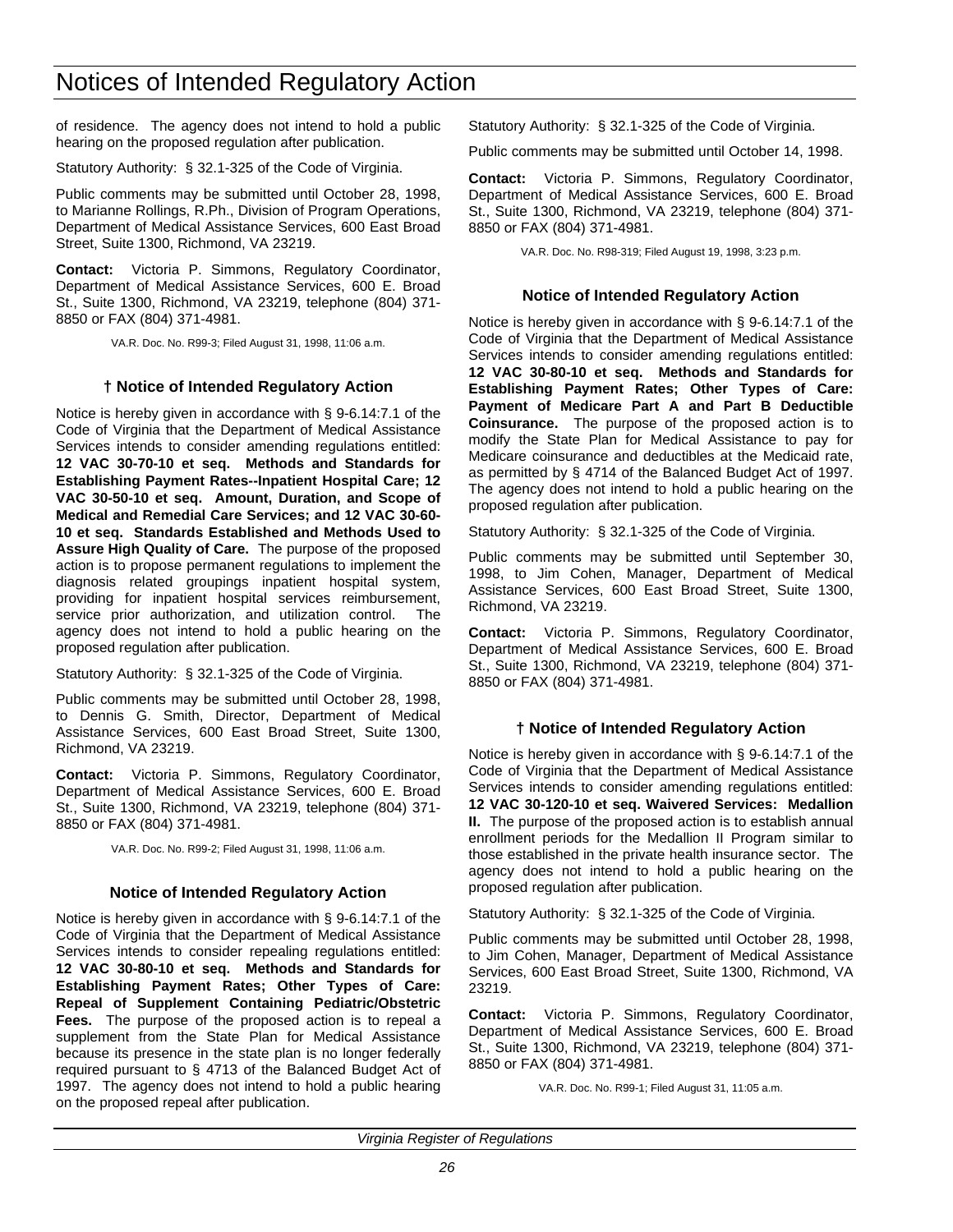<span id="page-28-0"></span>w **––––––––––––––––––** w

## **TITLE 16. LABOR AND EMPLOYMENT**

## **GOVERNOR'S EMPLOYMENT AND TRAINING DEPARTMENT**

### **† Notice of Intended Regulatory Action**

Notice is hereby given in accordance with § 9-6.14:7.1 of the Code of Virginia that the Governor's Employment and Training Department intends to consider amending regulations entitled: **16 VAC 10-10-10 et seq. Public Participation Guidelines.** The purpose of the proposed action is to ensure that the regulations are fully compliant with the provisions of the Administrative Process Act and contain current, correct information for the Governor's Employment and Training Department. The agency does not intend to hold a public hearing on the proposed regulation after publication.

Statutory Authority: §§ 2.1-708 and 9-6:14:7.1 of the Code of Virginia.

Public comments may be submitted until October 28, 1998.

**Contact:** Louise Armstrong, Grants Administrative Supervisor, Governor's Employment and Training Department, Theater Row Bldg., 730 E. Broad St., 9th Floor, Richmond, VA 23219, telephone (804) 786-2508, FAX (804) 786-2340 or (804) 786-2315/TTY 2.

VA.R. Doc. No. R99-18; Filed September 9, 1998, 10:22 a.m.

w **––––––––––––––––––** w

## **TITLE 18. PROFESSIONAL AND OCCUPATIONAL LICENSING**

## **AUCTIONEERS BOARD**

## **† Notice of Intended Regulatory Action**

Notice is hereby given in accordance with § 9-6.14:7.1 of the Code of Virginia that the Auctioneers Board intends to consider amending regulations entitled: **18 VAC 25-21-10 et seq. Rules and Regulations of the Virginia Auctioneers Board.** The purpose of the proposed action is to amend the regulations to ensure that they are in accordance with recent changes to the Code of Virginia and to ensure that the board's reinstatement requirements are clearly stated in the regulations. In addition, several other housekeeping matters and other changes to the regulation which may be necessary will be considered. The agency intends to hold a public hearing on the proposed regulation after publication.

Statutory Authority: §§ 54.1-201 and 54.1-602 of the Code of Virginia.

Public comments may be submitted until October 28, 1998.

**Contact:** Mark N. Courtney, Assistant Director, Department of Professional and Occupational Regulation, 3600 W. Broad St., Richmond, VA 23230-4917, telephone (804) 367-8514, FAX (804) 367-2475 or (804) 367-9753/TTY  $\blacksquare$ 

VA.R. Doc. No. R99-13; Filed September 2, 1998, 11:55 a.m.

## **BOARD OF HEALTH PROFESSIONS**

### **† Notice of Intended Regulatory Action**

Notice is hereby given in accordance with § 9-6.14:7.1 of the Code of Virginia that the Board of Health Professions intends to consider amending regulations entitled: **18 VAC 75-30-10 et seq. Regulations Governing Standards for Dietitians and Nutritionists.** The purpose of the proposed action is to amend the credentials necessary for a person to hold in order to call oneself a dietitian or nutritionist. The agency intends to hold a public hearing on the proposed regulation after publication.

Statutory Authority: § 54.1-2400 of the Code of Virginia.

Public comments may be submitted until October 28, 1998.

**Contact:** Elaine J. Yeatts, Senior Regulatory Analyst, Department of Health Professions, 6606 W. Broad St., 4th Floor, Richmond, VA 23230-1717, telephone (804) 662-9918 or FAX (804) 662-9943.

VA.R. Doc. No. R99-4; Filed September 1, 1998, 11: 34 a.m.

## **BOARD OF MEDICINE**

## **† Notice of Intended Regulatory Action**

Notice is hereby given in accordance with § 9-6.14:7.1 of the Code of Virginia that the Board of Medicine intends to consider amending regulations entitled: **18 VAC 85-20-10 et seq. Regulations Governing the Practice of Medicine, Osteopathy, Podiatry, Chiropractic and Physician Acupuncture.** The purpose of the proposed action is to amend the regulation as necessary to implement provisions of Senate Bill 660 of the 1998 General Assembly mandating the collection and disclosure of certain information on physicians. The agency intends to hold a public hearing on the proposed regulation after publication.

Statutory Authority: § 54.1-2400 and Chapter 29 (§ 54.1- 2900 et seq. ) of the Code of Virginia.

Public comments may be submitted until October 28, 1998.

**Contact:** Warren W. Koontz, M.D., Executive Director, Board of Medicine, 6606 W. Broad St., 4th Floor, Richmond, VA 23230-1717, telephone (804) 662-9908 or FAX (804) 662-9943.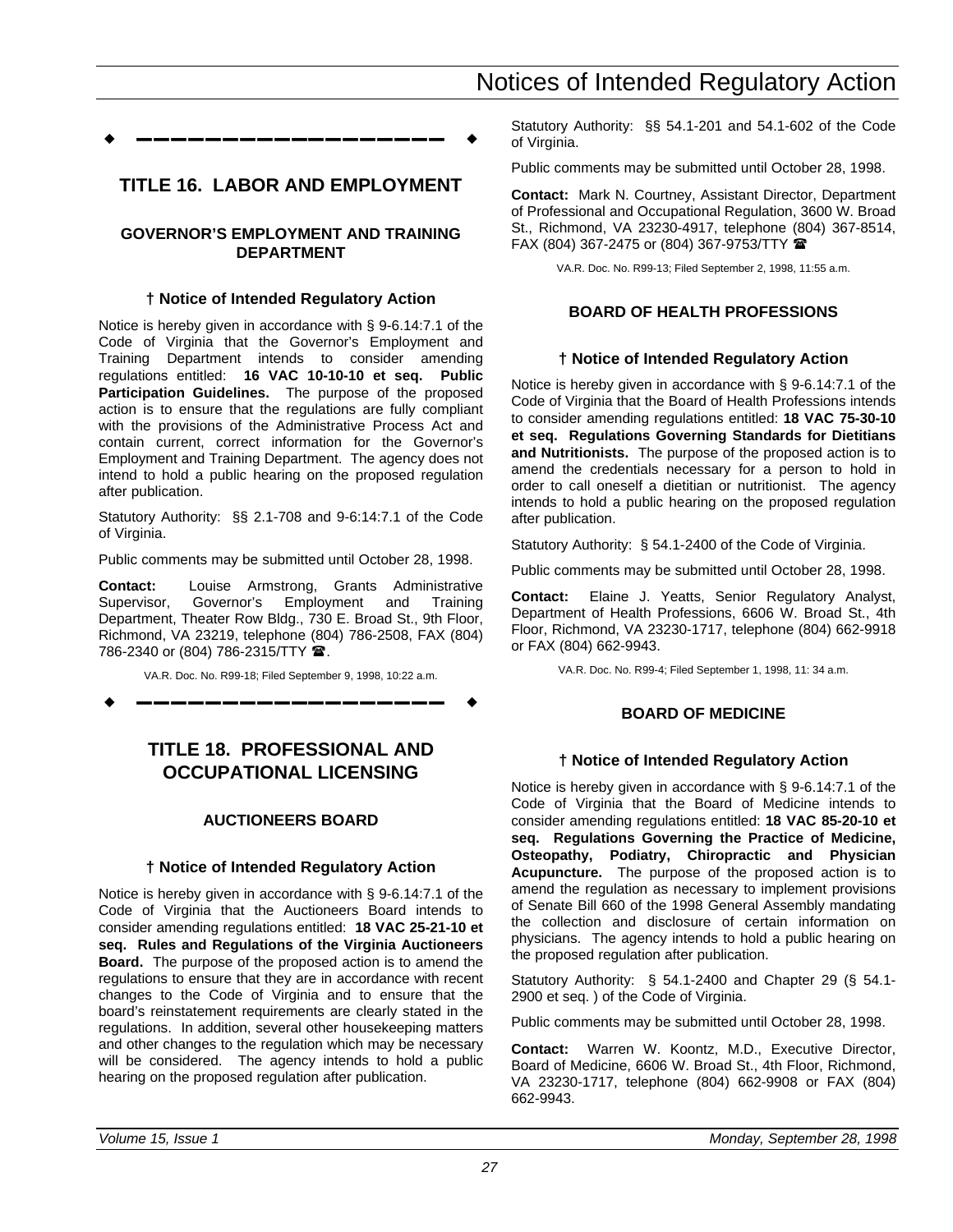VA.R. Doc. No. R99-11; Filed September 1, 1998, 11: 34 a.m.

## **† Notice of Intended Regulatory Action**

Notice is hereby given in accordance with § 9-6.14:7.1 of the Code of Virginia that the Board of Medicine intends to consider amending regulations entitled: **18 VAC 85-31-10 et seq. Regulations Governing the Practice of Physical Therapy.** The purpose of the proposed action is to amend the regulations on continuing competency requirements, approval of inactive licensure status, and requirements for foreign-trained graduates. The Advisory Board on Physical Therapy will also conduct a biennial review and receive comments on any existing regulation. The agency intends to hold a public hearing on the proposed regulation after publication.

Statutory Authority: § 54.1-2400 and Chapter 29 (§ 54.1- 2900 et seq. ) of the Code of Virginia.

Public comments may be submitted until October 28, 1998.

**Contact:** Warren W. Koontz, M.D., Executive Director, Board of Medicine, 6606 W. Broad St., 4th Floor, Richmond, VA 23230-1717, telephone (804) 662-9908 or FAX (804) 662-9943.

VA.R. Doc. No. R99-10; Filed September 1, 1998, 11: 34 a.m.

## **† Notice of Intended Regulatory Action**

Notice is hereby given in accordance with § 9-6.14:7.1 of the Code of Virginia that the Board of Medicine intends to consider amending regulations entitled: **18 VAC 85-40-10 et seq. Regulations Governing the Practice of Respiratory Care Practitioners.** The purpose of the proposed action is to amend the regulations to require certain evidence of continuing competency for license renewal and to approve an inactive licensure status and the requirements for reactivation of such license. The agency intends to hold a public hearing on the proposed regulation after publication.

Statutory Authority: § 54.1-2400 and Chapter 29 (§ 54.1- 2900 et seq.) of Title 54.1 of the Code of Virginia.

Public comments may be submitted until October 28, 1998.

**Contact:** Warren W. Koontz, M.D., Executive Director, Board of Medicine, 6606 W. Broad St., 4th Floor, Richmond, VA 23230-1717, telephone (804) 662-9908 or FAX (804) 662-9943.

VA.R. Doc. No. R99-8; Filed September 1, 1998, 11: 34 a.m.

#### **† Notice of Intended Regulatory Action**

Notice is hereby given in accordance with § 9-6.14:7.1 of the Code of Virginia that the Board of Medicine intends to consider amending regulations entitled: **18 VAC 85-50-10 et seq. Regulations Governing the Practice of Physician Assistants.** The purpose of the proposed action is to amend the regulations to approve inactive licensure status and requirements for reactivation of such license. The

agency intends to hold a public hearing on the proposed regulation after publication.

Statutory Authority: § 54.1-2400 and Chapter 29 (§ 54.1- 2900 et seq.) of Title 54.1 of the Code of Virginia.

Public comments may be submitted until October 28, 1998.

**Contact:** Warren W. Koontz, M.D., Executive Director, Board of Medicine, 6606 W. Broad St., 4th Floor, Richmond, VA 23230-1717, telephone (804) 662-9908 or FAX (804) 662-9943.

VA.R. Doc. No. R99-9; Filed September 1, 1998, 11: 34 a.m.

### **† Notice of Intended Regulatory Action**

Notice is hereby given in accordance with § 9-6.14:7.1 of the Code of Virginia that the Board of Medicine intends to consider amending regulations entitled: **18 VAC 85-80-10 et seq. Regulations for Licensure of Occupational Therapists.** The purpose of the proposed action is to amend the regulations to require certain evidence of continuing competency for license renewal and to approve an inactive licensure status and the requirements for reactivation of such license. The agency intends to hold a public hearing on the proposed regulation after publication.

Statutory Authority: § 54.1-2400 and Chapter 29 (§ 54.1- 2900 et seq.) of Title 54.1 of the Code of Virginia.

Public comments may be submitted until October 28, 1998.

**Contact:** Warren W. Koontz, M.D., Executive Director, Board of Medicine, 6606 W. Broad St., 4th Floor, Richmond, VA 23230-1717, telephone (804) 662-9908 or FAX (804) 662-9943.

VA.R. Doc. No. R99-5; Filed September 1, 1998, 11:34 a.m.

#### **† Notice of Intended Regulatory Action**

Notice is hereby given in accordance with § 9-6.14:7.1 of the Code of Virginia that the Board of Medicine intends to consider amending regulations entitled: **18 VAC 85-101-10 et seq. Regulations Governing the Licensure of Radiologic Technologists and Radiologic Technologists-Limited.** The purpose of the proposed action is to amend the regulations to require certain evidence of continuing competency for license renewal and to approve an inactive licensure status and the requirements of reactivation of such license. The agency intends to hold a public hearing on the proposed regulation after publication.

Statutory Authority: § 54.1-2400 and Chapter 29 (§ 54.1- 2900 et seq.) of Title 54.1 of the Code of Virginia.

Public comments may be submitted until October 28, 1998.

**Contact:** Warren W. Koontz, M.D., Executive Director, Board of Medicine, 6606 W. Broad St., 4th Floor, Richmond, VA 23230-1717, telephone (804) 662-9908 or FAX (804) 662-9943.

VA.R. Doc. No. R99-6; Filed September 1, 1998, 11: 34 a.m.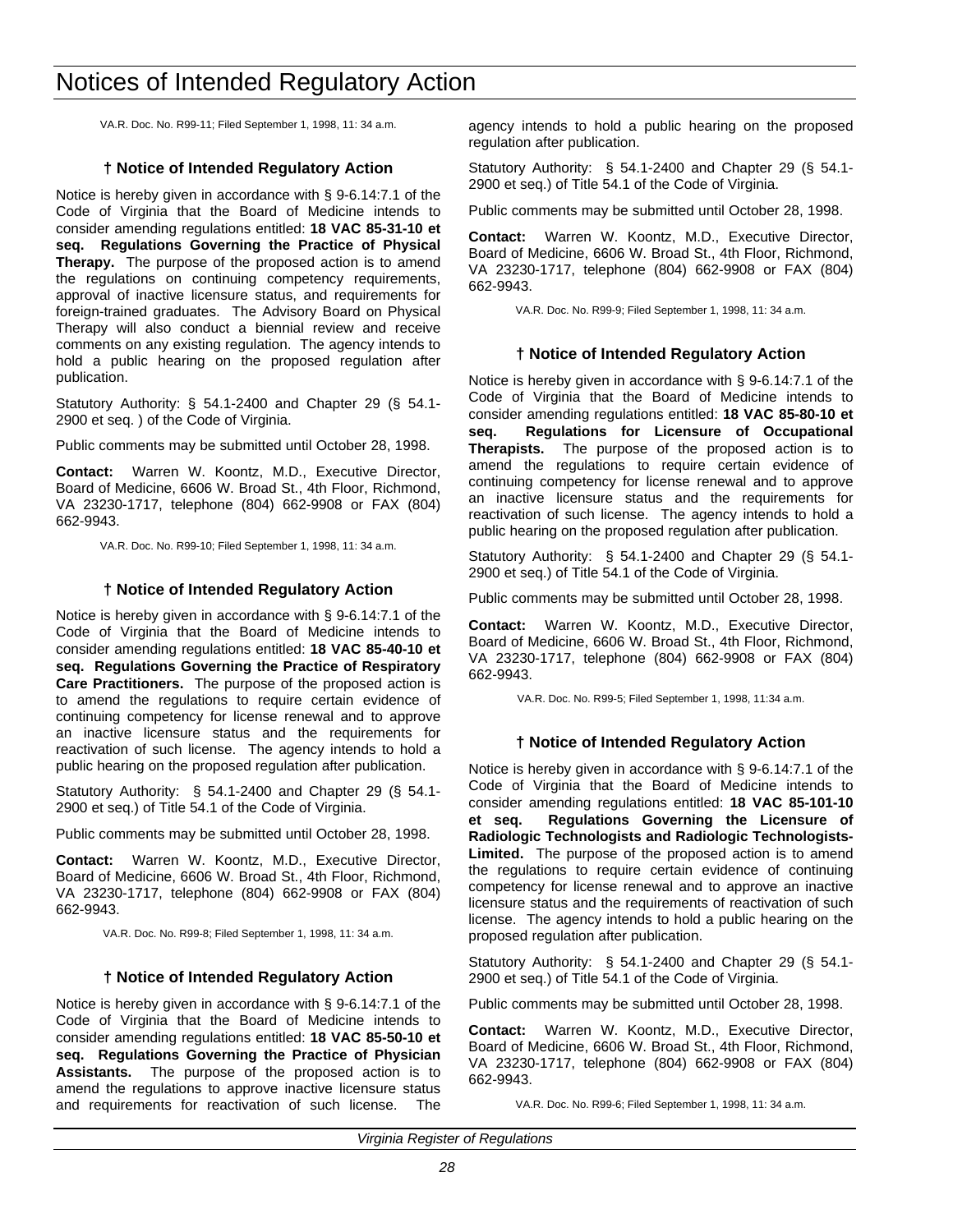## **† Notice of Intended Regulatory Action**

<span id="page-30-0"></span>Notice is hereby given in accordance with § 9-6.14:7.1 of the Code of Virginia that the Board of Medicine intends to consider amending regulations entitled: **18 VAC 85-110-10 et seq. Licensed Acupuncturists.** The purpose of the proposed action is to amend the regulations to require certain evidence of continuing competency for license renewal and to approve an inactive licensure status and the requirements of reactivation of such license. The agency intends to hold a public hearing on the proposed regulation after publication.

Statutory Authority: § 54.1-2400 and Chapter 29 (§ 54.1- 2900 et seq.) of Title 54.1 of the Code of Virginia.

Public comments may be submitted until October 28, 1998.

**Contact:** Warren W. Koontz, M.D., Executive Director, Board of Medicine, 6606 W. Broad St., 4th Floor, Richmond, VA 23230-1717, telephone (804) 662-9908 or FAX (804) 662-9943.

VA.R. Doc. No. R99-7; Filed September 1, 1998, 11: 34 a.m.

w **––––––––––––––––––** w

## **TITLE 22. SOCIAL SERVICES**

## **STATE BOARD OF SOCIAL SERVICES**

## **Notice of Intended Regulatory Action**

Notice is hereby given in accordance with § 9-6.14:7.1 of the Code of Virginia that the State Board of Social Services intends to consider repealing regulations entitled: **VR 615- 52-11. Rules of the Interdepartmental Committee on Rate Setting.** This regulation establishes uniform policies and procedures for reviewing the costs for children's facilities that accept publicly funded children. Section 2.1-759.1 of the Code of Virginia nullified this regulation. The agency does not intend to hold a public hearing on the proposed repeal after publication.

Statutory Authority: § 2.1-759.1 of the Code of Virginia.

Public comments may be submitted until October 14, 1998.

**Contact:** Marjorie M. Jernigan, Adult Services Program Consultant, Department of Social Services, 730 E. Broad St., Richmond, VA 23219, telephone (804) 692-1262 or FAX (804) 692-2215.

VA.R. Doc. No. R98-317; Filed August 18, 1998, 2:15 p.m.

#### **Notice of Intended Regulatory Action**

Notice is hereby given in accordance with § 9-6.14:7.1 of the Code of Virginia that the State Board of Social Services intends to consider repealing regulations entitled: **22 VAC 40-50-10 et seq. Allowable Variance.** The allowable variance policy is no longer essential because it is a duplicative regulation. The policy has been incorporated into the regulation entitled General Procedures and Information for Licensure, 22 VAC 40-80-10 et seq. The agency does not intend to hold a public hearing on the proposed repeal after publication.

Statutory Authority: §§ 63.1-174 and 63.1-202 of the Code of Virginia.

Public comments may be submitted until October 14, 1998.

**Contact:** Kathryn Thomas, Program Development Supervisor, Division of Licensing Programs, Department of Social Services, 730 E. Broad St., Richmond, VA 23219, telephone (804) 692-1793 or FAX (804) 692-2370.

VA.R. Doc. No. R98-315; Filed August 19, 1998, 9:21 a.m.

## **† Notice of Intended Regulatory Action**

Notice is hereby given in accordance with § 9-6.14:7.1 of the Code of Virginia that the State Board of Social Services intends to consider promulgating regulations entitled: **22 VAC 40-325-10 et seq. Fraud Reduction/Elimination Effort.** The purpose of the proposed action is to establish regulations to operate a statewide fraud control program as mandated in § 63.1-58.2 of the Code of Virginia. The agency does not intend to hold a public hearing on the proposed regulation after publication.

Statutory Authority: §§ 63.1-58.2 of the Code of Virginia.

Public comments may be submitted until October 28, 1998.

**Contact:** Patricia T. Wright, Special Assistant to the Inspector General, Department of Social Services, 730 E. Broad St., Richmond, VA 23219, telephone (804) 692-1269.

VA.R. Doc. No. R99-12; Filed September 1, 1998, 3:02 p.m.

## **Notice of Intended Regulatory Action**

Notice is hereby given in accordance with § 9-6.14:7.1 of the Code of Virginia that the State Board of Social Services intends to consider amending regulations entitled: **22 VAC 40-670-10 et seq. Degree Requirement for Social Work/Social Work Supervision.** The purpose of the proposed action is to modify the regulation to provide local agency flexibility for hiring and promotions. The agency does not intend to hold a public hearing on the proposed regulation after publication.

Statutory Authority: §§ 63.1-25 and 63.1-26 of the Code of Virginia.

Public comments may be submitted until October 14, 1998.

**Contact:** Vivian Flythe Cook, Personnel Practices Manager, Department of Social Services, 730 E. Broad St., Richmond, VA 23219, telephone (804) 692-1561 or FAX (804) 692- 1599.

VA.R. Doc. No. R98-316; Filed August 18, 1998, 2:15 p.m.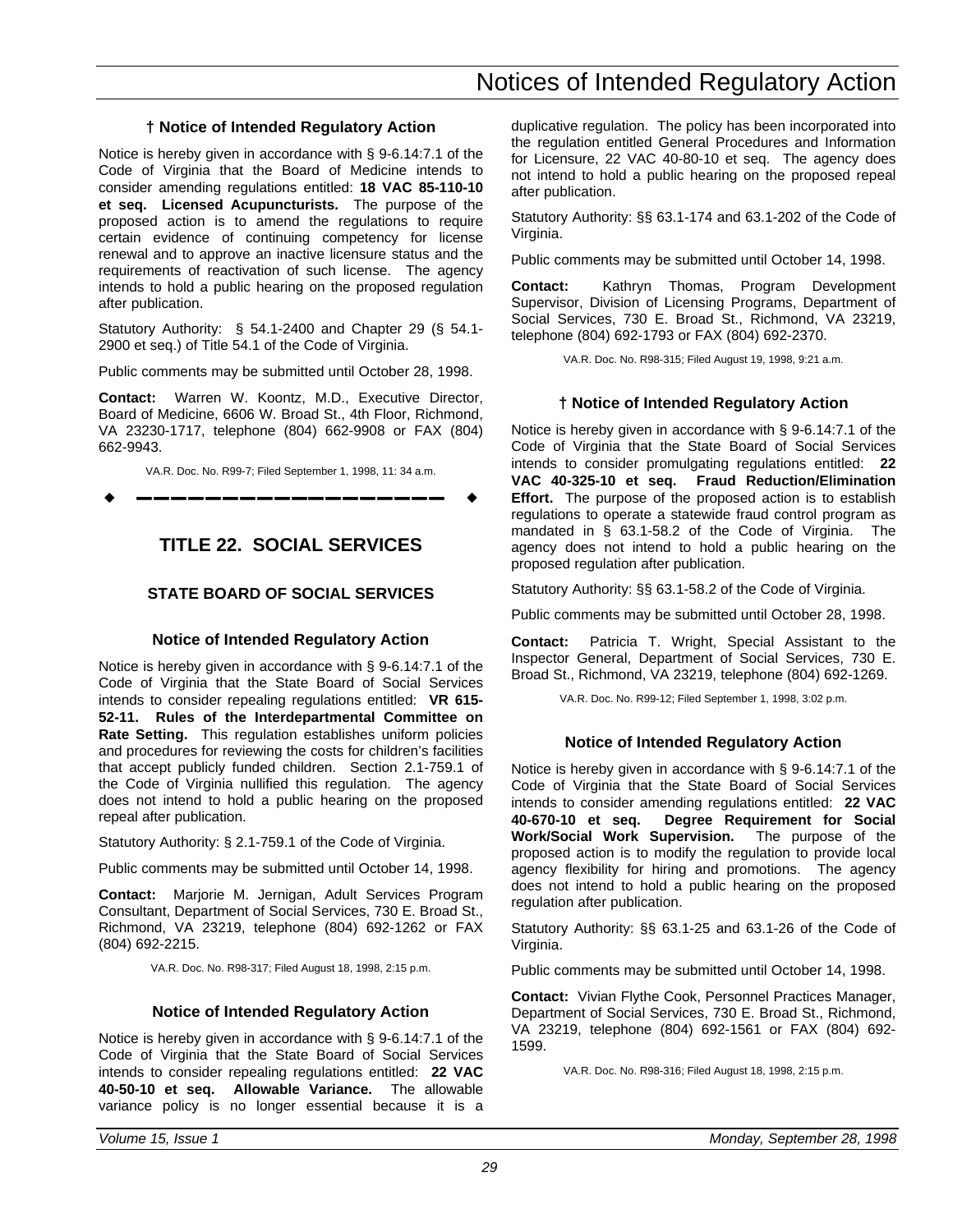Notice is hereby given in accordance with § 9-6.14:7.1 of the Code of Virginia that the State Board of Social Services intends to consider amending regulations entitled: **22 VAC 40-690-10 et seq. Child Day Care Scholarship Program.** The purpose of the proposed action is to amend the regulation to accurately reflect the administration of the child day care scholarship program. The agency does not intend to hold a public hearing on the proposed regulation after publication.

Statutory Authority: § 63.1-25 of the Code of Virginia.

Public comments may be submitted until October 14, 1998.

**Contact:** Rhonda M. Harrell, Program Development Coordinator, Department of Social Services, 730 E. Broad St., Richmond, VA 23219, telephone (804) 692-1775 or FAX (804) 692-2370.

VA.R. Doc. No. R98-314; Filed August 20, 1998, 2:20 p.m.

## **Notice of Intended Regulatory Action**

Notice is hereby given in accordance with § 9-6.14:7.1 of the Code of Virginia that the State Board of Social Services intends to consider amending regulations entitled: **22 VAC 40-705-10 et seq. Child Protective Services.** The purpose of the proposed action is to be consistent with and fully implement legislation enacted by the General Assembly. The agency intends to hold a public hearing on the proposed regulation after publication.

Statutory Authority: § 63.1-25 of the Code of Virginia.

Public comments may be submitted until October 14, 1998.

**Contact:** Deron M. Phipps, Policy Consultant, Department of Social Services, 730 E. Broad St., Richmond, VA 23219, telephone (804) 692-1220 or FAX (804) 692-2215.

VA.R. Doc. No. R98-318; Filed August 20, 1998, 2:19 p.m.

w **––––––––––––––––––** w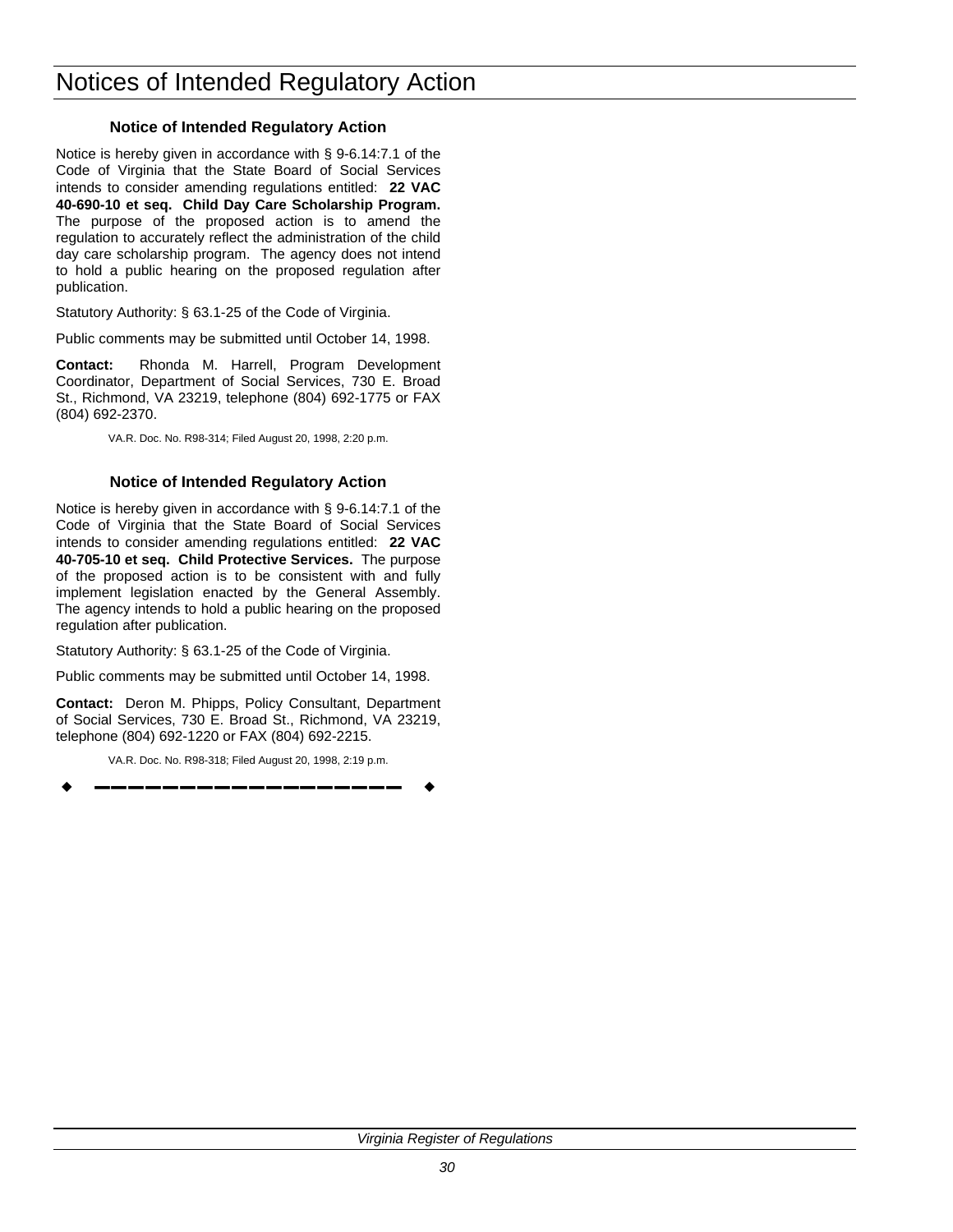## **PUBLIC COMMENT PERIODS - PROPOSED REGULATIONS**

<span id="page-32-0"></span>

#### **PUBLIC COMMENT PERIODS REGARDING STATE AGENCY REGULATIONS**

This section gives notice of public comment periods and public hearings to be held on proposed regulations. The notice will be published once at the same time the proposed regulation is published in the Proposed Regulations section of the *Virginia Register*. The notice will continue to be carried in the Calendar of Events section of the *Virginia Register* until the public comment period and public hearing date have passed.

Notice is given in compliance with § 9-6.14:7.1 of the Code of Virginia that the following public hearings and public comment periods regarding proposed state agency regulations are set to afford the public an opportunity to express their views.

## **TITLE 16. LABOR AND EMPLOYMENT**

#### **DEPARTMENT OF LABOR AND INDUSTRY**

**October 20, 1998 - 2 p.m.** – Public Hearing

State Capitol, Capitol Square, House Room 2, Richmond, Virginia.

**November 30, 1998 -** Public comments may be submitted until this date.

Notice is hereby given in accordance with § 9-6.14:7.1 of the Code of Virginia that the Department of Labor and Industry intends to **repeal** regulations entitled: **16 VAC 15-20-10 et seq. Regulations Establishing a Multiple of Federal Minimum Hourly Wage Relating to Garnishment of Wages** and **adopt** regulations entitled: **16 VAC 15-21-10 et seq. Maximum Garnishment Amounts.** Section 34-29 of the Code of Virginia provides that the maximum amount which may be garnished by an employer is that amount by which an employee's disposable earnings for a week exceed 30 times the federal minimum hourly wage rate (F.M.W.R.) in effect at the time earnings are payable. That section also provides that an employer may not garnish more than 25% of disposable earnings in cases of ordinary debt. The section requires the Commissioner of Labor and Industry to establish equivalent maximum earnings which may be garnished by employers for other pay periods, such as biweekly, semimonthly, monthly, and longer than monthly pay periods.

The current regulation, 16 VAC 15-20-10 et seq., contains specific dollar figures based on the then-current F.M.W.R. Since 1970, the F.M.W.R. has increased several times, requiring the commissioner to repeatedly revise the regulation.

The commissioner proposed to repeal the current regulation and to replace it with a new regulation, proposed 16 VAC 15-21-10 et seq., Maximum<br>Garnishment Amounts." The purpose of the The purpose of the replacement regulation is to clearly set forth the method for calculating the necessary amounts, but to omit specific dollar amounts. This new regulation will not make any substantive change to the previous method of calculating the maximum garnishment amounts. The

new regulation will simply and clearly state the method of calculation, and omit any specific dollar amounts as shown in the current regulation.

Statutory Authority: § 34-29 of the Code of Virginia.

Public comments may be submitted until November 30, 1998, to Bonnie Hopkins, Regulatory Coordinator, Department of Labor and Industry, 13 South 13th Street, Richmond, VA 23219.

**Contact:** Anupama Agarwal, Agency Management Analyst Senior, Department of Labor and Industry, Powers-Taylor Bldg., 13 S. 13th St., Richmond, VA 23219, telephone (804) 371-2316, FAX (804) 371-2324 or (804) 786-2376/TTY (

w **––––––––––––––––––** w

## **TITLE 18. PROFESSIONAL AND OCCUPATIONAL LICENSING**

## **BOARD OF OPTOMETRY**

**November 6, 1998 - 9 a.m.** – Public Hearing Department of Health Professions, 6606 West Broad Street, 5th Floor, Conference Room 3, Richmond, Virginia.

Notice is hereby given in accordance with § 9-6.14:7.1 of the Code of Virginia that the Board of Optometry intends amend regulations entitled: **18 VAC 105-30-10 et seq. Regulations Governing the Certification of Optometrists to Use Therapeutic Pharmaceutical Agents.** The amendments are proposed to specify the training and examination required, to establish a protocol for treatment of acute angle closure glaucoma, to review the renewal schedule from biennial to annual with a fee of \$75 (currently \$125 biennially), and to lower the application fee from \$300 to \$200.

Statutory Authority: §§ 54.1-2400 and 54.1-3223 of the Code of Virginia.

**Contact:** Elizabeth A. Carter, Ph.D., Executive Director, Board of Optometry, 6606 W. Broad St., 4th Floor, Richmond, VA 23230-1717, telephone (804) 662-9910 or FAX (804) 662-9943.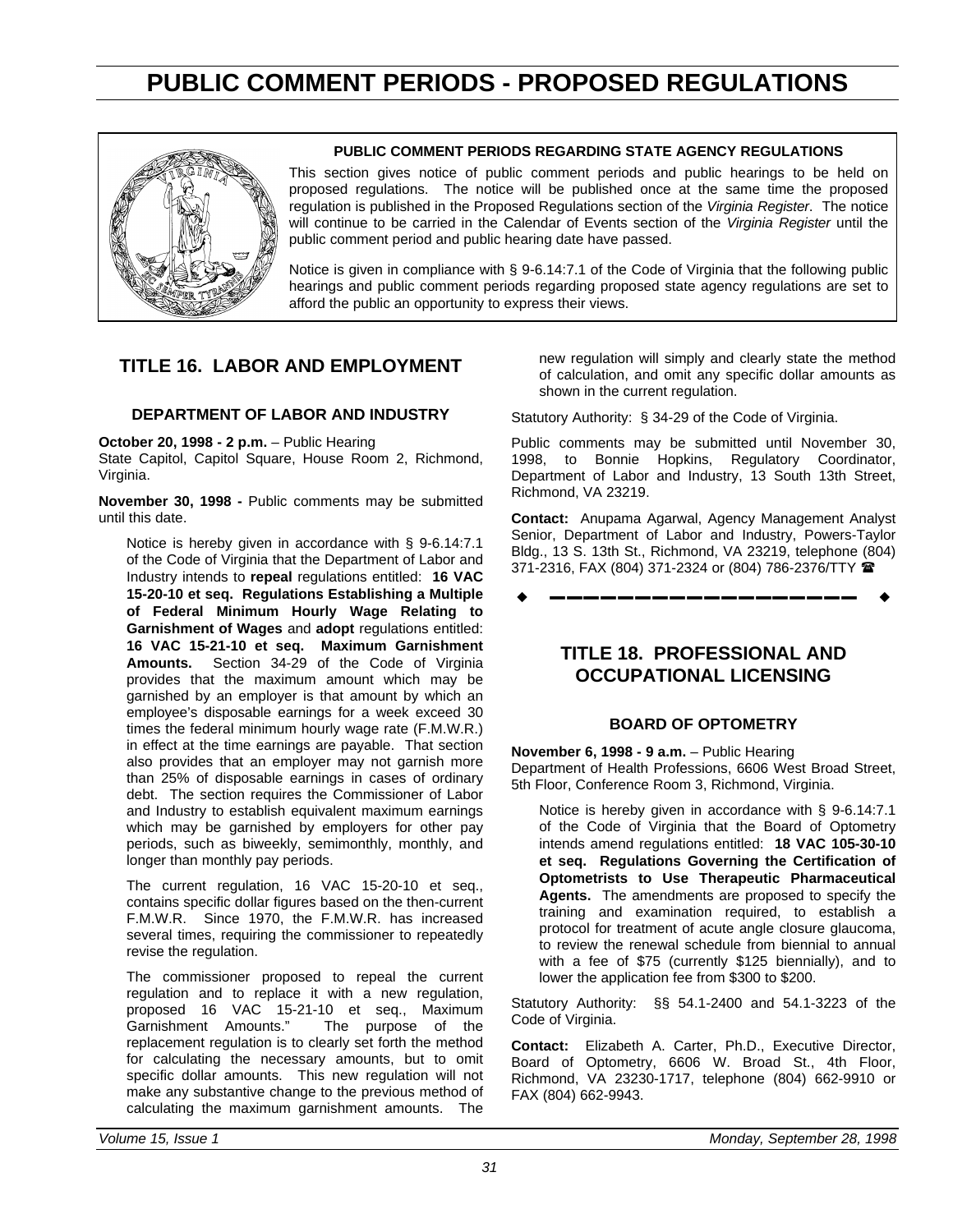## **PROPOSED REGULATIONS**

For information concerning Proposed Regulations, see Information Page.

**Symbol Key**

Roman type indicates existing text of regulations. *Italic type* indicates proposed new text. Language which has been stricken indicates proposed text for deletion.

## <span id="page-33-0"></span>**TITLE 16. LABOR AND EMPLOYMENT**

## **DEPARTMENT OF LABOR AND INDUSTRY**

Title of Regulation: **16 VAC 15-20-10 et seq. Regulations Establishing a Multiple of Federal Minimum Hourly Wage Relating to Garnishment of Wages (REPEALING).**

Title of Regulation: **16 VAC 15-21-10 et seq. Maximum Garnishment Amounts.**

Statutory Authority: § 34-29 of the Code of Virginia.

Public Hearing Date: October 20, 1998 - 2 p.m.

Public comments may be submitted until November 30, 1998.

(See Calendar of Events section for additional information)

Basis: Section 34-29(a)(2) of the Code of Virginia provides that the maximum amount which may be garnished by an employer is that amount by which an employee's disposable earnings for a week exceed 30 times the federal minimum hourly wage rate (F.M.W.R.) in effect at the time earnings are payable. That section also provides that an employer may not garnish more than 25% of disposable earnings in cases of ordinary debt. The section requires the Commissioner of Labor and Industry to establish equivalent maximum earnings which may be garnished by an employer for other pay periods, such as biweekly, semimonthly, monthly, and longer than monthly pay periods.

Purpose: The purpose of this regulation is to establish the method to calculate the legal maximum amounts which may be garnished for biweekly, semimonthly, monthly, and longer than monthly pay periods. Because the calculation of biweekly, semimonthly, and monthly equivalents to the weekly garnishment limitation might be disputed, this regulation provides a single authoritative method by which these equivalents are to be calculated. Thus the economic welfare of affected employees are protected by not having incorrect amounts garnisheed from their wages.

The agency promulgated a regulation in 1970. The 1970 regulation contained specific dollar amounts based on the then-current F.M.W.R. Thus, each time the F.M.W.R. increased the regulation needed to be revised. The purpose of this replacement regulation is to clearly set forth the method for calculating the necessary amounts, but to omit specific dollar amounts. The new regulation will assure that the commissioner will not have to promulgate a new regulation each time the F.M.W.R. changes.

Substance: The regulation establishes maximum amounts which may be garnished by employers for biweekly, semimonthly, monthly, and longer than monthly pay periods. It makes no substantive change to the previous method of calculating these amounts. The regulation simply and clearly states the method of calculation, and omits the specific F.M.W.R. amounts currently in effect.

Issues: The only significant issue presented by this regulation is the assumption that each month consists of 4 and 1/3 (4.33330) work weeks. In making this assumption, the commissioner has followed the example of the federal government in parallel regulations promulgated by the federal government under the Fair Labor Standards Act. This method of calculating equivalent amounts has been in effect for many years both under Virginia and federal law.

The primary advantage to the public is that the new regulation establishes the maximum legal amounts which may be garnished by employers for biweekly, semimonthly, monthly, and longer than monthly pay periods. The department is aware of no disadvantage to the public.

The primary advantage to the agency is that the new regulation eliminates the repromulgation of the regulation every time the federal minimum wage is adjusted. There is no disadvantage to the agency.

Department of Planning and Budget's Economic Impact Analysis: The Department of Planning and Budget (DPB) has analyzed the economic impact of this proposed regulation in accordance with § 9-6.14:7.1 G of the Administrative Process Act and Executive Order Number 13 (94). Section 9-6.14:7.1 G requires that such economic impact analyses include, but need not be limited to, the projected number of businesses or other entities to whom the regulation would apply, the identity of any localities and types of businesses or other entities particularly affected, the projected number of persons and employment positions to be affected, the projected costs to affected businesses or entities to implement or comply with the regulation, and the impact on the use and value of private property. The analysis presented below represents DPB's best estimate of these economic effects.

Summary of the proposed regulation. The proposed regulation would replace a regulation promulgated in 1970 that specified the specific dollar amounts that could be garnished from an employee's paycheck. The proposed regulation would replace these specific dollar amounts with a more general calculation method based on the federal minimum hourly wage rate. Currently, the regulation must be periodically repromulgated to adjust the fixed dollar amounts authorized for garnishment to take into account changes in the minimum wage. The proposed regulation would eliminate this necessity by indexing amounts authorized for garnishment to the federal minimum hourly wage rate.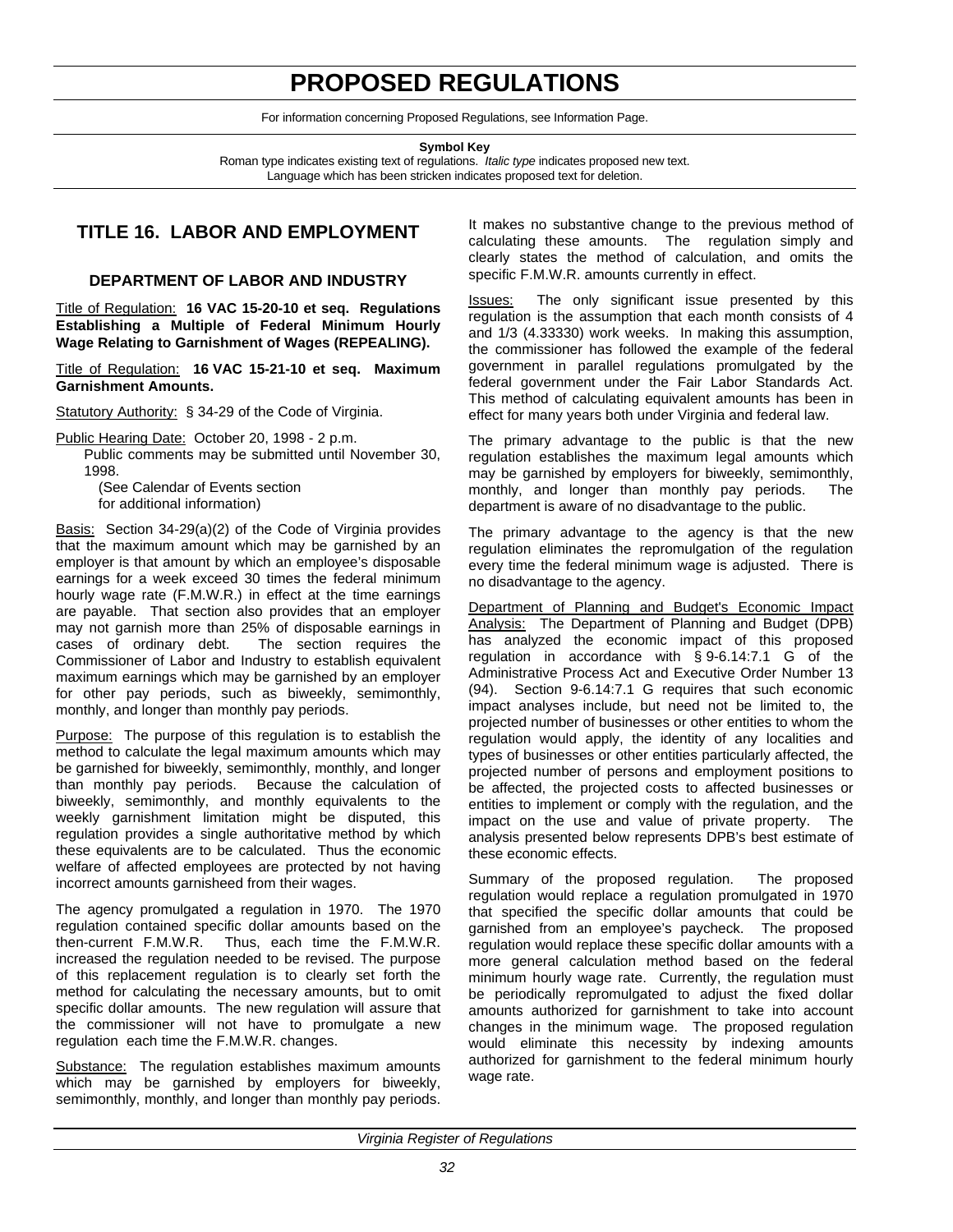## Proposed Regulations

Estimated economic impact. Theoretically, the primary economic consequence of the proposed regulation would be to speed the process for adjusting the amount of an employee's paycheck that is subject to garnishment. However, because the fixed dollar amounts contained in the current regulation have not been updated since 1970, current industry practice more closely reflects the requirements of § 34-29(a) of the Code of Virginia and the proposed regulation, than the requirements of the current regulation. As a result, implementation of the proposed regulation will only bring regulatory requirements into harmony with current practice and will have no actual economic consequences.

Businesses and entities particularly affected. The proposed change to this regulation will not have a significant economic impact on any particular businesses or entities.

Localities particularly affected. No localities are particularly affected by the proposed regulation.

Projected impact on employment. The proposed regulation is not anticipated to have a significant effect on employment.

Effects on the use and value of private property. proposed regulation is not anticipated to have a significant effect on the use and value of private property.

Summary of analysis. The proposed regulation would replace the fixed garnishment amounts contained in the current regulation governing wage garnishment with a more general calculation method that indexes authorized garnishment amounts to the federal minimum hourly wage rate. Because the requirements of the proposed regulation reflect current industry practice, implementation of those requirements will have no actual economic consequences.

Agency's Response to the Department of Planning and Budget's Economic Impact Analysis: The Department of Labor and Industry accepts the analysis prepared by the Department of Planning and Budget.

#### Summary:

*This regulation sets forth, for all types of pay periods, the method to calculate the maximum amount of disposable earnings which may be subject to garnishment, based on the federal minimum hourly wage rate in effect at the time the earnings are payable.*

#### *CHAPTER 21. MAXIMUM GARNISHMENT AMOUNTS.*

#### *16 VAC 15-21-10. Definitions.*

*The following words and terms when used in this chapter shall have the following meanings unless the context clearly indicates otherwise:*

*"Disposable earnings" means that part of the earnings of any individual remaining after the deduction from those earnings of any amount required by law to be withheld.*

*"Earnings" means compensation paid or payable for personal services, whether denominated as wages, salary, commission, bonus, payments to an independent contractor, or otherwise, whether paid directly to the individual or* *deposited with another entity or person on behalf of and traceable to the individual, and includes periodic payments pursuant to a pension or retirement program.*

*"F.M.W.R." means the current federal minimum hourly wage rate set out in the Fair Labor Standards Act, 29 USC § 206(a)(1) or its successor, and any regulations promulgated thereunder.*

*"Garnishment" means any legal equitable procedure through which the earnings of any individual are required to be withheld for payment of any debt.*

*"Ordinary debt" means any debt other than a debt for the support of a person or a debt for taxes, or any other debt for which a different maximum garnishment amount is established by law.*

#### *15 VAC 15-21-20. Maximum garnishment amounts to satisfy an ordinary debt.*

*A. No more than 25% of disposable earnings in any pay period may be garnished to satisfy an ordinary debt.*

*B. A garnishment for an ordinary debt may not reduce disposable earnings for a week to an amount less than the F.M.W.R. times 30; may not reduce disposable biweekly earnings to an amount less than the F.M.W.R. times 30 times 2; may not reduce disposable semimonthly earnings to an amount less than the F.M.W.R. times 30 times 2.16665; may not reduce disposable monthly earnings to an amount less than the F.M.W.R. times 30 times 4.33330; and may not reduce disposable earnings for a period of more than a month to an amount less than the F.M.W.R. times 30 times the number of weeks worked. The number of weeks worked shall be calculated by dividing the total number of days in the period worked by 7, calculated to 4 decimal places.*

#### *15 VAC 15-21-30. Calculation of maximum garnishment amounts for an ordinary debt.*

*A. Weekly earnings.*

*1. If the amount of weekly disposable earnings equals 30 times the F.M.W.R. or less, nothing may be withheld for garnishment.*

*2. If the amount of weekly disposable earnings equals more than 30 times the F.M.W.R., but is less than 40 times the F.M.W.R., then the amount above 30 times the F.M.W.R. may be withheld for garnishment.*

*3. If the weekly disposable earnings equals or exceeds 40 times the F.M.W.R., or more, then a maximum of 25% of the disposable earnings may be withheld for garnishment.*

*B. Biweekly earnings. The maximum amount which may be withheld for garnishment from biweekly earnings shall be calculated in the same manner as described for weekly earnings in subsection A of this section, except that the corresponding weekly amounts in subdivisions A 1, A 2 and A 3 of this section shall be multiplied by 2.*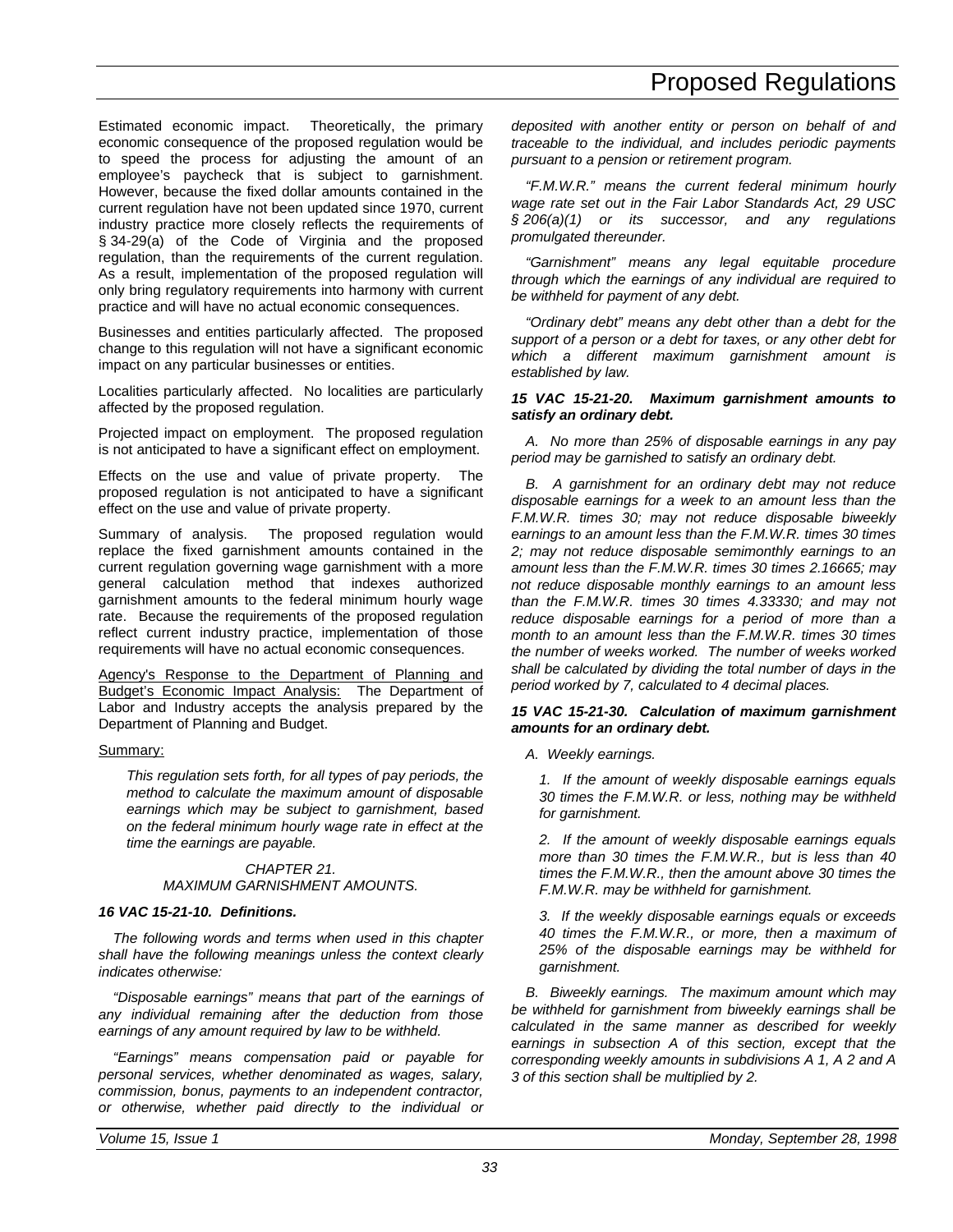## <span id="page-35-0"></span>Proposed Regulations

*C. Semimonthly earnings. The maximum amount which may be withheld for garnishment from semimonthly earnings shall be calculated in the same manner as described for weekly earnings in subsection A of this section, except that the corresponding weekly amounts in subdivisions A 1, A 2 and A 3 of this section shall be multiplied by 2.16665.*

*D. Monthly earnings. The maximum amount of monthly disposable earnings which may be withheld for garnishment shall be calculated in the same manner as weekly earnings in subsection A of this section, except that the corresponding weekly amounts in subdivisions A 1, A 2, and A 3 of this section shall be multiplied by 4.33330.*

*E. Earnings for a period of more than one month. The maximum amount which may be withheld in garnishment for work periods in excess of one month shall be calculated in the same manner as described for weekly earnings in subsection A of this section, except that the corresponding weekly amounts in subdivisions A 1, A 2 and A 3 of this section shall be multiplied by the number of weeks worked. The number of weeks worked shall be calculated by dividing the total number of days in the period worked by 7, calculated to 4 decimal places.*

VA.R. Doc. Nos. R97-16 and R97-17; Filed September 9, 1998, 10:43 a.m.

w **––––––––––––––––––** w

## **TITLE 18. PROFESSIONAL AND OCCUPATIONAL LICENSING**

## **BOARD OF OPTOMETRY**

Title of Regulation: **18 VAC 105-30-10 et seq. Regulations for the Certification of Optometrists to Use Therapeutic Pharmaceutical Agents (amending 18 VAC 105-30-10, 18 VAC 105-30-20, 18 VAC 105-30-30, 18 VAC 105-30-40, 18 VAC 105-30-60, 18 VAC 105-30-70, 18 VAC 105-30-90, 18 VAC 105-30-100 and 18 VAC 105-30-120; adding 18 VAC 105-30-35; repealing 18 VAC 105-30-50 and 18 VAC 105-30-110).**

Statutory Authority: §§ 54.1-2400 and 54.1-3223 of the Code of Virginia.

Public Hearing Date: November 6, 1998 - 9 a.m.

Public comments may be submitted until November 27, 1998.

(See Calendar of Events section for additional information)

Basis: Chapter 24 (§ 54.1-2400 et seq.) and Chapter 32 (§ 54.1-3200 et seq.) of the Code of Virginia provide the basis for this regulation.

Chapter 24 establishes the general powers and duties of the health regulatory boards including the power to establish qualifications for licensure and the responsibility to promulgate regulations.

Article 5 (§ 54.1-3222 et seq.) of Chapter 32 establishes the authority for the Board of Optometry to issue certification for optometrists to administer therapeutic pharmaceutical agents (TPA's) for the treatment of certain diseases or abnormal conditions of the eye. Article 5 also empowers the board to establish regulations relating to education and examination and to make determinations of the diseases, treatment guidelines and drugs to be specified on the TPA-Formulary.

Purpose: The purpose of these regulations is to establish criteria for certification of optometrists to administer therapeutic pharmaceutical agents by examination, a process for applicants to follow, and requirements for renewal and fees. Appropriate practice standards are essential for the health, safety, and welfare of patients who will be treated by optometrists with therapeutic pharmaceutical agents in the Commonwealth.

#### Substance:

18 VAC 105-30-10. Proposed amendments eliminate definitions which are not used in regulation (such as "invasive modality") or are unnecessary to the understanding of the rules (such as "examination").

18 VAC 105-30-30. Amendments are proposed to eliminate a requirement to send certain documents which the board would already have on file (such as evidence of licensure and authority to use DPA's).

18 VAC 105-30-35. The current requirement for postgraduate education has been determined by the board and very specifically stated in 18 VAC 105-30-110 which is being repealed. 18 VAC 105-30-35 sets out that requirement without specifying one postgraduate program.

18 VAC 105-30-40. Proposed amendments delete unnecessary language and clarify that the required examination for TPA certification in TMOD.

18 VAC 105-20-50. The board proposes to repeal this section as it is redundant of the Code of Virginia.

18 VAC 105-30-60. Amendments are proposed to specify the protocol for treatment of acute angle closure glaucoma to include limitations on treatment modalities and requirements for referral.

18 VAC 105-30-90. A proposed amendment would revise the renewal schedule for TPA certification to make it concurrent with renewal of the license to practice optometry.

18 VAC 105-30-110. This section is repealed as the requirements for postgraduate education are more simply stated in 18 VAC 105-30-35.

18 VAC 105-30-120. The board proposes to reduce the application fee from \$300 to \$200, to change the renewal fee from \$125 biennially to \$75 annually (in conformity with the annual licensure renewal), to reduce the penalty fee for reinstating an expired license from \$125 to \$50, and to add a fee of \$15 for a returned check.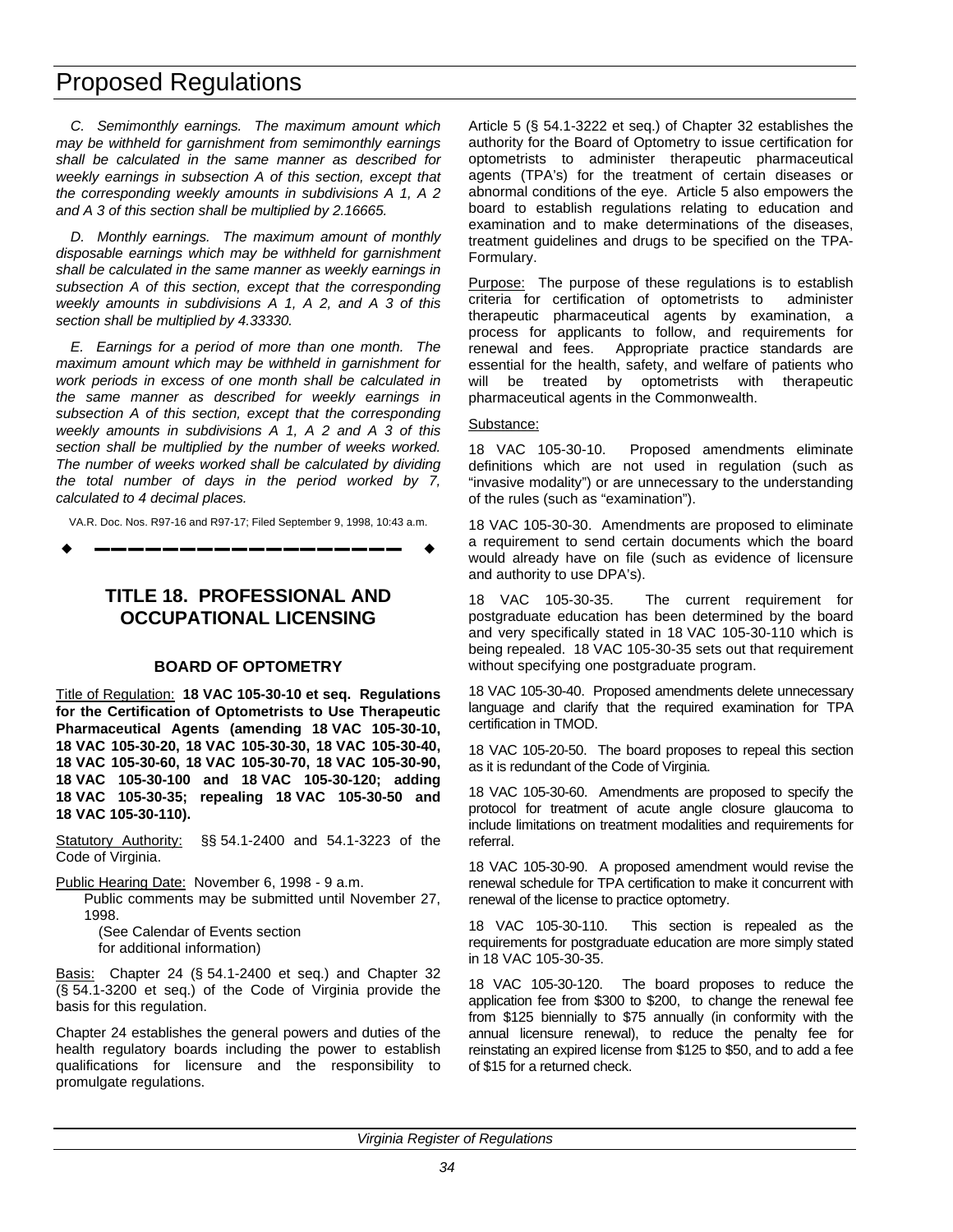### Issues:

Issue #1: Education and examination requirements. The postgraduate training for TPA certification in Part VI of current regulations is established as the Ocular Therapy for the Optometric Practitioner #750B conducted by the Pennsylvania College of Optometry or any other postgraduate program approved by the board. No other specific program has been approved to date. The board considered the criteria which it would accept for approval and proposes to establish those criteria by regulation and delete the reference to a specific program in one college of optometry.

The licensure examination of the National Board of Optometry now includes in Part III the "Treatment and Management of Ocular Disease" (TMOD), which is designed to certify the competency of applicants in the use of TPA's. Proposed regulations would specify that TMOD is the board's approved examination for certification.

Advantages or disadvantages to licensees: The proposed amendments will clarify the requirements as consistent with current law in Virginia which requires the Board of Optometry to establish the minimal qualifications for TPA certification. The establishment of requirements for an approved course of study will provide guidance to optometrists who may want to prepare for certification in Virginia. The identification of TMOD as the acceptable examination will also provide clarity about requirements.

There are no disadvantages, since the educational and examination criteria are the same as is currently accepted by the board.

Advantages or disadvantages to the public: There should be an advantage to the public who will be assured that all optometrists certified to administer TPA's will be adequately trained and tested.

Issue #2: Treatment protocol for acute angle closure glaucoma. Under current regulations, licensees are allowed to treat glaucoma with prior consultation with the patient's physician. Treatment of angle closure glaucoma, which may occur suddenly and acutely is limited to the initiation of immediate emergency care. The problem has been that the current listing of permissible drugs is not sufficient to adequately treat the emergency. The proposed regulations would establish the protocol to be followed to include administration of certain oral medications, initiation of topical medications and referral to an ophthalmologist.

Advantages or disadvantages to licensees: Under the proposed regulations, licensees will have the ability to treat the emergency situation present when a diagnosis of acute angle closure glaucoma is made. The optometrist will not be hampered by unnecessarily restrictive regulations but will be able to initiate appropriate treatment immediately.

Advantages or disadvantages to the public: The public is better protected and better served by proposed regulations which allow the optometrist to treat an emergency condition, which without prompt action could cost someone their eyesight.

# Proposed Regulations

Issue #3: Changes to renewal schedule and fees. Proposed regulations would put renewal of an optometrist license and certification for TPA on the same annual renewal schedule. The current schedule is different because TPA certification was initially granted under the Board of Medicine, and renewals followed the biennial schedules for that board. The current fee for biennial renewal is \$125; the proposed fee would be \$75, which is slightly higher. The current fee for reinstating an expired license is \$125; the proposed penalty fee for late renewal is \$50.

The current application fee was also established by the Board of Medicine at \$300; the proposal by the Board of Optometry is a \$200 application fee.

Advantages or disadvantages to licensees: Under the proposed regulations, there will be less confusion for licensees with TPA certification who will be able to renew all licenses at the same time. The disadvantage is that there is a modest increase in the renewal fee over a two-year period from the current fee of \$125 per biennium to a proposed fee of \$75 each year.

On the other hand, persons seeking TPA certification will benefit by a reduction from \$300 to \$200 for an application and initial certification. Persons who allow their certification to expire will also pay a reduced fee to reinstate a lapsed certificate.

Advantages or disadvantages to the public: There are no advantages or disadvantages to the public.

### Estimated Impact:

A. Projected number of persons affected and their cost of compliance:

| Licensed optometrists      | 1.285 |
|----------------------------|-------|
| TPA certified optometrists | 650   |

The current application fee was established by the Board of Medicine at \$300; the proposal by the Board of Optometry is a \$200 application fee. For the 75 to 100 optometrists who apply for TPA certification each year, there will be a savings of \$100. The reduced fee may encourage some optometrists to seek the additional certification which will increase the treatment options and qualifications offered to patients.

Proposed regulations would put renewal of an optometrist license and certification for TPA on the same annual renewal schedule. The current schedule is different because TPA certification was initially granted under the Board of Medicine, and renewals followed the biennial schedules for that board. The current fee for biennial renewal is \$125; the proposed fee would be \$75, which would be an increase of \$25 over a two-year period for the 650 optometrists who have TPA certification.

For the five to 10 optometrists who allow their TPA certification to lapse at renewal, there will be a penalty fee of \$50 for a late renewal. For the one or two licensees who have their checks returned for insufficient funds, there will be a cost of \$15 for handling.

B. Cost to the agency for implementation:

The board will incur approximately \$1,000 in cost for printing and mailing Notices of Comment and final amended regulations to licensees and other interested parties. There will be no additional cost for conducting a public hearing, which will be held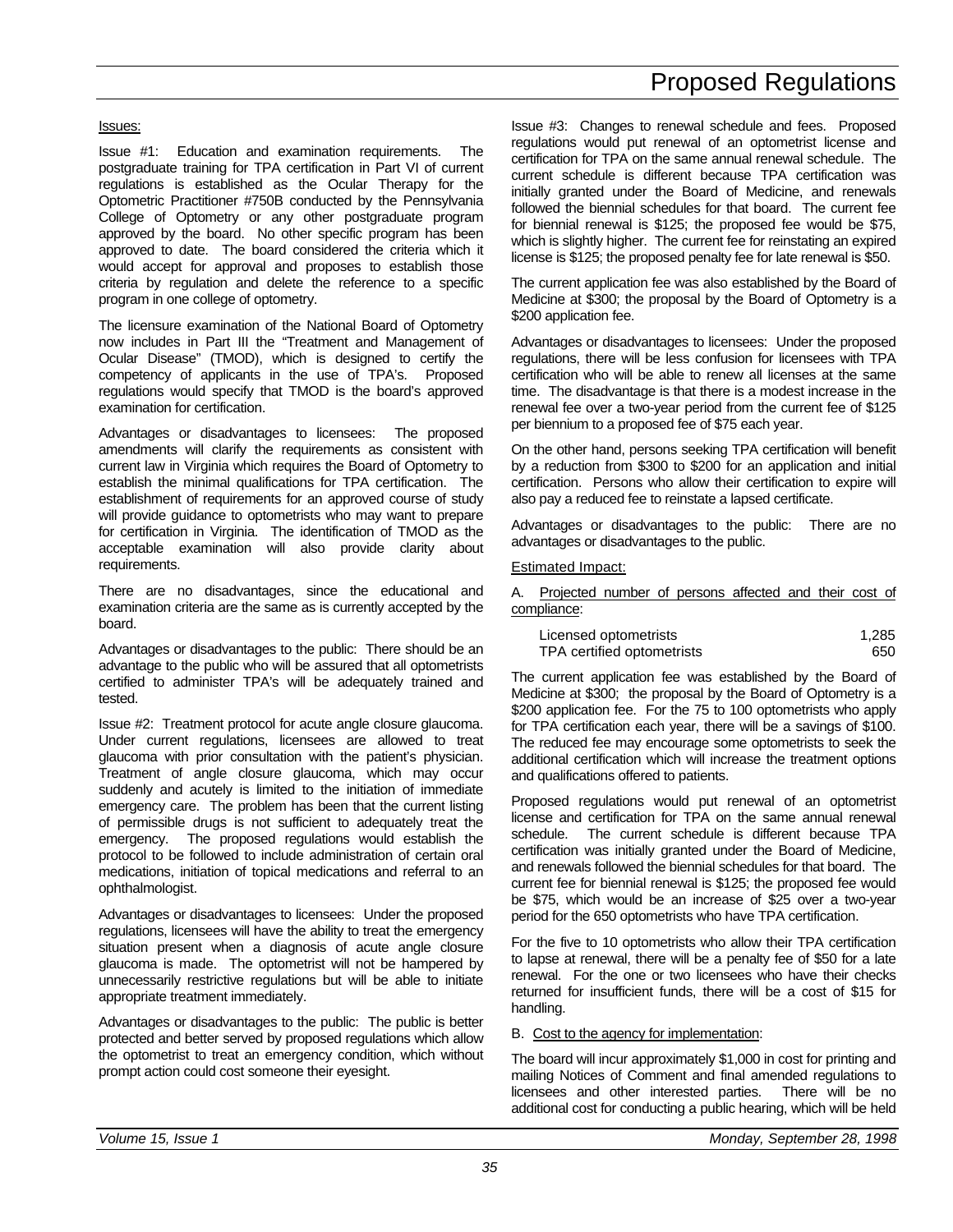in conjunction with a scheduled board meeting. The board does not anticipate any additional costs for investigations or administrative proceedings against licensees for violations of these regulations.

### C. Cost to local governments:

These regulations will not impact local government.

Department of Planning and Budget's Economic Impact Analysis: The Department of Planning and Budget (DPB) has analyzed the economic impact of this proposed regulation in accordance with § 9-6.14:7.1 G of the Administrative Process Act and Executive Order Number 13 (94). Section 9-6.14:7.1 G requires that such economic impact analyses include, but need not be limited to, the projected number of businesses or other entities to whom the regulation would apply, the identity of any localities and types of businesses or other entities particularly affected, the projected number of persons and employment positions to be affected, the projected costs to affected businesses or entities to implement or comply with the regulation, and the impact on the use and value of private property. The analysis presented below represents DPB's best estimate of these economic impacts.

Summary of the proposed regulation. The Board of Optometry has proposed the following changes to the existing regulations that govern the certification of optometrists to use therapeutic pharmaceutical agents (TPA's):

1. Deletion of unessential language and elimination of unnecessary application requirements.

2. Rewording of the post-graduate education requirements to list general criteria rather than specify one post-graduate program, as is currently done.

3. Establishment of the "Treatment and Management of Ocular Disease" portion of the National Board of Optometry's licensure examination as the required exam for TPA certification in Virginia.

4. Revision of the renewal schedule from a biennial fee of \$125 to an annual fee of \$75.

5. Reduction of the application fee for TPA certification from \$300 to \$200, and the reduction of the penalty fee for reinstatement of an expired license from \$150 to \$50.

6. Establishment of the protocol for the initiation of emergency treatment of acute angle closure glaucoma.

Estimated economic impact. In 1996, the General Assembly transferred the authority for TPA certification from the Board of Medicine to the Board of Optometry. Several of the proposed changes are intended to address issues that arose from the transfer. For example, the proposal eliminates the requirement for the submission of certain documents and verification from the Board of Optometry (to the Board of Medicine) which are no longer needed. The proposal also rewords the educational requirements to set forth general criteria for post-graduate programs as opposed to specifying one particular course, as is currently the case. These changes will not alter the application or educational criteria currently accepted by the Board of Optometry and therefore are not expected to have any economic effects.

Prior to the transfer of TPA certification oversight in 1996, the Board of Medicine administered a specific exam for TPA certification. Since 1993, the national optometry licensure exam has included a section on the "Treatment and Management of Ocular Diseases" (TMOD), which had comparable content to the Board of Medicine's exam. When the Board of Optometry took over TPA certification oversight, it chose to use the TMOD as the certification examination, thereby eliminating a redundant requirement. The Board of Optometry now proposes to clarify their current practice and establish the TMOD as the required exam for TPA certification in Virginia. The board also proposes to reduce the application fee for TPA certification from \$300 to \$200 since that fee no longer requires the administration of an examination. These changes will result in net cost savings of between \$7,500 to \$10,000 a year.<sup>1</sup> The lower application fee may also encourage more optometrists to seek the additional certification, thereby increasing the treatment options and qualifications offered to patients.

The board proposes to revise the renewal schedule for TPA certification from a biennial fee of \$125 to an annual fee of \$75. This will benefit optometrists who hold TPA certificates by putting the renewal of an optometrist license and certification for TPA on the same annual renewal schedule. The board proposes to increase the renewal fee by \$12.50 per year to cover the additional duties the board has taken on by the transfer of TPA certification from the Board of Medicine. This will result in a net increase in compliance costs of \$8,125 per year.<sup>2</sup> For the five to 10 optometrists who allow their TPA certification to lapse at renewal, the board proposes to reduce the penalty fee for a late renewal from \$150 to \$50.

Emergency treatment of acute angle closure glaucoma. Legislation was passed during the 1996 General Assembly session that allows optometrists to initiate emergency treatment for acute angle closure glaucoma. The majority of individuals develop this condition during everyday activities which dilate the eyes (e.g., movie theaters, nighttime) and go directly to a doctor's office or hospital emergency room due to severe eye pain and gastro-intestinal symptoms. In rare instances, though, a patient may develop acute angle closure glaucoma while undergoing the pathological (disease diagnosis) stage of an optometric examination, or shortly thereafter, during which the eyes are dilated.

The proposed regulations would establish a protocol to be followed to allow TPA certified optometrists to initiate limited emergency treatment of this condition which is then immediately referred to an ophthalmologist. The educational

*Virginia Register of Regulations*

 $\overline{a}$ 

<sup>1</sup> The Board of Optometry estimates that 75 to 100 optometrists apply for TPA certification each year. The proposed application fee reduction will save each of those individuals \$100.

<sup>2</sup> There are currently 650 TPA certified optometrists. 650 \* \$12.50 per year = \$8,125 per year.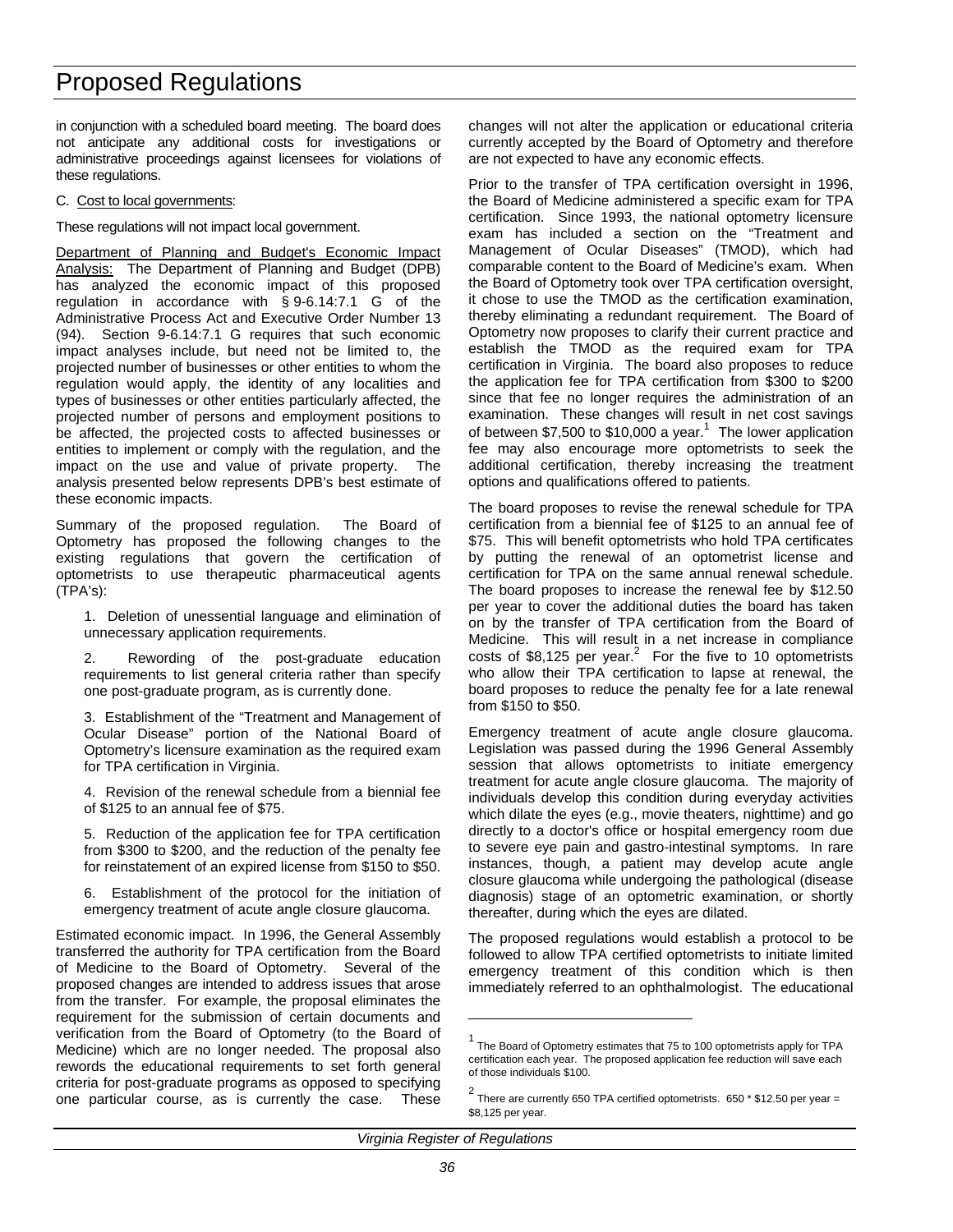requirements for TPA certified optometrists include specific training in the diagnosis, treatment, and management of acute angle closure glaucoma and these issues are addressed in detail in the TMOD, the required examination for TPA certification.<sup>3</sup> The TPA-Formulary Committee<sup>4</sup> has reviewed this proposal and had no objection the use of certain oral medications by TPA certified optometrists in the emergency treatment of acute angle closure glaucoma.

There are potential risks associated with the drugs used to initiate emergency treatment of acute angle closure glaucoma, including death, although exact probabilities are unavailable at this time. $5$  TPA certified optometrists are currently allowed to treat acute angle closure glaucoma with topical solutions which also have a small probability of causing severe adverse reactions, including death, as can some of the drugs used to dilate eyes during an optometric examination.<sup>6</sup>

While there are potential risks associated with its treatment, acute angle closure glaucoma progresses very quickly and the extent of eyesight lost depends on the length of time before treatment is initiated. Patients may benefit from this proposal if diagnosis and emergency treatment by an optometrist is performed sooner than obtaining diagnosis and treatment by an ophthalmologist. This may specifically be the case for patients who develop this condition while undergoing an optometric examination or for patients in rural areas where ophthalmologists are not as numerous.

While an exact measurement of the potential risks and benefits of this proposal in not available at this time, it is expected that the potential risks will not outweigh the likely benefits of allowing trained TPA-certified optometrists to initiate limited emergency treatment procedures that could save some or all of an individual's eyesight.

Businesses and entities affected. This proposal will affect the 650 optometrists who are currently TPA certified and all future applicants.

Localities particularly affected. As discussed above, the proposed regulation potentially could disproportionately benefit individuals in rural areas who develop acute angle closure glaucoma by allowing diagnosis and initial treatment of the condition to be performed by a TPA certified optometrist sooner than obtaining diagnosis and treatment by an ophthalmologist.

Projected impact on employment. The proposed regulation is not expected to have any significant effect on employment.

Effects on the use and value of private property. The proposed regulation is not expected to have any significant effect on the use and value of private property.

Summary of analysis. The proposed regulation does not change the application, education, or examination criteria for TPA certification currently accepted by the board. The proposal eliminates a redundant exam and reduces the application fee accordingly, resulting in a net cost savings of between \$7,500 to \$10,000 each year for the pool of new applicants. The proposal establishes the protocol for the treatment of acute angle closure glaucoma by TPA certified optometrists and results in a net benefit for patients who develop this disease while undergoing an optometric examination and potentially for patients in rural areas. The proposal increases the aggregate compliance costs borne by TPA certified optometrists by \$8,125 per year.

Agency's Response to the Department of Planning and Budget's Economic Impact Analysis: The agency concurs with the analysis of the Department of Planning and Budget.

### Summary:

*Amendments to these regulations are proposed to specify the type of training and the portion of the national examination necessary for an optometrist to be certified to use therapeutic pharmaceutical agents. Amendments would also establish a protocol for treatment of acute angle closure glaucoma, revise the renewal schedule from biennial to annual (consistent with the renewal of the optometrist's license) with a fee of \$75 (currently the fee is \$125 biennially), and would lower the application fee from \$300 to \$200. All changes are proposed to provide quality optometric services available as are consistent with the public health, safety and welfare.*

### **18 VAC 105-30-10. Definitions.**

The following words and terms, when used in this chapter, shall have the following meanings unless the context clearly indicates otherwise:

*"Approved school"* means those optometric and medical schools, colleges, departments of universities or colleges or schools of optometry or medicine currently accredited by the Council on Postsecondary Accreditation or by the United States Department of Education.

*"Board"* means the Virginia Board of Optometry.

*"Certification"* means the Virginia Board of Optometry certifying an optometrist to prescribe for and treat certain diseases, including abnormal conditions, of the human eye and its adnexa and administer certain therapeutic pharmaceutical agents.

*"Certified optometrist"* means an optometrist who holds a current license to practice optometry in the Commonwealth

-

<sup>3</sup> Verified by Dr. David Davidson of the National Board of Examiners in Optometry.

<sup>4</sup> The TPA-Formulary Committee is comprised of 3 TPA certified optometrists (appointed by the Board of Optometry), 1 pharmacist (appointed by the Board of Pharmacy), 2 ophthalmologists (appointed by the Board of Medicine) and a chairman (appointed by the Board of Optometry from among its members). The function of the Committee is to recommend to the Board of Optometry those therapeutic pharmaceutical agents to be included on the TPA-Formulary (the list of approved therapeutic pharmaceutical agents that may be used by TPA certified optometrists for the treatment of certain diseases and abnormal conditions of the eye and its adnexa).

<sup>5</sup> DPB spoke with several experts in this field who were unable to specify exact probabilities of severe adverse reactions but considered the risks to be quite .<br>small.

<sup>6</sup> Conversation with Dr. Charles Harrill, member of the Board of Optometry.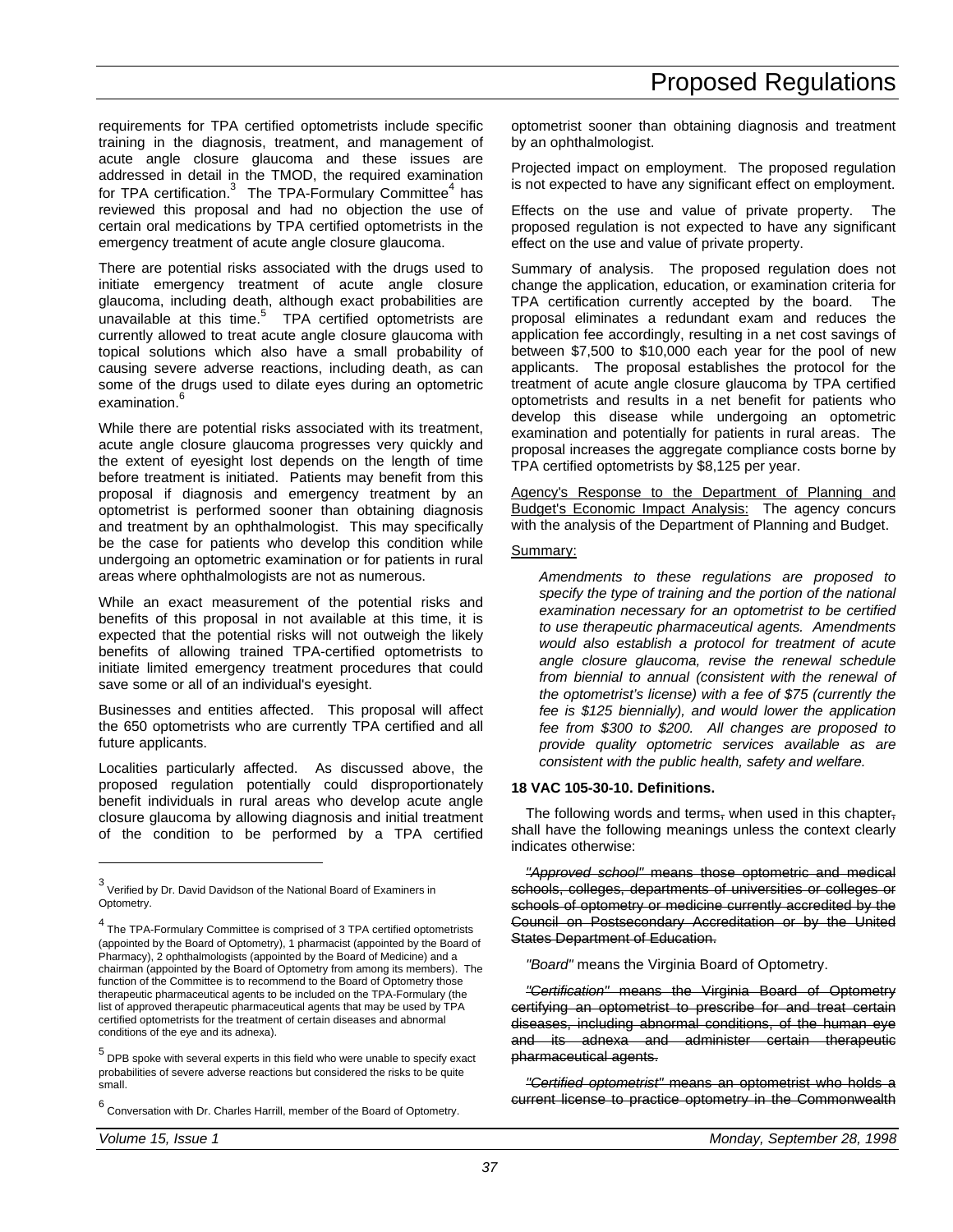of Virginia, is certified to use diagnostic pharmaceutical agents by the Virginia Board of Optometry, and has met all of the requirements established by the Virginia Board of Optometry to treat certain diseases, including abnormal conditions, of the human eye and its adnexa with certain therapeutic pharmaceutical agents.

*"Examination"* means an examination approved by the Board of Optometry for certification of an optometrist to prescribe for and treat certain diseases, including abnormal conditions, of the human eye and its adnexa with certain therapeutic pharmaceutical agents.

*"Invasive modality"* means any procedure in which human tissue is cut, altered, or otherwise infiltrated by mechanical or other means. Invasive modalities include surgery, lasers, ionizing radiation, therapeutic ultrasound, medication administered by injection, and the removal of foreign bodies from within the tissues of the eye. For purposes of this chapter, the administration of a topical agent specified in 18 VAC 105-30-70 is not considered an invasive modality.

*"Postgraduate clinical training"* means a postgraduate program approved by the board to be eligible for certification.

*"Protocol"* means a prescribed course of action developed by the certified optometrist which defines the procedures for responding to any patient's adverse reaction or emergency.

*"TPA" means therapeutic pharmaceutical agents as set forth in 18 VAC 105-30-70.*

*"TPA certification" means authorization by the Virginia Board of Optometry for an optometrist to treat certain diseases, including abnormal conditions, of the human eye and its adnexa and to prescribe and administer certain therapeutic pharmaceutical agents.*

### **18 VAC 105-30-20. Public Participation Guidelines.**

A separate board regulation, 18 VAC 105-10-10 et seq., which provides for involvement of the public in the development of all regulations of the Virginia Board of Optometry, is incorporated by reference in this chapter.

**18 VAC 105-30-30. Application for certification by examination.**

An applicant for certification by examination shall be made on forms provided by the board. Such application shall include the following information and documents: *An applicant for TPA certification shall provide:*

1. A complete *completed* application *on a* form *provided by the board*;

2. The fee specified in 18 VAC 105-30-110 *18 VAC 105- 30-120* to be paid at the time of filing the application;

3. Additional documents required to be filed with the application are *as follows*:

a. A letter from the Virginia Board of Optometry certifying that:

(1) The applicant holds a current license to practice optometry in Virginia, and

(2) The applicant is certified to use diagnostic pharmaceutical agents;

b. Documented *a.* Evidence of satisfactory completion of the postgraduate optometric training approved and prescribed by the board or documentation of graduate optometric training equivalent to the postgraduate optometric training required by the board *as specified in § 54.1-3222 of the Code of Virginia and in 18 VAC 105-30-35*;

c. *b.* Verification of *unrestricted* licensure status in *all* other states from the Board of Examiners in Optometry or appropriate regulatory board or agency *jurisdictions in which the applicant is licensed as an optometrist*.

*c. Documentation of passage of the examination as required in 18 VAC 105-30-40.*

#### *18 VAC 105-30-35. Required training for TPA certification.*

*An applicant applying for TPA certification shall be required to complete a full time, postgraduate or equivalent graduatelevel optometric training program which is approved by the board and which shall include a minimum of 20 hours of clinical supervision by an ophthalmologist.*

# PART III.

EXAMINATION.

#### **18 VAC 105-30-40. Examination for certification.**

The following general provisions shall apply to optometrists who apply to take the board's examination for certification to prescribe for and treat certain diseases, including abnormal conditions, of the human eye and its adnexa with certain therapeutic pharmaceutical agents.

A. The *TPA* certification examination for an optometrist to prescribe for and treat certain diseases, including abnormal conditions, of the human eye and its adnexa with certain therapeutic pharmaceutical agents shall be in one part *Treatment and Management of Ocular Disease (TMOD) of the National Board of Optometric Examiners or any other examination as approved by the board*.

B. A candidate for certification by the board who fails the examination following three attempts shall take *complete* additional postgraduate training approved by the board *as required in 18 VAC 105-30-35* to be eligible to take further examinations, as required in 18 VAC 105-30-110.

### **18 VAC 105-30-50. Certification.** *(Repealed.)*

An optometrist, currently licensed by the Board of Optometry, who has completed didactic and clinical training to ensure an appropriate standard of medical care for the patient and has met all other requirements and has passed an examination administered by the board, shall be certified to administer and prescribe certain therapeutic pharmaceutical agents in the treatment of certain diseases,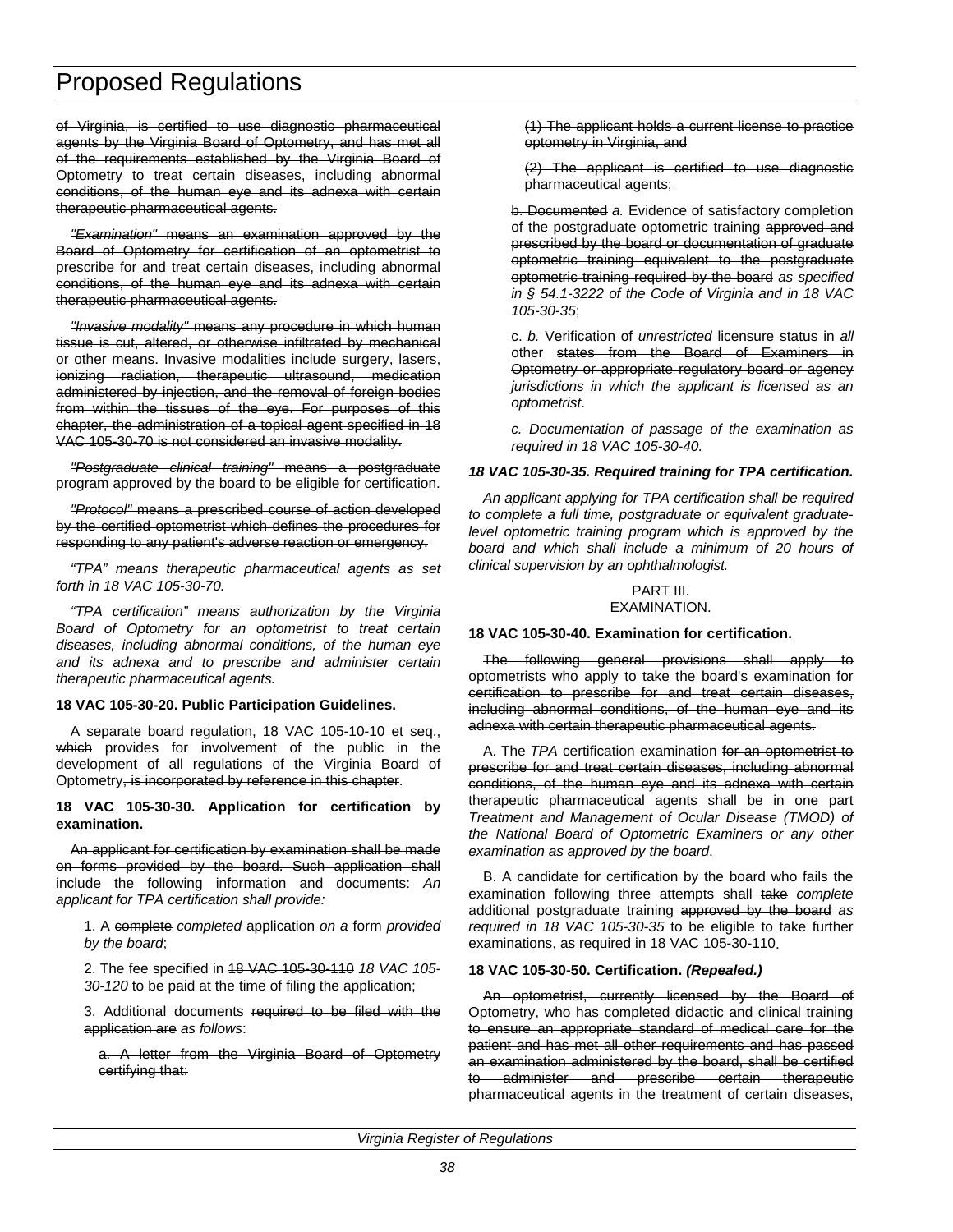including abnormal conditions, of the human eye and its adnexa.

### **18 VAC 105-30-60. Treatment guidelines.**

A. TPA certified optometrists may treat diseases and abnormal conditions of the following structures of the human eye and its adnexa which may be appropriately treated with pharmaceutical agents as referenced in 18 VAC 105-30-70:

1. Lids and adnexa;

2. Lacrimal system;

3. Cornea;

4. Conjunctiva; and

5. Episclera.

B. In addition, the following may be treated:

1. Glaucoma (with prior consultation with the patient's physician or other appropriate physician and excluding the treatment of congenital and infantile glaucoma). Treatment of angle closure shall be limited to the initiation of immediate emergency care with pharmaceutical agents as referenced in 18 VAC 105-30-70 *follow the protocol prescribed in subsection C of this section*.

2. Ocular-related post-operative care in cooperation with patient's surgeon.

3. Ocular trauma to the above tissues as in subsection A of this section.

4. Uveitis, anterior.

5. Anaphylactic shock (limited to the administration of intramuscular epinephrine*)*.

*C. The protocol for treatment of acute angle closure glaucoma shall be as follows:*

*1. Treatment shall be limited to the initiation of immediate emergency care with appropriate pharmaceutical agents as prescribed by this chapter;*

*2. Once the diagnosis of acute angle closure glaucoma has been established by the optometrist, the ophthalmologist to whom the patient is to be referred should be contacted immediately;*

*3. If there are no medical contraindications, an oral osmotic agent may be administered as well as an oral carbonic anhydrase inhibitor and any other medically accepted, Schedule VI, oral antiglaucomic agent as may become available; and*

*4. Proper topical medications as appropriate may also be administered by the optometrist.*

### **18 VAC 105-30-70. Therapeutic pharmaceutical agents.**

A. A certified optometrist may procure for administration, administer and prescribe the following topically applied pharmaceutical agents (Schedule VI) or any therapeutically appropriate combination thereof. For clarification and reference, the list of approved topical preparations shall be those listed under "Topical Preparations," subsection "Ophthalmic Products" in the current edition of Drug Facts and Comparisons Updated Monthly as it is updated. (A copy of the current approved list will be provided upon request from the Board of Optometry.)

- 1. Anti-allergy;
- 2. Anti-glaucoma;
- 3. Anti-infective;
- 4. Anti-inflammatory;
- 5. Cycloplegic and Mydriatic; and
- 6. Decongestant.

B. A certified optometrist may procure for administration, administer, or prescribe the following oral pharmaceutical agents: narcotic and nonnarcotic analgesics limited to Schedule III and VI. For clarification and reference, Schedule III analgesics shall be those oral analgesic preparations containing codeine or hydrocodone in combination with other nonnarcotic analgesics. Further, the following list of Schedule VI oral analgesic preparations are approved:

Schedule VI oral analgesics:

Nonsteroidal anti-inflammatory drugs:

ibuprofen ketoralac nabumetone naproxen sodium etodolac ketoprofen diclofenac sodium or diclofenac potassium fenoprofen or fenoprofen calcium

Centrally acting analgesics:

tramodol hydrochloride

C. Over-the-counter topical and oral medications appropriate to the treatment of the eye may be procured for administration, administered, prescribed or dispensed.

D. A certified optometrist may prescribe and dispense contact lenses for therapeutic purposes.

*E. A TPA-certified optometrist may inject epinephrine intramuscularly for anaphylactic shock.*

### **18 VAC 105-30-90. Renewal of certification.**

Every optometrist *TPA-*certified by the board shall renew his certification biennially on or before July 1 and pay the prescribed fee in 18 VAC 105-30-120 in each odd number year *with the annual renewal of his license to practice optometry*.

### **18 VAC 105-30-100. Expiration of certification.**

An optometrist who allows his certification to expire shall be considered not certified by the board. An optometrist who proposes to resume the treatment of certain diseases-

*39*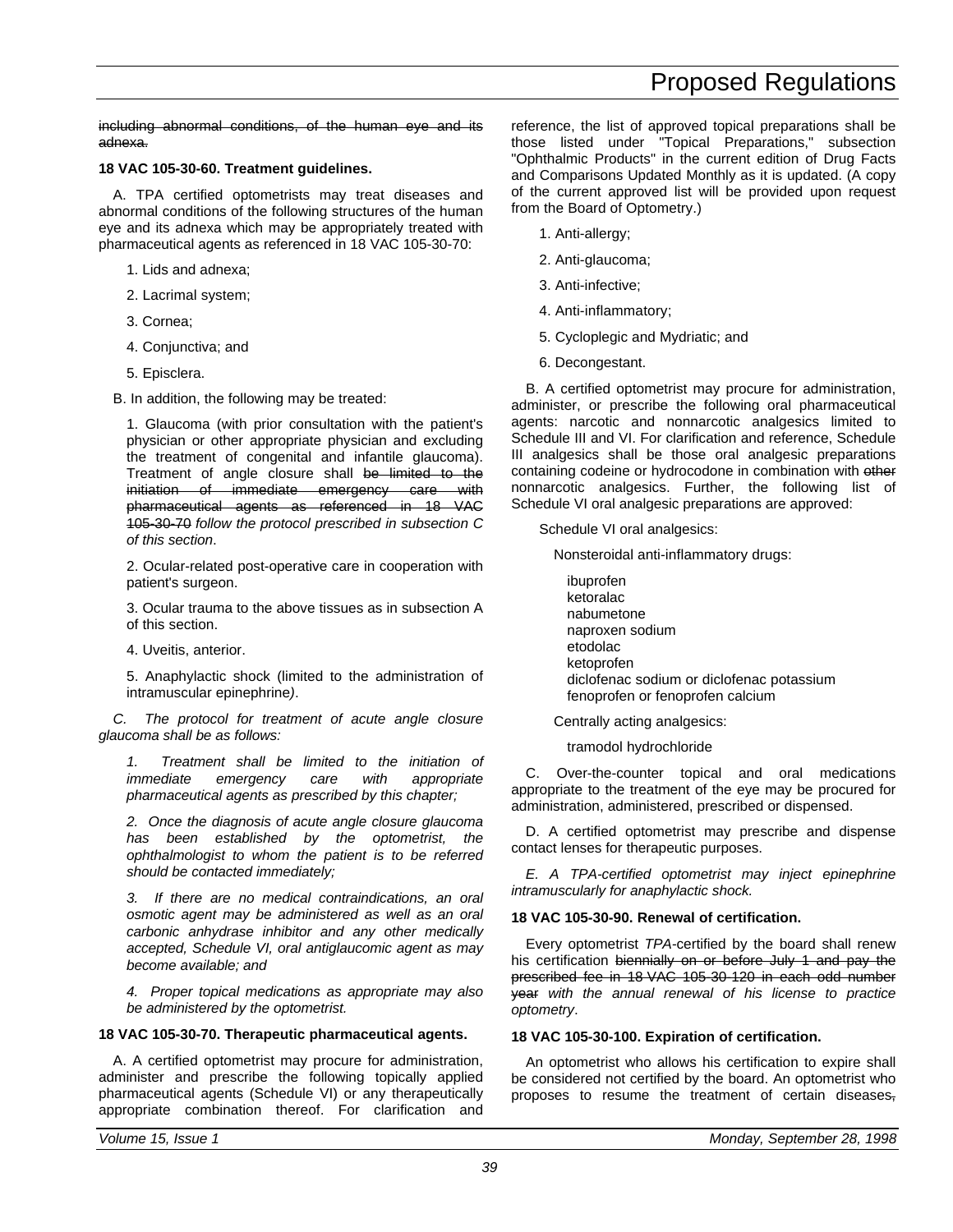including abnormal conditions, of the human eye and its adnexa and administer certain therapeutic pharmaceutical agents shall make a new application for certification and pay a fee prescribed in 18 VAC 105-30-120 *meet the requirements of 18 VAC 105-30-30*.

#### PART VI. POSTGRADUATE TRAINING.

#### **18 VAC 105-30-110. Postgraduate training required.** *(Repealed.)*

Every applicant applying for certification to prescribe for and treat certain diseases, including abnormal conditions, of the human eye and its adnexa with certain therapeutic pharmaceutical agents shall be required to complete a full-time approved postgraduate optometric training program prescribed by the board or to document that his graduate optometric program contained equivalent elements to the postgraduate optometric program approved by the board.

The approved postgraduate program shall be the Ocular Therapy for the Optometric Practitioner No.750B conducted by the Pennsylvania College of Optometry or any other postgraduate optometric program approved by the board.

B. Upon completing the required postgraduate optometric training program, the applicant may apply to sit for the certification examination administered by the board.

C. The certification examination shall be a one-part comprehensive examination in accordance with 18 VAC 105-30-40.

#### PART VII *VI*. FEES.

#### **18 VAC 105-30-120. Fees required by the board.**

A. Application fee for the examination to be certified to prescribe for and treat certain diseases, including abnormal conditions, of the human eye and its adnexa with certain therapeutic pharmaceutical agents shall be \$300. The examination fee is nonrefundable. An applicant may, upon written request 21 days prior to the scheduled examination and payment of a \$100 fee, be rescheduled for the next administration of the examination.

B. The fee for biennial renewal of certification shall be \$125.

C. The fee for reinstating an expired certification shall be \$150.

D. The fee for a letter of good standing/verification to another state for a license shall be \$10.

E. The fee for reinstatement of a revoked certificate shall be \$750.

*A. The following fees are required by the board:*

| Application for certification               | \$200 |
|---------------------------------------------|-------|
| Annual renewal of certification             | \$75  |
| Penalty for late renewal                    | \$50  |
| Verification letter to another jurisdiction | \$10  |

*Returned check \$15*

*B. All fees are nonrefundable.*

NOTICE: The forms used in administering 18 VAC 105-30- 10 et seq., Regulations for the Certification of Optometrists to Use Therapeutic Pharmaceutical Agents, are listed below and are published following the listing.

#### FORMS

*Application for Therapeutic Pharmaceutical Agents Certification (Rev. 8/24/98).*

*Form A, Certificate of Training, DHP-601 (Rev. 7/93).*

*Form B, Clearance from Other State Boards, DHP-081 (Rev. 7/93).*

*Renewal Notice and Application, C-46454, (Eff. 7/1/97).*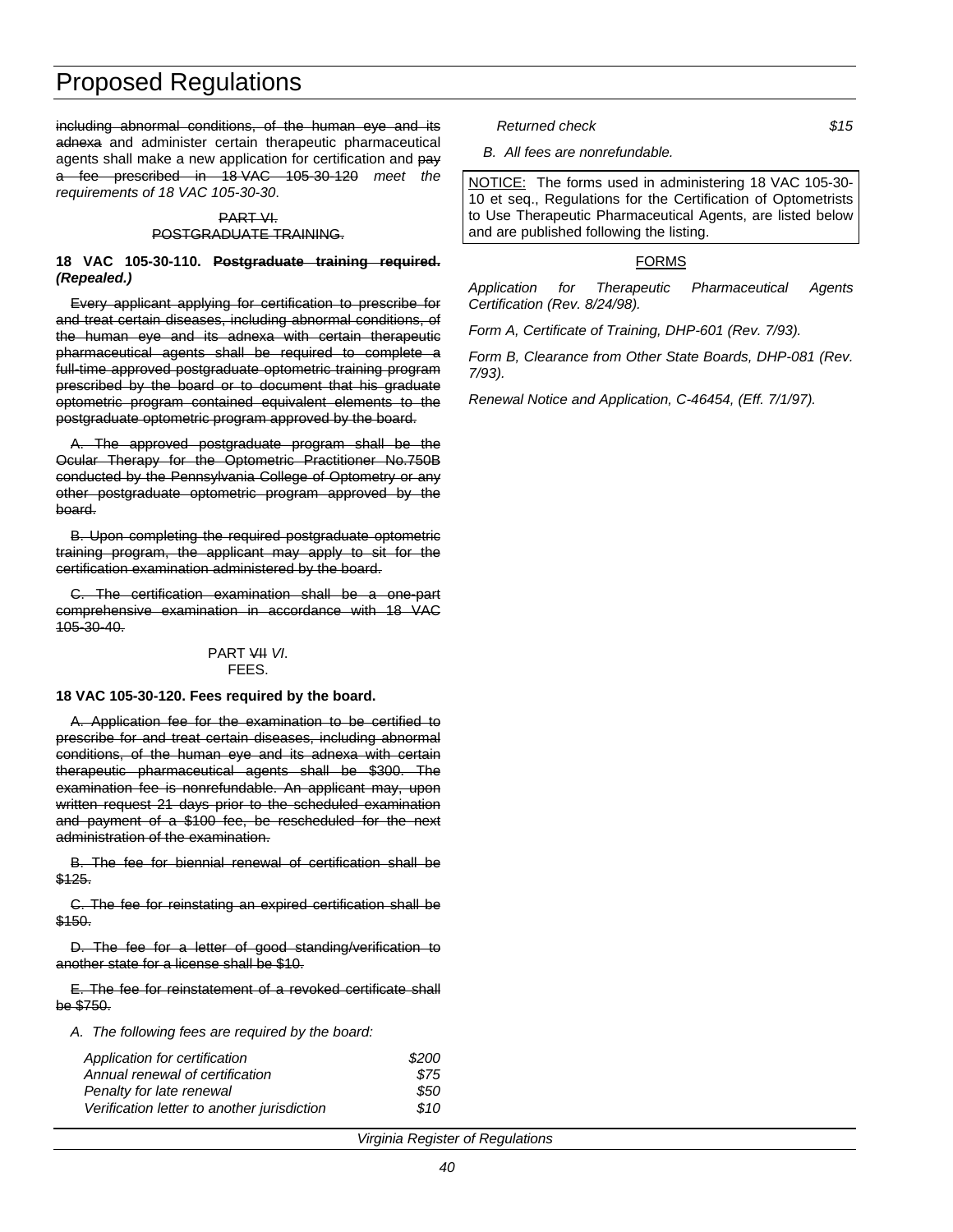| ZIP CODE<br>IAL SECURITY NUMBER OR DMV NUMBER<br>cstamey@dhp.state.va.us<br>APPLICANTS DO NOT USE SPACES BELOW THIS LINE -- FOR OFFICE USE ONLY<br>Ŷ,<br>A PASSPORT-TYPE<br>SECURELY PASTE<br>PHOTOGRAPH IN<br>$(804) 662 - 9910$<br>THIS SPACE<br><b>MIDDLE/MAIDEN</b><br><b>STATE</b><br>School, City, State<br>E-mail:<br>lype)<br><b>SOCI</b><br>APPLICANT: Please complete all sections (Print or<br>N<br>S<br>Prof. School Degree<br>In the Commonwealth of Virginia and submit<br>to practice as a TPA Certified Optometrist<br>I hereby make application for a certificate<br>THERAPEUTIC PHARMACEUTICAL<br>6606 West Broad Street, Fourth Floor<br><b>FIRST</b><br>Richmond, Virginia 23230-1717<br>PLACE OF BIRTH<br>AGENTS CERTIFICATION<br>To the Board of Optometry:<br>the following statements:<br><b>APPLICATION FOR</b><br><b>GRADUATION DATE</b><br>∣⊱<br>⊱<br>DATE OF BIRTH<br>Day<br><b>LAST NAME</b><br>Day<br>le<br>E<br>STREET | ؞<br>r.<br>uó<br>စ<br>ഩ<br>\$,<br>ઌ<br>4 | List all didactic and clinical postgraduate training in the treatment of diseases or abnormal conditions of the<br>ALL QUESTIONS MUST BE ANSWERED. If any of the following questions is answered yes, explain and substantiate<br>Do you hold a current license to practice optometry in Virginia? If Yes, give license number<br>[ ] Yes<br>List all jurisdictions in which you have been certified/licensed to practice optometry<br>Have you ever been convicted of a violation offor pled Nolo Contendere to any<br>proportional region of the state of a state of a state of the state of the state of the state of the state of<br>bargaining relating to a felony or<br>Have you had any malpractice suits brought against you in the last ten years?<br>Provide a letter from your attorney explaining each<br>Have you voluntarily withdrawn from a hospital staff or from any professional<br>hospitalized for a nervous, emotional, or mental disorder which could impair<br>your practice? If yes, please provide a letter from each of your treating<br>Have you ever been reprimanded, had your license suspended, or canceled,<br>Have you ever had hospital privileges or any membership in a state or local<br>professional society revoked, suspended, or sanctioned in any manner?<br>Have you, within the last two (2) years, received treatment for/or been<br>human eye and its adnexa with therapeutic pharmaceutical agents:<br>professionals summarizing diagnosis, treatment, and prognosis.<br>School<br>except convictions for driving under the influence).<br>If yes, give jurisdiction, reasons and dates<br>society while under investigation?<br>or revoked by a jurisdiction?<br>with available documentation.<br>If so, how many?<br>Date<br>C358. | I ] Yes [ ] No<br>L] Yes [] No<br>I ] Yes [ ] No<br>ş<br>£<br>ž<br>$[$ $]$ $Yes$ $[$ $]$<br>[]Yes[]<br>Ξ |  |
|-------------------------------------------------------------------------------------------------------------------------------------------------------------------------------------------------------------------------------------------------------------------------------------------------------------------------------------------------------------------------------------------------------------------------------------------------------------------------------------------------------------------------------------------------------------------------------------------------------------------------------------------------------------------------------------------------------------------------------------------------------------------------------------------------------------------------------------------------------------------------------------------------------------------------------------------------------|------------------------------------------|---------------------------------------------------------------------------------------------------------------------------------------------------------------------------------------------------------------------------------------------------------------------------------------------------------------------------------------------------------------------------------------------------------------------------------------------------------------------------------------------------------------------------------------------------------------------------------------------------------------------------------------------------------------------------------------------------------------------------------------------------------------------------------------------------------------------------------------------------------------------------------------------------------------------------------------------------------------------------------------------------------------------------------------------------------------------------------------------------------------------------------------------------------------------------------------------------------------------------------------------------------------------------------------------------------------------------------------------------------------------------------------------------------------------------------------------------------------------------------------------------------------------------------------------------------------------------------------------------------------------------------------------------------------------------------------------------------------------------------------------------------------------------------------|----------------------------------------------------------------------------------------------------------|--|
| <b>TMOD EXAM DATE</b><br><b>SSUE DATE</b><br><b>SUPERIOR LICENSE NO.</b><br><b>EXPIRATION DATE</b><br>FEE<br><b>APPLICANT NO.</b><br><b>CERTIFICATE NUMBER</b><br><b>CLASS</b>                                                                                                                                                                                                                                                                                                                                                                                                                                                                                                                                                                                                                                                                                                                                                                        | É                                        | from each of your treating professionals summarizing diagnosis, treatment<br>Do you have a physical disease or diagnosis which could affect your<br>performance of professional duties? If yes, please provide a letter<br>and prognosis.                                                                                                                                                                                                                                                                                                                                                                                                                                                                                                                                                                                                                                                                                                                                                                                                                                                                                                                                                                                                                                                                                                                                                                                                                                                                                                                                                                                                                                                                                                                                             | L 1 Yes [ ] No                                                                                           |  |
| *In accordance with § 54.1-116 of the <i>Code of Virginia,</i> you are required to submit your Social Security Number or your<br>This number will be used by the Department of Health Professions for identification and will not be disclosed for other<br>If you fail to do so, the processing of your<br>purposes except as provided for by law. Federal and state law requires that this number be shared with other<br>agencies for child support enforcement activities.<br>control number issued by the Virginia Department of Motor Vehicles.<br>application will be suspended and fees will not be refunded.                                                                                                                                                                                                                                                                                                                                 | ä,<br>ې                                  | from the treating professional summarizing diagnosis, treatment and prognosis.<br>Have you, within the last two (2) years, been trasted by, consulted with<br>please provide a letter from the trasted provide a state of the state of the state.<br>please provide a letter from the treating professional summarizin<br>Have you, within the last five (5) years, been adjudged mentally incompetent<br>or been committed to a mental institution? If yes, please provide a letter<br>treatment and prognosis.                                                                                                                                                                                                                                                                                                                                                                                                                                                                                                                                                                                                                                                                                                                                                                                                                                                                                                                                                                                                                                                                                                                                                                                                                                                                      | 2<br>I ] Yes [ ] No<br>I Tes [] No                                                                       |  |

*Volume 15, Issue 1 Monday, September 28, 1998*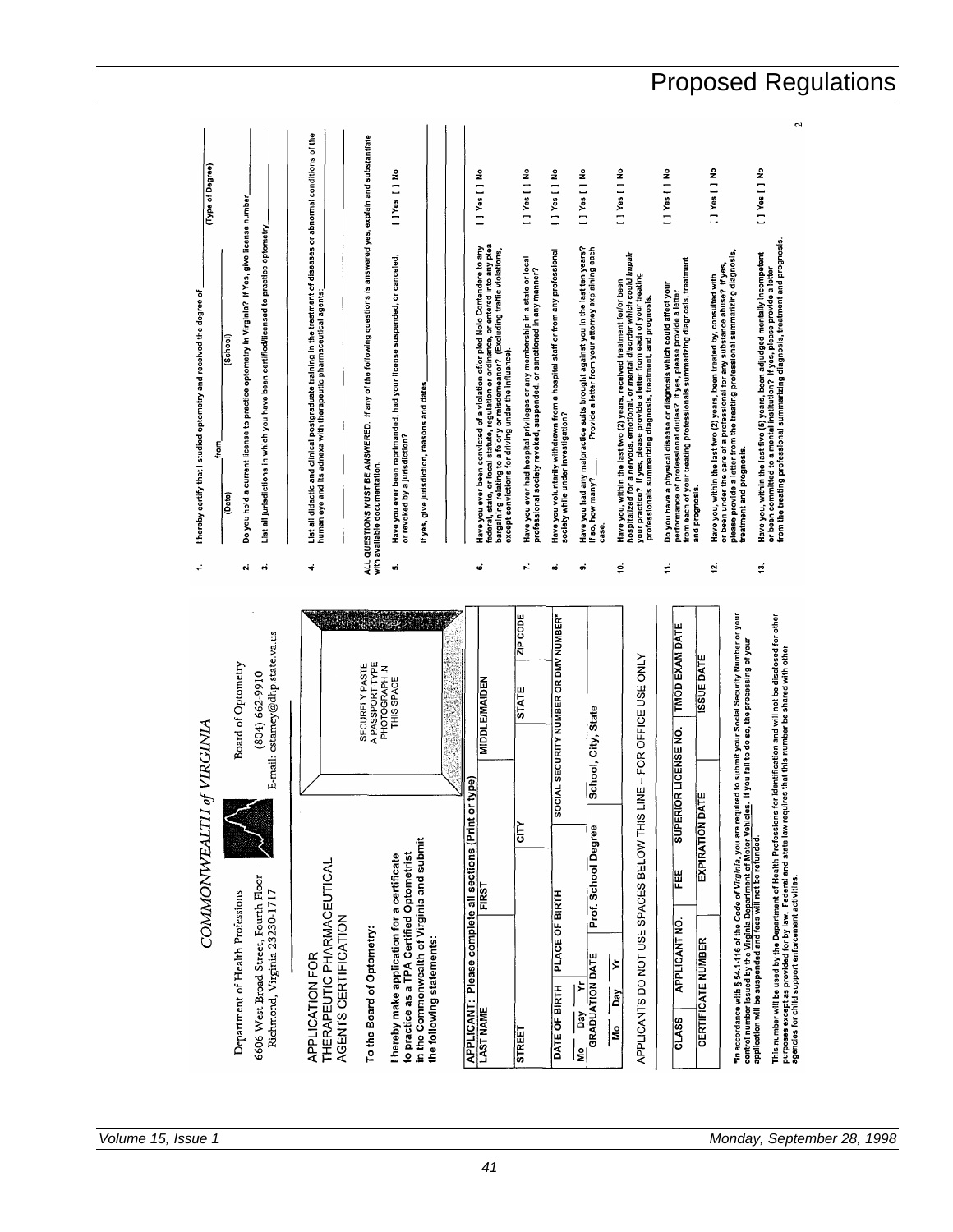| AFFIDAVIT OF APPLICANT<br>÷.                                                                                                                                                                                                                                                                                                                                                                                                                                         | Optometry                                                                                                                                                                                                                                                                                                                                                                                           |
|----------------------------------------------------------------------------------------------------------------------------------------------------------------------------------------------------------------------------------------------------------------------------------------------------------------------------------------------------------------------------------------------------------------------------------------------------------------------|-----------------------------------------------------------------------------------------------------------------------------------------------------------------------------------------------------------------------------------------------------------------------------------------------------------------------------------------------------------------------------------------------------|
| RIZED<br>THIS SECTION MUST BE NOTA                                                                                                                                                                                                                                                                                                                                                                                                                                   | COMMONWEALTH OF VIRGINIA<br><b>Board of Optometry</b><br>DHP-801<br>REV. 7/93<br>Form A                                                                                                                                                                                                                                                                                                             |
| being first duly sworn, depose and say<br>oeing m.<br>documents.<br>l,<br>that I am the person referred to In the foregoing application and supporting                                                                                                                                                                                                                                                                                                               | Department of Health Professions<br>6606 West Broad Street, 4th Floor<br>Richmond, Virginia 23230-1717                                                                                                                                                                                                                                                                                              |
| physicians, employers (past<br>ent), and all governmental agencies and<br>Board of Optometry any information, files or<br>individuals and groups listed above, any<br>I hereby authorize all hospitals, institutions, or organizations, my references, personal<br>and present), business and professional associates (past and present), and all references and present), and al<br>records requested by<br>information which is material to me and my application. | (804) 66-299 10<br>CERTIFICATE OF TRAINING                                                                                                                                                                                                                                                                                                                                                          |
| I have carefully read the questions in the foregoing application and have answered them completely, without researched that consider the forest in the complete of the state of the state of the state of the state of the sta                                                                                                                                                                                                                                       | of the human eye and its adnexa with certain therapeutic pharmaceutical agents shall provide evidence of having<br>completed a full-time approved postgraduate optometric training program, or a full-time approved graduate<br>Every applicant applying for certification to prescribe for and treat certain diseases, including abnormal conditions,<br>optometric training program to the Board. |
| <b>Signature of Applicant</b>                                                                                                                                                                                                                                                                                                                                                                                                                                        | I hereby authorize the director of the postgraduate or graduate training program to release to the Virginia Board of<br>Optometry the information listed below in connection with the processing of my application.                                                                                                                                                                                 |
|                                                                                                                                                                                                                                                                                                                                                                                                                                                                      | Signature of Applicant                                                                                                                                                                                                                                                                                                                                                                              |
| State of<br>City/County of                                                                                                                                                                                                                                                                                                                                                                                                                                           | completed<br>It is hereby certified that                                                                                                                                                                                                                                                                                                                                                            |
| စ္<br>day of<br>Subscribed and sworn to before me this                                                                                                                                                                                                                                                                                                                                                                                                               | Graduate Optometric Program<br>Title of Postgraduate or<br>the program for                                                                                                                                                                                                                                                                                                                          |
| My Commission expires                                                                                                                                                                                                                                                                                                                                                                                                                                                | (Mo/Day/Yr)<br>ō<br>(Mo/Day/Yr)<br>School of Optometry<br>fon                                                                                                                                                                                                                                                                                                                                       |
| Signature of Notary Public                                                                                                                                                                                                                                                                                                                                                                                                                                           | Address                                                                                                                                                                                                                                                                                                                                                                                             |
|                                                                                                                                                                                                                                                                                                                                                                                                                                                                      | $\alpha$<br>City, State, ZIP Code                                                                                                                                                                                                                                                                                                                                                                   |
| <b>NOTARY SEAL</b>                                                                                                                                                                                                                                                                                                                                                                                                                                                   | ដី<br>Program Director                                                                                                                                                                                                                                                                                                                                                                              |
| Tpaapplication<br>Revised 8/24/1998                                                                                                                                                                                                                                                                                                                                                                                                                                  | 6606 West Broad Street, 4th Floor<br>Department of Health Professions<br>Richmond, VA 23230-1717<br>Board of Optometry<br>Please return to:                                                                                                                                                                                                                                                         |
| S                                                                                                                                                                                                                                                                                                                                                                                                                                                                    | SCHOOL SEAL                                                                                                                                                                                                                                                                                                                                                                                         |
|                                                                                                                                                                                                                                                                                                                                                                                                                                                                      |                                                                                                                                                                                                                                                                                                                                                                                                     |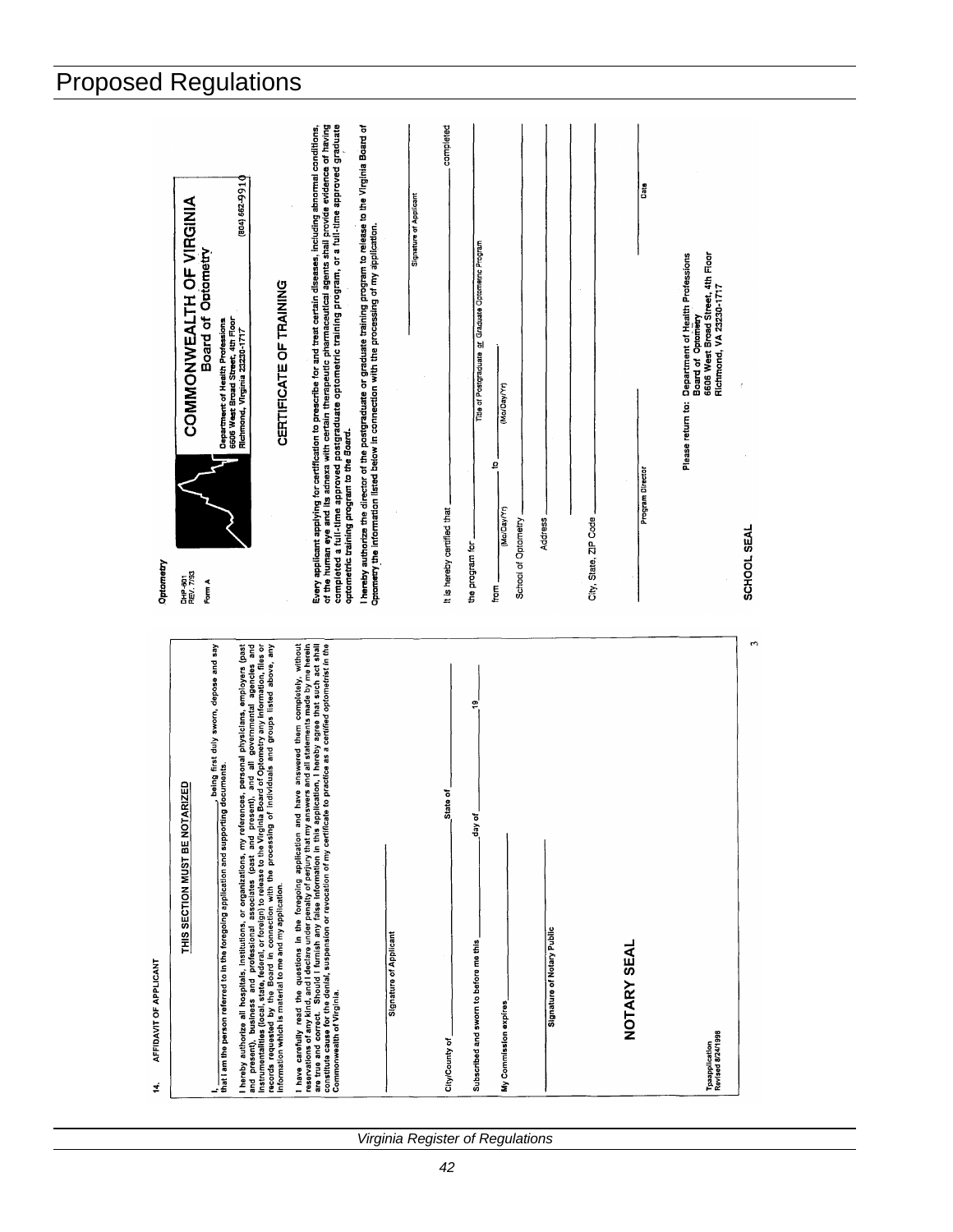| License, certificate or registration number:                                                                                                                                                                                                                                                                                                                                                                                                                                                                                                                                                                                                                                                                                                                                                                                                                                                                                                                                                                                                                                                                                                                                                                                                                                                                                                                    |                                                                                                                                                                                                                                          |                                                                                                                                                                                                                                                                                                                                                      |                                                                                                                                                                                                                                                               |                                                                                                                                                                                                                                                                                                                                                                                                                                                                                                                                                               |                                                                              |
|-----------------------------------------------------------------------------------------------------------------------------------------------------------------------------------------------------------------------------------------------------------------------------------------------------------------------------------------------------------------------------------------------------------------------------------------------------------------------------------------------------------------------------------------------------------------------------------------------------------------------------------------------------------------------------------------------------------------------------------------------------------------------------------------------------------------------------------------------------------------------------------------------------------------------------------------------------------------------------------------------------------------------------------------------------------------------------------------------------------------------------------------------------------------------------------------------------------------------------------------------------------------------------------------------------------------------------------------------------------------|------------------------------------------------------------------------------------------------------------------------------------------------------------------------------------------------------------------------------------------|------------------------------------------------------------------------------------------------------------------------------------------------------------------------------------------------------------------------------------------------------------------------------------------------------------------------------------------------------|---------------------------------------------------------------------------------------------------------------------------------------------------------------------------------------------------------------------------------------------------------------|---------------------------------------------------------------------------------------------------------------------------------------------------------------------------------------------------------------------------------------------------------------------------------------------------------------------------------------------------------------------------------------------------------------------------------------------------------------------------------------------------------------------------------------------------------------|------------------------------------------------------------------------------|
| <b>TYPE OF RENEWAL</b>                                                                                                                                                                                                                                                                                                                                                                                                                                                                                                                                                                                                                                                                                                                                                                                                                                                                                                                                                                                                                                                                                                                                                                                                                                                                                                                                          | CURRENT<br>EXPIRATION DATE                                                                                                                                                                                                               | CURRENT<br>AMOUNT DUE                                                                                                                                                                                                                                                                                                                                | FROM                                                                                                                                                                                                                                                          | RENEWAL PERIOD<br>TO                                                                                                                                                                                                                                                                                                                                                                                                                                                                                                                                          | AMOUNT DUE IF                                                                |
|                                                                                                                                                                                                                                                                                                                                                                                                                                                                                                                                                                                                                                                                                                                                                                                                                                                                                                                                                                                                                                                                                                                                                                                                                                                                                                                                                                 |                                                                                                                                                                                                                                          | \$                                                                                                                                                                                                                                                                                                                                                   |                                                                                                                                                                                                                                                               |                                                                                                                                                                                                                                                                                                                                                                                                                                                                                                                                                               | \$                                                                           |
| RETURN PAYMENT AND THE COMPLETED BOTTOM PORTION ONLY IN THE ENCLOSED ENVELOPE                                                                                                                                                                                                                                                                                                                                                                                                                                                                                                                                                                                                                                                                                                                                                                                                                                                                                                                                                                                                                                                                                                                                                                                                                                                                                   | KEEP TOP PORTION FOR YOUR RECORDS                                                                                                                                                                                                        |                                                                                                                                                                                                                                                                                                                                                      | MAKE CHECKS PAYABLE TO THE "TREASURER OF VIRGINIA"                                                                                                                                                                                                            |                                                                                                                                                                                                                                                                                                                                                                                                                                                                                                                                                               |                                                                              |
| DISCLOSURE OF SOCIAL SECURITY OR VIRGINIA DMV CONTROL NUMBER<br>In accordance with § 54.1-116 of the Code of Virginia, you are required to submit your Social Security<br>Number or your control number* issued by the Virginia Department of Motor Vehicles. If you fail to do so,<br>the processing of your application will be suspended and fees will not be refunded.<br>This number will be used by the Department of Health Professions for identification and will not be<br>disclosed for other purposes except as provided for by law. Federal and state law requires that this number<br>be shared with other agencies for child support enforcement activities.<br>If the boxes below are empty, write in your Social Security or Virginia DMV Control Number.<br>If the boxes do contain numbers, please verify that they are correct and make any necessary changes.<br>NO LICENSE, CERTIFICATION OR REGISTRATION WILL BE ISSUED TO ANY<br>INDIVIDUAL WHO HAS FAILED TO DISCLOSE ONE OF THESE NUMBERS.<br>In order to obtain a Virginia driver's license control number, it is necessary to appear in person at an office of the<br>Department of Motor Vehicles in Virginia. A fee and disclosure of your Social Security Number will be required.<br>THIS BOTTOM PORTION MUST BE RETURNED IN ORDER TO RENEW<br>Department of Health Professions |                                                                                                                                                                                                                                          |                                                                                                                                                                                                                                                                                                                                                      | marriage license or court order.                                                                                                                                                                                                                              | <b>INSTRUCTIONS</b><br>1. Verify Social Security or Virginia DMV Control Number at left.<br>2. Complete item "A" below if you do not wish to renew.<br>3. Make any address changes on this application when renewing.<br>4. Make any name changes on this application and enclose a copy of your<br>5. Note name and license, certificate or registration number on all enclosures.<br>6. Return the bottom portion of this application in the enclosed envelope.<br>A. $\Box$ Check here if you $\underline{\mathsf{do}}$ not wish to renew, and sign below. | Signature                                                                    |
| Type of renewal:<br>License, certificate or registration number:                                                                                                                                                                                                                                                                                                                                                                                                                                                                                                                                                                                                                                                                                                                                                                                                                                                                                                                                                                                                                                                                                                                                                                                                                                                                                                |                                                                                                                                                                                                                                          |                                                                                                                                                                                                                                                                                                                                                      |                                                                                                                                                                                                                                                               |                                                                                                                                                                                                                                                                                                                                                                                                                                                                                                                                                               |                                                                              |
| for providing clearance information. To expedite, you may wish<br>to each State Board where you hold or have held an optometry<br>92-990<br>ONVEALTE OF VIRGINA<br>(804)<br>Optametry<br>Board of<br>Street, 4th Figar<br>ta 23230-1717<br>£<br>Richmand, Virginia<br>ī<br>Department of He<br>6606 West Broad<br><b>NINCC</b><br>Please complete top portion and forward one form<br>NOTE: Some states require a fee, paid in advance,<br>license. Extra copies may be xeroxed if needed.<br>to contact the applicable state(s).<br>Optometry<br>DHP-481<br>FEV. 7793<br>Form B                                                                                                                                                                                                                                                                                                                                                                                                                                                                                                                                                                                                                                                                                                                                                                                | The Virginia Board of Commerty requests<br><b>STATE BOARDS</b><br>EDHED<br>Ъ<br>the state<br>ă<br>E<br>that I submit evidence that my license/certification<br><b>CLEARANCE</b><br>I was granted license/certificate #<br>も the strate f | otherwise,<br>Virginia 23230-171<br>៦<br>favorable,<br>Type Name<br>Ficinond,<br>fies.<br>b<br>Į<br>information in your<br>Foor,<br>417<br>West Broad Street,<br>release any<br>is in good standing. You are hereby authorized to<br>directly to the Virginia Board of Caramery, 6606 W<br>Your earliest attention is appreciated<br><b>Signance</b> | of Catomeny at the above address<br>Name of Licensee<br>Date issued<br>Ė<br>Please complete and return this form to the Virginia Bo<br>ECECUTIVE OFFICE OF STATE BOARD:<br>Licensed/Cartified through (check one)<br><b>License/Cartificate #</b><br>State of | Therapeutic Pharmaceutical Orugs<br>웊<br>Examination<br>U<br>Yes<br>Board<br>U<br>State<br>or revoked?<br>Lapsed<br>Agents<br>Ÿ.<br>Has applicant's license/certificate ever been suspende<br>Diagnostic Pharmaceutical<br>Reciprocity/Endorsement from<br>License/Cartificate is Current<br>National Esternination                                                                                                                                                                                                                                           | 흍<br>Derogatcry information, if any<br>If yes, for what reason?<br>Signature |

*Volume 15, Issue 1 Monday, September 28, 1998*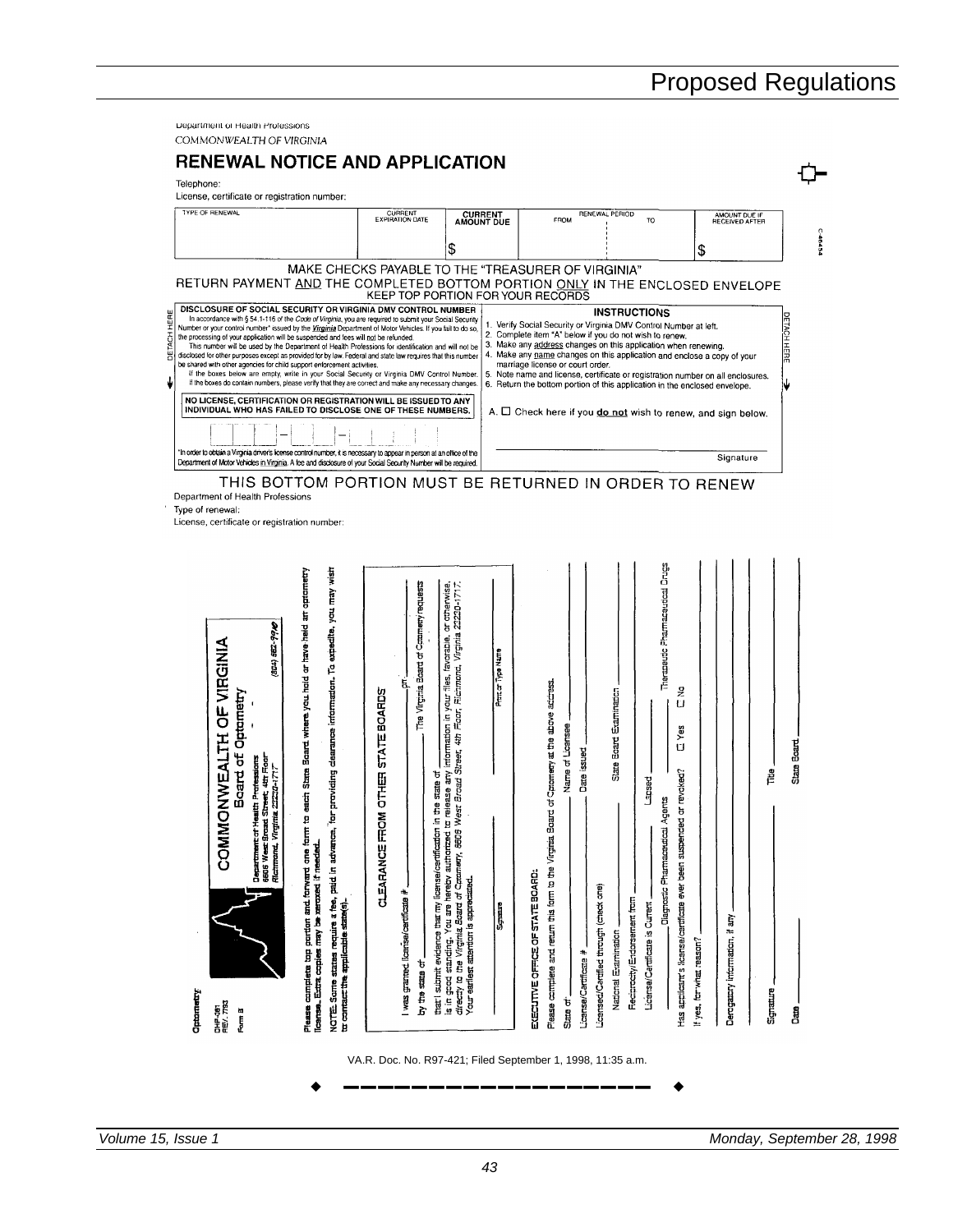# **FINAL REGULATIONS**

For information concerning Final Regulations, see Information Page.

**Symbol Key**

Roman type indicates existing text of regulations. *Italic type* indicates new text. Language which has been stricken indicates text to be deleted. [Bracketed language] indicates a change from the proposed text of the regulation.

# **TITLE 1. ADMINISTRATION**

## **DEPARTMENT OF GENERAL SERVICES**

### **Division of Purchases and Supply**

REGISTRAR'S NOTICE: The following regulation was filed by description with the Registrar of Regulations in accordance with § 2.3 of the Virginia Code Commission Regulations Implementing the Virginia Register Act. Section 2.3 of the Virginia Code Commission regulations allows the Registrar to authorize the filing of a regulatory document by description in lieu of filing the entire text pursuant to criteria identified in that section.

### Title of Regulation: **1 VAC 30-130-10. Agency Procurement and Surplus Property Manual.**

Statutory Authority: § 2.1-442 of the Code of Virginia.

Effective Date: September 15, 1998.

Exemptions Claimed:

*This regulation is exempt from the Administrative Process Act pursuant to § 9-6.14:4.1 B 2 of the Code of Virginia, which exempts agency action involving regulations for the award or denial of state contracts, as well as decisions regarding compliance therewith. Subdivision 2 f of § 2.3 of the Virginia Code Commission Regulations allows regulations concerning public contracts to be filed by description subject to the authorization of the Registrar of Regulations.*

### Summary:

*The Agency Procurement and Surplus Property Manual is published under the authority of § 2.1-442 of the Code of Virginia, and sets forth the policies and procedures to be followed by state agencies and institutions in fulfilling procurement responsibilities within their delegated limits. In addition, the Division of Purchases and Supply of the Department of General Services may from time to time issue directives or memoranda which are effective until included in a revision to the manual or rescinded. The September 15, 1998, edition supersedes all previous editions and changes thereto.*

*The document is available for inspection at the following location:*

*Department of General Services Division of Purchases and Supply 805 East Broad Street Richmond, VA 23219*

VA.R. Doc. No. R99-14; Filed September 8, 1998, 11:46 a.m. w **––––––––––––––––––** w

# **TITLE 12. HEALTH**

## **DEPARTMENT OF MEDICAL ASSISTANCE SERVICES**

REGISTRAR'S NOTICE: Pursuant to § 9-6.14:9 E (ii) of the Code of Virginia, the Department of Planning and Budget has filed a revised economic impact analysis for the Specialized Care Nursing Facility Services amendments. The revised analysis is printed below. The initial economic impact analysis filed pursuant to § 9-6.14:7.1 G was printed with the proposed regulation in 14:12 VA.R. 1899-1910 March 2, 1998. Please see 14:26 VA.R. 4252-4266 September 14, 1998, for the final amendments on which this revised analysis is based. The amendments are scheduled to become effective on October 15, 1998.

Title of Regulation: **Specialized Care Nursing Facility Services.**

**12 VAC 30-20-10 et seq. Administration of Medical Assistance Services (amending 12 VAC 30-20-170).**

**12 VAC 30-50-10 et seq. Amount, Duration and Scope of Medical and Remedial Care Services (amending 12 VAC 30-50-160).**

**12 VAC 30-60-10 et seq. Standards Established and Methods Used to Assure High Quality Care (amending 12 VAC 30-60-40, 12 VAC 30-60-320, and 12 VAC 30-60- 340).**

**12 VAC 30-90-10 et seq. Methods and Standards for Establishing Payment Rates for Long-Term Care (amending 12 VAC 30-90-264 and 12 VAC 30-90-290).**

Statutory Authority: § 32.1-325 of the Code of Virginia.

Effective Date: October 15, 1998.

Revised Economic Impact Analysis Prepared by the Department of Planning and Budget: The Department of Planning and Budget (DPB) has analyzed the economic impact of this proposed regulation in accordance with § 9- 6.14:7.1 G of the Administrative Process Act and Executive Order Number 13 (94). Section 9-6.14:7.1 G requires that such economic impact analyses include, but need not be limited to, the projected number of businesses or other entities to whom the regulation would apply, the identity of any localities and types of businesses or other entities particularly affected, the projected number of persons and employment positions to be affected, the projected costs to affected businesses or entities to implement or comply with the regulation, and the impact on the use and value of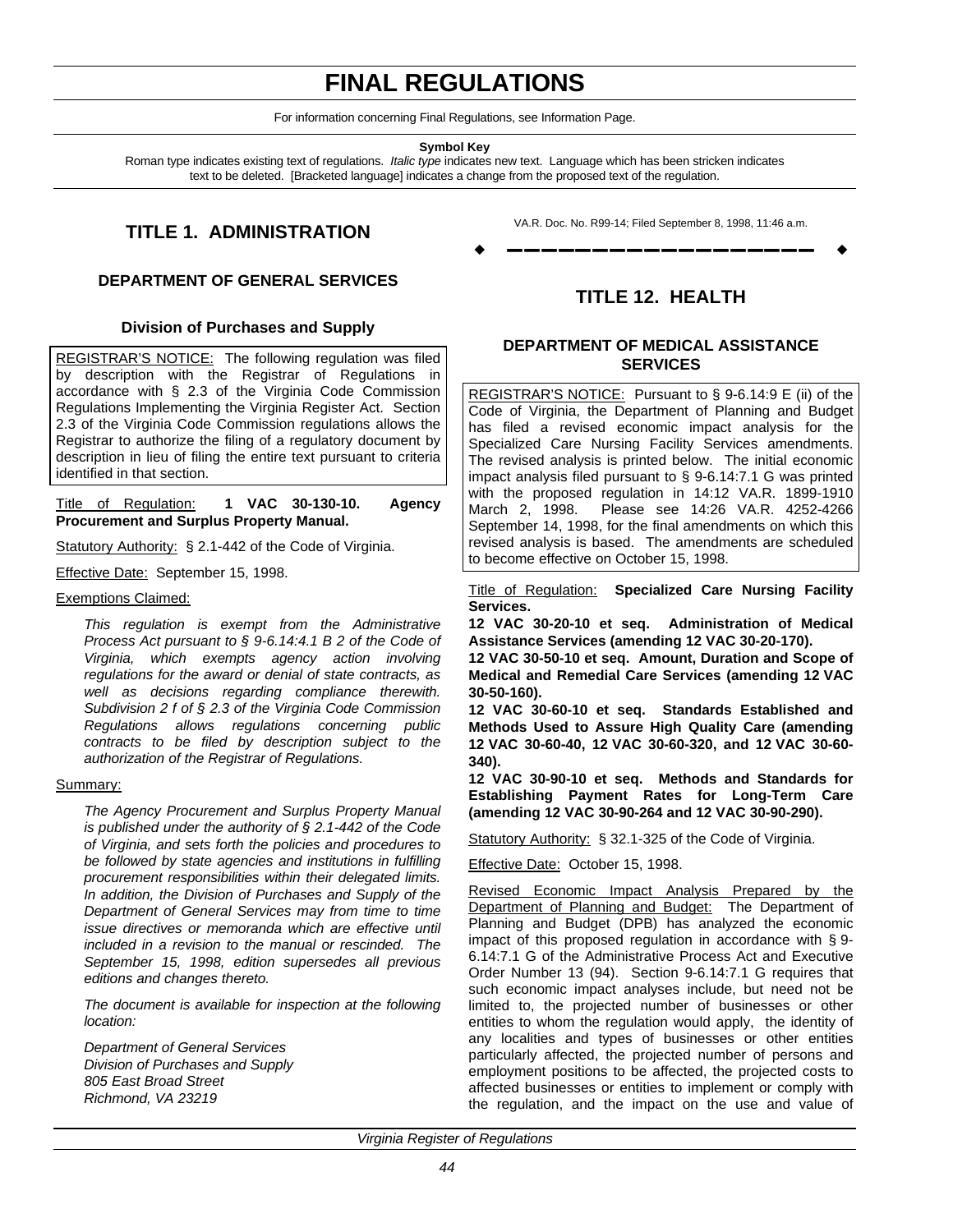private property. The analysis presented below represents DPB's best estimate of these economic impacts.

Summary of the proposed regulation. In response to public comment, DMAS reviewed the specialized care providers rules for wound care. DMAS proposes to eliminate the subcategory of wound care from the specialized care program and to change the rules for durable medical equipment. The change will result in wound care being covered at the regular nursing facility rate but would expand the coverage of specialized beds. This will facilitate the treatment of pressure ulcers at standard nursing facilities.

Estimated economic impact. DMAS has presented persuasive evidence that the current practice of paying for specialized care for the treatment of pressure ulcers is resulting in slower recovery rates among patients with this condition. This may have resulted in both increased costs and in increased pain and discomfort for patients. Due to the higher rates of compensation for the treatment of pressure ulcers at specialized treatment centers, these care providers do not have a strong economic incentive to aggressively treat this condition. DMAS presents evidence that makes a strong case that this compensation method has resulted in much longer treatment times for pressure ulcers in Virginia than in states that do not give specialized care compensation for the treatment of pressure ulcers. Nursing facilities will have a substantial incentive to prevent and aggressively treat pressure ulcers because their compensation rate will not increase when a patient develops this condition.

The figures given by DMAS indicate that, even if the standard for specialty beds is relaxed to allow these beds to be used in the treatment of pressure ulcers at standard nursing facilities, there should be a net cost savings. However, the economic value of the reduction in pain and suffering resulting from the expected reduction in required treatment times is likely to substantially increase any cost savings that might be expected. By DMAS figures, we should expect the treatment days to fall from just over 150 to about 80, under the new rule. For each patient, then, we can expect a reduction in the number of days with severe pressure ulcers to drop by 70. Assuming conservatively that a patient values the absence of severe pressure ulcers at between \$20 and \$100 per day, the economic value to the patient of improved care would be between \$1,400 and \$7,000. With approximately 224 patients treated for severe pressure ulcers in 1997, this would have an aggregate economic value of from \$314,000 to \$1,570,000. While it is unlikely that patients would value the elimination of pressure ulcers at less than \$20 per day, it may be that some patients would value this at more than \$100 per day.

This leads to the conclusion that the changes proposed by DMAS would enhance the economic value of the proposed regulation.

Businesses and entities affected. DMAS indicates that there are 51 facilities currently offering specialized care services. These businesses will no longer receive specialized care rates for treating severe pressure ulcers.

Localities particularly affected. No localities are particularly affected by these changes.

Projected impact on employment. It is unlikely that these changes will result in any changes in employment in Virginia.

Effects on the use and value of private property. While this proposal does change certain rules pertaining to the operation of specialized care nursing facilities, it is unlikely that there will be any significant net change in the value of ownership interests in these facilities. It is possible that one or more specialized care establishments previously performing these services will lose some revenue due to a shift of the care to nursing facilities. Nursing facilities not providing specialized care will have somewhat increased demand for their services. It is not known whether the impact of this change will be large enough to change the value of ownership of these facilities.

Summary of analysis. These regulations can be expected to produce a net economic benefit for Virginia.

Agency's Response to the Revised Economic Impact Analysis Prepared by the Department of Planning and Budget: While DMAS concurs with the latest fiscal analysis from the Department of Planning and Budget, the agency is most gratified by DPB's recognition of the quality of care issues addressed by the revised final regulation.

VA.R. Doc. No. R97-219; Filed September 18, 1998, 1:10 and 4:04 p.m.

w **––––––––––––––––––** w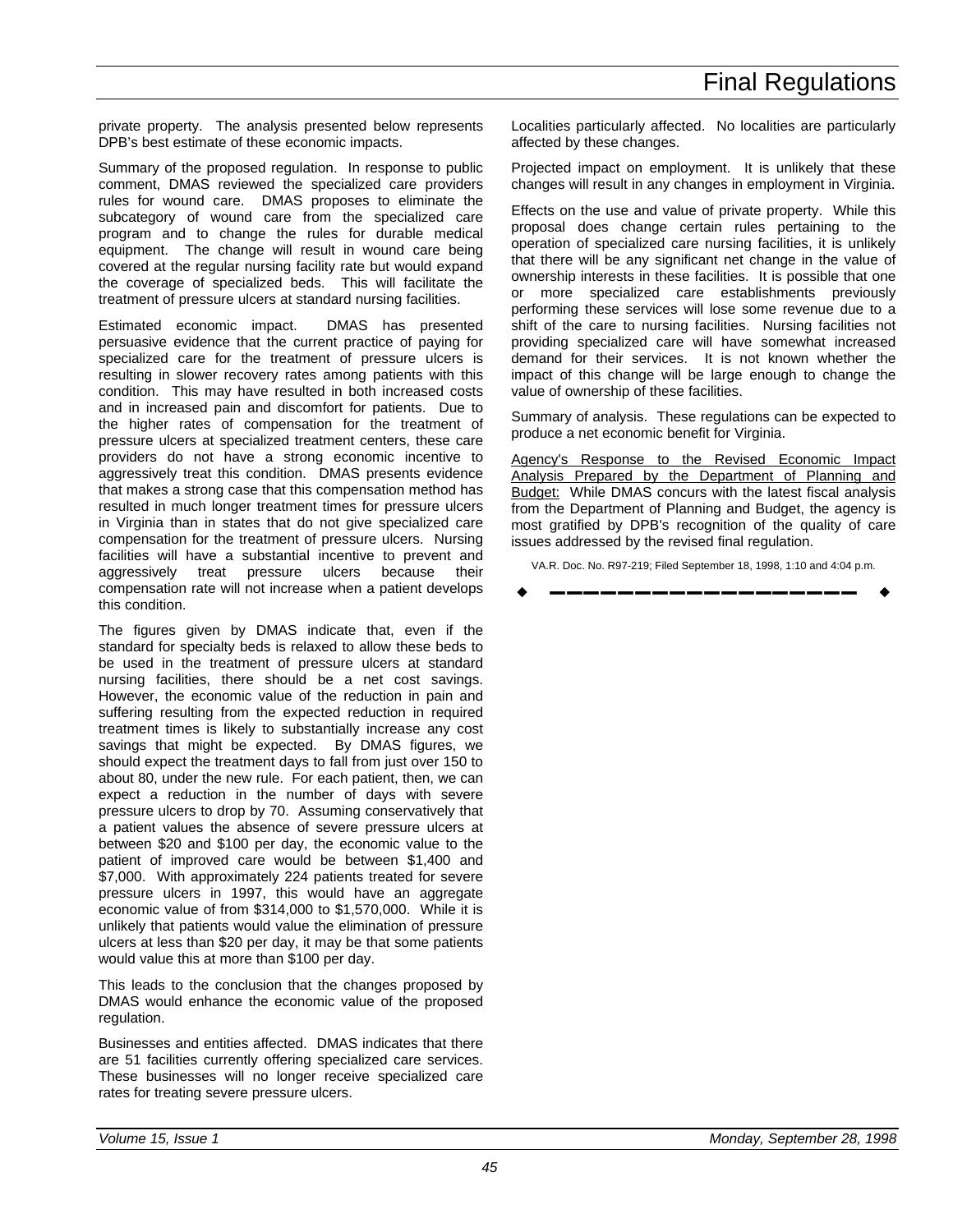# **DEPARTMENT OF MINES, MINERALS AND ENERGY**

EDITOR'S NOTICE: The following forms have been amended by the Department of Mines, Minerals and Energy. The form is available for public inspection at the Department of Mines, Minerals and Energy, Ninth Street Office Building, 202 North 9th Street, Richmond, VA 23219, or at the department's Charlottesville office. Copies of the forms may be obtained from Cheryl Cashman, Department of Mines, Minerals and Energy, Ninth Street Office Building, 202 North 9th Street, Richmond, VA 23219, telephone (804) 692-3213.

### Title of Regulation: **4 VAC 25-35-10 et seq. Certification Requirements for Mineral Miners.**

Application for Renewal, DMM-BMME-3 (Revised 4/29/96 *Rev. 8/98*).

Verification of Training Completed for General Mineral Miner *(GMM)* Certification, DMM-BMME-4 (Revised 4/29/96 *Rev. 8/98*).

|                |                                                                                                                   | Board of Mineral Mining Examiners                                                                                                                                                                                                                                                                                                                                                                                                                                                                                        |
|----------------|-------------------------------------------------------------------------------------------------------------------|--------------------------------------------------------------------------------------------------------------------------------------------------------------------------------------------------------------------------------------------------------------------------------------------------------------------------------------------------------------------------------------------------------------------------------------------------------------------------------------------------------------------------|
|                | <b><i>Virginia</i></b><br><i>Department of</i><br>Mines Minerals /                                                | 900 Natural Resources Drive<br>Fontaine Research Park                                                                                                                                                                                                                                                                                                                                                                                                                                                                    |
|                | and Energy                                                                                                        | Charlottesville, VA 22903-0723<br>(804) 961-5000<br>P.O. Box 3727                                                                                                                                                                                                                                                                                                                                                                                                                                                        |
|                |                                                                                                                   | <b>Application For Renewal</b>                                                                                                                                                                                                                                                                                                                                                                                                                                                                                           |
|                | examination or class.                                                                                             | BMME-2), listing work experience acquired since initial certification or renewal. Submit the \$10 fee in<br>৳<br>Cash will be accepted if paid in person at a Division of Mineral Mining office. Submit to the Board<br>the form of a check, cashier's check, or money order made payable to the Treasurer of Virginia.<br>Mineral Mining Examiners so that it is received at least five working days prior to the date of<br>Type or print this form in ink and complete the Verification of Work Experience form (DMM- |
|                | Full Name:                                                                                                        | $5.5 \#$                                                                                                                                                                                                                                                                                                                                                                                                                                                                                                                 |
|                | Address:                                                                                                          |                                                                                                                                                                                                                                                                                                                                                                                                                                                                                                                          |
| Μ.             | Street or P.O. Box<br>Certificate No.:                                                                            | Zip Code<br>State<br>Certificate Expiration Date:<br>is<br>Ö                                                                                                                                                                                                                                                                                                                                                                                                                                                             |
| $\Box$<br>က    | $\Box$<br>Mine inspector (DMME employed)<br>Requesting renewal as an:                                             | Surface blaster<br>σ<br>Mineral mining electrical                                                                                                                                                                                                                                                                                                                                                                                                                                                                        |
| $\Box$         | $\Box$<br>Surface foreman                                                                                         | Underground foreman<br>$\Box$<br>Surface foreman - open pit                                                                                                                                                                                                                                                                                                                                                                                                                                                              |
| $\Box$ 4       | Underground mining blaster                                                                                        |                                                                                                                                                                                                                                                                                                                                                                                                                                                                                                                          |
|                | Check the statement that applies to you:<br>ക്                                                                    | I have worked a cumulative minimum of 24 months in the last five years in the area                                                                                                                                                                                                                                                                                                                                                                                                                                       |
|                | covering changes in regulations and laws.                                                                         | for which I am currently certified and am requesting the examination or refresher class                                                                                                                                                                                                                                                                                                                                                                                                                                  |
|                | م                                                                                                                 | I have not worked in the area for which I am certified for a total of 24 months in the<br>ast five years, so I am requesting the full examination (see 4 VAC 25-35-20 of                                                                                                                                                                                                                                                                                                                                                 |
|                | certification requirements).<br>ö                                                                                 | I have uncorrected violations (described in 6 below), so I am requesting the full                                                                                                                                                                                                                                                                                                                                                                                                                                        |
| ιó,            | examination (see 4 VAC 25-35-20 of certification requirements)<br>If you checked a, mark your choice for renewal: | refresher course<br>examination                                                                                                                                                                                                                                                                                                                                                                                                                                                                                          |
| $\ddot{\circ}$ | certified                                                                                                         | If you checked c, describe any uncorrected violations issued to you by DMME since you were                                                                                                                                                                                                                                                                                                                                                                                                                               |
|                |                                                                                                                   |                                                                                                                                                                                                                                                                                                                                                                                                                                                                                                                          |
| Ϋ́,            | certification, or journeyman card, as applicable to your certification, and the \$10 fee                          | Attach a copy of your valid first aid certificate or card or MSHA Form 5000-23, first aid instructor                                                                                                                                                                                                                                                                                                                                                                                                                     |
|                |                                                                                                                   | I hereby certify that the above answers are true to the best of my knowledge and belief.                                                                                                                                                                                                                                                                                                                                                                                                                                 |
|                | Signed:                                                                                                           | Date:                                                                                                                                                                                                                                                                                                                                                                                                                                                                                                                    |
|                | DMM-BMME-3 (Revised 8/21/98)                                                                                      |                                                                                                                                                                                                                                                                                                                                                                                                                                                                                                                          |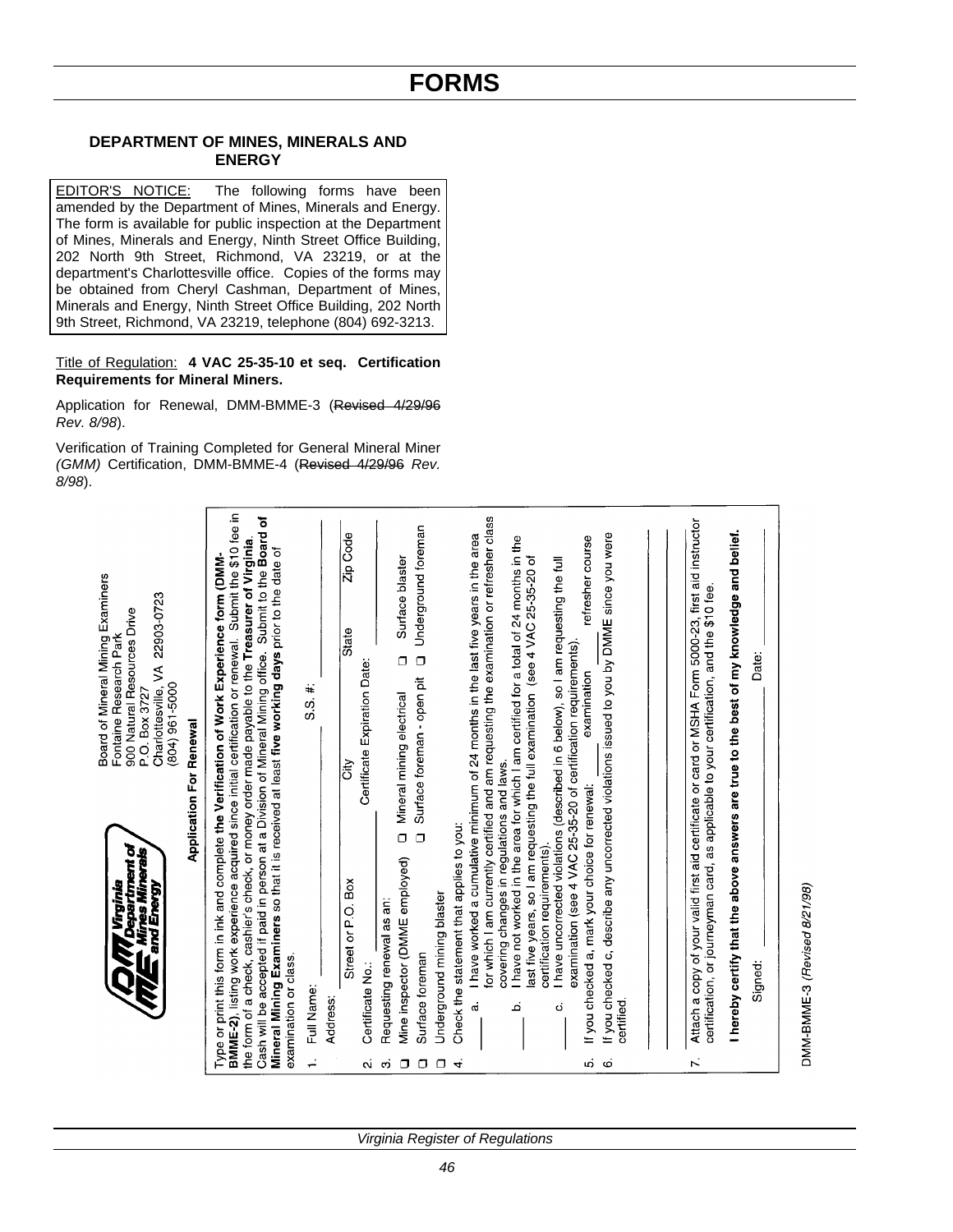I hereby certify to the BMME that the training I provided to the applicant set forth above meets the requirements of Virginia Code § 45.1-161.292:28 B, 4 VAC 25-35-120 and the applicant has satisfactorily demonstrated to me the required knowledge of first aid practices, Mineral Mine<br>Safety and Health Regulations, and the Mineral Mine Safety Laws of Virginia. Type or print this form in ink and submit it to the Board of Mineral Mining Examiners with a roster<br>and \$10 processing fee in the form of a check or money order made payable to the Treasurer of<br>Virginia. Cash will be accep Zip Code Zip Code I hereby certify that the above answers are true to the best of my knowledge and belief. 7. Job title/description of job duties:<br>8. I received training in first aid, or I have attached a copy of my valid first aid card, and received Certified foreman, certified MSHA instructor, or instructor approved by DMM to provide training Verification of Training Completed for General Mineral Miner (GMM) Certification Board of Mineral Mining Examiners<br>Fontaine Research Park Date or Dates Charlottesville, VA 22903-0723 900 Natural Resources Drive State State Date of Employment:  $(804)$  961-5000 Mine Phone No.: P.O. Box 3727 Mine Name: Date: S.S. #: ∣∛ training in Virginia's mineral mining law and regulations on Cert.#: ¦<br>ö Signature of applicant for certification Department of<br>fines Minerals Name Of Certified Instructor/Certified Form DMM-BMME-4 (Revised 8/21/98) *<u>Trginia</u>* and Energy Street or P.O. Box Street or P.O. Box Employer Company Name: Date Of Certif VA Mine Permit Number: Commonwealth Of Virginia<br>Division Of Mineral Mining Name printed and signed: Home Phone No.: Date of Birth: 1. Full Name: Address: Address: General Mineral<br>Miner  $\ddot{}$ social Security Name Of Mine Signed: Classification: လဲတဲ 4  $\mathbf{u}$  $\dot{\mathbf{c}}$ 

Forms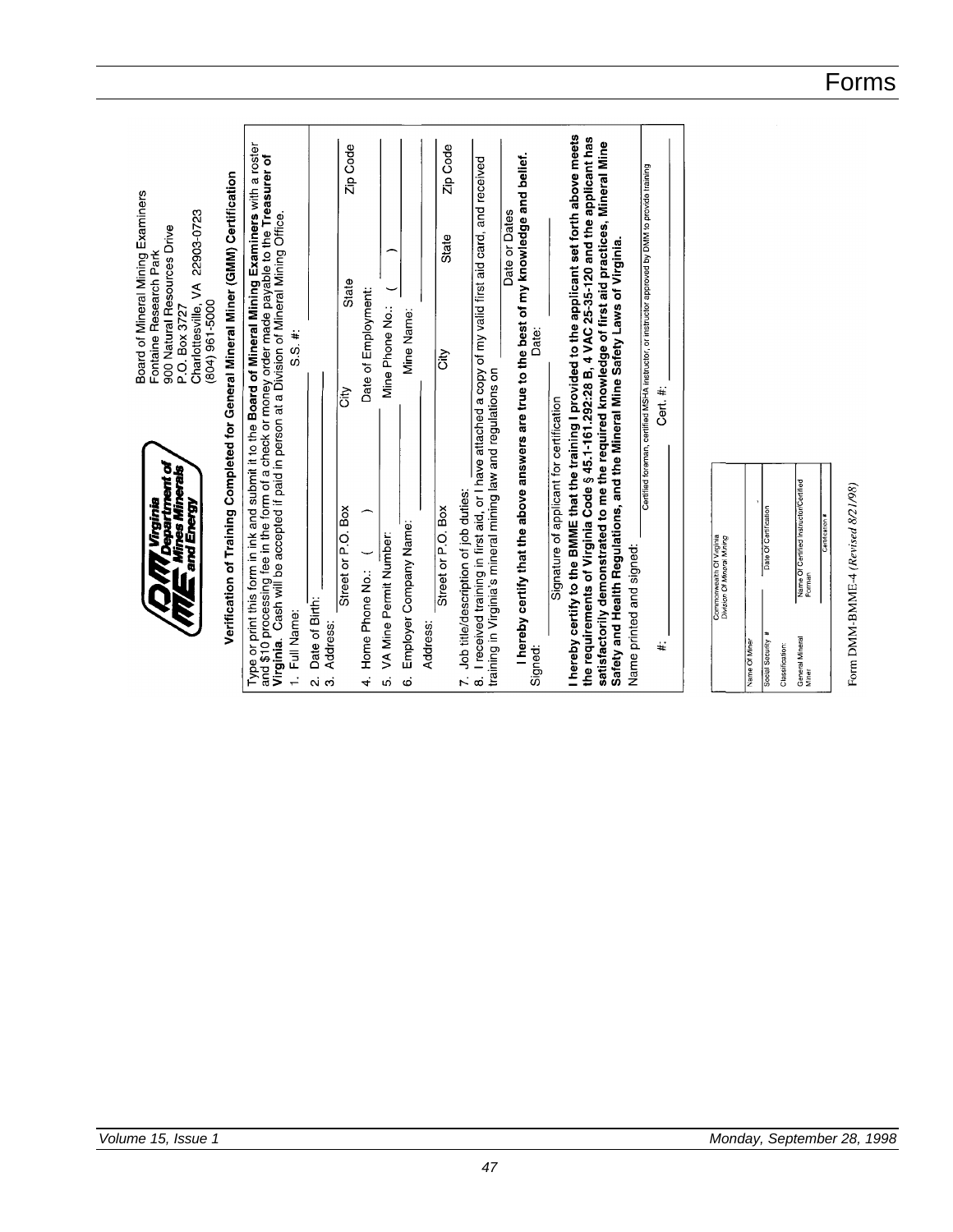# **GENERAL NOTICES/ERRATA**

# **DEPARTMENT OF AGRICULTURE AND CONSUMER SERVICES**

### **Agricultural Stewardship Act Annual Report**

The Commissioner of Agriculture and Consumer Services announces that the 1998 annual report of the activities under the Agricultural Stewardship Act is now available. Copies of the annual report, entitled "Virginia Agricultural Stewardship Act Annual Report: March 31, 1998: A Positive Approach" can be obtained by contacting Judy Gorkiewicz, Administrative Assistant, Agricultural Stewardship Act Program, Virginia Department of Agriculture and Consumer Services, P.O. Box 1163, Richmond, VA, telephone (804) 786-3538, or by e-mailing jgorkiewicz@vdacs.state.va.us. Copies of the annual report are available without charge.

# **STATE WATER CONTROL BOARD**

### **Proposed Consent Special Order Alleghany County for Clearview Estates/Clearwater Park Pump Station**

The State Water Control Board and the Department of Environmental Quality propose to issue a Consent Special Order to Alleghany County for unpermitted discharges at the pump station serving Clearview Estates and Clearwater Park. This is the portion of Alleghany County that is connected to the Covington Sewage Treatment Plant through the Dry Run Pump Station. The order includes a schedule for correcting excessive inflow and infiltration into the sewer lines, a moratorium on new connections, and a civil charge of \$1,500.

On behalf of the State Water Control Board, the Department of Environmental Quality will receive written comments relating to the proposed action until October 28, 1998. Comments should be addressed to James F. Smith, West Central Regional Office, Department of Environmental Quality, 3019 Peters Creek Road, NW, Roanoke, VA 24019, or fax 540-562-6725, and should refer to the specific order being addressed. The proposed order may be examined at the Department of Environmental Quality, West Central Regional Office, 3019 Peters Creek Road, NW, Roanoke, VA. Copies of the order may be obtained in person or by mail.

## **Proposed Consent Special Order AlliedSignal, Inc. - Hopewell Plant**

The State Water Control Board proposes to take an enforcement action against AlliedSignal Inc. The owner has agreed to settle the matter of alleged VPDES permit violations at its facility in Hopewell. The proposed order requires that the company take corrective measures, including piping replacement and enhanced piping inspections. It also requires a comprehensive reassessment of the facility's acutely toxic chemical spill readiness. The order requires that a \$50,000 civil charge be paid, as well as reimbursement to the department for \$408.81 in investigative costs and \$1,293.72 in fish replacement costs to the Department of Game and Inland Fisheries.

The settlement includes \$35,000 for a Supplemental Environmental Project (SEP), toward woodland and wetland acquisition in cooperation with the Nature Conservancy in Sussex County for the establishment of a Habitat Conservation Plan for the preservation of Virginia's last population of the federally endangered Red-Cockaded Woodpecker; \$5,000 for a SEP for the purchase of inholding property in the James River National Wildlife Refuge, in cooperation with the U.S. Fish and Wildlife Service; and in cooperation with the James River Association, \$60,000 for a SEP toward the improvement of water quality and critical habitat restoration and protection along 25 miles of the Lower James River.

On behalf of the State Water Control Board, the Department of Environmental Quality will receive written comments relating to the special order until October 28, 1998. Comments should be addressed to Amy Thatcher Clarke, Department of Environmental Quality, 629 East Main Street, Richmond Virginia 23219, and should refer to the consent special order.

The proposed order may be examined at the same address. A copy of the order may also be obtained in person or by mail.

## **Proposed Consent Special Order Capitol Region Airport Commission**

The State Water Control Board proposes to issue a Consent Special Order to Capitol Region Airport Commission for the Richmond International Airport located in Henrico County. The proposed order requires the Capitol Region Airport Commission to submit an approvable conceptual plan and schedule of activities for wetland creation to address forested wetland impacts; and to submit an approvable final mitigation plan to address forested wetland impacts. In addition, the order requires the payment of a \$6,000 civil charge for failure to comply with the previously issued VWP permit.

On behalf of the State Water Control Board, the Department of Environmental Quality will receive for 30 days from the date of publication of this notice written comments relating to the proposed consent special order. Comments should be addressed to Cynthia Akers, Department of Environmental Quality, Piedmont Regional Office, 4949-A Cox Road, Glen Allen, Virginia 23060-6295. A copy of the order may be obtained in person or by mail from the above office.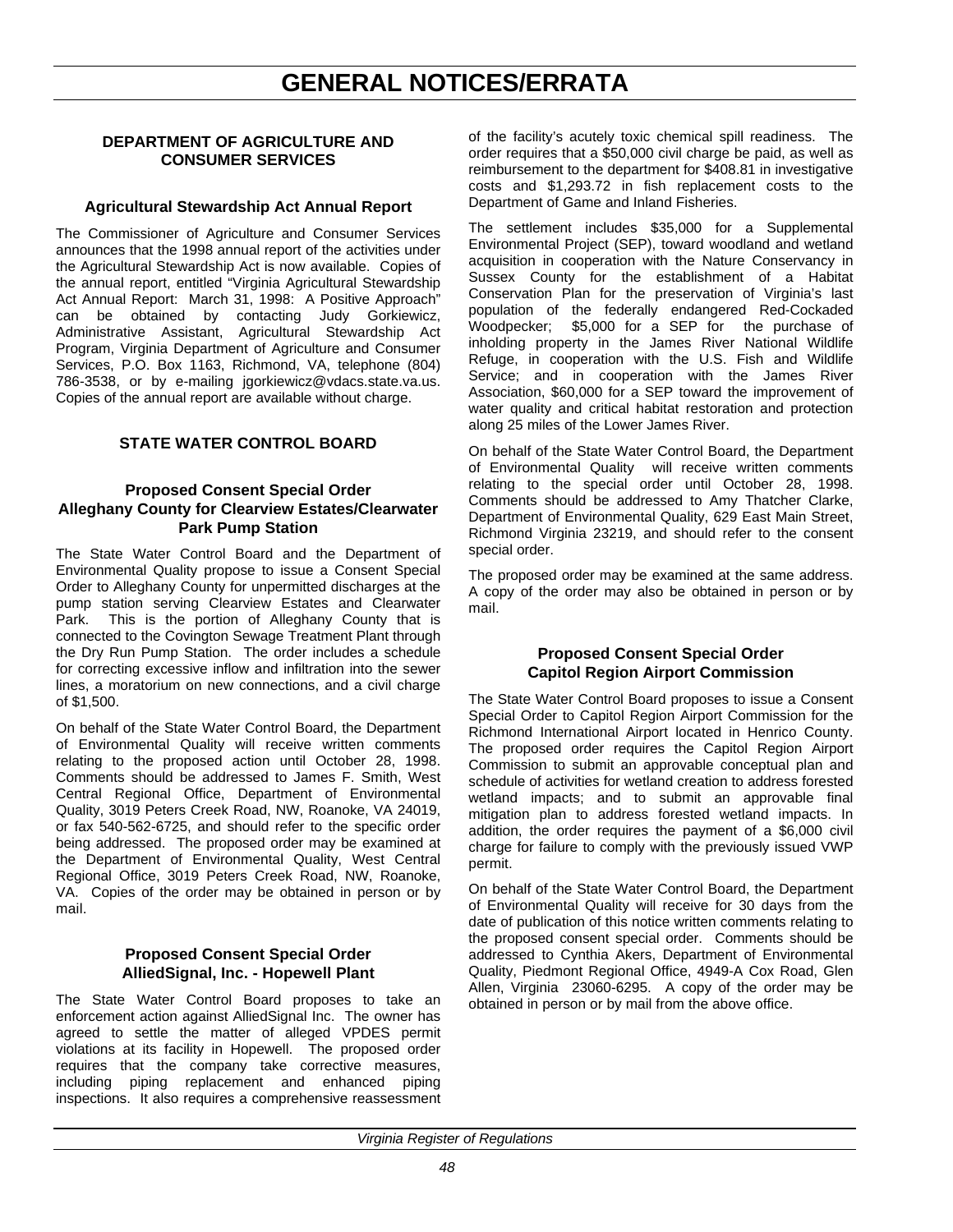### **Proposed Consent Special Order Town of Culpeper Wastewater Treatment Plant**

The State Water Control Board proposes to issue a Consent Special Order to the Town of Culpeper (permittee) regarding the wastewater treatment plant (plant), located in Culpeper County, Virginia.

The plant is subject to VPDES Permit No. VA0061590. The order provides that the permittee submit a plan and schedule to address inflow and infiltration problems, submit a revised operation and maintenance manual and a toxicity reduction evaluation plan. The permittee has agreed to the issuance of the order.

On behalf of the board, the Department of Environmental Quality's Northern Virginia Regional Office will accept written comments relating to the order through October 28, 1998. Please address comments to Vanessa Dao, Northern Virginia Regional Office, Department of Environmental Quality, 13901 Crown Court, Woodbridge, Virginia 22193. Please write or visit the Woodbridge address, or call (703) 583-3863, to examine or obtain a copy of the order.

### **Proposed Consent Special Order Hercules, Incorporated**

The State Water Control Board proposes to take an enforcement action against Hercules, Incorporated. The proposed enforcement action is a consent special order that will require Hercules, Incorporated to come into compliance with their VPDES Permit. This action is being taken as a result of exceedances of their permit effluent limitations for total suspended solids. In addition, the proposed order contains a civil charge of \$59,000, \$19,400 of which may be offset by the performance of a supplemental environmental project. The proposed project is the funding of a large scale emergency drill by the Franklin-Southampton County Local Emergency Planning Commission.

The Department of Environmental Quality will receive written comments relating to the board's proposed consent special order from September 28, 1998, to October 28, 1998. Comments should be addressed to David S. Gussman, Department of Environmental Quality, Tidewater Regional Office, 5636 Southern Boulevard, Virginia Beach, Virginia 23462, and should refer to the order specified above. The proposed order may be examined at the above address and copies of the order may be obtained in person or by mail.

### **Proposed Amendments to a Consent Special Order King George County Board of Supervisors Elementary and High School Lagoon**

The State Water Control Board proposes to amend a Consent Special Order issued to the King George County Board of Supervisors (permittee) regarding the King George County Elementary and High School Lagoon on December 2, 1997.

The facility is subject to VPDES Permit No. VA0027570. The amendment incorporates interim effluent limits for ammonia until December 1, 1998, when the lagoon is scheduled to be taken off line. The permittee has agreed to the issuance of the order.

On behalf of the board, the Department of Environmental Quality's Northern Virginia Regional Office will receive written comments relating to the amended order through October 28, 1998. Please address comments to Elizabeth Anne Crosier, Northern Virginia Regional Office, Department of Environmental Quality, 13901 Crown Court, Woodbridge, Virginia 22193. Please write or visit the Woodbridge address, or call (703) 583-3886 to examine or obtain a copy of the order.

## **Proposed Consent Special Order Madison County School Board**

The State Water Control Board proposes to issue a Consent Special Order to Madison County School Board (permittee) regarding the wastewater treatment plants for the Madison County Elementary, Primary and High Schools, located in Madison County, Virginia.

The plants are subject to VPDES Permit Nos. VA0062944, VA0060836 and VA0020109. The order provides, among other things, that the permittee connect all sewage lines from the Madison County Schools to the Rapidan Service Authority Madison Sewage Treatment Plant. The permittee has agreed to the issuance of the order.

On behalf of the board, the Department of Environmental Quality's Northern Virginia Regional Office will accept written comments relating to the order through October 28, 1998. Please address comments to Vanessa Dao, Northern Virginia Regional Office, Department of Environmental Quality, 13901 Crown Court, Woodbridge, Virginia 22193. Please write or visit the Woodbridge address, or call (703) 583-3863 to examine or obtain a copy of the order.

## **Proposed Consent Special Order Pine Street Village, L.P.**

The State Water Control Board proposes to issue a Consent Special Order to Pine Street Village, L.P. with regard to the Pine Street Village Apartments located at Wakefield, Virginia. The proposed order requires the payment of a \$50,000 civil charge for violations of the VPDES permit for the wastewater treatment plant (WWTP). The civil charge shall be suspended, provided Pine Street properly closes the WWTP, takes it off line and connects the discharge from the apartments to the Sussex Service Authority by November 30, 1999. The order also requires the submittal of an approvable plan and schedule for closure of the WWTP and requires Pine Street to operate the WWTP serving the apartments using Best Management Practices until the WWTP is closed and the discharge is connected to the Sussex Service Authority.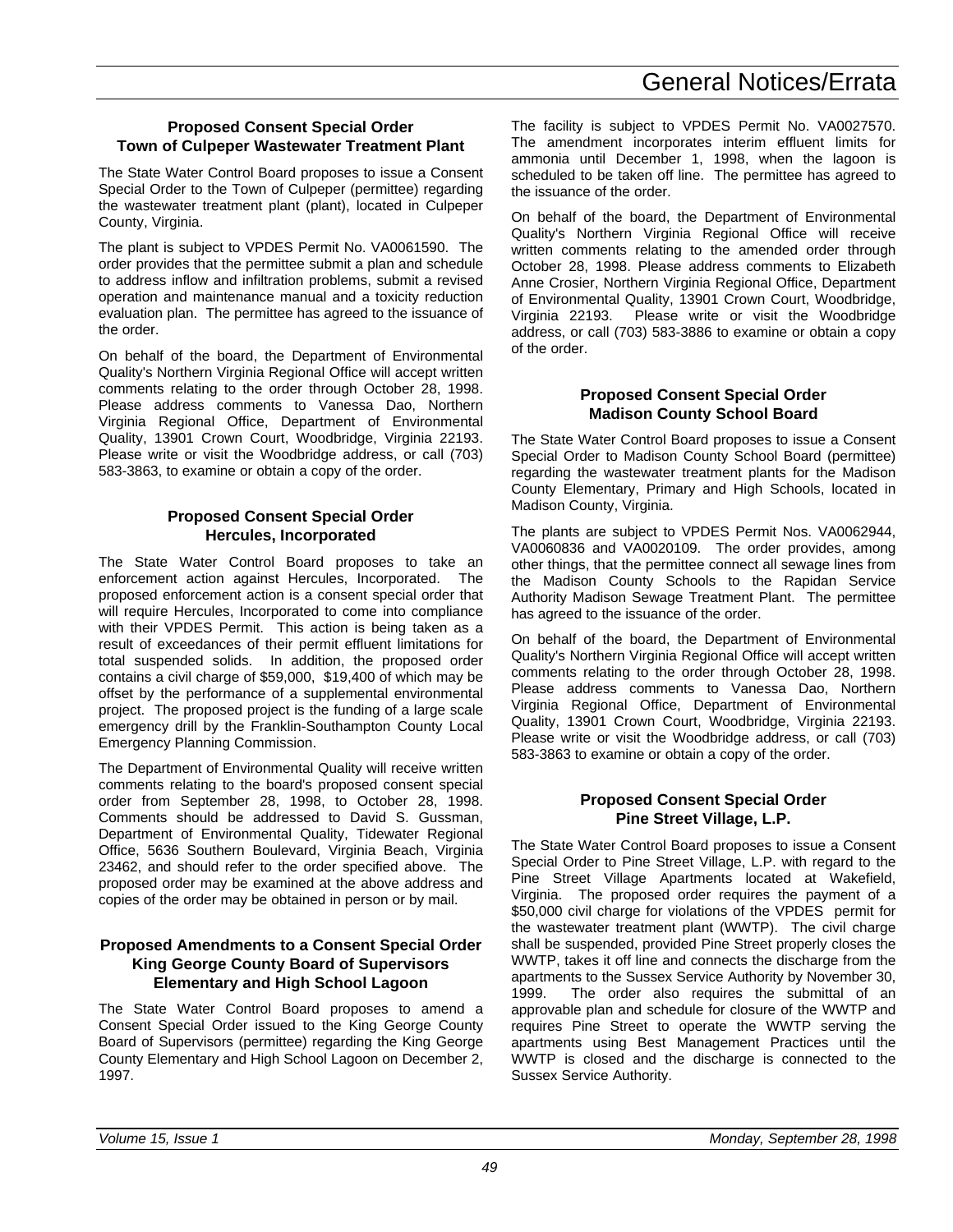# General Notices/Errata

On behalf of the State Water Control Board, the Department of Environmental Quality will receive notice written comments relating to the proposed consent special order until October 28, 1998. Comments should be addressed to Cynthia Akers, Department of Environmental Quality, Piedmont Regional Office, 4949-A Cox Road, Glen Allen, Virginia 23060. A copy of the order may be obtained in person or by mail from the above office.

# **Proposed Consent Special Order Weanack Land Limited Partners and USA Waste of Virginia, Inc.**

The State Water Control Board proposes to issue a Consent Special Order to Weanack Land Limited Partners ("Weanack") and USA Waste of Virginia, Inc. ("USA Waste") for the barge terminal facilities on the James River at Shirley Cove Sand located in Charles City County. The proposed order requires the Weanack and USA Waste to pay a \$6,000 civil charge for failure to comply with the previously issued VWP permit. As part of the order, \$1,500 will be paid in cash and the balance of \$4,500 will be used as a Supplemental Environmental Project to create additional waterfowl habitats in Charles City County.

On behalf of the State Water Control Board, the Department of Environmental Quality will receive written comments relating to the proposed consent special order until October 28, 1998. Comments should be addressed to Christine Ryan, Department of Environmental Quality, Piedmont Regional Office, 4949-A Cox Road, Glen Allen, Virginia 23060-6295. A copy of the order may be obtained in person or by mail from the above office.

# **VIRGINIA CODE COMMISSION**

### **Notice to State Agencies**

**Mailing Address:** Virginia Code Commission, 910 Capitol Street, General Assembly Building, 2nd Floor, Richmond, VA 23219. You may FAX in your notice; however, we ask that you FAX two copies and do not follow up with a mailed copy. Our FAX number is: (804) 692-0625.

### **Forms for Filing Material for Publication in** *The Virginia Register of Regulations*

All agencies are required to use the appropriate forms when furnishing material for publication in *The Virginia Register of Regulations*. The forms may be obtained from: Virginia Code Commission, 910 Capitol Street, General Assembly Building, 2nd Floor, Richmond, VA 23219, telephone (804) 786-3591.

**Internet:** Forms and other *Virginia Register* resources may be printed or downloaded from the *Virginia Register* web page:

http://legis.state.va.us/codecomm/register/regindex.htm

#### FORMS:

NOTICE of INTENDED REGULATORY ACTION - RR01 NOTICE of COMMENT PERIOD - RR02 PROPOSED (Transmittal Sheet) - RR03 FINAL (Transmittal Sheet) - RR04 EMERGENCY (Transmittal Sheet) - RR05 NOTICE of MEETING - RR06 AGENCY RESPONSE TO LEGISLATIVE OBJECTIONS - RR08

# **ERRATA**

### **COMMONWEALTH TRANSPORTATION BOARD**

Title of Regulation: 24 VAC 30-200-10 et seq. Vegetation Control Regulations on State Rights-of-Way.

Publication: 14:26 VA.R. 4267-4270 September 14, 1998

### Corrections to Final Regulation:

Page 4268, 24 VAC 30-200-10, column 1, definition of "Pruning," change to read as follows:

*"Pruning" means to remove branches from healthy vegetation in a manner that is acceptable using the natural method under the standards and guidelines listed in 24 VAC 30-200-40 published by the American National Standards Institute, the American Association of Nurserymen, and the International Society of Arboriculture."*

Page 4270, 24 VAC 30-200-40, at the end of subdivision 5, insert:

*"6. American National Standards Institute (ANSI) Standard for Tree Care Operations, Tree, Shrub and Other Woody Plant Maintenance-Standard Practices - ANSI A300-1995 (effective June 1, 1995), Pruning, Trimming, Repairing, Maintaining, and Removing Trees, and Cutting Brush-Safety Requirements - ANSI Z133.1-1994 (effective August 1, 1994), American National Standards Institute, 11 West 42nd Street, New York, New York 10036*

*7. American National Standards Institute (ANSI) American Standard for Nursery Stock - ANSI Z60.1- 1996 (effective November 6, 1996), American Association of Nurserymen, 1250 I Street, N.W., Suite 500, Washington, DC 20005*

*8. Tree Pruning Guidelines (effective 1995), International Society of Arboriculture, P.O. Box GG, Savoy, Illinois 61874"*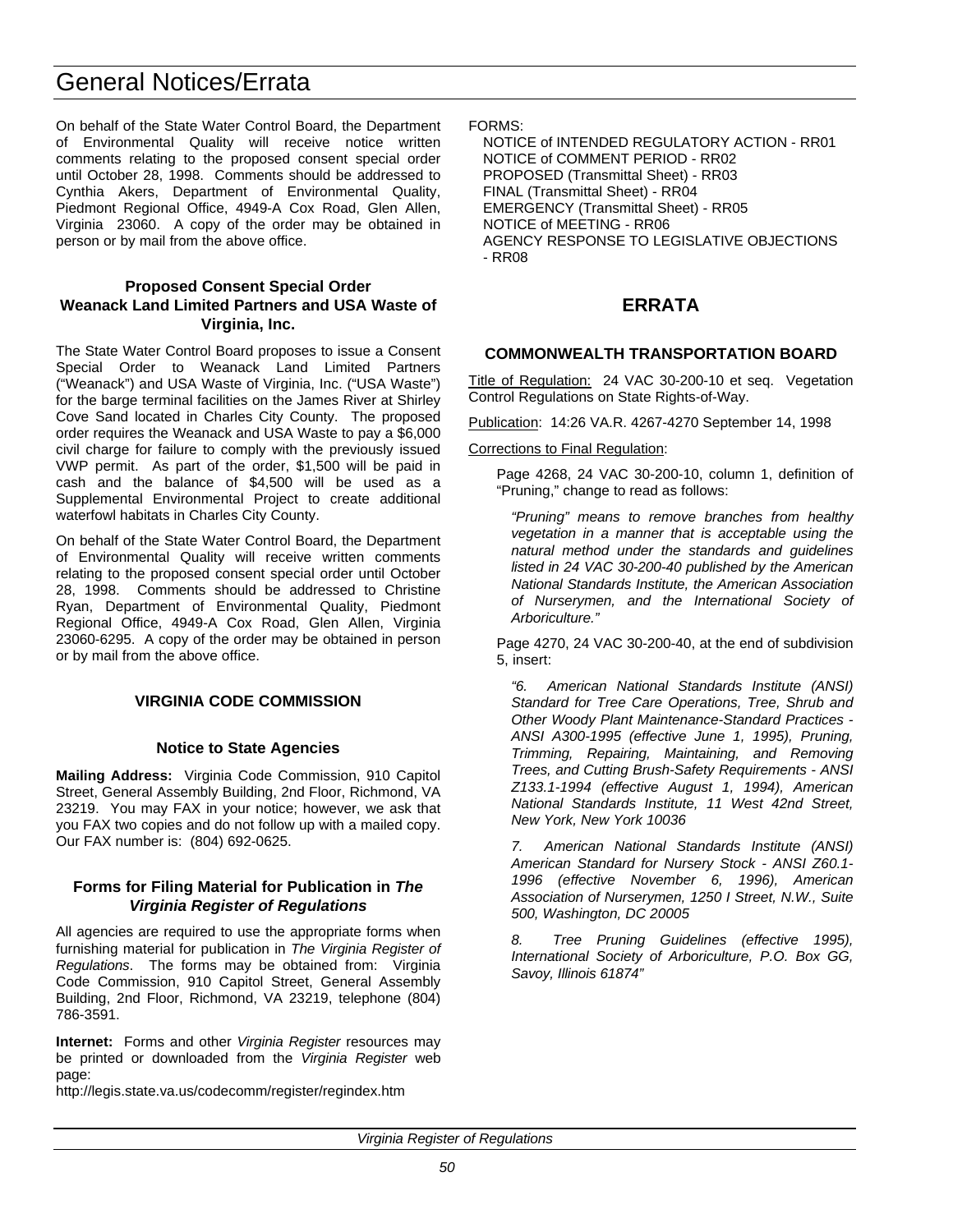# **CALENDAR OF EVENTS**

**Symbol Key**

† Indicates entries since last publication of the *Virginia Register* **Location accessible to handicapped** Teletype (TTY)/Voice Designation

### **NOTICE**

Only those meetings which are filed with the Registrar of Regulations by the filing deadline noted at the beginning of this publication are listed. Since some meetings are called on short notice, please be aware that this listing of meetings may be incomplete. Also, all meetings are subject to cancellation and the *Virginia Register* deadline may preclude a notice of such cancellation.

For additional information on open meetings and public hearings held by the standing committees of the legislature during the interim, please call Legislative Information at (804) 698-1500 or Senate Information and Constituent Services at (804) 698-7410 or (804) 698-7419/TTY雪, or visit the General Assembly web site's Legislative Information System (http://leg1.state.va.us/lis.htm) and select "Meetings."

VIRGINIA CODE COMMISSION

# **EXECUTIVE**

## **BOARD FOR ACCOUNTANCY**

**October 19, 1998 - 10 a.m.** -- Open Meeting Department of Professional and Occupational Regulation, 3600 West Broad Street, Conference Room 5W, Richmond, Virginia.

A meeting to conduct routine business. A public comment period will be held at the beginning of the meeting.

**Contact:** David E. Dick, Assistant Director, Department of Professional and Occupational Regulation, 3600 W. Broad St., Richmond, VA 23230-4917, telephone (804) 367-8505, FAX (804) 367-2475 or (804) 367-9753/TTY  $\hat{=}$ 

### **BOARD OF AGRICULTURE AND CONSUMER SERVICES**

**September 29, 1998 - 9 a.m.** -- Open Meeting

Department of Agriculture and Consumer Services, Washington Building, 1100 Bank Street, Richmond, Virginia.**B** 

A regular meeting to discuss Virginia agriculture and consumer protection. The board will entertain public comment at the conclusion of all other business for a period not to exceed 30 minutes. Any person who needs any accommodation in order to participate at the meeting should contact Roy E. Seward at least five days before the meeting date so that suitable arrangements can be made.

**Contact:** Roy E. Seward, Secretary to the Board, Department of Agriculture and Consumer Services, 1100 Bank St., Room 211, P.O. Box 1163, Richmond, VA 23218, telephone (804) 786-3538 or FAX (804) 371-7679.

# **DEPARTMENT OF AGRICULTURE AND CONSUMER SERVICES**

## **Virginia Horse Industry Board**

**October 6, 1998 - 10 a.m.** -- Open Meeting Virginia Cooperative Extension, Lower Level Meeting Room, 168 Spotnap Road, Charlottesville, Virginia.

A meeting to review and discuss budget items to date, grant guideline revisions, and marketing projects. The board will entertain public comments at the conclusion of all other business for a period not to exceed 30 minutes. Any person who needs any special accommodations in order to participate at the meeting should contact Andrea S. Heid at least five days before the meeting date so that suitable arrangements can be made.

**Contact:** Andrea S. Heid, Equine Marketing Specialist/Program Manager, Virginia Horse Industry Board, Washington Bldg., 1100 Bank St., Suite 1004, Richmond, VA 23219, telephone (804) 786-5842 or FAX (804) 371- 7786.

### **Virginia Marine Products Board**

**† October 14, 1998 - 6 p.m.** -- Open Meeting Bill's Seafood House, Route 17 and Denbigh Boulevard, Crafton, Virginia.

A meeting to receive reports from the Executive Director of the Virginia Marine Products Board on finance, marketing, past and future program planning, publicity/public relations, and old/new business. The board will entertain public comment at the conclusion of all other business for a period not to exceed 30 minutes. Any person who needs any accommodation in order to participate at the meeting should contact Shirley Estes at least five days before the meeting date so that suitable arrangements can be made.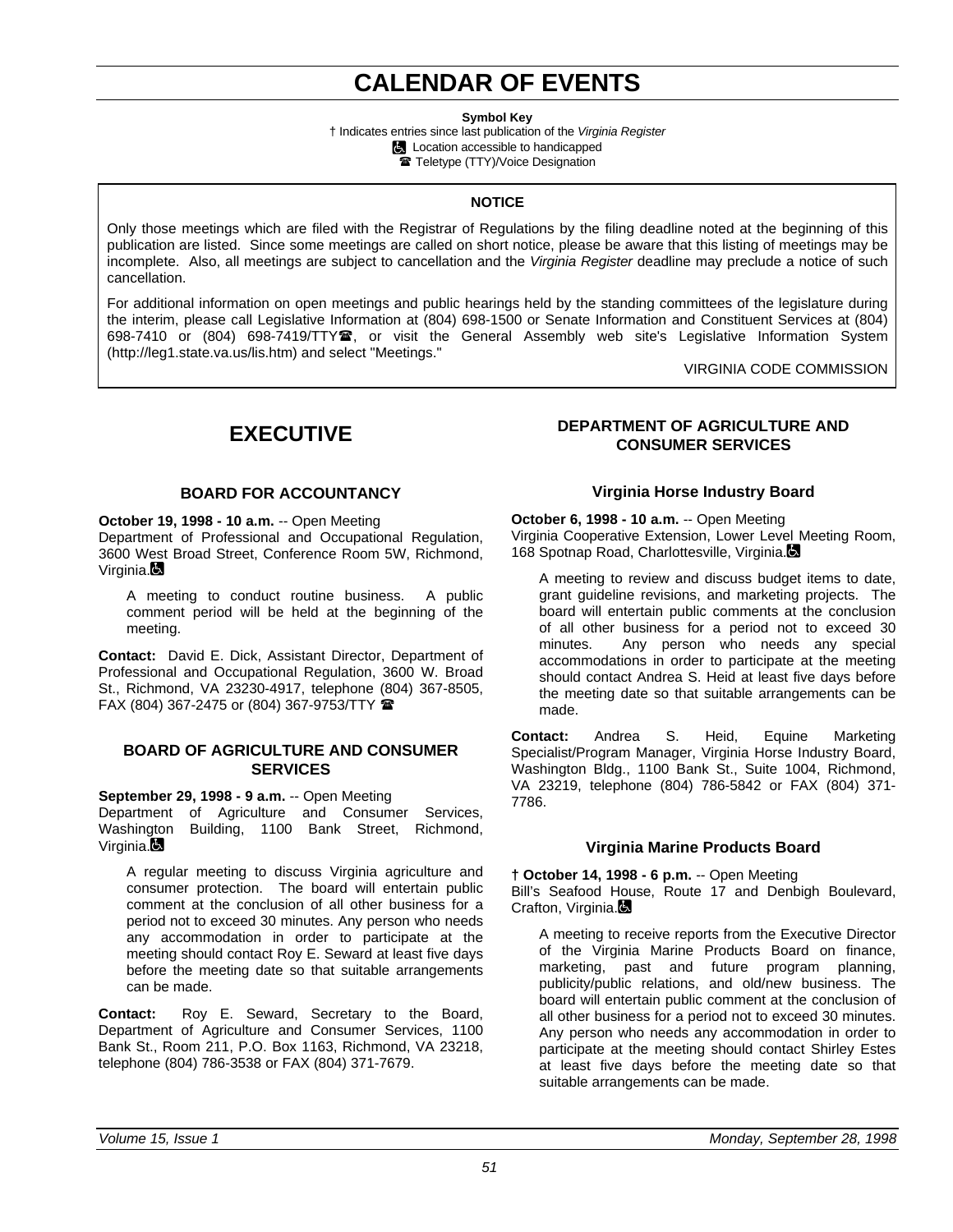**Contact:** Shirley Estes, Executive Director, Virginia Marine Products Board, 554 Denbigh Boulevard, Suite B, Newport News, VA 23608, telephone (757) 874-3474 or FAX (757) 886-0671.

### **Pesticide Control Board**

**October 15, 1998 - 9 a.m.** -- Public Hearing Department of Agriculture and Consumer Services, 1100 Bank Street, Room 204, Richmond, Virginia.

**November 2, 1998 -** Public comments may be submitted until this date.

Notice is hereby given in accordance with § 9-6.14:7.1 of the Code of Virginia that the Pesticide Control Board intends to repeal regulations entitled: **2 VAC 20-50-10 et seq. Regulations Governing Pesticide Applicator Certification Under Authority of Virginia Pesticide Control Act**, and to adopt regulations entitled: **2 VAC 20-51-10 et seq. Regulations Governing Pesticide Applicator Certification Under Authority of Virginia Pesticide Control Act**. The present proposed regulation is predicated on a Notice of Intended Regulatory Action published in the Virginia Register of Regulations on May 12, 1997, at page 1910. Although that Notice of Intended Regulatory Action indicated that the agency intended to amend 2 VAC 20-50-10 et seq. Regulations Governing Pesticide Applicator Certification Under Authority of Virginia Pesticide Control Act, the agency has determined, in consultation with the Registrar of Regulations, that it would be simpler to set out the amended language by repealing the entirety of the existing regulation and proposing a new regulation that contains much of the language of the existing regulation, along with the substantive amendments contemplated by the aforementioned Notice of Intended Regulatory Action. The substantive features of the proposed regulation not contained in the existing regulation will clarify requirements for certification of applicators of pesticides in accordance with statutory changes effective July 1, 1995, in §§ 3.1-249.27, 3.1- 249.51, and 3.1-249.53 of the Code of Virginia, as well as respond to comments from the general public and industry workers in response to the agency's review of regulations under the Governor's Executive Order 15 (94). The certification regulation sets standards of certification for persons specified by statute who use or supervise the use of pesticides in Virginia. Those persons governed by the regulation include, but are not limited to, farmers using restricted use pesticides (any pesticide classified for restricted use by the Administrator of the United States Environmental Protection Agency) on their own land and persons who apply pesticides commercially. The certification regulation does not apply to persons who use general use pesticides (any pesticide classified as general use by the Administrator of the United States Environmental Protection Agency) in and around their homes. The certification regulation will help to assure that those persons subject to the certification regulation are adequately trained and competent to use pesticides.

Several changes from the current regulation were made when the proposed regulation was being drafted. Several sections of the proposed regulation were developed to produce a document that is easier to read and comprehend. A few terms and definitions have been added to the proposed certification regulation where needed for clarification. The proposed certification regulation includes a summary of who must be certified to apply pesticides in Virginia. Lists of the various classifications of pesticide applicators and the procedures for becoming certified are also included.

In the section of the proposed certification regulation concerning exemptions (2 VAC 20-51-60), forestry applicators (commercial pesticide applicators who apply pesticides in forestry environments) using general use herbicides (any herbicide classified as general use by the Administrator of the United States Environmental Protection Agency) for forest vegetation control under the direct onsite supervision of a commercial pesticide applicator (an applicator who uses or supervises the use of any pesticide for any purpose or on any property for compensation) have been added to the list of those persons who are exempt from certification. The categories for private pesticide applicator (an applicator who uses or supervises the use of any pesticide which is classified for restricted use for the purposes of producing any agricultural commodity) certification have been combined to form four categories rather than the current seven. A section has been added to the proposed certification regulation to provide details about the specific requirements for on-the-job training for registered technicians (an individual who renders services similar to those of a certified commercial pesticide applicator, but who has not completed all the training or time in service requirements to be eligible for examination for certification as a commercial pesticide applicator and is limited to application of general use pesticides).

2 VAC 20-50-120 was combined with 2 VAC 20-50-130 to make renewal of certification (training) and certificates (the document) occur at the same time instead of two different years. This proposed section also requires payment of the certificate fee on a biennial basis instead of an annual basis.

2 VAC 20-51-190 has been added to the proposed certification regulation to allow individuals who have received reciprocal certification to be recertified in Virginia by maintaining their training in the state where they are certified. Evidence of Financial Responsibility (2 VAC 20-50-220), a section that is included in the current certification regulation, has been deleted from the proposed certification regulation because it is not the Pesticide Control Board's intent to require Commercial Applicators-Not-for-Hire (a commercial pesticide applicator who uses or supervises the use of pesticides as part of his duties only on property owned or leased by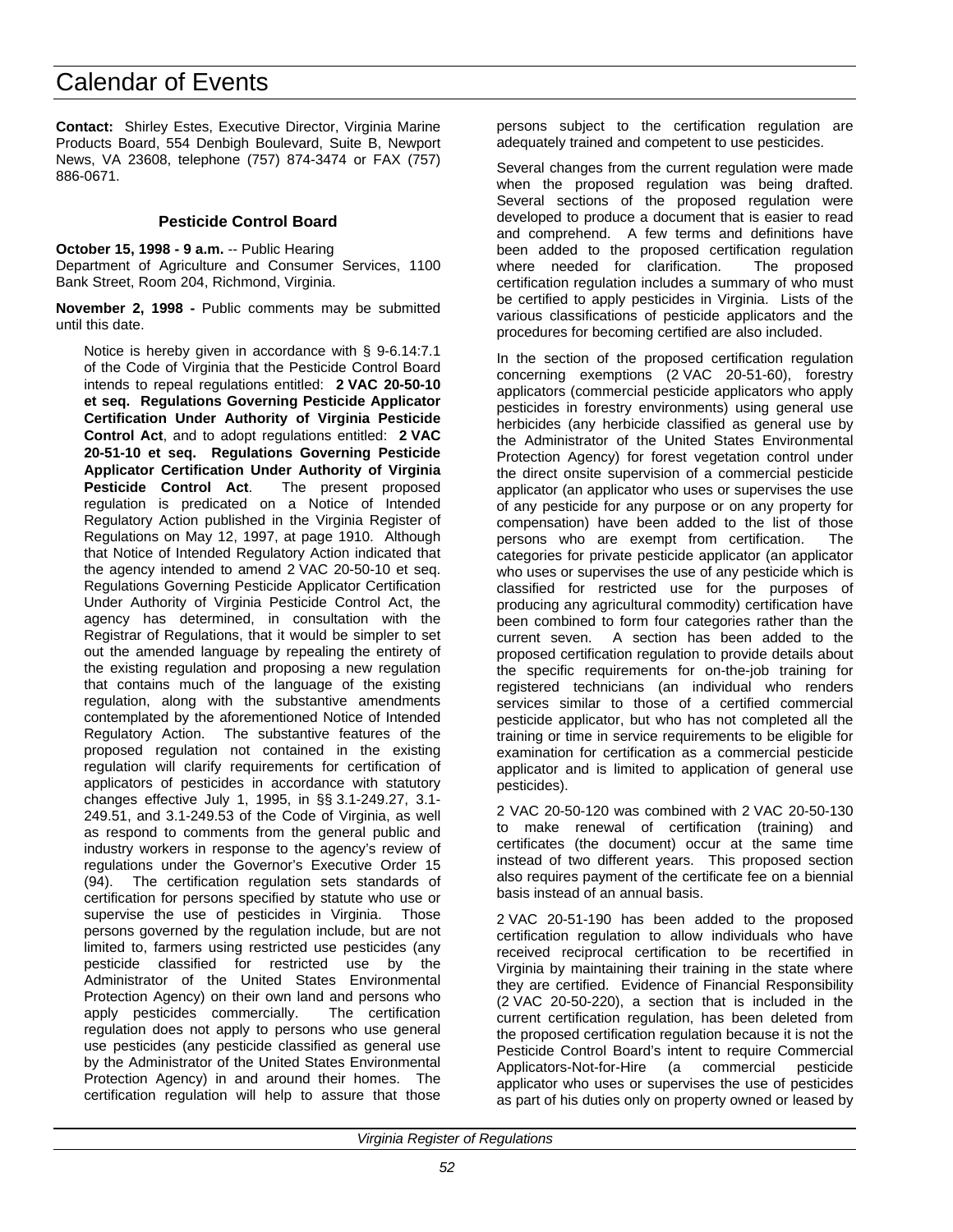him or his employer) to provide evidence of financial responsibility. This is a requirement placed on commercial firms that apply pesticides and is adequately covered by Rules and Regulations Governing Licensing of Pesticide Businesses by the Department of Agricultural and Consumer Services Operating Under Authority of the Virginia Pesticide Control Act (2 VAC 20-40-80). Any person who needs any accommodation in order to participate at the meeting should contact the board at least 10 days before the meeting date so that suitable arrangements can be made.

Statutory Authority: § 3.1-249.30 of the Code of Virginia.

**Contact:** Dr. Marvin A. Lawson, Program Manager, Office of Pesticide Services, Virginia Department of Agriculture and Consumer Services, 1100 Bank St., P.O. Box 1163, Room 401, Richmond, VA 23218-1163, telephone (804) 371-6558, FAX (804) 371-8598, toll-free (800) 552-9963 or (804) 371- 6344 (TTY).

# **STATE AIR POLLUTION CONTROL BOARD**

**September 28, 1998** -- Public comments may be submitted until 4:30 p.m. on this date.

Notice is hereby given in accordance with § 9-6.14:7.1 of the Code of Virginia that the State Air Pollution Control Board intends to amend regulations entitled: **Regulations for the Control and Abatement of Air Pollution Control (Rev. ZZ); 9 VAC 5-20-10 et seq. General Provisions; 9 VAC 5-40-10 et seq. Existing Stationary Sources; 9 VAC 5-50-10 et seq. New and Modified Stationary Sources.** The regulation amendments concern provisions covering municipal solid waste (MSW) landfills and are summarized below.

Facilities to which the rule applies are MSW landfills which commenced construction, reconstruction, or modification before May 30, 1991. In the Northern Virginia Volatile Organic Compound (VOC) Control Area, the design capacity applicability criteria is 1.0 million megagrams (Mg) or more; the emission rate applicability criteria is emissions of nonmethane organic compounds (NMOCs) greater than or equal to 23 Mg per year. In the remainder of the Commonwealth, the design capacity applicability criteria and the emissions rate applicability criteria are 2.5 million Mg in capacity and 50 Mg per year or more in emissions, respectively.

Landfills with a design capacity equal to or greater than the design capacity applicability criteria must determine their NMOC emissions. If the NMOC emission rate is less than the emission rate applicability criteria, the landfill must submit an emission report, and recalculate the NMOC emission rate until it is equal to or greater than the emission rate applicability criteria or the landfill is closed. If the calculated NMOC emission rate is equal to or greater than the emission rate applicability criteria, a collection and control system design plan must be submitted, followed by the installation of a collection and control system.

Active collection systems must be designed to handle the maximum expected gas flow rate at a sufficient extraction rate and be designed to minimize off-site gas migration. Passive collection systems must be installed with liners, then must either destroy the collected gas or treat it for sale or use. Operational standards direct how landfills must operate collection systems in order to minimize emissions and operate safely. Test methods and procedures are provided in order for sources to calculate the NMOC emission rate. Once the NMOC emission rate is established, the landfill is classified as Tier 1, 2, or 3, depending on whether the NMOC emission rate is less than or greater than the emission rate applicability criteria; the NMOC concentration is determined using a specific sampling procedure; or the NMOC mass emission rate is determined using specific equations.

Compliance is determined through specific methods. Monitoring of operations is achieved through the installation of various sampling ports and devices. Reporting and recordkeeping requirements are delineated. Finally, installation of emission collection and control equipment capable of meeting the standards must be accomplished by 30 months after the rule's effective date.

Request for Comments: The purpose of this notice is to provide the public with the opportunity to comment on the proposed regulation and the costs and benefits of the proposal.

Localities Affected: Facilities located in the Northern Virginia VOC Control Area (Arlington County, Fairfax County, Loudoun County, Prince William Country, Stafford County, City of Alexandria, City of Fairfax, City of Falls Church, City of Manassas, City of Manassas Park) must meet more restrictive design capacity applicability criteria and emission rate applicability criteria. These special criteria are required in order to meet emission reduction requirements for serious nonattainment areas (as required by Part D of the federal Clean Air Act), rather than to meet requirements for designated pollutants (§ 111(d) of the federal Clean Air Act), and have been in place since 1996.

Location of Proposal: The proposal, an analysis conducted by the department (including a statement of purpose, a statement of estimated impact and benefits of the proposed regulation, an explanation of need for the proposed regulation, an estimate of the impact of the proposed regulation upon small businesses, identification of and comparison with federal requirements, and a discussion of alternative approaches), and any other supporting documents may be examined by the public at the department's Office of Program Development (Eighth Floor), 629 East Main Street, Richmond, Virginia and the department's regional offices (listed below) between 8:30 a.m. and 4:30 p.m. of each business day until the close of the public comment period.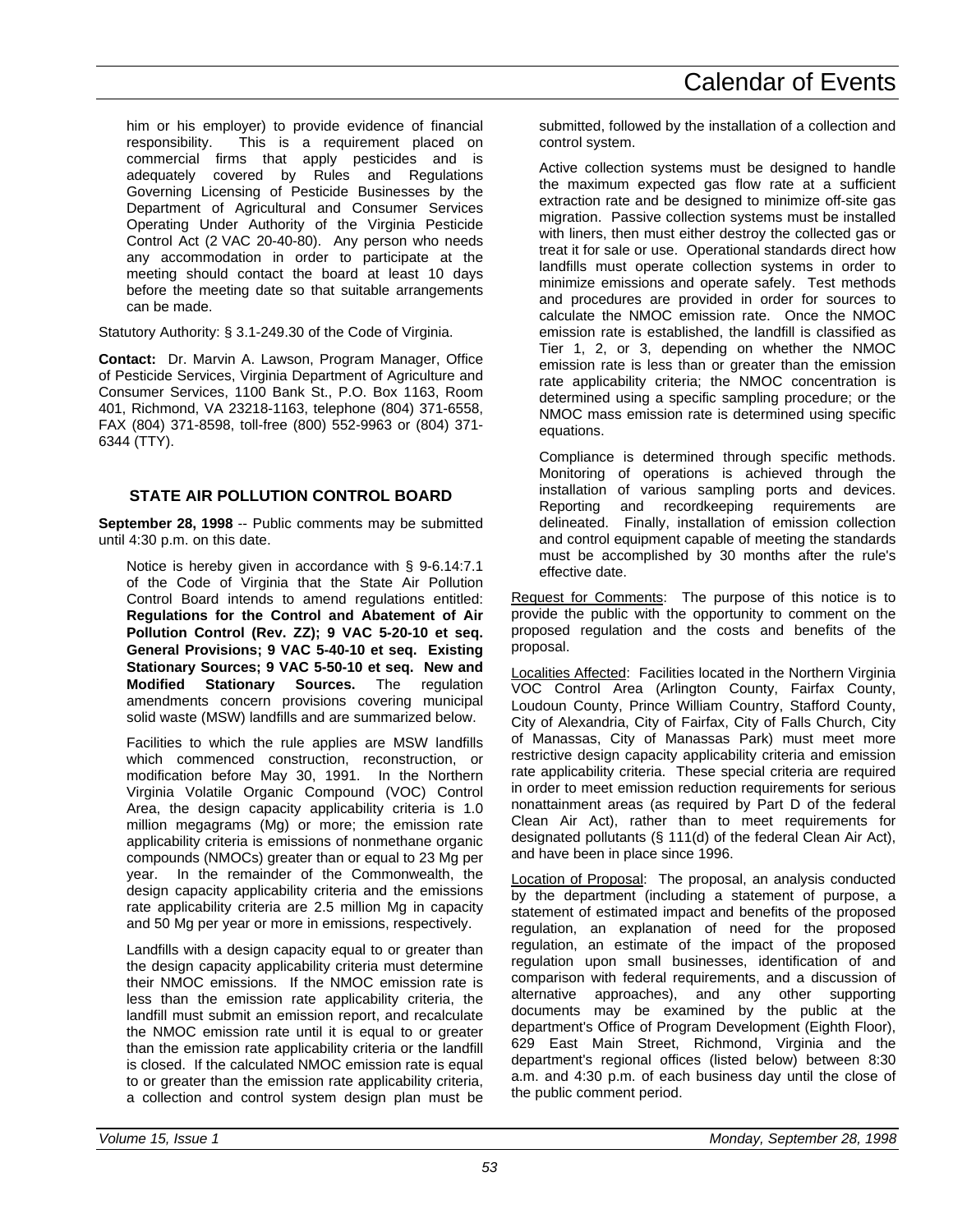Southwest Regional Office Department of Environmental Quality 355 Deadmore Street Abingdon, Virginia Ph: (540) 676-4800

West Central Regional Office Department of Environmental Quality 3019 Peters Creek Road Roanoke, Virginia Ph: (540) 562-6700

Lynchburg Satellite Office Department of Environmental Quality 7705 Timberlake Road Lynchburg, Virginia Ph: (804) 582-5120

Valley Regional Office Department of Environmental Quality 4411 Early Road Harrisonburg, Virginia 22801 Ph: (540) 574-7800

Fredericksburg Satellite Office Department of Environmental Quality 300 Central Road, Suite B Fredericksburg, Virginia Ph: (540) 899-4600

Northern Regional Office Department of Environmental Quality 13901 Crown Court Woodbridge, Virginia Ph: (703) 583-3800

Piedmont Regional Office Department of Environmental Quality 4949-A Cox Road Glen Allen, Virginia Ph: (804) 527-5020

Tidewater Regional Office Department of Environmental Quality 5636 Southern Boulevard Virginia Beach, Virginia Ph: (757) 518-2000

Statutory Authority: § 10.1-1308 of the Code of Virginia.

Public comments may be submitted until 4:30 p.m., September 28, 1998, to the Director, Office of Program Development, Department of Environmental Quality, P.O. Box 10009, Richmond, Virginia 23240.

**Contact:** Karen G. Sabasteanski, Policy Analyst, Office of Air Program Development, Department of Environmental Quality, P.O. Box 10009, Richmond, VA 23240, telephone (804) 698-4426, FAX (804) 698-4510, toll-free 1-800-592- 5482 or (804) 698-4021/TTY <sup>金</sup>

#### **\* \* \* \* \* \* \* \***

**October 6, 1998 -** Public comments may be submitted until 4:30 p.m. on this date.

Notice is hereby given in accordance with § 9-6.14:7.1 of the Code of Virginia that the State Air Pollution Control Board intends to amend regulations entitled: **9 VAC 5-30-10 et seq. and 9 VAC 5-70-10 et seq. Regulations for the Control and Abatement of Air Pollution (Rev. A97).** The regulation amendments concern provisions covering total suspended particulate (TSP) ambient air quality standards. The proposed action is to remove references to TSP from 9 VAC 5 Chapter 30, Ambient Air Quality Standards, and from 9 VAC 5 Chapter 70, Air Pollution Episodes.

Request for Comments: The purpose of this notice is to provide the public with the opportunity to comment on the proposed regulation and the costs and benefits of the proposal.

Localities Affected: There is no locality which will bear any identified disproportionate material air quality impact due to the proposed regulation which would not be experienced by other localities.

Location of Proposal: The proposal, an analysis conducted by the department (including a statement of purpose, a statement of estimated impact and benefits of the proposed regulation, an explanation of need for the proposed regulation, an estimate of the impact of the proposed regulation upon small businesses, identification of and comparison with federal requirements, and a discussion of alternative approaches), and any other supporting documents may be examined by the public at the department's Office of Air Regulatory Development (Eighth Floor), 629 East Main Street, Richmond, Virginia, and the department's regional offices (listed below) between 8:30 a.m. and 4:30 p.m. of each business day until the close of the public comment period.

Southwest Regional Office Department of Environmental Quality 355 Deadmore Street Abingdon, Virginia Ph: (540) 676-4800

West Central Regional Office Department of Environmental Quality 3019 Peters Creek Road Roanoke, Virginia Ph: (540) 562-6700

Lynchburg Satellite Office Department of Environmental Quality 7705 Timberlake Road Lynchburg, Virginia Ph: (804) 582-5120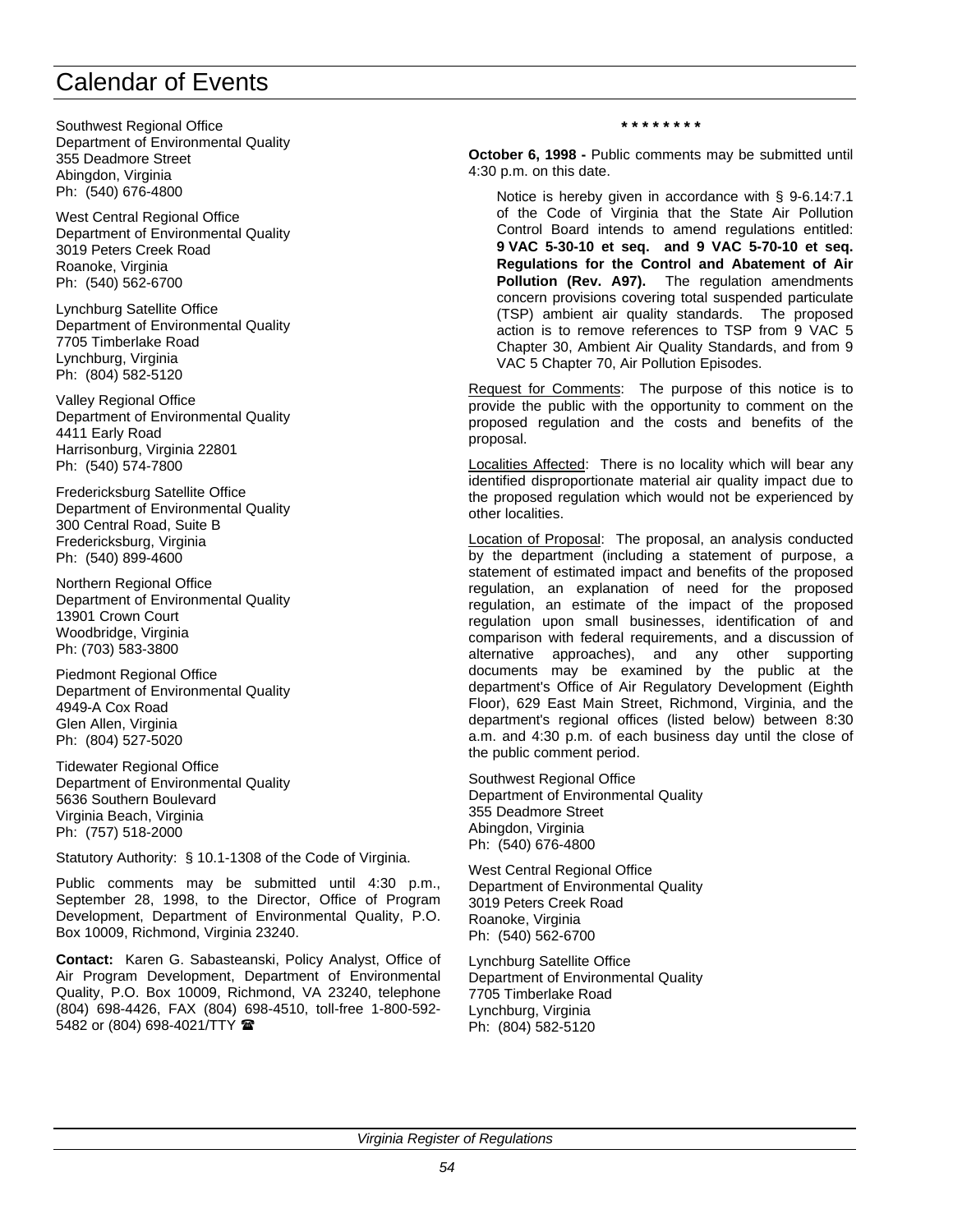Valley Regional Office Department of Environmental Quality 4411 Early Road Harrisonburg, Virginia 22801 Ph: (540) 574-7800

Fredericksburg Satellite Office Department of Environmental Quality 300 Central Road, Suite B Fredericksburg, Virginia Ph: (540) 899-4600

Northern Regional Office Department of Environmental Quality 13901 Crown Court Woodbridge, Virginia Ph: (703) 583-3800

Piedmont Regional Office Department of Environmental Quality 4949-A Cox Road Glen Allen, Virginia Ph: (804) 527-5020

Tidewater Regional Office Department of Environmental Quality 5636 Southern Boulevard Virginia Beach, Virginia Ph: (757) 518-2000

Statutory Authority: § 10.1-1308 of the Code of Virginia.

Public comments may be submitted until 4:30 p.m., October 6, 1998, to the Director, Office of Air Regulatory Development, Department of Environmental Quality, P.O. Box 10009, Richmond, Virginia 23240.

**Contact:** Karen G. Sabasteanski, Environmental Program Planner, Office of Program Development, Department of Environmental Quality, P.O. Box 10009, Richmond, VA 23240, telephone (804) 698-4426, FAX (804) 698-4510, tollfree 1-800-592-5482 or (804) 698-4021/TTY  $\blacksquare$ 

**\* \* \* \* \* \* \* \***

**October 6, 1998 -** Public comments may be submitted until 4:30 p.m. on this date.

Notice is hereby given in accordance with § 9-6.14:7.1 of the Code of Virginia that the State Air Pollution Control Board intends to amend regulations entitled: **9 VAC 5-40-10 et seq. Regulations for the Control and Abatement of Air Pollution (Rev. B97) (repealing Article 38, 9 VAC 5-40-5350 through 9 VAC 5-40- 5480, Emission Standards for Dry Cleaning Systems (Rule 4-38)).** The amendments concern provisions covering perchloroethylene dry cleaning source emissions. The proposed action is to repeal the existing regulation.

Request for Comments: The purpose of this notice is to provide the public with the opportunity to comment on the proposed regulation and the costs and benefits of the proposal.

Localities Affected: There is no locality which will bear any identified disproportionate material air quality impact due to the proposed regulation which would not be experienced by other localities.

Location of Proposal: The proposal, an analysis conducted by the department (including a statement of purpose, a statement of estimated impact and benefits of the proposed regulation, an explanation of need for the proposed regulation, an estimate of the impact of the proposed regulation upon small businesses, identification of and comparison with federal requirements, and a discussion of alternative approaches), and any other supporting documents may be examined by the public at the department's Office of Air Regulatory Development (Eighth Floor), 629 East Main Street, Richmond, Virginia, and the department's regional offices (listed below) between 8:30 a.m. and 4:30 p.m. of each business day until the close of the public comment period.

Southwest Regional Office Department of Environmental Quality 355 Deadmore Street Abingdon, Virginia Ph: (540) 676-4800

West Central Regional Office Department of Environmental Quality 3019 Peters Creek Road Roanoke, Virginia Ph: (540) 562-6700

Lynchburg Satellite Office Department of Environmental Quality 7705 Timberlake Road Lynchburg, Virginia Ph: (804) 582-5120

Valley Regional Office Department of Environmental Quality 4411 Early Road Harrisonburg, Virginia 22801 Ph: (540) 574-7800

Fredericksburg Satellite Office Department of Environmental Quality 300 Central Road, Suite B Fredericksburg, Virginia Ph: (540) 899-4600

Northern Regional Office Department of Environmental Quality 13901 Crown Court Woodbridge, Virginia Ph: (703) 583-3800

Piedmont Regional Office Department of Environmental Quality 4949-A Cox Road Glen Allen, Virginia Ph: (804) 527-5020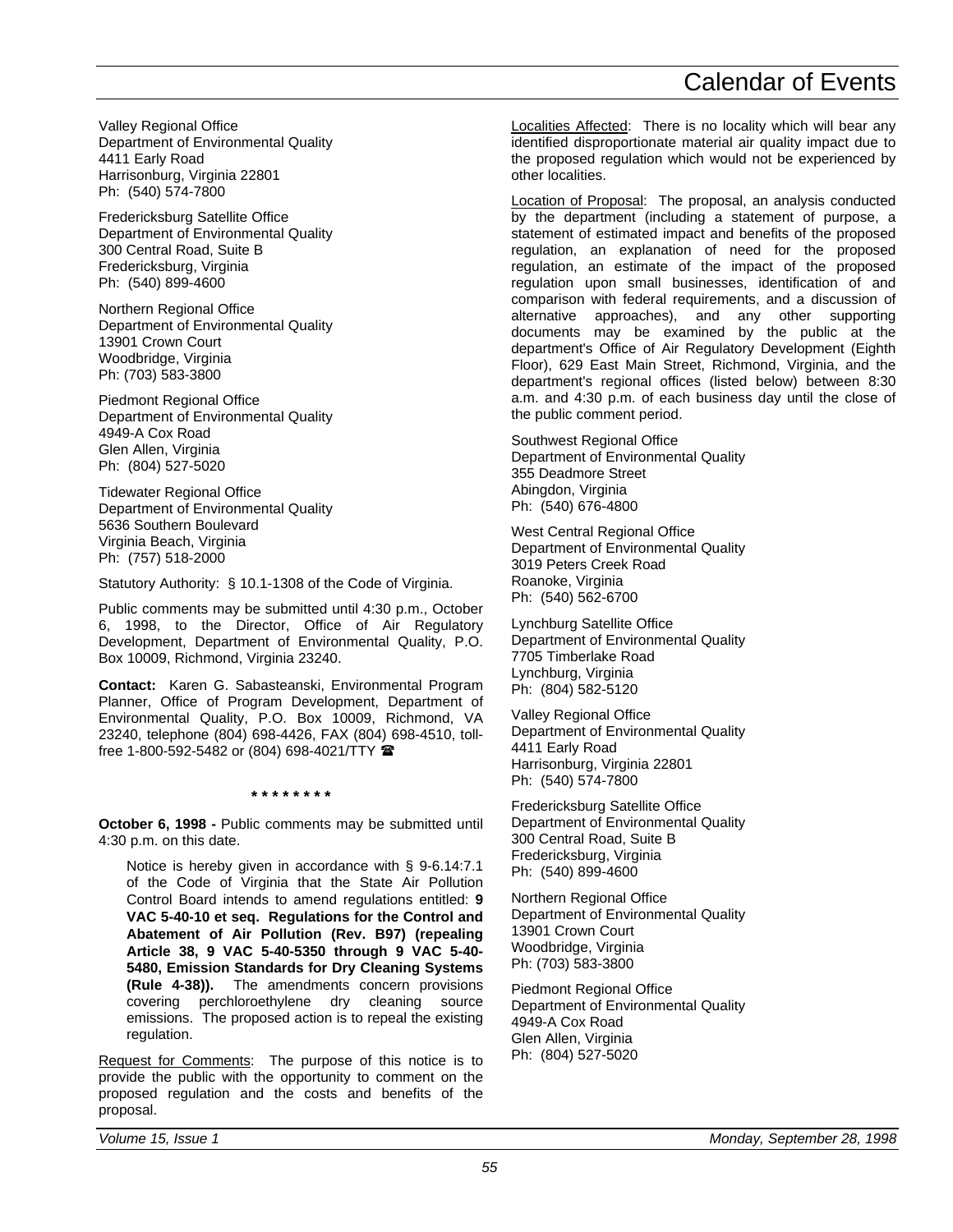Tidewater Regional Office Department of Environmental Quality 5636 Southern Boulevard Virginia Beach, Virginia Ph: (757) 518-2000

Statutory Authority: § 10.1-1308 of the Code of Virginia.

Public comments may be submitted until 4:30 p.m., October 6, 1998, to the Director, Office of Air Regulatory Development, Department of Environmental Quality, P.O. Box 10009, Richmond, Virginia 23240.

**Contact:** Mary E. Major, Environmental Program Manager, Office of Program Development, Department of Environmental Quality, P.O. Box 10009, Richmond, VA 23240, telephone (804) 698-4423, FAX (804) 698-4510, tollfree 1-800-592-5482 or (804) 698-4021/TTY  $\blacksquare$ 

**\* \* \* \* \* \* \* \***

**October 6, 1998 -** Public comments may be submitted until 4:30 p.m. on this date.

Notice is hereby given in accordance with § 9-6.14:7.1 of the Code of Virginia that the State Air Pollution Control Board intends to amend regulations entitled: **9 VAC 5-40-10 et seq. Regulations for the Control and Abatement of Air Pollution (Rev. E97).** The regulation amendments concern provisions covering fuel burning equipment. The regulation has been revised in order to clarify the fact that internal combustion engines (stationary combustion turbines) are considered to be fuel burning equipment, and that stationary internal combustion engines have been specifically exempted from this rule.

Request for Comments: The purpose of this notice is to provide the public with the opportunity to comment on the proposed regulation and the costs and benefits of the proposal.

Localities Affected: There is no locality which will bear any identified disproportionate material air quality impact due to the proposed regulation which would not be experienced by other localities.

Location of Proposal: The proposal, an analysis conducted by the department (including a statement of purpose, a statement of estimated impact and benefits of the proposed regulation, an explanation of need for the proposed regulation, an estimate of the impact of the proposed regulation upon small businesses, identification of and comparison with federal requirements, and a discussion of alternative approaches), and any other supporting documents may be examined by the public at the department's Office of Air Regulatory Development (Eighth Floor), 629 East Main Street, Richmond, Virginia, and the department's regional offices (listed below) between 8:30 a.m. and 4:30 p.m. of each business day until the close of the public comment period.

Southwest Regional Office Department of Environmental Quality 355 Deadmore Street Abingdon, Virginia Ph: (540) 676-4800

West Central Regional Office Department of Environmental Quality 3019 Peters Creek Road Roanoke, Virginia Ph: (540) 562-6700

Lynchburg Satellite Office Department of Environmental Quality 7705 Timberlake Road Lynchburg, Virginia Ph: (804) 582-5120

Valley Regional Office Department of Environmental Quality 4411 Early Road Harrisonburg, Virginia 22801 Ph: (540) 574-7800

Fredericksburg Satellite Office Department of Environmental Quality 300 Central Road, Suite B Fredericksburg, Virginia Ph: (540) 899-4600

Northern Regional Office Department of Environmental Quality 13901 Crown Court Woodbridge, Virginia Ph: (703) 583-3800

Piedmont Regional Office Department of Environmental Quality 4949-A Cox Road Glen Allen, Virginia Ph: (804) 527-5020

Tidewater Regional Office Department of Environmental Quality 5636 Southern Boulevard Virginia Beach, Virginia Ph: (757) 518-2000

Statutory Authority: § 10.1-1308 of the Code of Virginia.

Public comments may be submitted until 4:30 p.m., October 6, 1998, to the Director, Office of Air Regulatory Development, Department of Environmental Quality, P.O. Box 10009, Richmond, Virginia 23240.

**Contact:** Karen G. Sabasteanski, Environmental Program Planner, Office of Program Development, Department of Environmental Quality, P.O. Box 10009, Richmond, VA 23240, telephone (804) 698-4426, FAX (804) 698-4510, tollfree 1-800-592-5482 or (804) 698-4021/TTY  $\blacksquare$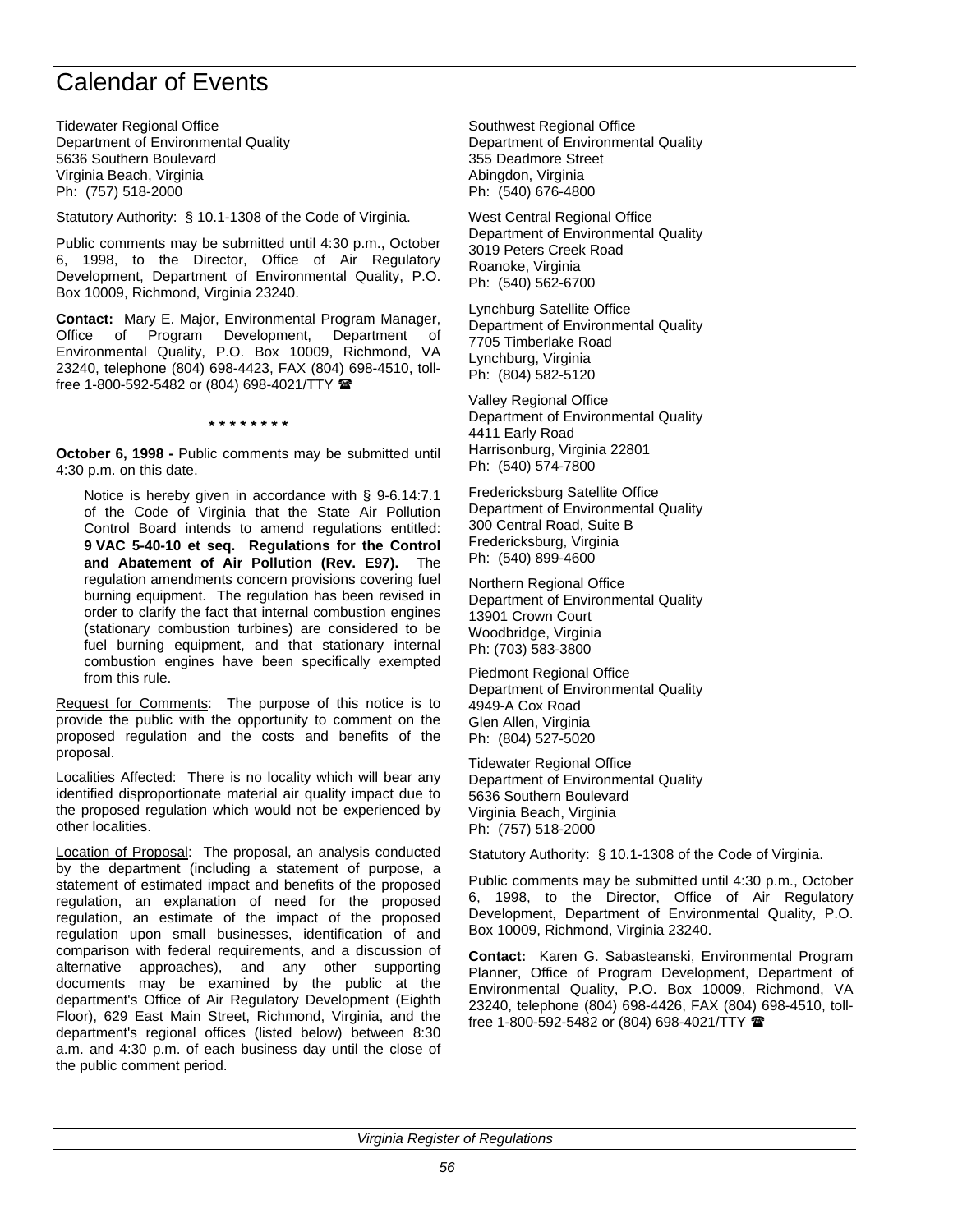#### **\* \* \* \* \* \* \* \***

**October 6, 1998 -** Public comments may be submitted until 4:30 p.m. on this date.

Notice is hereby given in accordance with § 9-6.14:7.1 of the Code of Virginia that the State Air Pollution Control Board intends to amend regulations entitled: **9 VAC 5-40-10 et seq. Regulations for the Control and Abatement of Air Pollution (Rev. L97).** The amendments concern provisions covering pulp and paper mills. The regulation has been revised to clarify the rule's applicability.

Request for Comments: The purpose of this notice is to provide the public with the opportunity to comment on the proposed regulation and the costs and benefits of the proposal.

Localities Affected: There is no locality which will bear any identified disproportionate material air quality impact due to the proposed regulation which would not be experienced by other localities.

Location of Proposal: The proposal, an analysis conducted by the department (including a statement of purpose, a statement of estimated impact and benefits of the proposed regulation, an explanation of need for the proposed regulation, an estimate of the impact of the proposed regulation upon small businesses, identification of and comparison with federal requirements, and a discussion of alternative approaches), and any other supporting documents may be examined by the public at the department's Office of Air Regulatory Development (Eighth Floor), 629 East Main Street, Richmond, Virginia, and the department's regional offices (listed below) between 8:30 a.m. and 4:30 p.m. of each business day until the close of the public comment period.

Southwest Regional Office Department of Environmental Quality 355 Deadmore Street Abingdon, Virginia Ph: (540) 676-4800

West Central Regional Office Department of Environmental Quality 3019 Peters Creek Road Roanoke, Virginia Ph: (540) 562-6700

Lynchburg Satellite Office Department of Environmental Quality 7705 Timberlake Road Lynchburg, Virginia Ph: (804) 582-5120

Valley Regional Office Department of Environmental Quality 4411 Early Road Harrisonburg, Virginia 22801 Ph: (540) 574-7800

Fredericksburg Satellite Office Department of Environmental Quality 300 Central Road, Suite B Fredericksburg, Virginia Ph: (540) 899-4600

Northern Regional Office Department of Environmental Quality 13901 Crown Court Woodbridge, Virginia Ph: (703) 583-3800

Piedmont Regional Office Department of Environmental Quality 4949-A Cox Road Glen Allen, Virginia Ph: (804) 527-5020

Tidewater Regional Office Department of Environmental Quality 5636 Southern Boulevard Virginia Beach, Virginia Ph: (757) 518-2000

Statutory Authority: § 10.1-1308 of the Code of Virginia.

Public comments may be submitted until 4:30 p.m., October 6, 1998, to the Director, Office of Air Regulatory Development, Department of Environmental Quality, P.O. Box 10009, Richmond, Virginia 23240.

**Contact:** Mary E. Major, Environmental Program Manager, Office of Program Development, Department of Environmental Quality, P.O. Box 10009, Richmond, VA 23240, telephone (804) 698-4423, FAX (804) 698-4510, tollfree 1-800-592-5482 or (804) 698-4021/TTY  $\blacksquare$ 

### **† October 7, 1998 - 1 p.m.** -- Open Meeting

**† October 8, 1998 - 9 a.m.** -- Open Meeting

Ramada Plaza Oceanfront Resort, 57th and Oceanfront, Virginia Beach, Virginia.

A quarterly meeting of the State Air Pollution Control Board will be held October 7, 1998, and the State Advisory Board on Air Pollution annual meeting will begin on October 8, 1998.

**Contact:** Cindy M. Berndt, Department of Environmental Quality, P.O. Box 10009, Richmond, VA 23240, telephone (804) 698-4378.

#### **\* \* \* \* \* \* \* \***

**October 28, 1998 - 9 a.m.** -- Public Hearing Department of Environmental Quality, 629 East Main Street, Training Room, Richmond, Virginia.

**November 13, 1998 -** Public comments may be submitted until this date.

Notice is hereby given in accordance with § 9-6.14:7.1 of the Code of Virginia that the State Air Pollution Control Board intends to amend regulations entitled: **Regulations for the Control and Abatement of Air**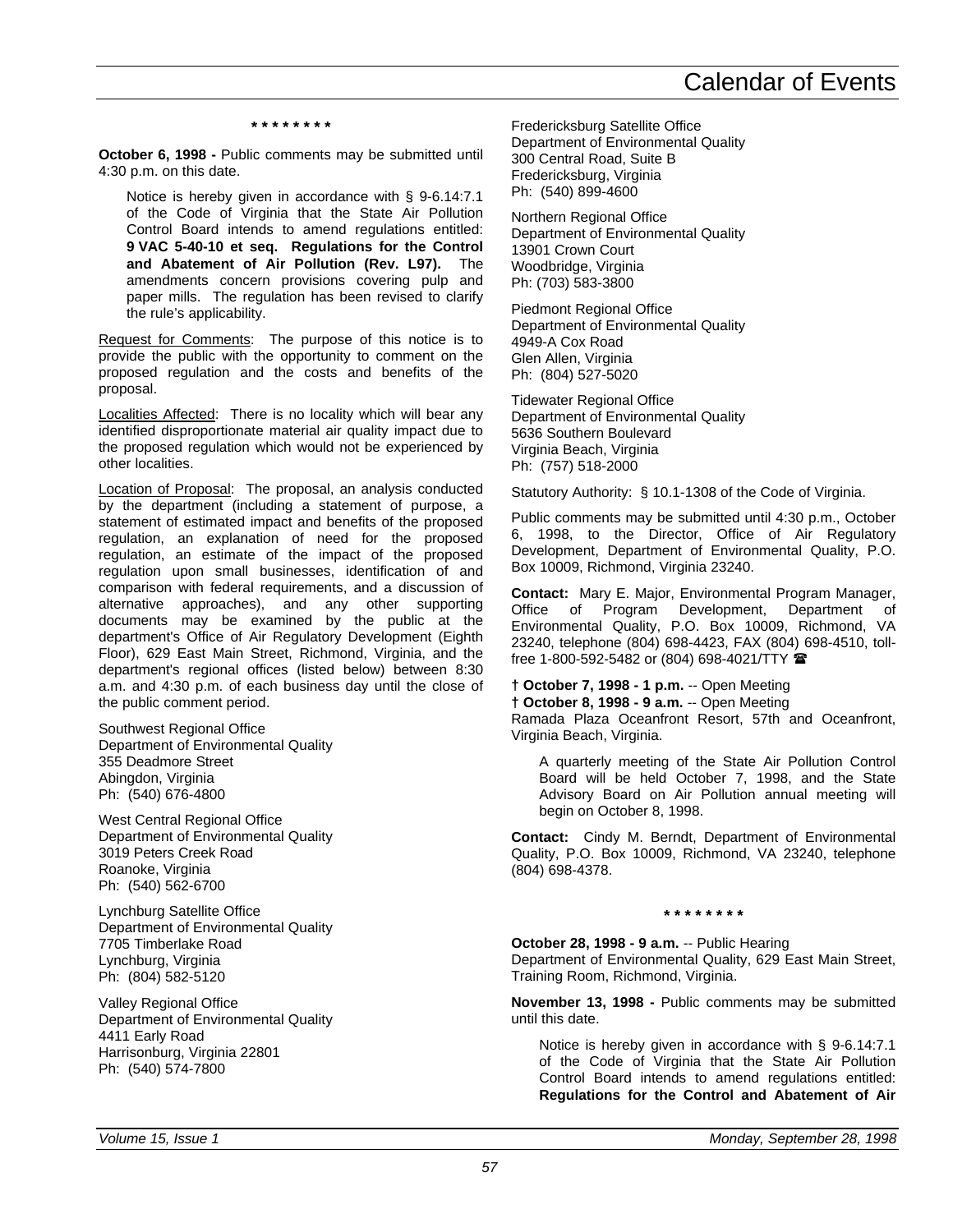**Pollution (Rev. GG): 9 VAC 5-20-10 et seq. General Provisions and 9 VAC 5-40-10 et seq. Existing Sources.** The regulation amendments concern provisions covering municipal waste combustors (MWCs). The affected facility to which the provisions of the regulation apply is each MWC unit with a combustion capacity greater than 250 tons per day of municipal solid waste (MSW) for which construction was commenced on or before September 20, 1994.

Emissions limitations are established for particulate matter, carbon monoxide, cadmium, lead, sulfur dioxide, hydrogen chloride, dioxin/furan, nitrogen oxides  $(No_x)$ , opacity, and fugitive dust. Compliance provisions cover startup, shutdown, and malfunction; procedures for calculating unit capacity are specified. Nitrogen oxides emissions averaging, which may be used at the sources' discretion, is described in detail.

Compliance schedules are specified. Operating practices are delineated and include the regulation of particulate matter control device inlet temperature. An important component of the regulation is the operator training and certification provisions, which describe procedures and programs for assuring operator qualifications. Test methods and procedures describe which reference methods are to be used for determining compliance with each emission standard. Monitoring systems are specified, including specific performance specifications and averaging methods. Finally, reporting and recordkeeping requirements describe how all of the above information is to be gathered, stored, and reported.

Request for Comments: The purpose of this notice is to provide the public with the opportunity to comment on the proposed regulation and the costs and benefits of the proposal.

Localities Affected: There is no locality which will bear any identified disproportionate material air quality impact due to the proposed regulation which would not be experienced by other localities.

Location of Proposal: The proposal, an analysis conducted by the department (including a statement of purpose, a statement of estimated impact and benefits of the proposed regulation, an explanation of need for the proposed regulation, an estimate of the impact of the proposed regulation upon small businesses, identification of and comparison with federal requirements, and a discussion of alternative approaches), and any other supporting documents may be examined by the public at the department's Office of Air Regulatory Development (Eighth Floor), 629 East Main Street, Richmond, Virginia, and the department's regional offices (listed below) between 8:30 a.m. and 4:30 p.m. of each business day until the close of the public comment period.

Southwest Regional Office Department of Environmental Quality 355 Deadmore Street Abingdon, Virginia Ph: (540) 676-4800

West Central Regional Office Department of Environmental Quality 3019 Peters Creek Road Roanoke, Virginia Ph: (540) 562-6700

Lynchburg Satellite Office Department of Environmental Quality 7705 Timberlake Road Lynchburg, Virginia Ph: (804) 582-5120

Valley Regional Office Department of Environmental Quality 4411 Early Road Harrisonburg, Virginia 22801 Ph: (540) 574-7800

Fredericksburg Satellite Office Department of Environmental Quality 300 Central Road, Suite B Fredericksburg, Virginia Ph: (540) 899-4600

Northern Regional Office Department of Environmental Quality 13901 Crown Court Woodbridge, Virginia Ph: (703) 583-3800

Piedmont Regional Office Department of Environmental Quality 4949-A Cox Road Glen Allen, Virginia Ph: (804) 527-5020

Tidewater Regional Office Department of Environmental Quality 5636 Southern Boulevard Virginia Beach, Virginia Ph: (757) 518-2000

Statutory Authority: § 10.1-1308 of the Code of Virginia.

Public comments may be submitted until 4:30 p.m., November 13, 1998, to the Director, Office of Air Regulatory Development, Department of Environmental Quality, P.O. Box 10009, Richmond, Virginia 23240.

**Contact:** Karen G. Sabasteanski, Policy Analyst, Office of Program Development, Department of Environmental Quality, P.O. Box 10009, Richmond, VA 23240, telephone (804) 698-4426, FAX (804) 698-4510, toll-free 1-800-592- 5482 or (804) 698-4021/TTY 2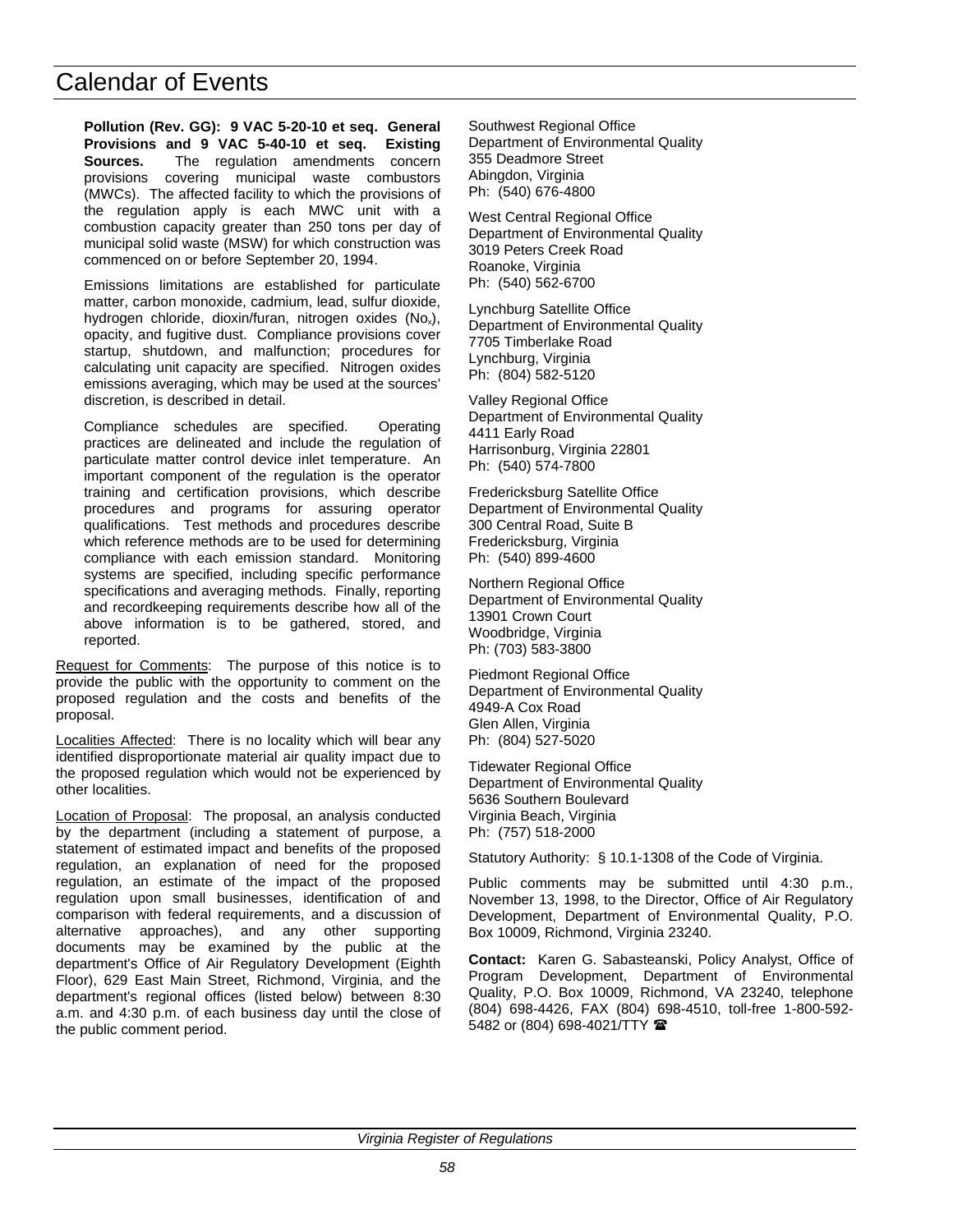## **ALCOHOLIC BEVERAGE CONTROL BOARD**

**October 5, 1998 - 9:30 a.m.** -- Open Meeting **October 19, 1998 - 9:30 a.m.** -- Open Meeting Department of Alcoholic Beverage Control, 2901 Hermitage Road, Richmond, Virginia.

A meeting to receive reports from and discuss activities of staff members, and to discuss other matters not yet determined.

**Contact:** W. Curtis Coleburn, Secretary to the Board, Department of Alcoholic Beverage Control, 2901 Hermitage Rd., P.O. Box 27491, Richmond, VA 23261, telephone (804) 213-4409 or FAX (804) 213-4442.

## **BOARD FOR ASBESTOS AND LEAD**

**November 10, 1998 - 10 a.m.** -- Open Meeting

Department of Professional and Occupational Regulation, 3600 West Broad Street, Conference Room 5W, Richmond, Virginia.

A meeting to conduct routine business. Public comment will be received at the beginning of the meeting.

**Contact:** David E. Dick, Assistant Director, Department of Professional and Occupational Regulation, 3600 W. Broad St., Richmond, VA 23230-4917, telephone (804) 367-8505, FAX (804) 367-2475 or (804) 367-9753/TTY  $\blacksquare$ 

### **BOARD OF AUDIOLOGY AND SPEECH-LANGUAGE PATHOLOGY**

**† October 29, 1998 - 9 a.m.** -- Open Meeting

Department of Health Professions, 6606 West Broad Street, 5th Floor, Conference Room 1, Richmond, Virginia.

A meeting of the Advisory Committee on Support Personnel to discuss alternatives to the regulation of support personnel.

**Contact:** Senita Booker, Administrative Staff Assistant, Department of Health Professions, 6606 W. Broad St., 4th Floor, Richmond, VA 23230-1717, telephone (804) 662- 7390, FAX (804) 662-9523 or (804) 662-7197/TTY  $\blacksquare$ 

### **BOARD FOR BARBERS**

**October 5, 1998 - 10 a.m.** -- Open Meeting Department of Professional and Occupational Regulation, 3600 West Broad Street, Richmond, Virginia.

An open meeting to discuss regulatory review and other matters requiring board action, including disciplinary cases. All meetings are subject to cancellation. Time of meeting subject to change. Call board office at least 24 hours in advance for confirmation. A public comment period will be held at the beginning of the meeting. Persons desiring to participate in the meeting and requiring special accommodations or interpreter services should contact the department at least 10 days prior to the meeting so that suitable arrangements can be made. The department fully complies with the Americans with Disabilities Act.

**Contact:** Nancy Taylor Feldman, Assistant Director, Department of Professional and Occupational Regulation, 3600 W. Broad St., Richmond, VA 23230-4917, telephone (804) 367-8590 or (804) 367-9753/TTY (

## **BOARD FOR BRANCH PILOTS**

**October 29, 1998 - 9:30 a.m.** -- Public Hearing Virginia Port Authority, 600 World Trade Center, 6th Floor, Norfolk, Virginia.

**October 30, 1998 -** Public comments may be submitted until this date.

Notice is hereby given in accordance with § 9-6.14:7.1 of the Code of Virginia that the Board for Branch Pilots intends to amend regulations entitled: **18 VAC 45-20-10 et seq. Board for Branch Pilots Regulations.** The purpose of the proposed amendments is to increase fees to comply with § 54.1-113 of the Code of Virginia.

Statutory Authority: §§ 54.1-902 and 54.1-907 of the Code of Virginia.

**Contact:** Mark N. Courtney, Assistant Director, Department of Professional and Occupational Regulation, 3600 W. Broad St., Richmond, VA 23230, telephone (804) 367-8514.

### **CHARITABLE GAMING COMMISSION**

**† October 6, 1998 - 9 a.m.** -- Open Meeting Elks Lodge 2188, 8421 Arlington Boulevard, Fairfax, Virginia.<sup>1</sup>

A training session.

**Contact:** Kristi Leslie, Administrative Staff Assistant, Charitable Gaming Commission, Monroe Bldg., 101 N. 14th St., 17th Floor, Richmond, VA 23219, telephone (804) 786- 3014 or FAX (804) 786-1079.

## **CHILD DAY-CARE COUNCIL**

**† October 8, 1998 - 9:30 a.m.** -- Open Meeting

Theater Row Building, 730 East Broad Street, Lower Level 1, Richmond, Virginia.

A subcommittee will meet at 9:30 a.m. to review the council's mission statement. The meeting of the entire council will begin at 10 a.m. The council will meet to discuss issues and concerns that impact child day centers, camps, school age programs, and<br>preschool/nursery schools. Public comment will be preschool/nursery schools. received at noon. Please call ahead of time for possible change in meeting time.

**Contact:** Rhonda Harrell, Program Development Supervisor, Division of Licensing Programs, Department of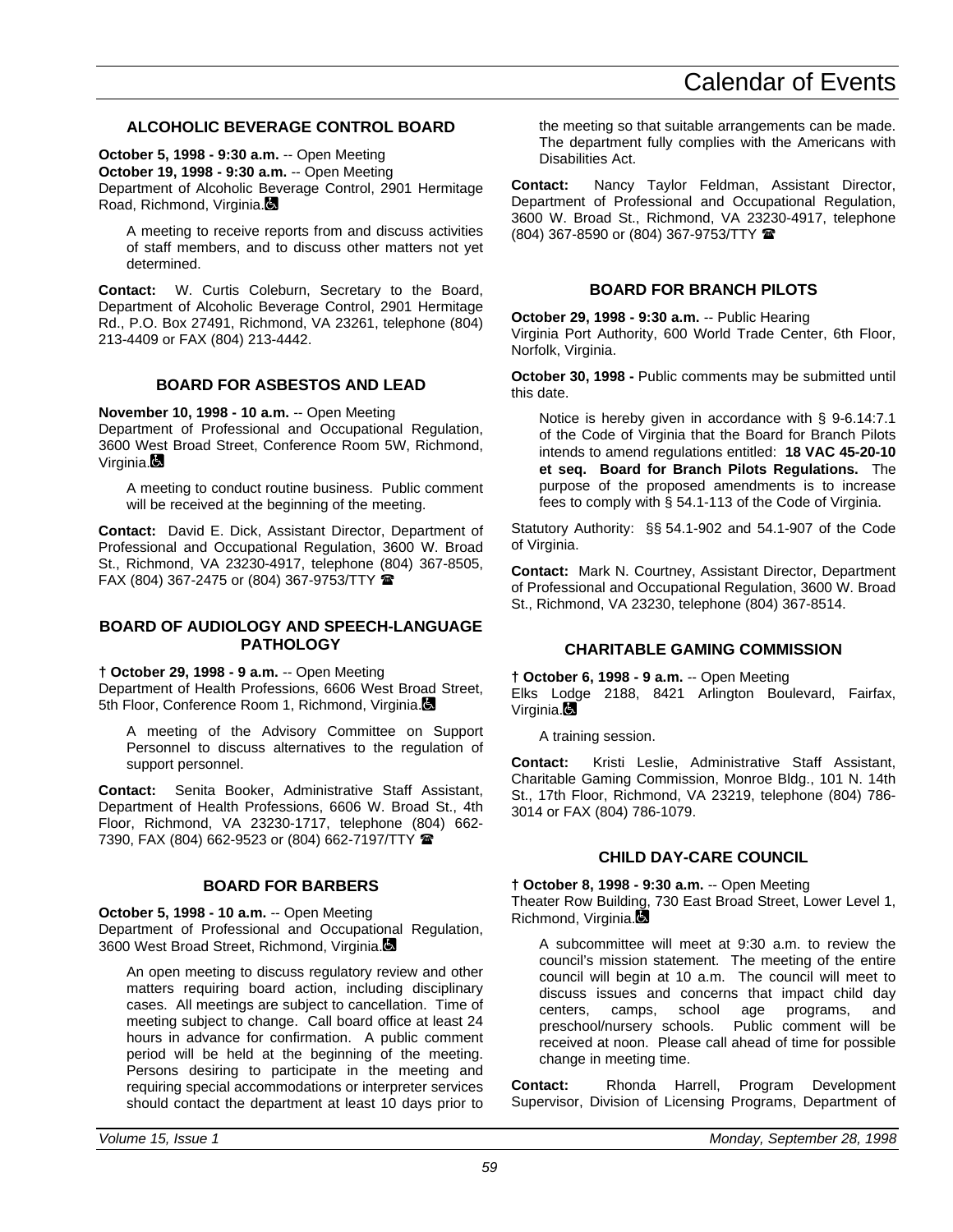Social Services, 730 E. Broad St., Richmond, VA 23219, telephone (804) 692-1775 or FAX (804) 692-2370.

### **CHESAPEAKE BAY LOCAL ASSISTANCE BOARD**

#### **October 13, 1998 - 10 a.m.** -- Open Meeting

Chesapeake Bay Local Assistance Department, 805 East Broad Street, Suite 701, Richmond, Virginia. (Interpreter for the deaf provided upon request)

The Northern Area Review Committee will review Chesapeake Bay Preservation Area programs for the northern area. Persons interested in observing should call the Chesapeake Bay Local Assistance Department to verify meeting time, location and schedule. No comments from the public will be entertained at the review committee meeting; however, written comments are welcome.

**Contact:** Carolyn J. Elliott, Executive Secretary, Chesapeake Bay Local Assistance Department, 805 E. Broad St., Suite 701, Richmond, VA 23219, telephone (804) 225-3440, FAX (804) 225-3447 or toll-free (800) 243-  $7229/TTY$ 

### **October 13, 1998 - 2 p.m.** -- Open Meeting

Chesapeake Bay Local Assistance Department, 805 East Broad Street, Suite 701, Richmond, Virginia. (Interpreter for the deaf provided upon request)

The Southern Area Review Committee will review Chesapeake Bay Preservation Area programs for the southern area. Persons interested in observing should call the Chesapeake Bay Local Assistance Department to verify meeting time, location and schedule. No comments from the public will be entertained at the review committee meeting; however, written comments are welcome.

**Contact:** Carolyn J. Elliott, Executive Secretary, Chesapeake Bay Local Assistance Department, 805 E. Broad St., Suite 701, Richmond, VA 23219, telephone (804) 225-3440, FAX (804) 225-3447 or toll-free (800) 243- 7229/TTY  $\circledR$ 

### **COMPENSATION BOARD**

**October 29, 1998 - 11 a.m.** -- Open Meeting 202 North 9th Street, 10th Floor, Richmond, VA. (Interpreter for the deaf provided upon request)

Monthly board meeting.

**Contact:** Cindy Waddell, Administrative Assistant, Compensation Board, 202 N. 9th St., Richmond, VA 23219, telephone (804) 786-0786, FAX (804) 371-0235 or (804) 786-0786/TTY

### **COMPREHENSIVE SERVICES FOR AT-RISK YOUTH AND THEIR FAMILIES**

### **State Management Team**

**† October 1, 1998 - 9:15 a.m.** -- Open Meeting

St. Joseph's Villa, 8000 Brook Road, Board Room, Richmond, Virginia. (Interpreter for the deaf provided upon request)

A meeting to discuss recommendations for policies and procedures to the State Executive Council on the Comprehensive Services Act.

**Contact:** Elisabeth Hutton, Secretary, Department of Health, P.O. Box 2448, Richmond, VA 23218, telephone (804) 371-4099.

### **BOARD OF CONSERVATION AND RECREATION**

**October 19, 1998 - 10 a.m.** -- Open Meeting State Capitol, Capitol Square, House Room 1, Richmond, Virginia.

A regular business meeting.

**Contact:** Leon E. App, Conservation and Development Programs Supervisor, Department of Conservation and Recreation, 203 Governor St., Suite 302, Richmond, VA 23219, telephone (804) 786-4570 or FAX (804) 786-6141.

### **DEPARTMENT OF CONSERVATION AND RECREATION**

**† September 28, 1998 - 7 p.m.** -- Open Meeting Fredericksburg City Council Chamber, 715 Princess Anne Street, Fredericksburg, Virginia.<sup>1</sup> (Interpreter for the deaf provided upon request)

**† September 30, 1998 - 7 p.m.** -- Open Meeting

Margaret Pierce Elementary School Auditorium, 12074 James Madison Street, Remington, Virginia. (Interpreter for the deaf provided upon request)

**† October 1, 1998 - 7 p.m.** -- Open Meeting

Richardsville Volunteer Fire Department, 29413 Eleys Ford Road, Richardsville, Virginia. (Interpreter for the deaf provided upon request)

The Rappahannock River State Park Feasibility Study (HJR 193) will be discussed, and the public will be afforded the opportunity to ask questions and make comments.

**Contact:** Derral Jones, Environmental Program Planner, Department of Conservation and Recreation, Division of Planning and Recreation Resources, 203 Governor St., Suite 326, Richmond, VA 23219, telephone (804) 786-9042 or (804) 786-2121/TTY (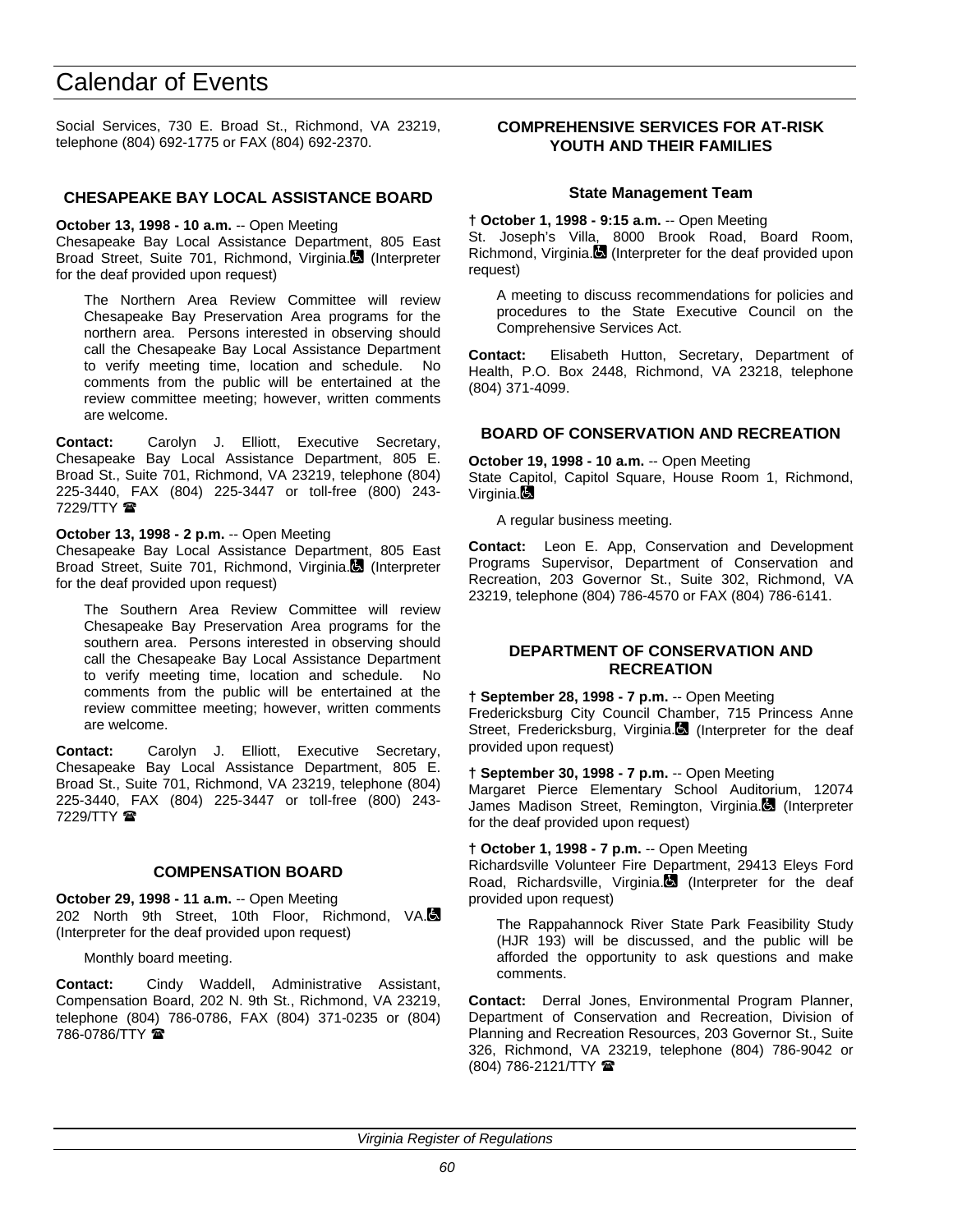# **† October 1, 1998 - Noon** -- Open Meeting

City Hall, 900 East Broad Street, Planning Commission Conference Room, 5th Floor, Richmond, Virginia. (Interpreter for the deaf provided upon request)

A meeting of the Falls of the James Scenic River Advisory Board to discuss river issues. A public comment period will follow the business meeting.

**Contact:** Richard G. Gibbons, Environmental Program Manager, Department of Conservation and Recreation, Division of Planning and Recreation Resources, 203 Governor St., Suite 326, Richmond, VA 23219, telephone (804) 786-4132, FAX (804) 371-7899 or (804) 786-2121/TTY  $\mathbf{r}$ 

# **† October 7, 1998 - 2 p.m.** -- Open Meeting

Rappahannock Area (RADCO) Planning District Commission, 512 Lafayette Boulevard, Fredericksburg, Virginia. (Interpreter for the deaf provided upon request)

A meeting of the Rappahannock River State Park Feasibility Study Advisory Committee for development of the feasibility study for a state park along the banks of the Rappahannock River between Remington and Fredericksburg (HJR 193).

**Contact:** Derral Jones, Environmental Program Planner, Department of Conservation and Recreation, Division of Planning and Recreation Resources, 203 Governor St., Suite 326, Richmond, VA 23219, telephone (804) 786-9042 or (804) 786-2121/TTY (

# **October 7, 1998 - 7 p.m.** -- Open Meeting

Agricultural Center Auditorium, Highway 60, Buckingham Courthouse, Virginia. (Interpreter for the deaf provided upon request)

The draft James River State Park master plan will be presented and the public will be asked to provide comment. The master plan was developed based on input received in previous public input sessions.

**Contact:** Robert Munson, Environmental Program Planner, Department of Conservation and Recreation, Division of Planning and Recreation Resources, 203 Governor St., Suite 326, Richmond, VA 23219, telephone (804) 786-6140 or (804) 786-2121/TTY (

**† October 24, 1998 - 1 p.m.** -- Open Meeting James Madison University, Harrisonburg, Virginia.

A regular meeting of the Virginia Cave Board to discuss issues relating to cave and karst conservation. A public comment period has been set aside on the agenda.

**Contact:** Lawrence R. Smith, Natural Area Protection Manager, Department of Conservation and Recreation, Division of Natural Heritage, 217 Governor St., 3rd Floor, Richmond, VA 23219, telephone (804) 786-7951, FAX (804) 371-2674 or (804) 786-2121/TTY 2

# **BOARD FOR CONTRACTORS**

**October 2, 1998 -** Public comments may be submitted through this date.

Notice is hereby given in accordance with § 9-6.14:7.1 of the Code of Virginia that the Board for Contractors intends to amend regulations entitled: **18 VAC 50-30-10 et seq. Board for Contractors Tradesman Rules and Regulations.** The proposed amendments add backflow prevention device workers to the trades regulated by the Tradesman Program. The voluntary statewide certification program for backflow prevention device workers mandated by the General Assembly will enable such workers to practice in different areas of the Commonwealth without having to apply for certification in each jurisdiction separately. Except for fees for the new program, there are no changes in the current fee structure of the Tradesman Program. Some editorial changes are also made.

Statutory Authority: §§ 54.1-201, 54.1-1102 and Article 3 (§ 54.1-1128 et seq.) of Chapter 11 of Title 54.1 of the Code of Virginia.

Public comments may be submitted until October 2, 1998, to George O. Bridewell, Administrator, Board for Contractors, 3600 West Broad Street, Richmond, Virginia 23230.

**Contact:** Geralde W. Morgan, Assistant Director, Department of Professional and Occupational Regulation, 3600 W. Broad St., Richmond, VA 23230, telephone (804) 367-6166 or FAX (804) 367-2474.

### **DEPARTMENT FOR THE DEAF AND HARD-OF-HEARING**

**† November 4, 1998 - 9 a.m.** -- Open Meeting Department for the Deaf and Hard-of-Hearing, Koger Center, 1602 Rolling Hills Drive, Suite 203, Richmond, Virginia.

A regular meeting of the advisory board. Public comment will be received with advance notice.

**Contact:** Beverly Chamberlain, Executive Secretary, Department for the Deaf and Hard-of-Hearing, Ratcliffe Bldg., 1602 Rolling Hills Dr., Suite 203, Richmond, VA 23229, telephone (804) 662-9705/VTTY/TTY, FAX 1-800- 662-9718 or toll-free 1-800-552-7917 (V/TTY).

# **BOARD OF DENTISTRY**

**October 2, 1998 -** Public comments may be submitted until this date.

Notice is hereby given in accordance with § 9-6.14:7.1 of the Code of Virginia that the Board of Dentistry intends to amend regulations entitled: **18 VAC 60-20-10 et seq. Virginia Board of Dentistry Regulations.** Amendments are proposed pursuant to Executive Order 15 (94), which called for clarification, simplification and,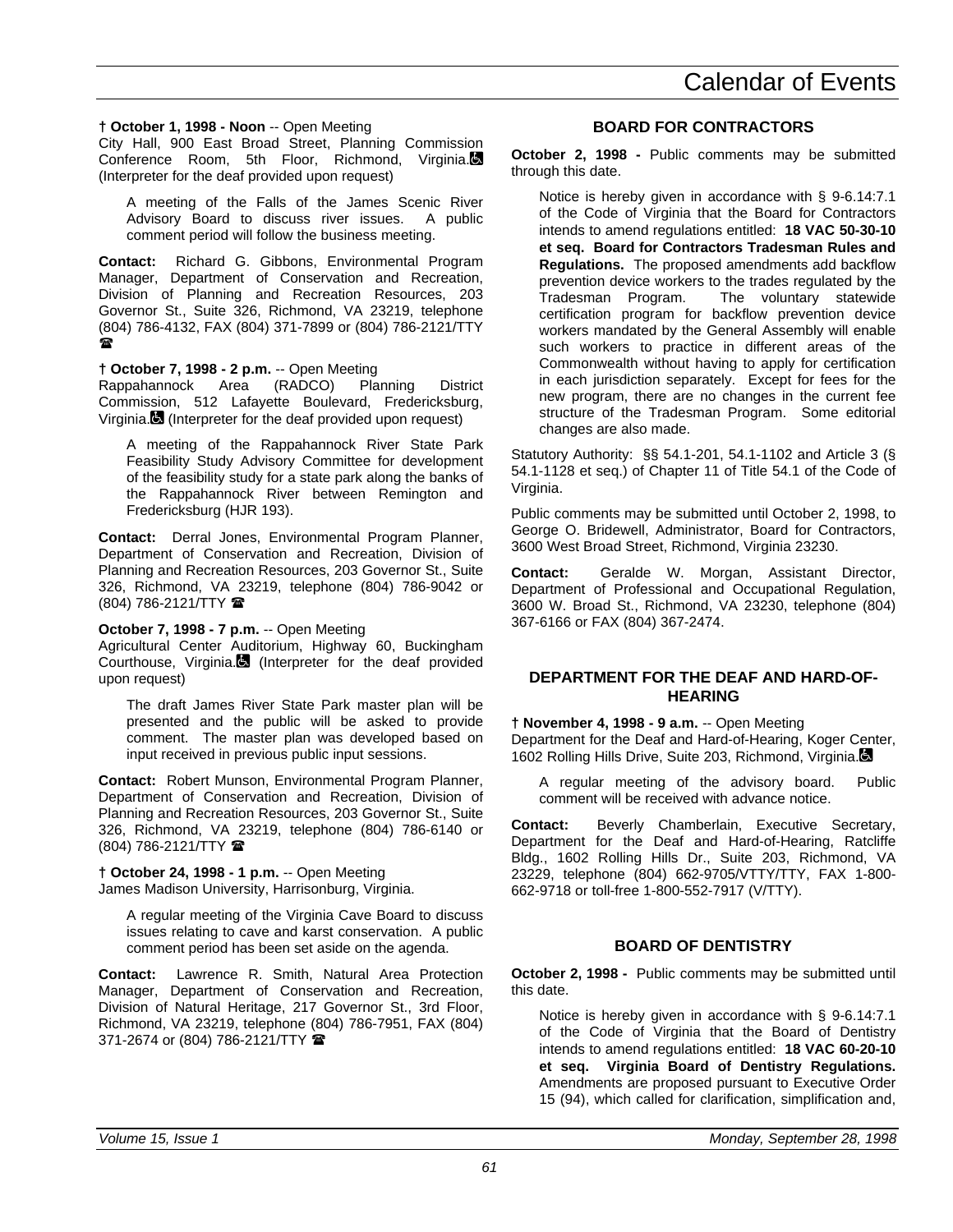where possible, a reduction in the regulatory burden. The proposed amendments allow dentists to delegate acts which are not specifically reserved for dentists/dental hygienists and which are consistent with the training and experience of the assistant.

Statutory Authority: § 54.1-2400 and Chapter 27 (§ 54.1- 2700 et seq.) of Title 54.1 of the Code of Virginia.

**Contact:** Marcia J. Miller, Executive Director, Board of Dentistry, 6606 W. Broad St., 4th Floor, Richmond, VA 23230-1717, telephone (804) 662-9906 or FAX (804) 662- 9943.

**\* \* \* \* \* \* \* \***

**October 2, 1998 -** Public comments may be submitted until this date.

Notice is hereby given in accordance with § 9-6.14:7.1 of the Code of Virginia that the Board of Dentistry intends to amend regulations entitled: **18 VAC 60-20-10 et seq. Virginia Board of Dentistry Regulations.** Amendments are proposed to increase fees for licensees of the Board of Dentistry in order to comply with a statutory mandate for the agency to raise revenues sufficient to meet expenses.

Statutory Authority: §§ 54.1-113 and 54.1-2400 of the Code of Virginia.

**Contact:** Marcia J. Miller, Executive Director, Board of Dentistry, 6606 W. Broad St., 4th Floor, Richmond, VA 23230-1717, telephone (804) 662-9906 or FAX (804) 662- 9943.

### **† October 2, 1998 - 8:30 a.m.** -- Open Meeting

Department of Health Professions, 6606 West Broad Street, 4th Floor, Richmond, Virginia. (Interpreter for the deaf provided upon request)

A panel of the board will conduct a formal administrative hearing for disciplinary purposes. This is a public meeting; however, no public comment will be taken.

**Contact:** Marcia J. Miller, Executive Director, Board of Dentistry, 6606 W. Broad St., 4th Floor, Richmond, VA 23230-1717, telephone (804) 662-9906 or (804) 662- 7197/TTY **雷** 

### **† October 2, 1998 - 1 p.m.** -- Open Meeting

**† October 16, 1998 - 9 a.m.** -- Open Meeting

Department of Health Professions, 6606 West Broad Street, 4th Floor, Richmond, Virginia. (Interpreter for the deaf provided upon request)

The Special Conference Committee will meet to hear disciplinary cases. This is a public meeting; however, no public comment will be taken.

**Contact:** Marcia J. Miller, Executive Director, Board of Dentistry, 6606 W. Broad St., 4th Floor, Richmond, VA 23230-1717, telephone (804) 662-9906 or (804) 662- 7197/TTY <sup>2</sup>

#### **† October 30, 1998 - 8 a.m.** -- Open Meeting

Department of Health Professions, 6606 West Broad Street, 4th Floor, Richmond, Virginia. $\blacksquare$  (Interpreter for the deaf provided upon request)

A meeting to adopt final regulations on proposed amendments to regulations pursuant to Executive Order 15 (94) which called for clarification, simplification and, where possible, a reduction in regulatory burden (regulations are amended to allow the dentists to delegate acts which are not specifically reserved for dentists/dental hygienists and which are consistent with the training and experience of the assistant), and proposed amendments to regulations to increase fees for licensees of the Board of Dentistry in order to comply with a statutory mandate for the agency to raise revenues sufficient to meet expenses. Public comment on the proposed regulations closes on October 2, 1998; no comment will be accepted at this meeting.

**Contact:** Marcia J. Miller, Executive Director, Board of Dentistry, 6606 W. Broad St., 4th Floor, Richmond, VA 23230-1717, telephone (804) 662-9906 or (804) 662- 7197/TTY **雷** 

### **VIRGINIA ECONOMIC DEVELOPMENT PARTNERSHIP**

### **October 6, 1998 - 10 a.m.** -- Open Meeting

Department of Economic Development, Riverfront Plaza, 901 East Byrd Street, West Tower, 19th Floor, Board Room, Richmond, Virginia. $\blacksquare$  (Interpreter for the deaf provided upon request)

A meeting of the Motion Picture Development Committee of the Virginia Tourism Corporation Board to discuss a production incentive plan in Virginia. Agenda available upon request. Public comment will be taken at the beginning of the meeting.

**Contact:** Judy Bulls, Assistant to the President and CEO of the Virginia Tourism Corporation, 901 E. Byrd St., Richmond, VA 23219, telephone (804) 371-8174 or FAX (804) 786-1919.

# **BOARD OF EDUCATION**

**September 29, 1998 - 9 a.m.** -- Open Meeting Martha Washington Inn, 150 West Main Street, Abingdon, Virginia. (Interpreter for the deaf provided upon request)

The Board of Education and the Board of Vocational Education will hold its regularly scheduled meeting. Business will be conducted according to items on the agenda. The agenda is available upon request.

**Contact:** Dr. James E. Laws, Jr., Executive Assistant, Department of Education, Monroe Bldg., 101 N. 14th St., P.O. Box 2120, Richmond, VA 23218-2120, telephone (804) 225-2540, FAX (804) 225-2524 or toll-free 1-800-292-3820.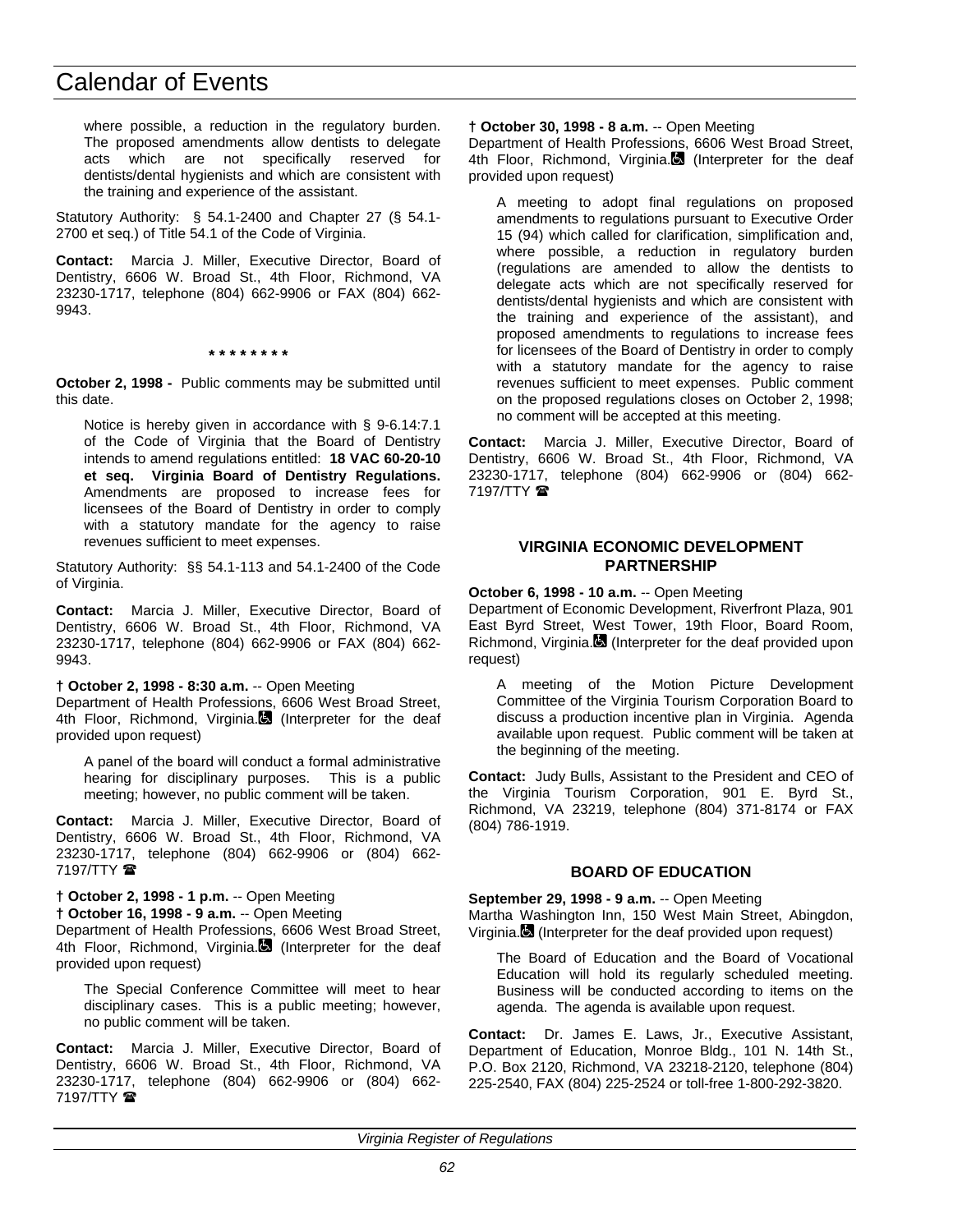# **LOCAL EMERGENCY PLANNING COMMITTEE - CHESTERFIELD COUNTY**

**October 1, 1998 - 5:30 p.m.** -- Open Meeting 6610 Public Safety Way, Chesterfield, Virginia.

A regular meeting.

**Contact:** Lynda G. Furr, Emergency Services Coordinator, Chesterfield Fire Department, P.O. Box 40, Chesterfield, VA 23832, telephone (804) 748-1236.

# **STATE EXECUTIVE COUNCIL**

**† October 30, 1998 - 9 a.m.** -- Open Meeting Theater Row Building, 730 East Broad Street, Lower Level 2, Training Room, Richmond, Virginia.

A regular meeting to provide for interagency programmatic and fiscal policies, oversee the administration of funds appropriated under the Comprehensive Services Act, and advise the Governor.

**Contact:** Alan G. Saunders, Director, State Executive Council, 1604 Santa Rosa Road, Suite 137, Richmond, VA 23229, telephone (804) 786-6629.

## **VIRGINIA FIRE SERVICES BOARD**

**October 18, 1998 - 10 a.m.** -- Open Meeting

English Inn, 2000 Morton Drive, Charlottesville, Virginia.

The Legislative/Liaison Committee will meet to discuss fire training and policies. The meeting is open to the public for input and comments

**Contact:** Troy H. Lapetina, Executive Director, Department of Fire Programs, James Monroe Bldg., 101 N. 14th St., 18th Floor, Richmond, VA 23219, telephone (804) 371-0220.

**October 18, 1998 - 1 p.m.** -- Open Meeting

English Inn, 2000 Morton Drive, Charlottesville, Virginia.

A business meeting to discuss fire training and policies. The meeting is open to the public for comments and input.

**Contact:** Troy H. Lapetina, Executive Director, Department of Fire Programs, James Monroe Bldg., 101 N. 14th St., 18th Floor, Richmond, VA 23219, telephone (804) 371-0220.

### **BOARD OF FUNERAL DIRECTORS AND EMBALMERS**

**† September 29, 1998 - 9 a.m.** -- Open Meeting Department of Health Professions, 6606 West Broad Street, 4th Floor, Richmond, Virginia.

A workshop to discuss licensure of crematories. Public comments will be received during the first 15 minutes.

**Contact:** Cheri Emma-Leigh, Administrative Staff Assistant, Board of Funeral Directors and Embalmers, 6606 W. Broad

St., 4th Floor, Richmond, VA 23230-1717, telephone (804) 662-9907, FAX (804) 662-9523 or (804) 662-7197/TTY (

**\* \* \* \* \* \* \* \***

**October 2, 1998 -** Public comments may be submitted until this date.

Notice is hereby given in accordance with § 9-6.14:7.1 of the Code of Virginia that the Board of Funeral Directors and Embalmers intends to amend regulations entitled: **18 VAC 65-20-10 et seq. Regulations of the Board of Funeral Directors and Embalmers and 18 VAC 65-40-10 et seq. Resident Trainee Program for Funeral Service.** Amendments are proposed to increase fees for licensees of the Board of Funeral Directors and Embalmers in order to comply with a statutory mandate for the agency to raise revenues sufficient to meet expenses.

Statutory Authority: §§ 54.1-2400 and 54.1-113 of the Code of Virginia.

**Contact:** Elizabeth Young-Tisdale, Executive Director, Board of Funeral Directors and Embalmers, 6606 W. Broad St., 4th Floor, Richmond, VA 23230-1717, telephone (804) 662-9907 or FAX (804) 662-9943.

**\* \* \* \* \* \* \* \***

**October 2, 1998 -** Public comments may be submitted until this date.

Notice is hereby given in accordance with § 9-6.14:7.1 of the Code of Virginia that the Board of Funeral Directors and Embalmers intends to amend regulations entitled: **18 VAC 65-20-10 et seq. Regulations of the Board of Funeral Directors and Embalmers.** Amendments are proposed pursuant to Executive Order 15 (94), which called for clarification, simplification and, where possible, a reduction in the regulatory burden. Regulations which are duplicative of provisions of the Code of Virginia or the Funeral Industry Rule of the Federal Trade Commission are eliminated.

Statutory Authority: §§ 54.1-2400 and Chapter 28 (§ 54.1- 2800 et seq.) of Title 54.1 of the Code of Virginia.

**Contact:** Elizabeth Young-Tisdale, Executive Director, Board of Funeral Directors and Embalmers, 6606 W. Broad St., 4th Floor, Richmond, VA 23230-1717, telephone (804) 662-9907 or FAX (804) 662-9943.

### **\* \* \* \* \* \* \* \***

**October 2, 1998 -** Public comments may be submitted until this date.

Notice is hereby given in accordance with § 9-6.14:7.1 of the Code of Virginia that the Board of Funeral Directors and Embalmers intends to amend regulations entitled: **18 VAC 65-30-10 et seq. Regulations for**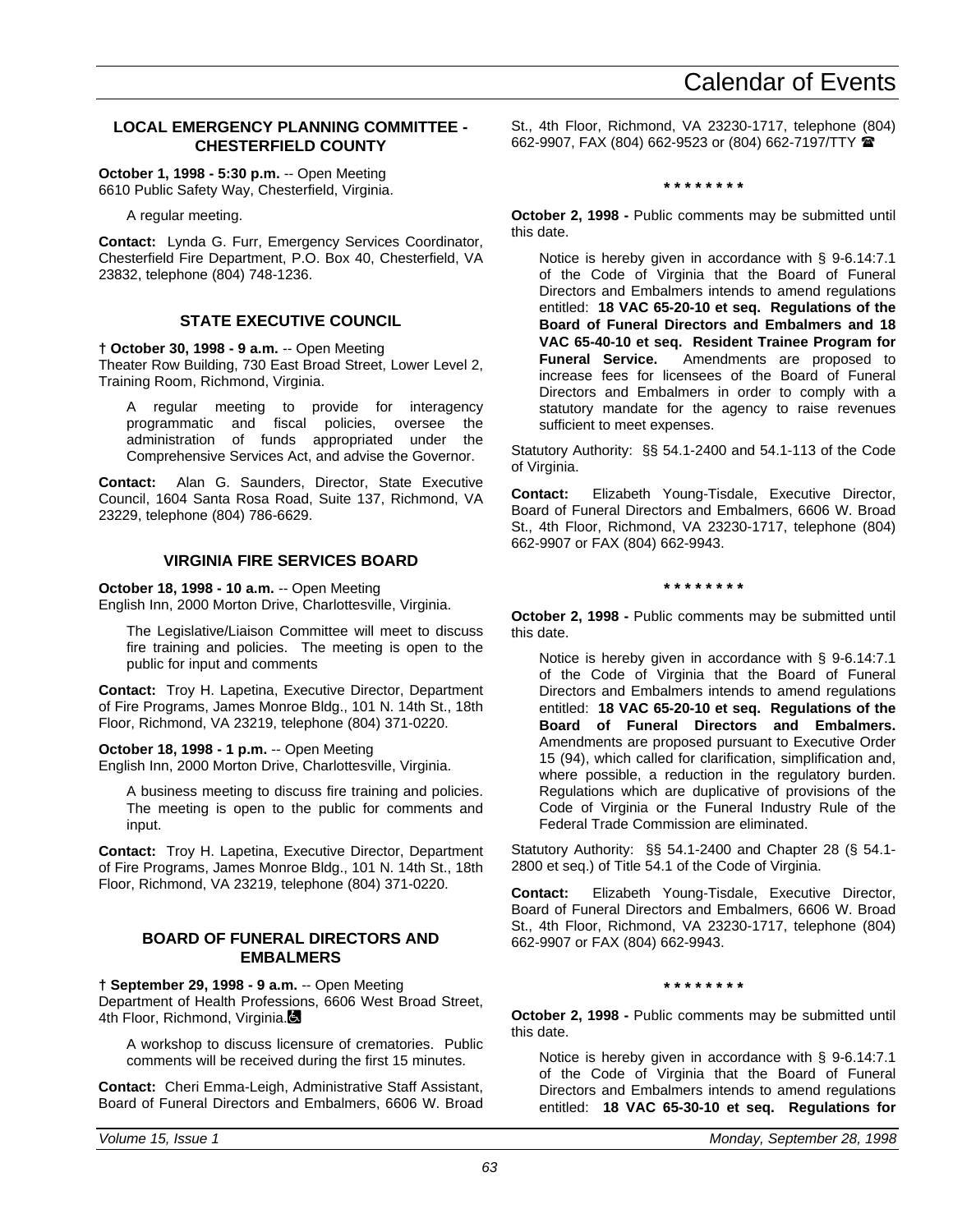**Preneed Funeral Planning.** Amendments are proposed pursuant to Executive Order 15 (94) in order to make regulations clearer, simpler, and less burdensome. The proposed amendments will eliminate the requirement for prior approval by the board of any preneed contract and disclosure statements.

Statutory Authority: §§ 54.1-2400, 54.1-2803 and 54.1-2820 of the Code of Virginia.

**Contact:** Elizabeth Young-Tisdale, Executive Director, Board of Funeral Directors and Embalmers, 6606 W. Broad St., 4th Floor, Richmond, VA 23230-1717, telephone (804) 662-9907 or FAX (804) 662-9943.

**\* \* \* \* \* \* \* \***

**October 2, 1998 -** Public comments may be submitted until this date.

Notice is hereby given in accordance with § 9-6.14:7.1 of the Code of Virginia that the Board of Funeral Directors and Embalmers intends to amend regulations entitled: **18 VAC 65-40-10 et seq. Resident Trainee Program for Funeral Service.** Amendments are proposed pursuant to Executive Order 15 (94) in order to make regulations clearer, simpler, and less burdensome. Amendments will eliminate duplicative regulations and requirements such as a certain number of funerals and embalmings in one calendar year in one funeral establishment.

Statutory Authority: §§ 54.1-2400 and Chapter 28 (§ 54.1- 2800 et seq. ) of Title 54.1 of the Code of Virginia.

**Contact:** Elizabeth Young-Tisdale, Executive Director, Board of Funeral Directors and Embalmers, 6606 W. Broad St., 4th Floor, Richmond, VA 23230-1717, telephone (804) 662-9907 or FAX (804) 662-9943.

**October 19, 1998 - 9 a.m.** -- Open Meeting

Department of Health Professions, 6606 West Broad Street, 4th Floor, Richmond, Virginia.

A general board meeting. Public comment will be received during the first 15 minutes of the meeting. Formal hearings will follow at 1 p.m.

**Contact:** Cheri Emma-Leigh, Administrative Staff Assistant, Board of Funeral Directors and Embalmers, 6606 W. Broad St., 4th Floor, Richmond, VA 23230-1717, telephone (804) 662-9907, FAX (804) 662-9523 or (804) 662-7197/TTY (

### **Special Conference Committee**

**October 5, 1998 - 9 a.m.** -- Open Meeting **October 6, 1998 - 9 a.m.** -- Open Meeting **October 28, 1998 - 9 a.m.** -- Open Meeting **October 29, 1998 - 9 a.m.** -- Open Meeting Department of Health Professions, 6606 West Broad Street, 4th Floor, Richmond, Virginia.

A meeting to conduct hearings. No public comment will be received.

**Contact:** Cheri Emma-Leigh, Administrative Staff Assistant, Board of Funeral Directors and Embalmers, 6606 W. Broad St., 4th Floor, Richmond, VA 23230-1717, telephone (804) 662-9970, FAX (804) 662-9523 or (804) 662-7197/TTY (

### **DEPARTMENT OF GAME AND INLAND FISHERIES**

**October 22, 1998 - 9 a.m.** -- Open Meeting

provided upon request)

**October 23, 1998 - 9 a.m.** -- Open Meeting Department of Game and Inland Fisheries, 4000 West Broad Street, Richmond, Virginia. (Interpreter for the deaf

The board will address amendments to fish and fishing regulations proposed at its August 20, 1998, meeting. This is the regular biennial review of regulations governing freshwater fish and fishing, including seasons, creel limits, methods of take, and possession. The board will solicit comments from the public during the public hearing portion of the meeting, at which time any interested citizen present shall be heard. The board then intends to adopt fishing regulations to be effective from January 1999 through December 2000. The board reserves the right to adopt final amendments which may be more liberal than, or more stringent than the regulations currently in effect, or the regulation amendments proposed at the August 20, 1998, board meeting, as necessary for the proper management of wildlife resources.

The board may review proposals for legislation for the 1999 session of the General Assembly, and may discuss general and administrative issues. The board may hold an executive session before the public session begins on October 22. If the board completes its entire agenda on October 22, it may not convene on October 23.

**Contact:** Phil Smith, Policy Analyst, Department of Game and Inland Fisheries, 4010 W. Broad St., Richmond, VA 23230, telephone (804) 367-8341 or FAX (804) 367-2311.

### **GEORGE MASON UNIVERSITY**

#### **October 21, 1998 - TBA** -- Open Meeting

George Mason University, Mason Hall, Board Room D23, Fairfax, Virginia.

A regular meeting of the Board of Visitors to hear reports of the standing committees of the board and to act on those recommendations presented by the standing committees. An agenda will be ready seven days prior to the board meeting for those individuals or organizations who request it.

**Contact:** Patricia E. Roney, Program Support Tech. Sr., George Mason University, President's Office, Fairfax, VA 22030, telephone (703) 993-8700.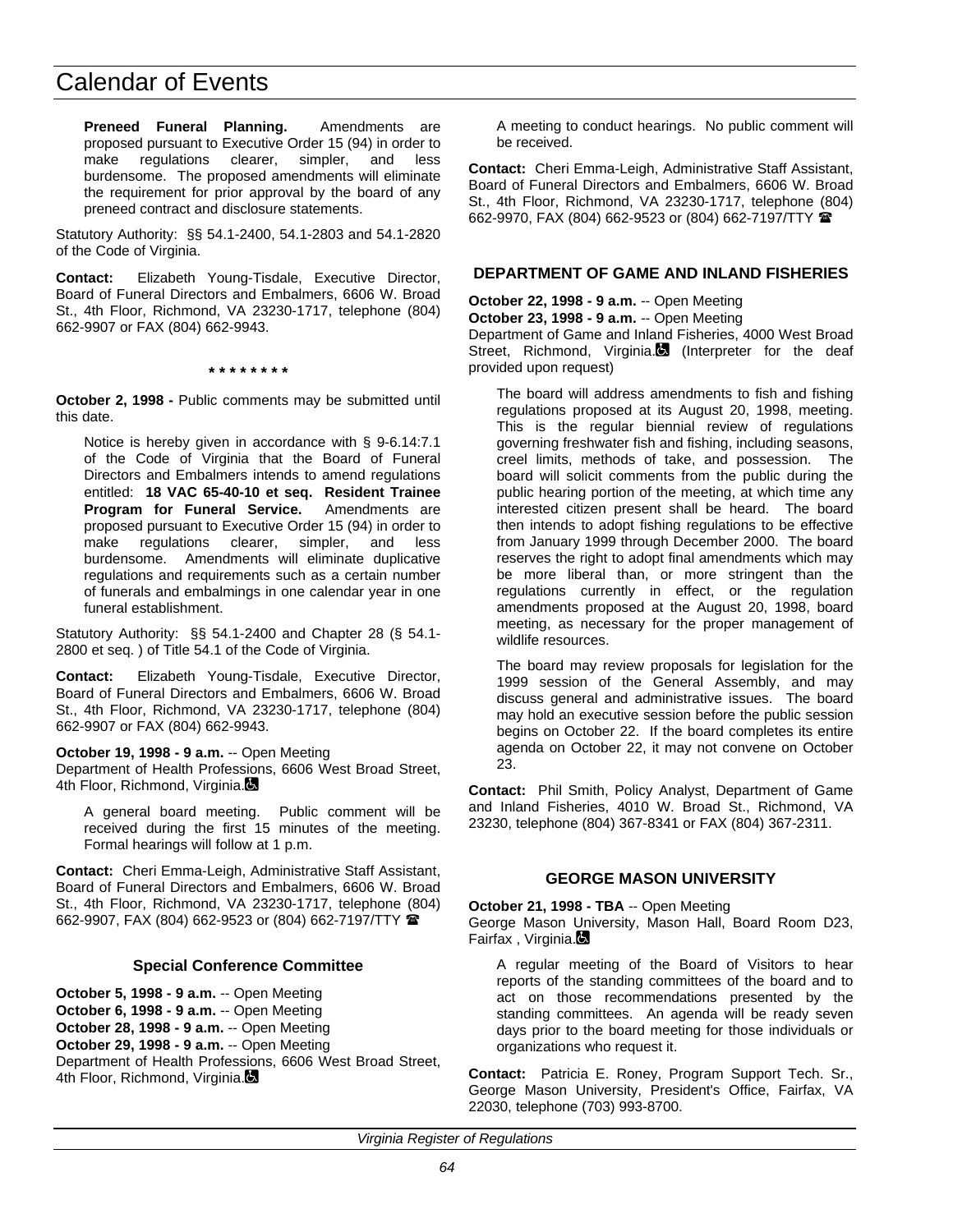# **GOVERNOR'S ADVISORY COMMISSION ON WELFARE REFORM**

**† October 13, 1998 - 10 a.m.** -- Open Meeting

Department of Social Services, Theater Row Building, 730 East Broad Street, Lower Level 2, Richmond, Virginia.

A meeting to provide an update on the progress of welfare reform.

**Contact:** Fay G. Lohr, Director, Division of Community Programs and Resources, Department of Social Services, 730 E. Broad St., Richmond, VA 23219, telephone (804) 692-1895 or FAX (804) 692-1869.

# **DEPARTMENT OF HEALTH PROFESSIONS**

**October 9, 1998 - 9 a.m.** -- Open Meeting Department of Health Professions, 6606 West Broad Street, 5th Floor, Conference Room 4, Richmond, Virginia. (Interpreter for the deaf provided upon request)

The Intervention Program Committee will meet with its contractor and representatives to review reports, policies and procedures for the Health Practitioner's Intervention Program. The committee will meet in open session for general discussion of the program. The committee may meet in executive sessions for the purpose of consideration of specific requests from applicants to or participants in the program.

**Contact:** John W. Hasty, Director, Department of Health Professions, 6606 W. Broad St., 4th Floor, Richmond, VA 23230-1717, telephone (804) 662-9424, FAX (804) 662-9114 or (804) 662-7197/TTY  $\blacksquare$ 

# **BOARD FOR HEARING AID SPECIALISTS**

**September 29, 1998 - 8:30 a.m.** -- Open Meeting Department of Professional and Occupational Regulation, 3600 West Broad Street, 5th Floor, Richmond, Virginia. (Interpreter for the deaf provided upon request)

A meeting to discuss regulatory review and other matters requiring board action, including disciplinary cases. In addition, the Hearing Aid Specialist Licensing Examination will be administered to eligible candidates.<br>All meetings are subject to cancellation. Time of All meetings are subject to cancellation. meeting is subject to change. Call the board's office at least 24 hours in advance. A public comment period will be held at the beginning of the meeting. Persons desiring to participate in the meeting and requiring special accommodations or interpreter services should contact the department at least 10 days prior to the meeting so that suitable arrangements can be made. The department fully complies with the Americans with Disabilities Act.

**Contact:** Nancy Taylor Feldman, Assistant Director, Department of Professional and Occupational Regulation, 3600 W. Broad St., Richmond, VA 23230-4917, telephone (804) 367-8590, or (804) 367-9753/TTY曾

# **STATE COUNCIL OF HIGHER EDUCATION FOR VIRGINIA**

**† October 20, 1998 - 8:30 a.m.** -- Open Meeting James Monroe Building, 101 North 14th Street, Richmond, Virginia.**Q** 

**† November 17, 1998 - 8:30 a.m.** -- Open Meeting James Madison University, Harrisonburg, Virginia.

A monthly meeting of the committee and council.

**Contact:** Pamela H. Landrum, Administrative Staff Assistant, State Council of Higher Education, James Monroe Bldg., 101 N. 14th St., 9th Floor, Richmond, VA 23219, telephone (804) 225-2602 or FAX (804) 371-7911.

# **HOPEWELL INDUSTRIAL SAFETY COUNCIL**

**† October 6, 1998 - 9 a.m.** -- Open Meeting

**† November 3, 1998 - 9 a.m.** -- Open Meeting

Hopewell Community Center, Second and City Point Road, Hopewell, Virginia. (Interpreter for the deaf provided upon request)

Local Emergency Preparedness Committee meeting on emergency preparedness as required by SARA Title III.

**Contact:** Robert Brown, Emergency Services Coordinator, 300 N. Main St., Hopewell, VA 23860, telephone (804) 541- 2298.

# **COUNCIL ON INFORMATION MANAGEMENT**

**† October 15, 1998 - 1:30 p.m.** -- Open Meeting Virginia Military Institute, Lexington, Virginia.

A regular meeting of the Virginia Geographic Information Network Advisory Board.

**Contact:** Bill Shinar, Virginia Geographic Information Network Coordinator, Council on Information Management, Washington Bldg., 1100 Bank St., Suite 901, Richmond, VA 23219, telephone (804) 225-3622, FAX (804) 371-7952 or toll-free 1-800-828-1120.

**† October 26, 1998 - 10 a.m.** -- Open Meeting Location to be determined.

A regular meeting of the Land Records Management Task Force.

**Contact:** Diane Wresinski, Policy and Planning Specialist, Council on Information Management, Washington Bldg., 1100 Bank St., Suite 901, Richmond, VA 23219, telephone (804) 225-3622, FAX (804) 371-7952 or toll-free 1-800-828- 1120.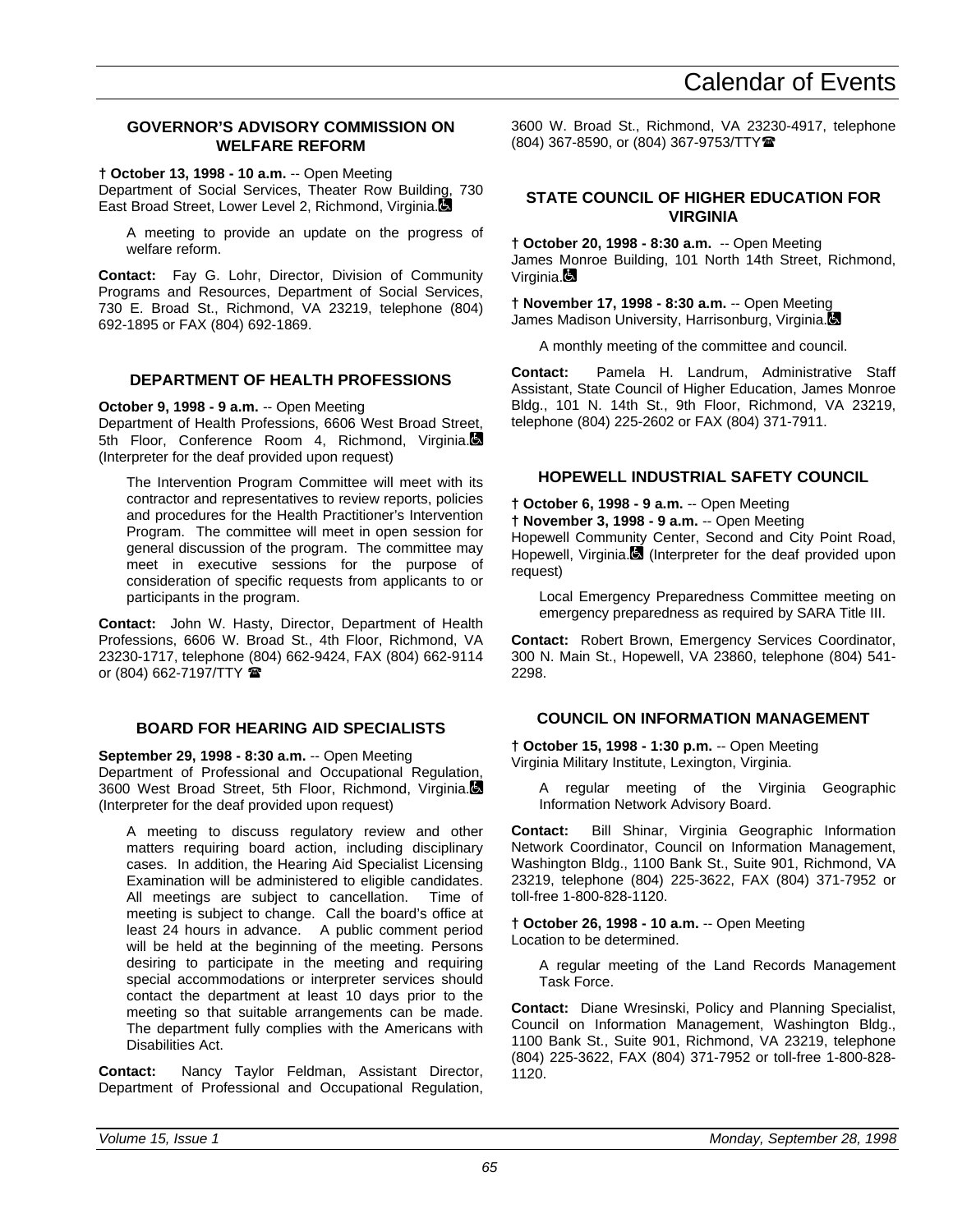# **VIRGINIA ADVISORY COMMISSION ON INTERGOVERNMENTAL RELATIONS**

**† September 29, 1998 - 9:30 a.m.** -- Open Meeting General Assembly Building, 910 Capitol Square, Sixth Floor, Speaker's Conference Room, Richmond, Virginia.

A regular meeting.

**Contact:** Adele MacLean, Secretary, Advisory Commission on Intergovernmental Relations, 805 E. Broad St., Room 702, Richmond, VA 23219, telephone (804) 786-5608, FAX (804) 371-7999 or (804) 786-1860/TTY (

# **STATE BOARD OF JUVENILE JUSTICE**

**† October 14, 1998 - 9 a.m.** -- Open Meeting 700 Centre, 700 East Franklin Street, Richmond, Virginia.

The Secure Program Committee and the Nonsecure Program Committee will meet at 9 a.m. The full board will meet at 10 a.m. to take certification action and to take up other matters brought before it.

**Contact:** Donald R. Carignan, Policy Analyst, Department of Juvenile Justice, 700 E. Franklin St., P.O. Box 1110, Richmond, VA 23218-1110, telephone (804) 371-0743.

# **DEPARTMENT OF LABOR AND INDUSTRY**

**† October 20, 1998 - 2 p.m.** -- Public Hearing

State Capitol, Capitol Square, House Room 2, Richmond, Virginia.

**November 30, 1998 -** Public comments may be submitted until this date.

Notice is hereby given in accordance with § 9-6.14:7.1 of the Code of Virginia that the Department of Labor and Industry intends to **repeal** regulations entitled: **16 VAC 15-20-10 et seq. Regulations Establishing a Multiple of Federal Minimum Hourly Wage Relating to Garnishment of Wages** and **adopt** regulations entitled: **16 VAC 15-21-10 et seq. Maximum Garnishment Amounts.** Section 34-29 of the Code of Virginia provides that the maximum amount which may be garnished by an employer is that amount by which an employee's disposable earnings for a week exceed 30 times the federal minimum hourly wage rate (F.M.W.R.) in effect at the time earnings are payable. That section also provides that an employer may not garnish more than 25% of disposable earnings in cases of ordinary debt. The section requires the Commissioner of Labor and Industry to establish equivalent maximum earnings which may be garnished by employers for other pay periods, such as biweekly, semimontly, monthly, and longer than monthly pay periods.

The current regulation, 16 VAC 15-20-10 et seq., contains specific dollar figures based on the then-current F.M.W.R. Since 1970, the F.M.W.R. has increased several times, requiring the commissioner to repeatedly revise the regulation.

The commissioner proposed to repeal the current regulation and to replace it with a new regulation, proposed 16 VAC 15-21-10 et seq. Maximum Garnishment Amounts. The purpose of the replacement regulation is to clearly set forth the method for calculating the necessary amounts, but to omit specific dollar amounts. This new regulation will not make any substantive change to the previous method of calculating the maximum garnishment amounts. The new regulation will simply and clearly state the method of calculation, and omit any specific dollar amounts as shown in the current regulation.

Statutory Authority: § 34-29 of the Code of Virginia.

Public comments may be submitted until November 30, 1998, to Bonnie Hopkins, Regulatory Coordinator, Department of Labor and Industry, 13 South 13th Street, Richmond, VA 23219.

**Contact:** Anupama Agarwal, Agency Management Analyst Senior, Department of Labor and Industry, Powers-Taylor Bldg., 13 S. 13th St., Richmond, VA 23219, telephone (804) 371-2316, FAX (804) 371-2324 or (804) 786-2376/TTY (

## **Safety and Health Codes Board**

**October 2, 1998 -** Public comments may be submitted until this date.

Notice is hereby given in accordance with § 9-6.14:7.1 of the Code of Virginia that the Safety and Health Codes Board intends to amend regulations entitled: **16 VAC 25-50-10 et seq. Boiler and Pressure Vessel Rules and Regulations.** The proposed amendments incorporate the transfer of authority for setting various fee amounts from statute to regulation, and adopt several changes recommended individually or jointly by the regulated community, the National Board of Boiler and Pressure Vessel Inspectors, or the Chief Boiler and Pressure Vessel Inspector of the Commonwealth.

The proposed amendments also direct Commonwealth inspectors to inspect uninsured boilers and pressure vessels in those geographic areas or limited time periods within which commercial services would not be available, set out the chief inspector's criteria for determining unavailability, and establish rates for certification inspections conducted by Commonwealth inspectors. These changes eliminate a criticism of the current privatized inspection system and are directed by Chapter 212, 1997 Acts of Assembly.

Also included in these proposed amendments are changes suggested by the department's regulatory review and a request by the department to require the national board "R" and "VR" stamp certification for organizations performing repairs and alterations to boilers and pressure vessels, and the repair and resetting of safety valves. Current regulation requires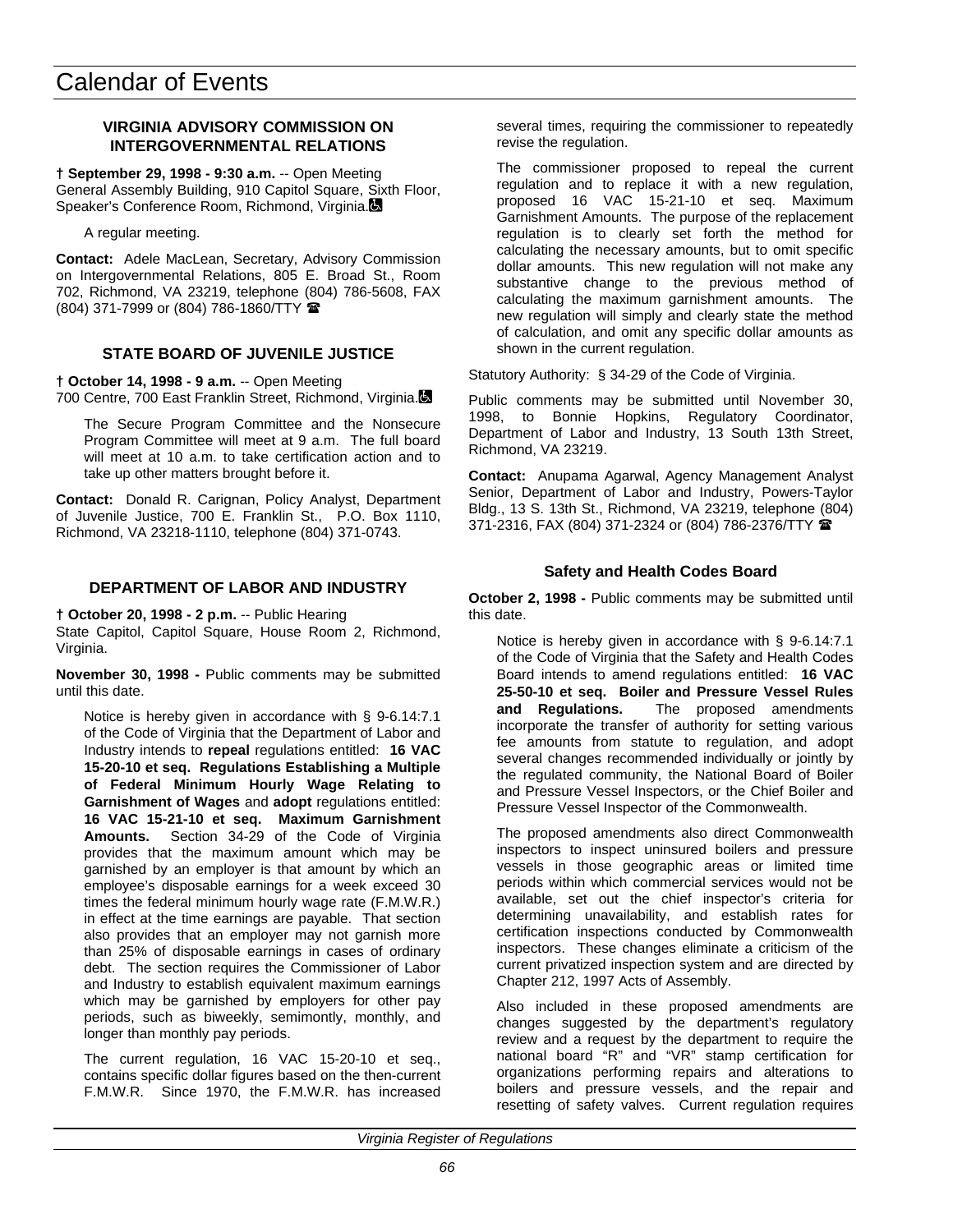that all boilers and pressure vessels be designed, constructed and installed in accordance with the ASME Boiler and Pressure Vessel Code. However, the ASME code does not establish standards for repair or alteration of these objects once they have been code stamped and installed.

Statutory Authority: § 40.1-51.6 of the Code of Virginia.

Public comments may be submitted until October 2, 1998, to Bonnie R. Hopkins, Regulatory Coordinator, Department of Labor and Industry, Powers-Taylor Building, 13 South 13th Street, Richmond, Virginia 23219.

**Contact:** Fred P. Barton, Boiler Chief Inspector, Department of Labor and Industry, Powers-Taylor Bldg., 13 S. 13th St., Richmond, VA 23219, telephone (804) 786-3262, FAX (804) 371-6524 or (804) 786-2376/TTY <sup>金</sup>

**† October 19, 1998 - 10 a.m.** – Open Meeting

General Assembly Building, 9th and Broad Streets, House Room C, Richmond, Virginia. (Interpreter for the deaf provided upon request)

A meeting of the Safety and Health Codes Board to discuss:

1. 16 VAC 25-50-10- et seq., Amendments to Boiler and Pressure Vessel Rules and Regulations: Final Rule

2. 16 VAC 25-100-1915.1001, Amendments to Occupational Exposure to Asbestos for Shipyard Employment, (1915.1001): Final Rule

16 VAC 25-175-1926.1101, Amendments to Occupational Exposure to Asbestos for Construction (1926.1101): Final Rule

3. Standards Improvement (miscellaneous changes) for General Industry (Part 1910) and Construction Standards (Part 1926): Final Rule

**Contact:** Regina P. Cobb, Agency Management Analyst Senior, Department of Labor and Industry, Powers-Taylor Bldg., 13 S. 13th St., Richmond, VA 23219, telephone (804) 786-0610, FAX (804) 786-8418 or (804) 786-2376.

# **LONGWOOD COLLEGE**

**† October 9, 1998 - 9 a.m.** -- Open Meeting Longwood College, Lankford Building, Appomattox-Buckingham Rooms, Farmville, Virginia.

The following committees of the Board of Visitors will conduct routine business meetings:

Student Affairs Committee - 9 a.m. Academic Affairs Committee - 10:45 a.m. Facilities and Services Committee - 1:30 p.m. Finance Committee - 2:30 p.m.

**Contact:** Patricia P. Cormier, President, Longwood College, 201 High St., Farmville, VA 23909, telephone (804) 395- 2004 or FAX (804) 395-2821.

**† October 10, 1998 - 9 a.m.** -- Open Meeting

Longwood College, Hull Building, Room 129, Farmville, Virginia. $\blacksquare$ 

A meeting of the Board of Visitors to conduct routine business.

**Contact:** Patricia P. Cormier, President, Longwood College, 201 High St., Farmville, VA 23909, telephone (804) 395- 2004 or FAX (804) 395-2821.

# **VIRGINIA MANUFACTURED HOUSING BOARD**

**† October 20, 1998 - 10 a.m.** -- Open Meeting Department of Housing and Community Development, 501 North 2nd Street, The Jackson Center, 2nd Floor, Richmond, Virginia. (Interpreter for the deaf provided upon request)

A regular monthly meeting.

**Contact:** Curtis L. McIver, Associate Director, Department of Housing and Community Development, Manufactured Housing Office, The Jackson Center, 501 N. 2nd St., Richmond, VA 23219, telephone (804) 371-7160 or (804) 371-7089/TTY <sup>1</sup>

## **BOARD OF MEDICAL ASSISTANCE SERVICES**

**† October 13, 1998 - 10 a.m.** -- Open Meeting Department of Medical Assistance Services, 600 East Broad Street, Suite 1300, Richmond, Virginia.

A meeting to discuss medical assistance services policy and to take action on issues pertinent to the board.

**Contact:** Amy M. Atkinson, Board Liaison, Department of Medical Assistance Services, 600 E. Broad St., Suite 1300, Richmond, VA 23219, telephone (804) 786-8854 or FAX (804) 371-4981.

## **DEPARTMENT OF MEDICAL ASSISTANCE SERVICES**

**October 2, 1998 -** Public comments may be submitted until this date.

Notice is hereby given in accordance with § 9-6.14:7.1 of the Code of Virginia that the Department of Medical Assistance Services intends to amend regulations entitled: **Home Infusion Therapy/Bundling Services and Supplies: 12 VAC 30-50-10 et seq. Amount, Duration and Scope of Medical and Remedial Care and Service and 12 VAC 30-80-10 et seq. Methods and Standards for Establishing Payment Rates; Other Types of Care.** The purpose of this proposal is to simplify the billing procedures of durable medical equipment providers and pharmacy providers when they are providing home infusion therapy services/bundling services and supplies (intravenous therapy, respiratory therapy and service agreements on equipment). This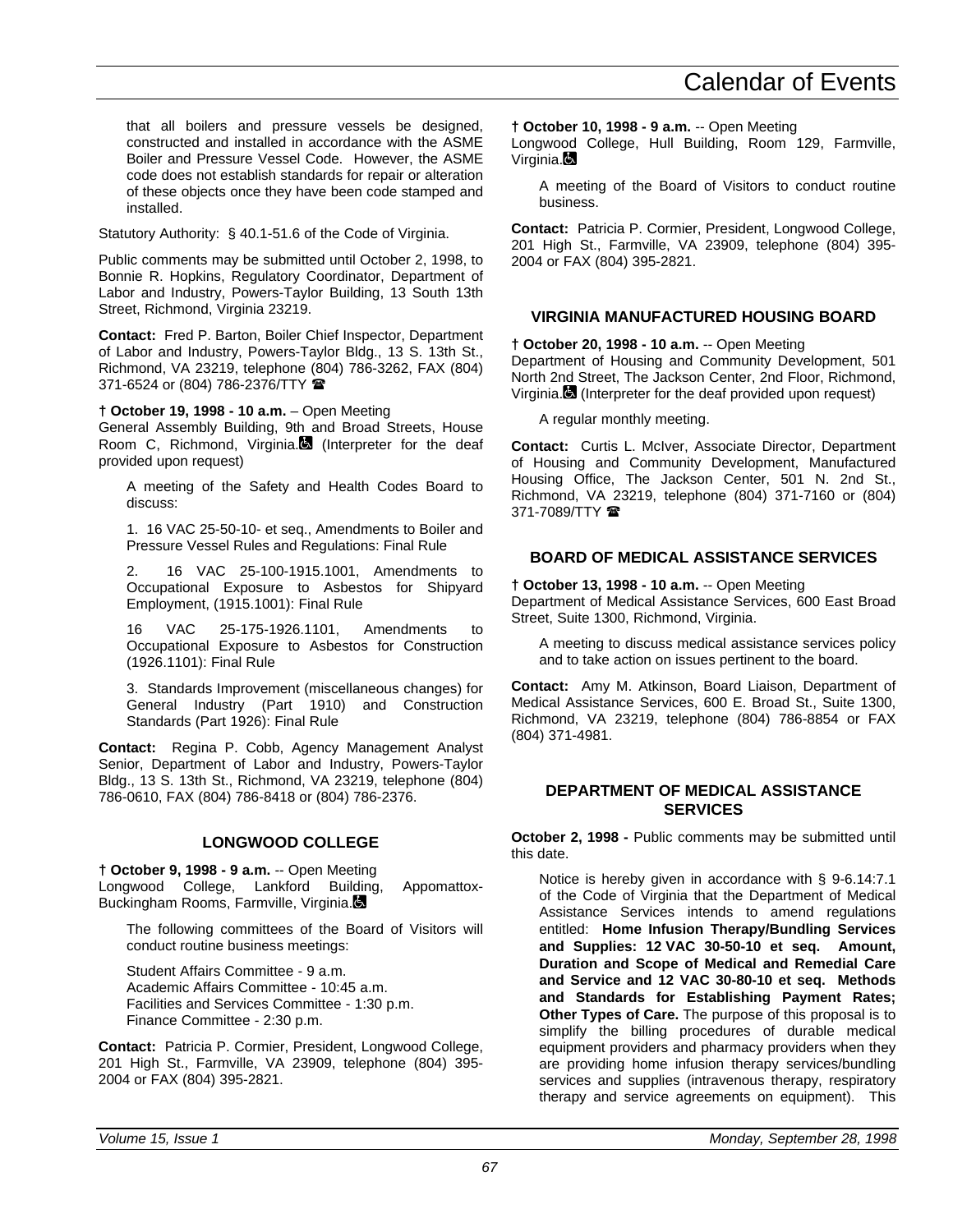simplification will make providers' initial billing process easier and quicker but will also make it easier for DMAS to conduct postpayment reviews of providers' records.

Statutory Authority: § 32.1-325 of the Code of Virginia.

Public comments may be submitted until the close of business on October 2, 1998, to Lynda Hamm, R.N., Division of Provider Operations, Department of Medical Assistance Services, 600 East Broad Street, Suite 1300, Richmond, Virginia 23219.

**Contact:** Victoria P. Simmons, Regulatory Coordinator, Department of Medical Assistance Services, 600 E. Broad St., Suite 1300, Richmond, VA 23219, telephone (804) 786- 7959 or FAX (804) 786-3146.

#### **October 5, 1998 - 1 p.m.** -- Open Meeting

Department of Medical Assistance Services, 600 East Broad Street, Suite 1300, Board Room, Richmond, Virginia.

The Pharmacy Liaison Committee will conduct routine business.

**Contact:** Marianne Rollings, Pharmacy Services, Client Services, Department of Medical Assistance Services, 600 E. Broad St., Suite 1300, Richmond, VA 23219, telephone (804) 225-4268.

### **BOARD OF MEDICINE**

**October 8, 1998 - 8 a.m.** -- Open Meeting **October 9, 1998 - 8 a.m.** -- Open Meeting **October 10, 1998 - 8 a.m.** -- Open Meeting Department of Health Professions, 6606 West Broad Street, 5th Floor, Board Rooms 1-4, Richmond, Virginia. (Interpreter for the deaf provided upon request)

The full board will meet on October 8, in open session, to conduct general board business, receive committee and board reports, and discuss any other items which may come before the board. The board will also meet on October 8, 9 and 10 to review reports, interview licensees/applicants, conduct administrative proceedings, and make decisions on disciplinary matters. The board will review any regulations that may come before it. The committee will entertain public comments during the first 15 minutes on agenda items.

**Contact:** Warren W. Koontz, M.D., Executive Director, Board of Medicine, Department of Health Professions, 6606 W. Broad St., 4th Floor, Richmond, VA 23230-1717, telephone (804) 662-9960, FAX (804) 662-9943 or (804) 662-7197/TTY  $\blacksquare$ 

### **STATE MENTAL HEALTH, MENTAL RETARDATION AND SUBSTANCE ABUSE SERVICES BOARD**

**September 29, 1998 - 1 p.m.** -- Open Meeting

Department of Mental Health, Mental Retardation and Substance Abuse Services, Madison Building, 109 Governor Street, Richmond, Virginia.<sup>1</sup> (Interpreter for the deaf provided upon request)

A regular business meeting. There will be a public comment period at the beginning of the meeting.

**Contact:** Marlene Butler, State Board Secretary, Department of Mental Health, Mental Retardation and Substance Abuse Services, P.O. Box 1797, Richmond, VA 23218, telephone (804) 786-7945 or FAX (804) 371-2308.

**\* \* \* \* \* \* \* \***

**October 2, 1998 -** Public comments may be submitted until 5 p.m. on this date.

Notice is hereby given in accordance with § 9-6.14:7.1 of the Code of Virginia that the State Mental Health, Mental Retardation and Substance Abuse Services Board intends to repeal regulations entitled: **12 VAC 35- 140-10 Mandatory Standards for Community Mental Health Programs.** The Department of Mental Health, Mental Retardation and Substance Abuse Services proposes to repeal this regulation, which established administrative and clinical standards for community mental health programs. This regulation was superseded by 12 VAC 35-102-10 et seq., Rules and Regulations for the Licensure of Facilities and Providers of Mental Health, Mental Retardation and Substance Abuse Services, which became effective January 13, 1995.

Statutory Authority: §§ 37.1-10, 37.1-179.1 and 37.1-199 of the Code of Virginia.

**Contact:** Marion Greenfield, Policy Analyst, Department of Mental Health, Mental Retardation and Substance Abuse Services, P.O. Box 1797, Richmond, VA 23218-1797, telephone (804) 786-6431.

#### **\* \* \* \* \* \* \* \***

**October 2, 1998 -** Public comments may be submitted until 5 p.m. on this date.

Notice is hereby given in accordance with § 9-6.14:7.1 of the Code of Virginia that the State Mental Health, Mental Retardation and Substance Abuse Services Board intends to repeal regulations entitled: **12 VAC 35- 150-10 Mandatory Standards for Community Mental Retardation Programs.** The Department of Mental Health, Mental Retardation and Substance Abuse Services proposes to repeal this regulation, which established administrative and clinical standards for community mental retardation programs. This regulation was superseded by 12 VAC 35-102-10 et seq., Rules and Regulations for the Licensure of Facilities and Providers of Mental Health, Mental Retardation and Substance Abuse Services, which became effective January 13, 1995.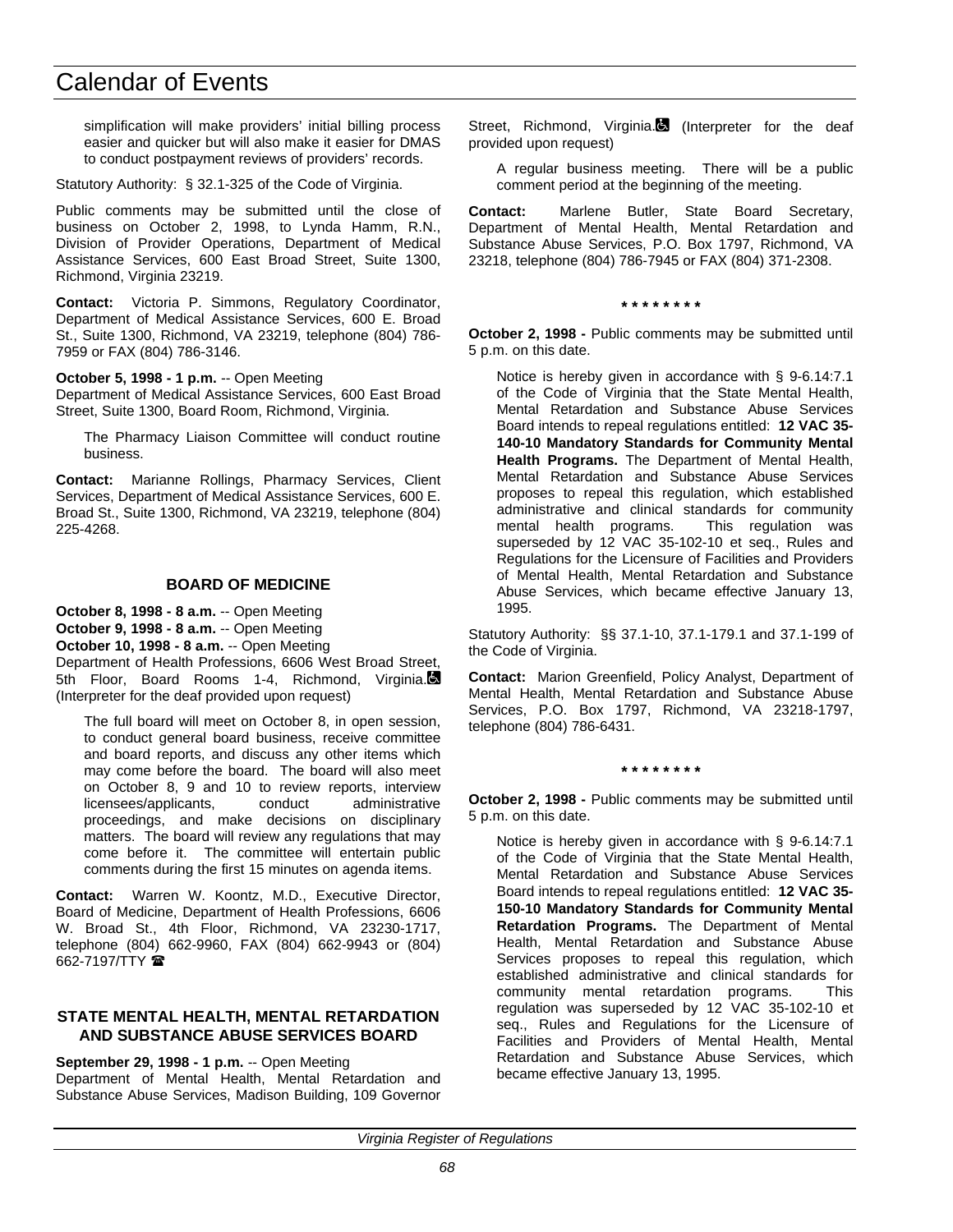Statutory Authority: §§ 37.1-10, 37.1-179.1 and 37.1-199 of the Code of Virginia.

**Contact:** Marion Greenfield, Policy Analyst, Department of Mental Health, Mental Retardation and Substance Abuse Services, P.O. Box 1797, Richmond, VA 23218-1797, telephone (804) 786-6431.

#### **\* \* \* \* \* \* \* \***

**October 2, 1998 -** Public comments may be submitted until 5 p.m. on this date.

Notice is hereby given in accordance with § 9-6.14:7.1 of the Code of Virginia that the State Mental Health, Mental Retardation and Substance Abuse Services Board intends to repeal regulations entitled: **12 VAC 35- 160-10 Mandatory Standards for Community Substance Abuse Programs.** The Department of Mental Health, Mental Retardation and Substance Abuse Services proposes to repeal this regulation, which established administrative and clinical standards for community substance abuse programs. This regulation was superseded by 12 VAC 35-102-10 et seq., Rules and Regulations for the Licensure of Facilities and Providers of Mental Health, Mental Retardation and Substance Abuse Services, which became effective January 13, 1995.

Statutory Authority: §§ 37.1-10, 37.1-179.1 and 37.1-199 of the Code of Virginia.

**Contact:** Marion Greenfield, Policy Analyst, Department of Mental Health, Mental Retardation and Substance Abuse Services, P.O. Box 1797, Richmond, VA 23218-1797, telephone (804) 786-6431.

**\* \* \* \* \* \* \* \***

**October 26, 1998 -** Public comments may be submitted until 5 p.m. on this date.

Notice is hereby given in accordance with § 9-6.14:7.1 of the Code of Virginia that the State Board of Mental Health, Mental Retardation and Substance Abuse Services intends to adopt regulations entitled: **12 VAC 35-210-10 et seq. Certification of the Qualifications of Providers of Behavior Consultation Services.** The proposed regulation defines the specific knowledge, skills, and abilities that mental retardation behavior consultants must have at entry level for Medicaid reimbursement for mental retardation waiver services. The regulation further defines who is subject to certification, the application procedure, the conditions under which a certification can be revoked and subsequently reinstated, provider agreement to inspection of records, and notification that all certified behavior consultants are subject to the department's human rights regulations.

Statutory Authority: §§ 37.1-10 and 37.1-182.2 of the Code of Virginia.

Public comments may be submitted until 5 p.m. on Monday, October 26, 1998, to Cathy Rowe, Office of Mental Retardation Services, Department of Mental Health, Mental Retardation and Substance Abuse Services, P.O. Box 1797, Richmond, VA 23218.

**Contact:** Marion Greenfield, Policy Analyst, Department of Mental Health, Mental Retardation and Substance Abuse Services, P.O. Box 1797, Richmond, VA 23218, telephone (804) 786-6431 or FAX (804) 371-0092.

#### **\* \* \* \* \* \* \* \***

**October 27, 1998 - 2 p.m.** -- Public Hearing George Mason University, 4400 University Drive, Fairfax, Virginia.

**October 28, 1998 - 6 p.m.** -- Public Hearing Richard Bland College, Ernst Hall, 11301 Johnson Road, Petersburg, Virginia.

**October 29, 1998 - 1 p.m.** -- Public Hearing Augusta County Government Center, 4801 Lee Highway, Verona, Virginia.

**October 29, 1998 - 6 p.m.** -- Public Hearing Hampton City Hall, North King and Lincoln Streets, Hampton, Virginia.

**October 30, 1998 - 1 p.m.** -- Public Hearing Wytheville Community College, 1000 East Main Street, Wytheville, Virginia.

**November 13, 1998 -** Public comments may be submitted until this date.

Notice is hereby given in accordance with § 9-6.14:7.1 of the Code of Virginia that the State Mental Health, Mental Retardation and Substance Abuse Services Board intends to repeal regulations entitled: **12 VAC 35- 110-10 et seq. Rules and Regulations to Assure the Rights of Residents of Facilities Operated by the Department of Mental Health, Mental Retardation and Substance Abuse Services.** The proposed regulation protects the legal and human rights of all clients who receive treatment in state operated mental health and mental retardation facilities. This regulation is being repealed and will be superseded by a new human rights regulation, which establishes a single standard for community and facility, public and private human rights programs; addresses consumer and family concerns; and reflects current practices and terminology.

Statutory Authority: § 37.1-84.1 of the Code of Virginia.

Public comments may be submitted until 5 p.m., November 13, 1998, to Marlene Butler, State Board Secretary, Department of Mental Health, Mental Retardation and Substance Abuse Services, P.O. Box 1797, Richmond, VA 23218-1797.

**Contact:** Kli Kinzie, Secretary, Office of Human Rights, Department of Mental Health, Mental Retardation and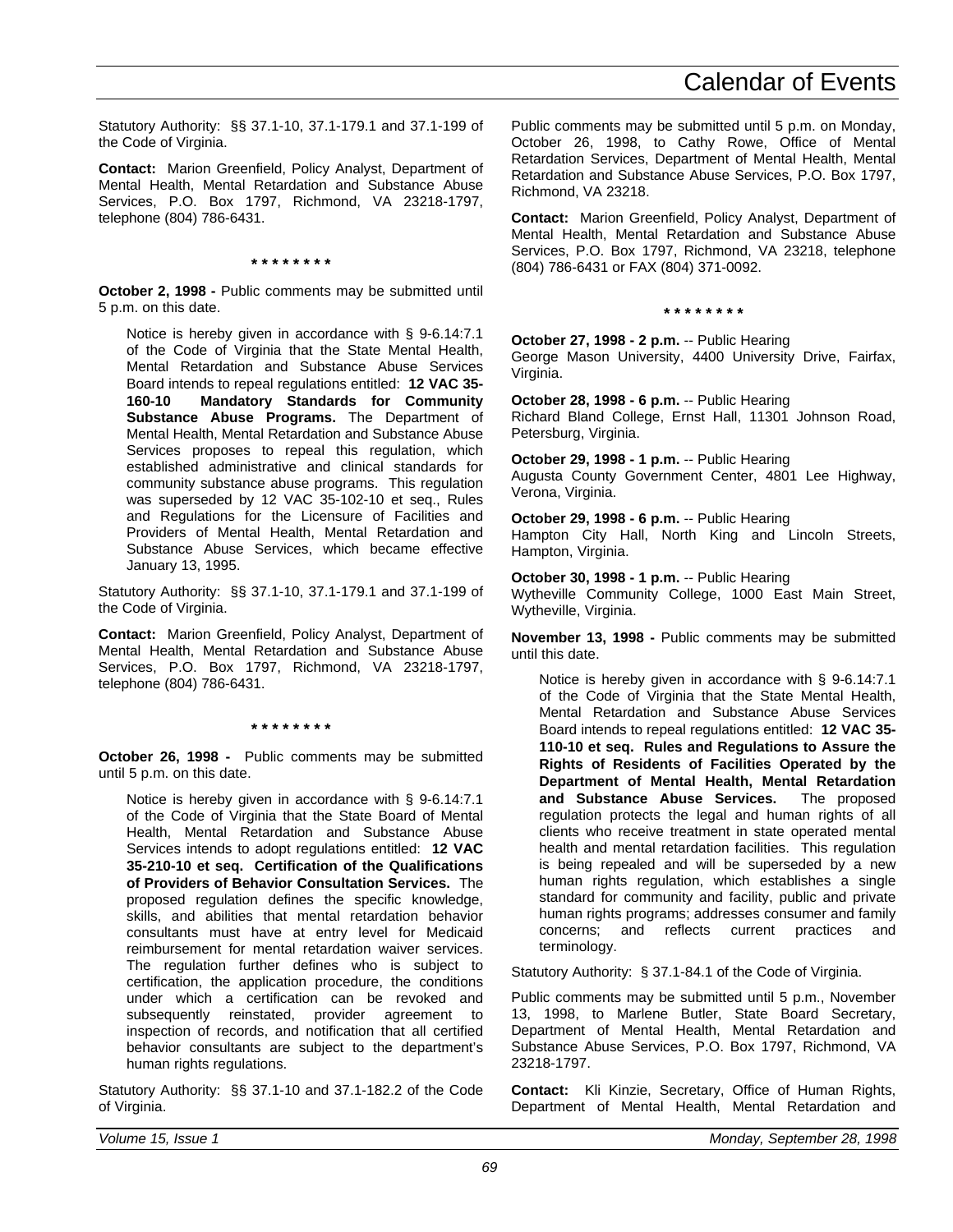Substance Abuse Services, P.O. Box 1797, Richmond, VA 23218-1797, telephone (804) 786-3988 or FAX (804) 371- 0092.

**\* \* \* \* \* \* \* \***

**October 27, 1998 - 2 p.m.** -- Public Hearing George Mason University, 4400 University Drive, Fairfax, Virginia.

**October 28, 1998 - 6 p.m.** -- Public Hearing Richard Bland College, Ernst Hall, 11301 Johnson Road, Petersburg, Virginia.

**October 29, 1998 - 1 p.m.** -- Public Hearing Augusta County Government Center, 4801 Lee Highway, Verona, Virginia.

**October 29, 1998 - 6 p.m.** -- Public Hearing Hampton City Hall, North King and Lincoln Streets, Hampton, Virginia.

**October 30, 1998 - 1 p.m.** -- Public Hearing Wytheville Community College, 1000 East Main Street, Wytheville, Virginia.

**November 13, 1998 -** Public comments may be submitted until this date.

Notice is hereby given in accordance with § 9-6.14:7.1 of the Code of Virginia that the State Mental Health, Mental Retardation and Substance Abuse Services Board intends to adopt regulations entitled: **12 VAC 35- 115-10 et seq. Rules and Regulations to Assure the Rights of Clients in Facilities and Programs Operated, Funding or Licensed by the Department of Mental Health, Mental Retardation and Substance Abuse Services.** The proposed regulation protects the legal and human rights of all clients who receive treatment in state operated mental health and mental retardation facilities and other agencies, public or private that receive or benefit from state funding under the provisions of Chapter 10, Title 37.1 of the Code of Virginia, and all other providers that are required to be licensed by the Department of Mental Health, Mental Retardation and Substance Abuse Services.

Statutory Authority: § 37.1-84.1 of the Code of Virginia.

Public comments may be submitted until 5 p.m., November 13, 1998, to Marlene Butler, State Board Secretary, Department of Mental Health, Mental Retardation and Substance Abuse Services, P.O. Box 1797, Richmond, VA 23218-1797.

**Contact:** Kli Kinzie, Secretary, Office of Human Rights, Department of Mental Health, Mental Retardation and Substance Abuse Services, P.O. Box 1797, Richmond, VA 23218-1797, telephone (804) 786-3988 or FAX (804) 371- 0092.

**\* \* \* \* \* \* \* \***

**October 27, 1998 - 2 p.m.** -- Public Hearing George Mason University, 4400 University Drive, Fairfax, Virginia.

**October 28, 1998 - 6 p.m.** -- Public Hearing Richard Bland College, Ernst Hall, 11301 Johnson Road, Petersburg, Virginia.

**October 29, 1998 - 1 p.m.** -- Public Hearing Augusta County Government Center, 4801 Lee Highway, Verona, Virginia.

**October 29, 1998 - 6 p.m.** -- Public Hearing Hampton City Hall, North King and Lincoln Streets, Hampton, Virginia.

**October 30, 1998 - 1 p.m.** -- Public Hearing Wytheville Community College, 1000 East Main Street, Wytheville, Virginia.

**November 13, 1998 -** Public comments may be submitted until this date.

Notice is hereby given in accordance with § 9-6.14:7.1 of the Code of Virginia that the State Mental Health, Mental Retardation and Substance Abuse Services Board intends to repeal regulations entitled: **12 VAC 35- 120-10 et seq. Rules and Regulations to Assure the Rights of Patients of Psychiatric Hospitals and Other Psychiatric Facilities Licensed by the Department of Mental Health, Mental Retardation and Substance Abuse Services.** The proposed regulation protects the legal and human rights of all clients who receive treatment in psychiatric hospitals and other psychiatric facilities licensed by the Department of Mental Health, Mental Retardation and Substance Abuse Services. This regulation is being repealed and will be superseded by a new human rights regulation, which establishes a single standard for community and facility, public and private human rights programs; addresses consumer and family concerns; and reflects current practices and terminology.

Statutory Authority: § 37.1-84.1 of the Code of Virginia.

Public comments may be submitted until 5 p.m., November 13, 1998, to Marlene Butler, State Board Secretary, Department of Mental Health, Mental Retardation and Substance Abuse Services, P.O. Box 1797, Richmond, VA 23218-1797.

**Contact:** Kli Kinzie, Secretary, Office of Human Rights, Department of Mental Health, Mental Retardation and Substance Abuse Services, P.O. Box 1797, Richmond, VA 23218-1797, telephone (804) 786-3988 or FAX (804) 371- 0092.

**\* \* \* \* \* \* \* \***

**October 27, 1998 - 2 p.m.** -- Public Hearing George Mason University, 4400 University Drive, Fairfax,

*Virginia Register of Regulations*

Virginia.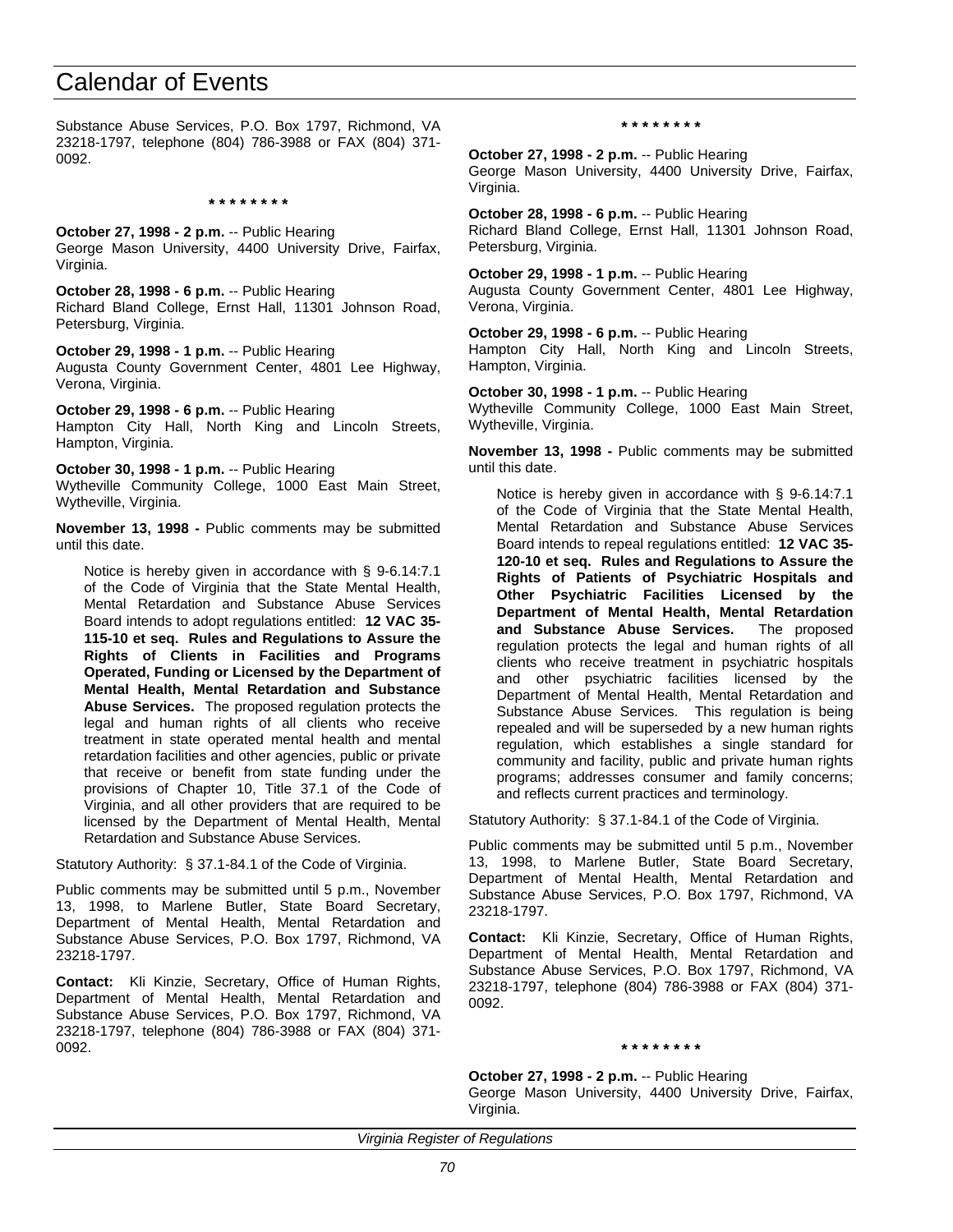**October 28, 1998 - 6 p.m.** -- Public Hearing Richard Bland College, Ernst Hall, 11301 Johnson Road, Petersburg, Virginia.

**October 29, 1998 - 1 p.m.** -- Public Hearing Augusta County Government Center, 4801 Lee Highway, Verona, Virginia.

**October 29, 1998 - 6 p.m.** -- Public Hearing Hampton City Hall, North King and Lincoln Streets, Hampton, Virginia.

**October 30, 1998 - 1 p.m.** -- Public Hearing Wytheville Community College, 1000 East Main Street, Wytheville, Virginia.

**November 13, 1998 -** Public comments may be submitted until this date.

Notice is hereby given in accordance with § 9-6.14:7.1 of the Code of Virginia that the State Mental Health, Mental Retardation and Substance Abuse Services Board intends to repeal regulations entitled: **12 VAC 35- 130-10 et seq. Rules and Regulations to Assure the Rights of Clients in Community Programs.** The proposed regulation protects the legal and human rights of all clients who receive treatment in community programs funding or licensed by the Department of Mental Health, Mental Retardation and Substance Abuse Services. This regulation is being repealed and will be superseded by a new human rights regulation, which establishes a single standard for community and facility, public and private human rights programs; addresses consumer and family concerns; and reflects current practices and terminology.

Statutory Authority: § 37.1-84.1 of the Code of Virginia.

Public comments may be submitted until 5 p.m., November 13, 1998, to Marlene Butler, State Board Secretary, Department of Mental Health, Mental Retardation and Substance Abuse Services, P.O. Box 1797, Richmond, VA 23218-1797.

**Contact:** Kli Kinzie, Secretary, Office of Human Rights, Department of Mental Health, Mental Retardation and Substance Abuse Services, P.O. Box 1797, Richmond, VA 23218-1797, telephone (804) 786-3988 or FAX (804) 371- 0092.

### **DEPARTMENT OF MINES, MINERALS AND ENERGY**

**October 16, 1998 -** Public comments may be submitted until this date.

Notice is hereby given in accordance with § 9-6.14:7.1 of the Code of Virginia that the Department of Mines, Minerals and Energy intends to repeal regulations entitled: **4 VAC 25-50-10 et seq. Rules and Regulations Governing the Certification of Diesel Engine Mechanics in Underground Coal Mines.** The regulation is being repealed because the essential elements in the regulation have been incorporated in the certification regulation for coal miners.

Statutory Authority: § 45.1-161.28 of the Code of Virginia.

**Contact:** Frank Linkous, Mine Division Chief, Department of Mines, Minerals and Energy, Division of Mines, U. S. Route 23 South, P. O. Drawer 900, Big Stone Gap, VA 24219, telephone (540) 523-8224, FAX (540) 523-8239 or toll-free 1- 800-1120 (VA Relay Center)

**\* \* \* \* \* \* \* \***

**October 16, 1998 -** Public comments may be submitted until this date.

Notice is hereby given in accordance with § 9-6.14:7.1 of the Code of Virginia that the Department of Mines, Minerals and Energy intends to amend regulations entitled: **4 VAC 25-60-10 et seq. Rules and Regulations Governing the Installation and Use of Automated Temporary Roof Support (ATRS) Systems.** The regulation serves to protect miners from unsupported roof falls before permanent roof supports are installed in a newly mined area of an underground coal mine. Amendments to the regulation make the requirements consistent with current safety standards for ATRS systems and consistent with the rules of the Mine Safety and Health Administration.

Statutory Authority: §§ 45.1-161.3, 45.1-161.106, and 45.1- 161.114 of the Code of Virginia.

**Contact:** Frank Linkous, Mine Division Chief, Department of Mines, Minerals and Energy, Division of Mines, U. S. Route 23 South, P. O. Drawer 900, Big Stone Gap, VA 24219, telephone (540) 523-8224, FAX (540) 523-8239 or toll-free 1- 800-1120 (VA Relay Center)

**\* \* \* \* \* \* \* \***

**October 16, 1998 -** Public comments may be submitted until this date.

Notice is hereby given in accordance with § 9-6.14:7.1 of the Code of Virginia that the Department of Mines, Minerals and Energy intends to amend regulations entitled: **4 VAC 25-70-10. Rules and Regulations Governing Disruption of Communications in Mines.** The regulation ensures that there is a system of communication between those mining coal underground and mine personnel on the surface so miners can get help in case of an emergency. Amendments to the regulation address important hazards not addressed by the Mine Safety and Health Administration (MSHA), avoid conflicts with MSHA regulations and federal law, and eliminate duplicative information.

Statutory Authority: §§ 45.1-161.3, 45.1-161.106 and 45.1- 161.191 of the Code of Virginia.

**Contact:** Frank Linkous, Mine Division Chief, Department of Mines, Minerals and Energy, Division of Mines, U. S. Route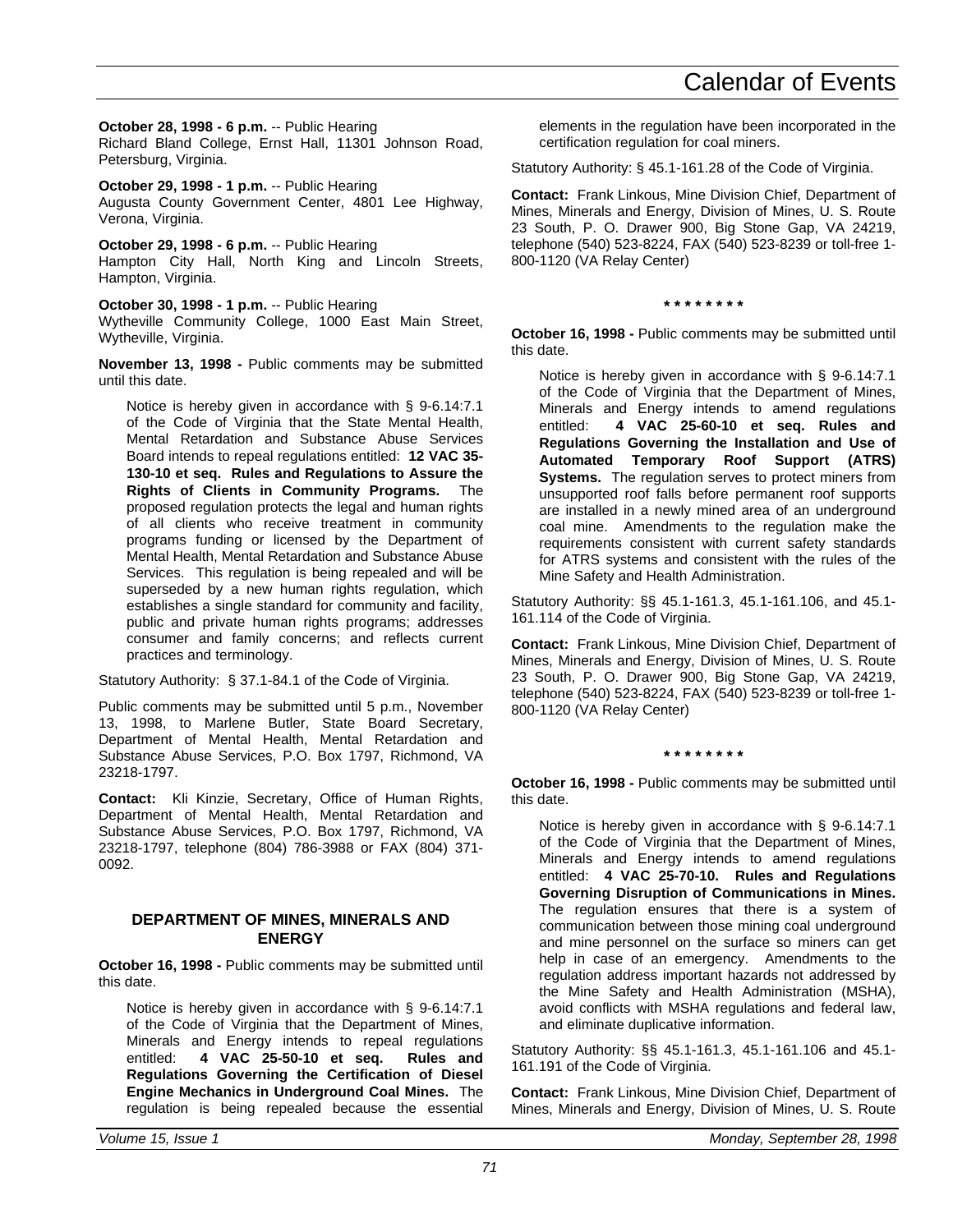23 South, P. O. Drawer 900, Big Stone Gap, VA 24219, telephone (540) 523-8224, FAX (540) 523-8239 or toll-free 1- 800-1120 (VA Relay Center)

**\* \* \* \* \* \* \* \***

**October 16, 1998 -** Public comments may be submitted until this date.

Notice is hereby given in accordance with § 9-6.14:7.1 of the Code of Virginia that the Department of Mines, Minerals and Energy intends to repeal regulations entitled: **4 VAC 25-80-10. Rules and Regulations Governing Advanced First Aid.** The regulation sets forth requirements for first aid training and the number of persons with first aid training needed on the mine site. However, the regulations are no longer needed as standalone requirements because they are incorporated in the certification requirements for coal miners promulgated by the Board of Coal Mining Examiners.

Statutory Authority: § 45.1-161.3, 45.1-161.101, 45.1-106 and 45.1-161.254 of the Code of Virginia.

**Contact:** Frank Linkous, Mine Division Chief, Department of Mines, Minerals and Energy, Division of Mines, U. S. Route 23 South, P. O. Drawer 900, Big Stone Gap, VA 24219, telephone (540) 523-8224, FAX (540) 523-8239 or toll-free 1- 800-1120 (VA Relay Center)

**\* \* \* \* \* \* \* \***

**October 16, 1998 -** Public comments may be submitted until this date.

Notice is hereby given in accordance with § 9-6.14:7.1 of the Code of Virginia that the Department of Mines, Minerals and Energy intends to amend regulations entitled: **4 VAC 25-110-10 et seq. Rules and Regulations Governing Blasting in Surface Mining Operations.** The regulation ensures that blasting performed in conjunction with coal mining is performed safely and efficiently. It serves to protect miners, persons living close to mines, and property from fly rock and other hazards associated with blasting. Amendments to the regulation address important hazards not addressed by the Mine, Safety and Health Administration (MSHA) and avoid conflicts with MSHA regulations in federal law, address changes in technology and eliminate duplicative information.

Statutory Authority: §§ 45.1-161.3, 46.1-161.254 and 45.1- 161.286 of the Code of Virginia.

**Contact:** Frank Linkous, Mine Division Chief, Department of Mines, Minerals and Energy, Division of Mines, U. S. Route 23 South, P. O. Drawer 900, Big Stone Gap, VA 24219, telephone (540) 523-8224, FAX (540) 523-8239 or toll-free 1- 800-1120 (VA Relay Center)

**\* \* \* \* \* \* \* \***

**October 16, 1998 -** Public comments may be submitted until this date.

Notice is hereby given in accordance with § 9-6.14:7.1 of the Code of Virginia that the Department of Mines, Minerals and Energy intends to amend regulations entitled: **4 VAC 25-120-10 et seq. Rules and Regulations Governing Installation and Use of Cabs** The regulation protects persons operating self-propelled mobile equipment at the face of coal mines from roof falls. Amendments are needed to address important hazards not addressed by the Mine Safety and Health Administration (MSHA), to avoid conflicts with MSHA regulations and federal law, and to adopt standards for loads and capacities.

Statutory Authority: §§ 45.1-161.3 and 45.1-161.106 of the Code of Virginia.

**Contact:** Frank Linkous, Mine Division Chief, Department of Mines, Minerals and Energy, Division of Mines, U. S. Route 23 South, P. O. Drawer 900, Big Stone Gap, VA 24219, telephone (540) 523-8224, FAX (540) 523-8239 or toll-free 1- 800-1120 (VA Relay Center)

#### **DEPARTMENT OF MOTOR VEHICLES**

#### **Medical Advisory Board**

**† October 14, 1998 - 1 p.m.** -- Open Meeting Department of Motor Vehicles, 2300 West Broad Street, Richmond, Virginia.

A regular business meeting.

**Contact:** Phyllis A. Dardenne, Program Manager, Department of Motor Vehicles, 2300 W. Broad St., Richmond, VA 23220, telephone (804) 367-2581.

#### **VIRGINIA MUSEUM OF FINE ARTS**

**October 6, 1998 - 8 a.m.** -- Open Meeting

Virginia Museum of Fine Arts, 2800 Grove Avenue, Conference Room, Richmond, Virginia.

The Executive Committee will hold a monthly briefing/work session with the staff. Public comment will not be received at the meeting.

**Contact:** Emily C. Robertson, Secretary of the Museum, Virginia Museum of Fine Arts, 2800 Grove Ave., Richmond, VA 23221, telephone (804) 367-0553 or FAX (804) 367- 2633.

**November 3, 1998 - 8 a.m.** -- Open Meeting

Virginia Museum of Fine Arts, 2800 Grove Avenue, Conference Room, Richmond, Virginia.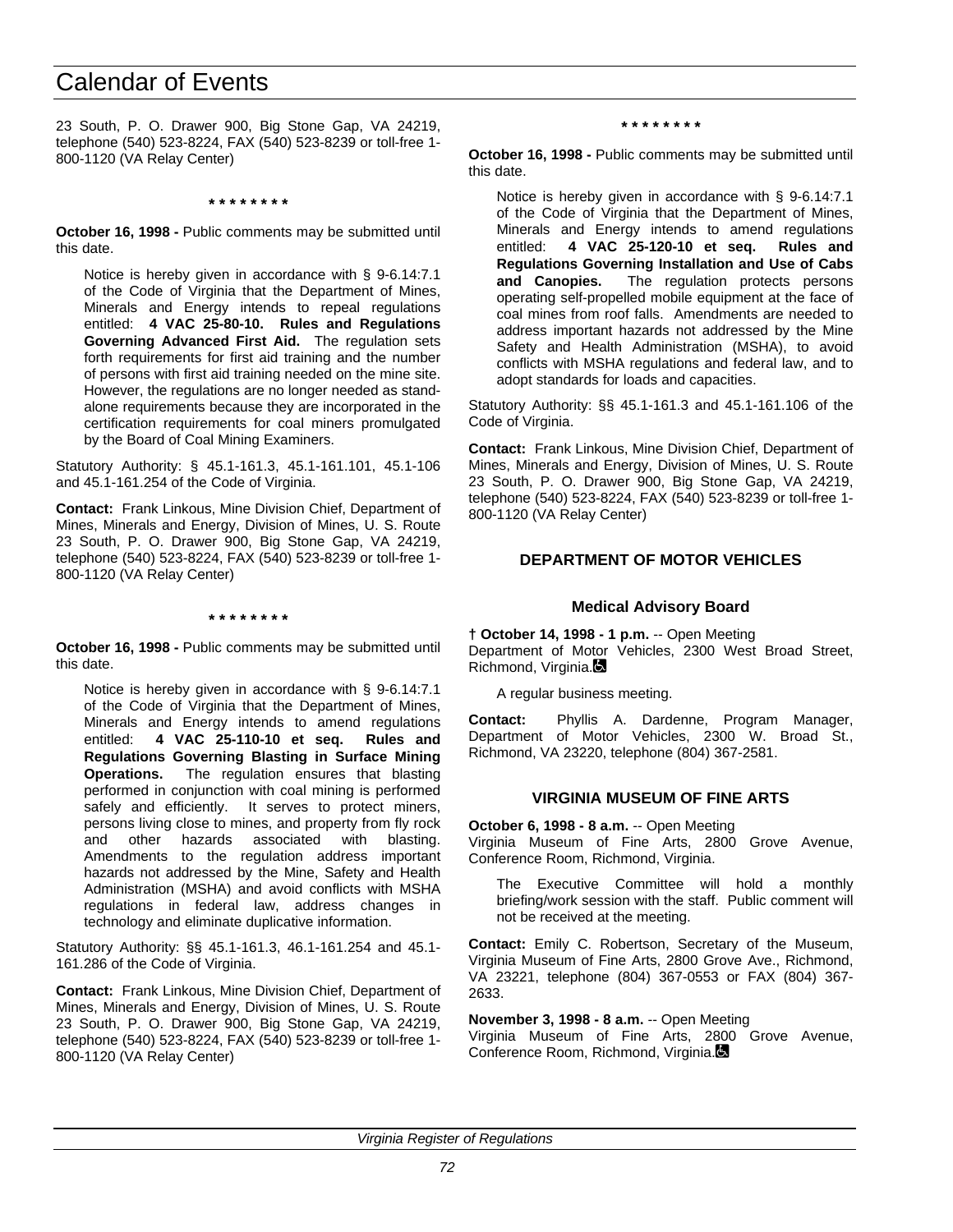The Executive Committee will hold a monthly briefing/work session with the staff. Public comment will not be received at the meeting.

**Contact:** Emily C. Robertson, Secretary of the Museum, Virginia Museum of Fine Arts, 2800 Grove Ave., Richmond, VA 23221, telephone (804) 367-0553 or FAX (804) 367- 2633.

#### **BOARD OF NURSING**

**† September 30, 1998 - 11:30 a.m**. -- Open Meeting Department of Social Services, Piedmont Regional Office, 210 Church Avenue, S.W., Commonwealth Building, Suite 100, Roanoke, Virginia. (Interpreter for the deaf provided upon request)

**† October 5, 1998 - 9 a.m.** -- Open Meeting

**† October 6, 1998 - 9 a.m.** -- Open Meeting

**† October 13, 1998 - 9 a.m.** -- Open Meeting

**† October 15, 1998 - 9 a.m.** -- Open Meeting

Department of Health Professions, 6606 West Broad Street, 5th Floor, Richmond, Virginia. (Interpreter for the deaf provided upon request)

A Special Conference Committee will conduct informal conferences with licensees and certificate holders. Public comments will not be received.

**Contact:** Nancy K. Durrett, R.N., Executive Director, Board of Nursing, 6606 W. Broad St., 4th Floor, Richmond, VA 23230-1717, telephone (804) 662-9909, FAX (804) 662-9943 or (804) 662-7197/TTY  $\mathbf{\mathcal{F}}$ 

#### **† October 5, 1998 - 9 a.m**. -- Open Meeting

Department of Health Professions, 6606 West Broad Street, 5th Floor, Richmond, Virginia. (Interpreter for the deaf provided upon request)

A meeting to consider the adoption of amendments to the Regulations of the Board of Nursing, 18 VAC 90-20- 10 et seq. Public comments will not be received.

**Contact:** Nancy K. Durrett, R.N., Executive Director, Board of Nursing, 6606 W. Broad St., 4th Floor, Richmond, VA 23230-1717, telephone (804) 662-9909, FAX (804) 662-9512 or (804) 662-7197/TTY

#### **BOARD OF NURSING HOME ADMINISTRATORS**

**October 7, 1998 - 9:30 a.m.** -- Open Meeting Department of Health Professions, 6606 West Broad Street, 5th Floor, Conference Room 4, Richmond, Virginia.

A board meeting to discuss general business. Public comments will be received for 15 minutes prior to the beginning of the meeting.

**Contact:** Senita Booker, Administrative Staff Assistant, Board of Nursing Home Administrators, 6606 W. Broad St., 4th Floor, Richmond, VA 23230-1717, telephone (804) 662- 9111, FAX (804) 662-9523 or (804) 662-7197/TTY  $\blacksquare$ 

**† October 26, 1998 - 1 p.m.** -- Open Meeting Department of Health Professions, 6606 West Broad Street, 5th Floor, Conference Room 3, Richmond, Virginia.

A Special Conference Committee will hold informal hearings. No public comments will be heard.

**Contact:** Senita Booker, Administrative Staff Assistant, Board of Nursing Home Administrators, 6606 W. Broad St., 4th Floor, Richmond, VA 23230-1717, telephone (804) 662- 9111, FAX (804) 662-9523 or (804) 662-7197/TTY 全

**† October 27, 1998 - 9 a.m.** -- Open Meeting Department of Health Professions, 6606 West Broad Street, 5th Floor, Conference Room 3, Richmond, Virginia.

A forum on the need for regulation/licensure of assisted care resident managers. Public comments will be received prior to the beginning of the meeting.

**Contact:** Senita Booker, Administrative Staff Assistant, Board of Nursing Home Administrators, 6606 W. Broad St., 4th Floor, Richmond, VA 23230-1717, telephone (804) 662- 9111, FAX (804) 662-9523 or (804) 662-7197/TTY <sup>金</sup>

#### **BOARD OF OPTOMETRY**

**† November 6, 1998 - 9 a.m.** -- Public Hearing Department of Health Professions, 6606 West Broad Street, 5th Floor, Conference Room 3, Richmond, Virginia.

Notice is hereby given in accordance with § 9-6.14:7.1 of the Code of Virginia that the Board of Optometry intends amend regulations entitled: **18 VAC 105-30-10 et seq. Regulations Governing the Certification of Optometrists to Use Therapeutic Pharmaceutical Agents.** The amendments are proposed to specify the training and examination required, to establish a protocol for treatment of acute angle closure glaucoma, to review the renewal schedule from biennial to annual with a fee of \$75 (currently \$125 biennially), and to lower the application fee from \$300 to \$200.

Statutory Authority: §§ 54.1-2400 and 54.1-3223 of the Code of Virginia.

**Contact:** Elizabeth A. Carter, Ph.D., Executive Director, Board of Optometry, 6606 W. Broad St., 4th Floor, Richmond, VA 23230-1717, telephone (804) 662-9910 or FAX (804) 662-9943.

#### **BOARD OF PHARMACY**

**October 2, 1998 -** Public comments may be submitted until this date.

Notice is hereby given in accordance with § 9-6.14:7.1 of the Code of Virginia that the Board of Pharmacy intends to amend regulations entitled: **18 VAC 110-20- 10 et seq. Virginia Board of Pharmacy Regulations.** Amendments are proposed pursuant to Executive Order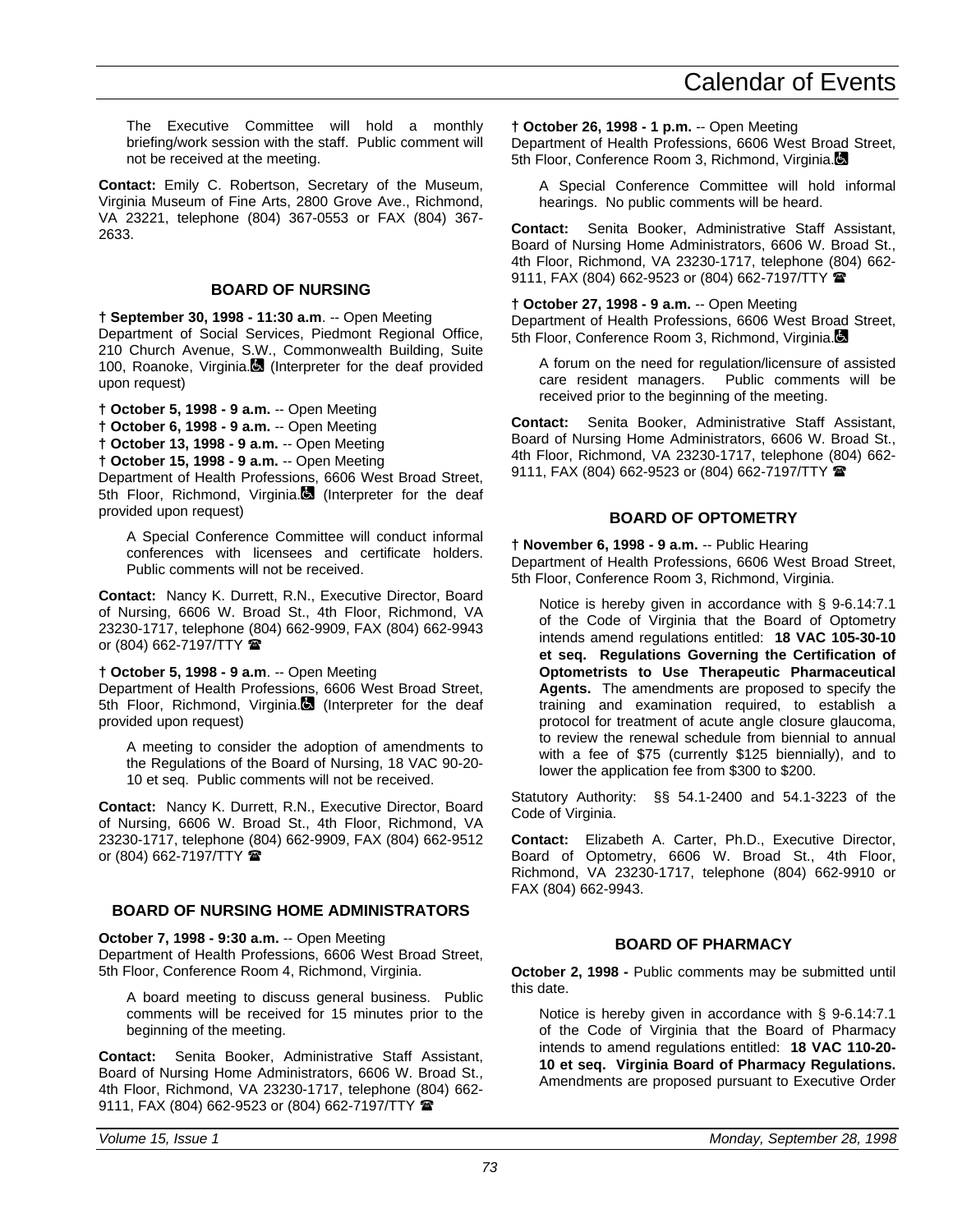15 (94) to clarify and simplify the regulations and to conform them to current pharmacy practice.

Statutory Authority: §§ 54.1-2400, 54.1-3307 and 54.1-3312 of the Code of Virginia.

**Contact:** Elizabeth Scott Russell, Executive Director, Board of Pharmacy, 6606 W. Broad St., 4th Floor, Richmond, VA 23230-1717, telephone (804) 662-9911 or FAX (804) 662- 9943.

**† October 14, 1998 - 8:30 a.m.** -- Public Hearing Department of Health Professions, 6606 West Broad Street, 5th Floor, Conference Room 2, Richmond, Virginia.

A public hearing to solicit information to assist in determining whether regulations should be promulgated to require a pharmacist to obtain from the prescriber additional documented consent beyond the check boxes on the prescription blanks any time there is a substitution or interchange of one manufacturer's product of a narrow therapeutic index (NTI) drug for another manufacturer's generically equivalent product, either on the initial dispensing or on any subsequent refill of a prescription (reference §§ 32.1-87 C and 54.1- 3408 C of the Code of Virginia). The board will also hold a general business meeting and may consider disciplinary matters and conduct disciplinary hearings.

**Contact:** Elizabeth Scott Russell, Executive Director, Board of Pharmacy, 6606 W. Broad St., 4th Floor, Richmond, VA 23230-1717, telephone (804) 662-9911, FAX (804) 662-9313 or (804) 662-7197/TTY  $\hat{\mathbf{z}}$ 

**† October 20, 1998 - 9 a.m.** -- Open Meeting

**† October 28, 1998 - 9 a.m.** -- Open Meeting

Department of Health Professions, 6606 West Broad Street, 5th Floor, Conference Room 1, Richmond, Virginia.

A Special Conference Committee will hear informal conferences. Public comments will not be received.

**Contact:** Elizabeth Scott Russell, Executive Director, Board of Pharmacy, 6606 W. Broad St., 4th Floor, Richmond, VA 23230-1717, telephone (804) 662-9911, FAX (804) 662-9313 or (804) 662-7197/TTY  $\blacksquare$ 

#### **BOARD FOR PROFESSIONAL AND OCCUPATIONAL REGULATION**

**November 16, 1998 - 10 a.m.** -- Open Meeting Department of Professional and Occupational Regulation, 3600 West Broad Street, Richmond, Virginia.

A general business meeting.

**Contact:** Debra S. Vought, Agency Analyst, Department of Professional and Occupational Regulation, 3600 W. Broad St., Richmond, VA 23230, telephone (804) 367-8519 or (804) 367-9753/TTY (

#### **BOARD OF LICENSED PROFESSIONAL COUNSELORS, MARRIAGE AND FAMILY THERAPISTS AND SUBSTANCE ABUSE TREATMENT PROFESSIONALS**

**† October 5, 1998 - 8:30 a.m.** -- Open Meeting Department of Health Professions, 6606 West Broad Street, 5th Floor, Richmond, Virginia.

A formal hearing will be held pursuant to § 9-6.14:12 of the Code of Virginia, and a consent order will be signed. No public comment will be received.

**Contact:** Evelyn Brown, Executive Director, or Joyce Williams, Administrative Assistant, Board of Licensed Professional Counselors, Marriage and Family Therapists and Substance Abuse Professionals, 6606 W. Broad St., 4th Floor, Richmond, VA 23230, telephone (804) 662-9912 or FAX (804) 662-9943.

**† October 27, 1998 - 10 a.m.** -- Open Meeting Department of Health Professions, 6606 West Broad Street, 5th Floor, Conference Room 4, Richmond, Virginia.

The Regulatory Committee will consider results of a survey mailed to graduate counseling programs regarding proposed changes to its regulations governing marriage and family therapist and professional counselor licensure and to propose new regulations governing substance abuse treatment practitioner licensure. The committee will also discuss possible amendments to its regulations governing substance abuse counselor certification. Public comment will be received at the beginning of the meeting.

**Contact:** Janet Delorme, Deputy Executive Director, Board of Licensed Professional Counselors, Marriage and Family Therapists and Substance Abuse Treatment Professionals, 6606 W. Broad St., 4th Floor, Richmond, VA 23230, telephone (804) 662-9575, FAX (804) 662-9943 or (804) 662-7197/TTY (

#### **VIRGINIA RACING COMMISSION**

**† October 21, 1998 - 9:30 a.m.** -- Open Meeting Administrative Building, 12007 Courthouse Circle, New Kent, Virginia.

A monthly meeting of the commission including hearing plans for the forthcoming Breeders Crown races. Public comment will be received.

**Contact:** William H. Anderson, Policy Analyst, Virginia Racing Commission, 10700 Horsemen's Rd., New Kent, VA 23124, telephone (804) 966-4200 or FAX (804) 966-8906.

**† November 18, 1998 - 9:30 a.m.** -- Open Meeting Administrative Building, 12007 Courthouse Circle, New Kent, Virginia.

A monthly meeting of the commission including a report by Colonial Downs. Public comment will be received.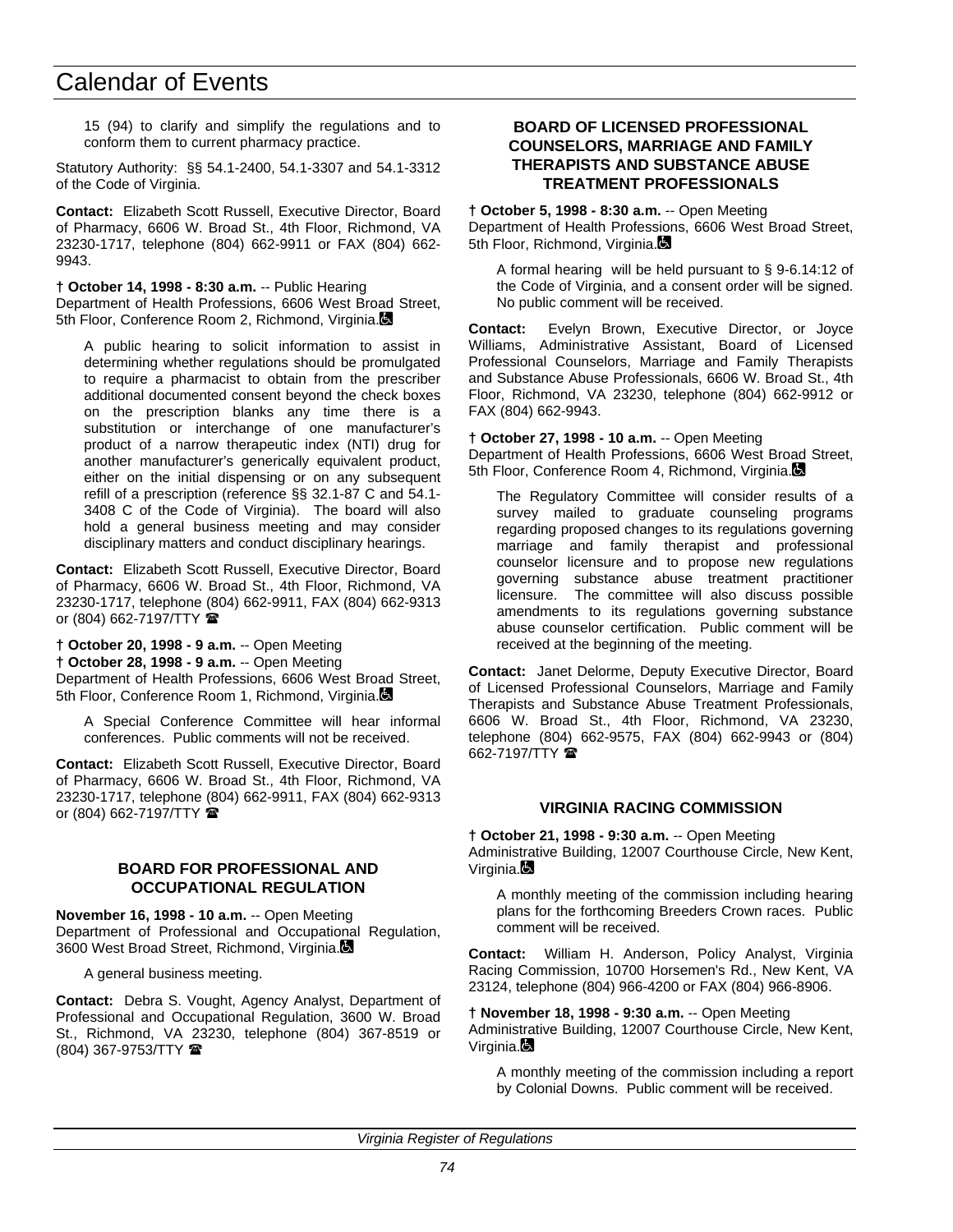**Contact:** William H. Anderson, Policy Analyst, Virginia Racing Commission, 10700 Horsemen's Rd., New Kent, VA 23124, telephone (804) 966-4200 or FAX (804) 966-8906.

### **REAL ESTATE APPRAISER BOARD**

**October 27, 1998 - 10 a.m. --** Open Meeting

Department of Professional and Occupational Regulation, 3600 West Broad Street, Richmond, Virginia.

A general business meeting. Persons desiring to participate in the meeting and requiring special accommodations or interpreter services should contact the board at least two weeks prior to the meeting. The department fully complies with the Americans with Disabilities Act.

**Contact:** Karen W. O'Neal, Assistant Director, Department of Professional and Occupational Regulation, 3600 W. Broad St., Richmond, VA 23230, telephone (804) 367-8526, FAX (804) 367-2475, or (804) 367-9753/TTY (

#### **REAL ESTATE BOARD**

#### **Common Interest Community Management Information Fund Advisory Committee**

#### **October 22, 1998 - 3 p.m.** -- Open Meeting

Department of Professional and Occupational Regulation, 3600 West Broad Street, Richmond, Virginia.

A general business meeting. Persons desiring to participate in the meeting and requiring special accommodations or interpreter services should contact the board at least two weeks prior to the meeting. The department fully complies with the Americans with Disabilities Act.

**Contact:** Karen W. O'Neal, Assistant Director, Department of Professional and Occupational Regulation, 3600 W. Broad St., Richmond, VA 23230, telephone (804) 367-8526, FAX (804) 367-2475, or (804) 367-9753/TTY (

#### **VIRGINIA RESOURCES AUTHORITY**

**† October 13, 1998 - 9:30 a.m.** -- Open Meeting Virginia Resources Authority, Mutual Building, 909 East Main Street, Suite 700, Richmond, Virginia.

A meeting to approve minutes of the prior meeting, to review the authority's operations for the prior month, and to consider other matters and take other actions as the authority may deem appropriate. The planned agenda of the meeting will be available at the offices of the authority one week prior to the date of the meeting. Public comments will be received at the beginning of the meeting.

**Contact:** Shockley D. Gardner, Jr., Executive Director, Virginia Resources Authority, P.O. Box 1300, Richmond, VA 23218, telephone (804) 644-3100 or FAX (804) 644-3109.

**† November 10, 1998 - 9:30 a.m.** -- Open Meeting **† December 8, 1998 - 9:30 a.m.** -- Open Meeting Virginia Resources Authority, Mutual Building, 909 East Main Street, Suite 700, Richmond, Virginia.

A meeting to approve minutes of the prior meeting, to review the authority's operations for the prior month, and to consider other matters and take other actions as the authority may deem appropriate. The planned agenda of the meeting will be available at the offices of the authority one week prior to the date of the meeting. Public comments will be received at the beginning of the meeting.

**Contact:** Robert W. Lauterberg, Executive Director, Virginia Resources Authority, P.O. Box 1300, Richmond, VA 23218, telephone (804) 644-3100 or FAX (804) 644-3109.

#### **STATE BOARD OF SOCIAL SERVICES**

**October 16, 1998 -** Public comments may be submitted until this date.

Notice is hereby given in accordance with § 9-6.14:7.1 of the Code of Virginia that the State Board of Social Services intends to repeal regulations entitled: **22 VAC Rules of the Neighborhood Assistance Act.** The purpose of the proposed action is to repeal outdated and burdensome regulations. New regulations are being promulgated.

Statutory Authority: §§ 63.1-25 and 63.1-323 of the Code of Virginia.

**Contact:** Phyllis Parrish, Special Projects Coordinator, Department of Social Services, 730 E. Broad St., Richmond, VA 23219, telephone (804) 692-1895 or FAX (804) 692- 1869.

#### **\* \* \* \* \* \* \* \***

**October 16, 1998 -** Public comments may be submitted until this date.

Notice is hereby given in accordance with § 9-6.14:7.1 of the Code of Virginia that the Board of Social Services intends to adopt regulations entitled: **22 VAC 40-41-10 et seq. Neighborhood Assistance Tax Credit Program.** The purpose of the regulation action is to replace regulations which are being repealed and reflect changes which have developed over time and through legislation. The regulations will set out criteria for approving projects, allocating tax credits and appealing decisions made by Department of Social Services staff. The regulations will also require applicant organizations to submit an audit as a prerequisite to approval.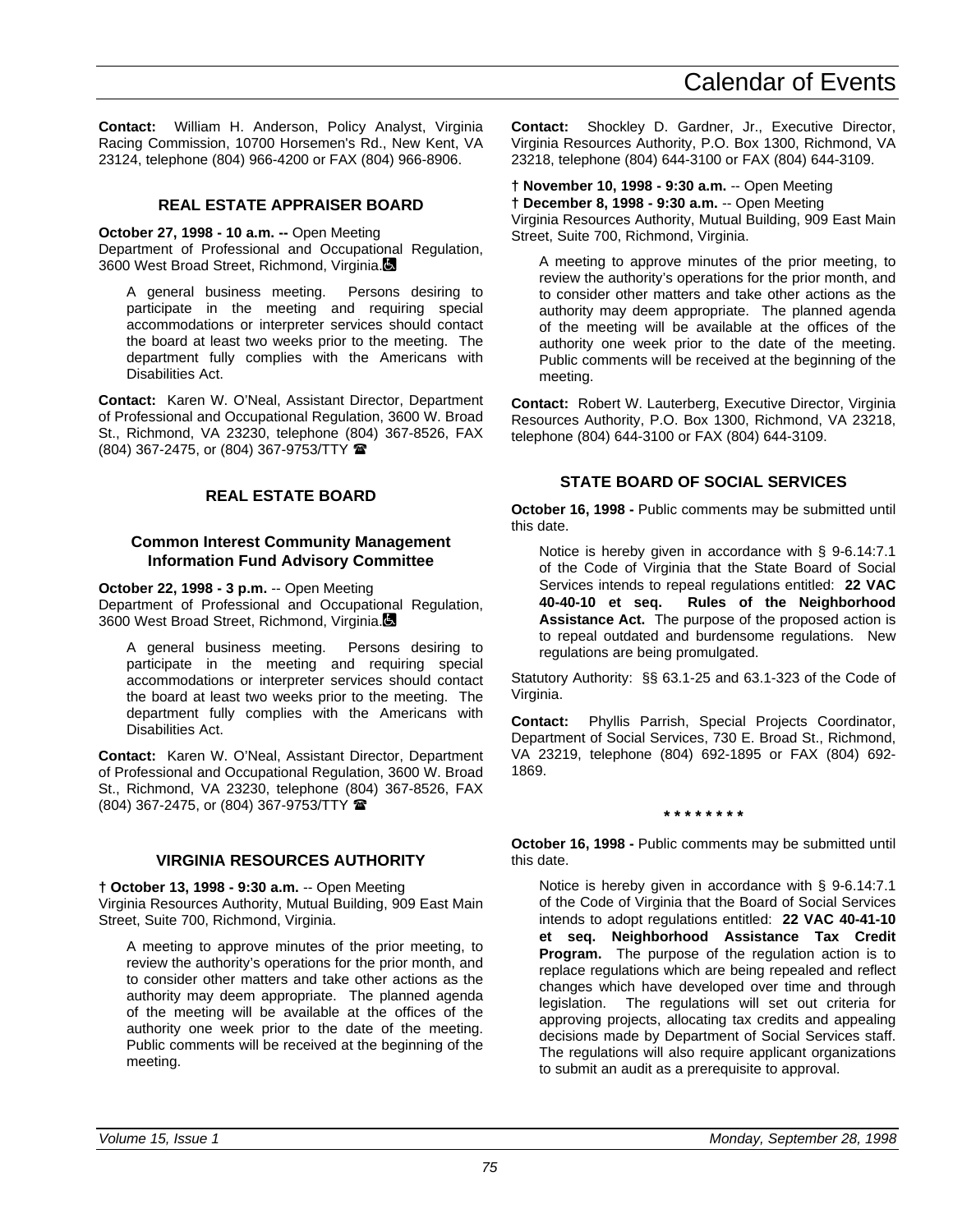Statutory Authority: §§ 63.1-25 and 63.1-323 of the Code of Virginia.

**Contact:** Phyllis Parrish, Special Projects Coordinator, Department of Social Services, 730 E. Broad St., Richmond, VA 23219, telephone (804) 692-1895 or FAX (804) 692- 1869.

**\* \* \* \* \* \* \* \***

**October 16, 1998 -** Public comments may be submitted until this date.

Notice is hereby given in accordance with § 9-6.14:7.1 of the Code of Virginia that the State Board of Social Services intends to repeal regulations entitled: **22 VAC 40-140-10 et seq. Minimum Standards for Independent Foster Homes.** proposed action is to repeal the current standards, which were promulgated in 1949. Concurrently with this action, new standards are being promulgated.

Statutory Authority: §§ 63.1-25 and 63.1-202 of the Code of Virginia.

**Contact:** Doris Jenkins, Child-Placing/Residential Licensing Manager, Department of Social Services, 730 E. Broad St., Richmond, VA 23219, telephone (804) 692-1773 or FAX (804) 692-2370.

**\* \* \* \* \* \* \* \***

**October 16, 1998 -** Public comments may be submitted until this date.

Notice is hereby given in accordance with § 9-6.14:7.1 of the Code of Virginia that the State Board of Social Services intends to adopt regulations entitled: **22 VAC 40-141-10 et seq. Minimum Standards for Independent Foster Homes.** The proposed regulation establishes minimum standards that independent foster homes must meet in order to be licensed to provide care to children.

Statutory Authority: §§ 63.1-25 and 63.1-202 of the Code of Virginia.

**Contact:** Doris Jenkins, Child-Placing/Residential Licensing Manager, Department of Social Services, 730 E. Broad St., Richmond, VA 23219, telephone (804) 692-1773 or FAX (804) 692-2370.

#### **BOARD OF SOCIAL WORK**

**October 2, 1998 -** Public comments may be submitted through this date.

Notice is hereby given in accordance with § 9-6.14:7.1 of the Code of Virginia that the Board of Social Work intends to amend regulations entitled: **18 VAC 140-20- 10 et seq. Regulations Governing the Practice of** **Social Work.** The purpose of the proposed amendment is to clarify and reformat the regulations and include an endorsement provision to expedite licensure of applicants with lengthy experience licensed in other jurisdictions and to comply with a statutory mandate enacted by the 1994 General Assembly by endorsing regulations promulgated by the Board of Psychology for voluntary certification of licensees as sex offender treatment providers.

Statutory Authority: § 54.1-2400 and Chapter 37 (§ 54.1- 3700 et seq.) of Title 54.1 of the Code of Virginia.

**Contact:** Janet Delorme, Deputy Executive Director, Board of Licensed Professional Counselors, Marriage and Family Therapists and Substance Abuse Treatment Professionals, 6606 W. Broad St., 4th Floor, Richmond, VA 23230, telephone (804) 662-9575, FAX (804) 662-9943 or (804) 662-7197/TTY <sup>全</sup>

**† October 23, 1998 - 9 a.m.** -- Open Meeting

Department of Health Professions, 6606 West Broad Street, 5th Floor, Conference Room 4, Richmond, Virginia.

A regularly scheduled meeting to conduct business, including adoption of final amendments to the Regulations Governing the Practice of Social Work, 18 VAC 140-20-10 et seq., discussion of results of a survey pertaining to nonclinical social work practice, and committee assignments and meeting dates for 1999. Public comment will be received at the beginning of the meeting.

**Contact:** Rai Gilmore, Administrative Assistant, Board of Social Work, 6606 W. Broad St., Richmond, VA 23230- 1717, telephone (804) 662-9914, FAX (804) 662-9943 or (804) 662-7197/TTY (

#### **VIRGINIA COMMERCIAL SPACE FLIGHT AUTHORITY**

**October 13, 1998 - 10 a.m.** -- Open Meeting Old Dominion University, Webb University Center, Board Room, Norfolk, Virginia. (Interpreter for the deaf provided upon request)

Quarterly meeting of the governing board of the authority to discuss business of the authority as determined by the chairman.

**Contact:** Robert G. Templin, Jr., Chairman, Virginia Commercial Space Flight Authority, CIT, 2214 Rock Hill Rd., Suite 600, Herndon, VA 20170, telephone (703) 689-3010 or toll-free (800) 689-3001.

#### **COUNCIL ON TECHNOLOGY SERVICES**

**† September 29, 1998 - 9 a.m.** -- Open Meeting Pocahontas Building, 900 East Main Street, First Floor, Auditorium, Richmond, Virginia.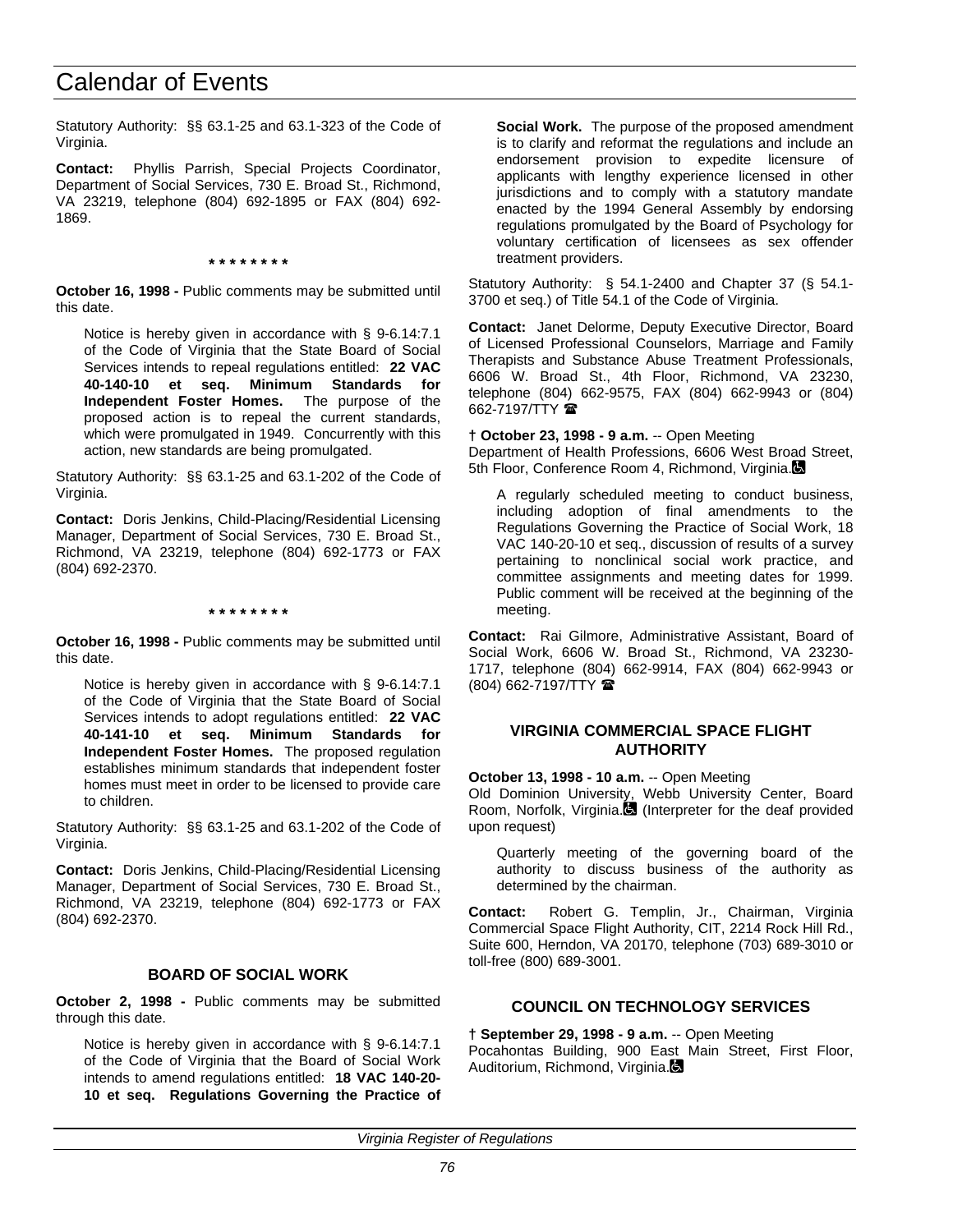**† October 27, 1998 - 9 a.m.** -- Open Meeting Washington D.C., - location to be announced.

**† November 24, 1998 - 9 a.m.** -- Open Meeting Location to be announced.

An organizational meeting of the council.

**Contact:** Jamie Breeden, Administrative Assistant, Department of Information Technology, 110 S. 7th St., 3rd Floor, Richmond, VA 23219, telephone (804) 371-5506, FAX (804) 371-5273 or (804) 371-8076.

### **COMMONWEALTH TRANSPORTATION BOARD**

**† October 14, 1998 - 2 p.m.** -- Open Meeting

Natural Bridge Hotel, Natural Bridge, Virginia. (Interpreter for the deaf provided upon request)

A monthly meeting to vote on proposals presented regarding bids, permits, additions and deletions to the highway system, and any other matters requiring board approval. Public comment will be received at the outset of the meeting on items on the meeting agenda for which the opportunity for public comment has not been afforded in another forum. Remarks will be limited to five minutes. Large groups are asked to select one individual to speak for the group. The board reserves<br>the right to amend these conditions. Separate the right to amend these conditions. committee meetings may be held on call of the chairman. Contact Department of Transportation Public Affairs at (804) 786-2715 for schedule.

**Contact:** Shirley J. Ybarra, Secretary of Transportation, 1401 E. Broad St., Richmond, VA 23219, telephone (804) 786-6675.

### **BOARD OF VETERINARY MEDICINE**

**October 2, 1998 -** Public comments may be submitted until this date.

Notice is hereby given in accordance with § 9-6.14:7.1 of the Code of Virginia that the Board of Veterinary Medicine intends to amend regulations entitled: **18 VAC 150-20-10 et seq. Regulations Governing the Practice of Veterinary Medicine.** Amendments are proposed pursuant to Executive Order 15 (94) in order to make regulations clearer, simpler, and less burdensome. The proposed amendments will streamline requirements for veterinary facilities, clarify the practice of surgery, allow continuing education through journals or information networks, and specify that continuing education must pertain to clinical areas of practice.

Statutory Authority: §§ 54.1-2400 and Chapter 38 (§ 54.1- 3800 et seq.) of Title 54.1 of the Code of Virginia.

**Contact:** Elizabeth Carter, Ph.D., Executive Director, Board of Veterinary Medicine, 6606 W. Broad St., 4th Floor, Richmond, VA 23230-1717, telephone (804) 662-9915 or FAX (804) 662-9943.

## **BOARD FOR THE VISUALLY HANDICAPPED**

### **October 14, 1998 - 11 a.m.** -- Open Meeting

Jefferson Madison Regional Library, 201 East Market Street, Charlottesville, Virginia. $\blacksquare$  (Interpreter for the deaf provided upon request)

A regular quarterly meeting to receive information regarding department activities and operations, review expenditures from the board's institutional fund, and discuss other issues raised by board members.

**Contact:** Katherine C. Proffitt, Executive Secretary Senior, Department for the Visually Handicapped, 397 Azalea Ave., Richmond, VA 23227, telephone (804) 371-3140, toll-free 1- 800-622-2155, FAX (804) 371-3351 or (804) 371-3140/TTY  $\mathbf{r}$ 

## **VIRGINIA VOLUNTARY FORMULARY BOARD**

**October 22, 1998 - 10:30 a.m.** -- Open Meeting Washington Building, 1100 Bank Street, 2nd Floor Conference Room, Richmond, Virginia.

A meeting to review the public hearing comments and product data for drug products being considered for inclusion in the Virginia Voluntary Formulary.

**Contact:** James K. Thomson, Director, Bureau of Pharmacy Services, Virginia Voluntary Formulary, James Monroe Bldg., 101 N. 14th St., Room S-45, Richmond, VA 23219, telephone (804) 786-4326.

#### **BOARD FOR WASTE MANAGEMENT FACILITY OPERATORS**

**† October 26, 1998 - 10:30 a.m.** -- Open Meeting

Department of Professional and Occupational Regulation, 3600 West Broad Street, Conference Room 5 West, Richmond, Virginia.

A meeting to conduct routine board business. A public comment period will be held at the beginning of the meeting.

**Contact:** David E. Dick, Assistant Director, Department of Professional and Occupational Regulation, 3600 W. Broad St., Richmond, VA 23230-4917, telephone (804) 367-8595, FAX (804) 367-2474 or (804) 367-9753/TTY  $\blacksquare$ 

## **STATE WATER CONTROL BOARD**

**October 1, 1998 - 9:30 a.m.** -- Open Meeting General Assembly Building, 9th and Broad Streets, House Room C, Richmond, Virginia.

A regular meeting of the board.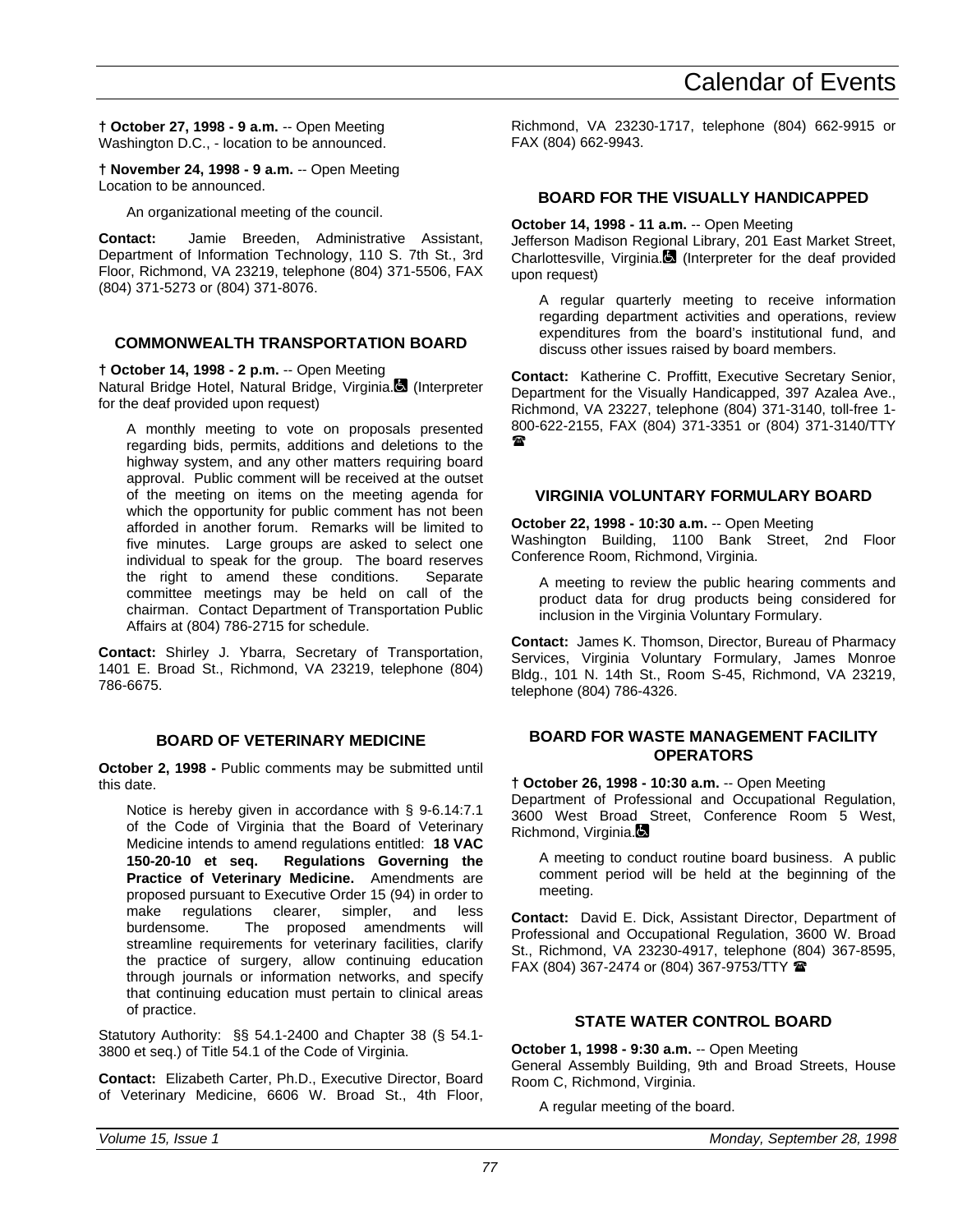**Contact:** Cindy M. Berndt, Department of Environmental Quality, P.O. Box 10009, Richmond, VA 23240, telephone (804) 698-4378.

**\* \* \* \* \* \* \* \***

**October 16, 1998 -** Public comments may be submitted until 4 p.m. on this date.

Notice is hereby given in accordance with § 9-6.14:7.1 of the Code of Virginia that the State Water Control Board intends to repeal regulations entitled: **9 VAC 25- 150-10 et seq. Virginia Pollutant Discharge Elimination System (VPDES) General Permit Regulation for Storm Water Discharges Associated with Industrial Activity from Heavy Manufacturing.** This general permit expires on June 30, 1999, and is not going to be reissued. Therefore, the board intends to repeal the regulation. Future discharges of industrial storm water may be authorized under the new general permit, 9 VAC 25-151-10 et seq.

Question and Answer Period: A question and answer period will be held one-half hour prior to the public hearing at the same location. Interested citizens will have an opportunity to ask questions pertaining to the proposal at that time.

Request for Comments: The board is seeking comments from interested persons on the proposed repeal of this general permit regulation, as well as comments regarding the costs and benefits of the proposal or any other alternatives.

Localities Affected: The repeal of this regulation will be applicable statewide and will not affect any one locality disproportionately.

Comparison with Statutory Mandates: The repeal of this general permit regulation does not exceed the specific minimum requirements of any legally binding state or federal mandate.

Statutory Authority: § 62.1-44.15 (10) of the Code of Virginia.

**Contact:** Richard Ayers, Technical Services Administrator, Department of Environmental Quality, 629 E. Main St., Richmond, VA 23219, telephone (804) 698-4075.

**\* \* \* \* \* \* \* \***

**October 16, 1998 -** Public comments may be submitted until 4 p.m. on this date.

Notice is hereby given in accordance with § 9-6.14:7.1 of the Code of Virginia that the State Water Control Board intends to adopt regulations entitled: **9 VAC 25- 151-10 et seq. General Virginia Pollutant Discharge Elimination System (VPDES) Permit for Discharges of Storm Water Associated with Industrial Activity.** This regulation will authorize point source discharges of storm water runoff from industrial sites. Discharges may be directly to surface waters or through separate storm sewer systems. This general permit will replace industrial storm water general permits, 9 VAC 25-150-10 et seq., 9 VAC 25-160-10 et seq., and 9 VAC 25-170-10 et seq., which expire June 30, 1999.

Question and Answer Period: A question and answer period will be held one-half hour prior to the public hearing at the same location. Interested citizens will have an opportunity to ask questions pertaining to the proposal at that time.

Request for Comments: The board is seeking comments from interested persons on the proposed repeal of this general permit regulation, as well as comments regarding the costs and benefits of the proposal or any other alternatives.

Localities Affected: The regulation will be applicable statewide and will not affect any one locality disproportionately.

Comparison with Statutory Mandates: The repeal of this general permit regulation does not exceed the specific minimum requirements of any legally binding state or federal mandate.

Statutory Authority: § 62.1-44.15 (10) of the Code of Virginia.

**Contact:** Richard Ayers, Technical Services Administrator, Department of Environmental Quality, 629 E. Main St., Richmond, VA 23219, telephone (804) 698-4075.

#### **\* \* \* \* \* \* \* \***

**October 16, 1998 -** Public comments may be submitted until 4 p.m. on this date.

Notice is hereby given in accordance with § 9-6.14:7.1 of the Code of Virginia that the State Water Control Board intends to repeal regulations entitled: **9 VAC 25- 160-10 et seq. Virginia Pollutant Discharge Elimination System (VPDES) General Permit Regulation for Storm Water Discharges Associated with Industrial Activity from Light Manufacturing Facilities.** This general permit expires on June 30, 1999, and is not going to be reissued. Therefore, the board intends to repeal the regulation. Future discharges of industrial storm water may be authorized under the new general permit, 9 VAC 25-151-10 et seq.

Question and Answer Period: A question and answer period will be held one-half hour prior to the public hearing at the same location. Interested citizens will have an opportunity to ask questions pertaining to the proposal at that time.

Request for Comments: The board is seeking comments from interested persons on the proposed repeal of this general permit regulation, as well as comments regarding the costs and benefits of the proposal or any other alternatives.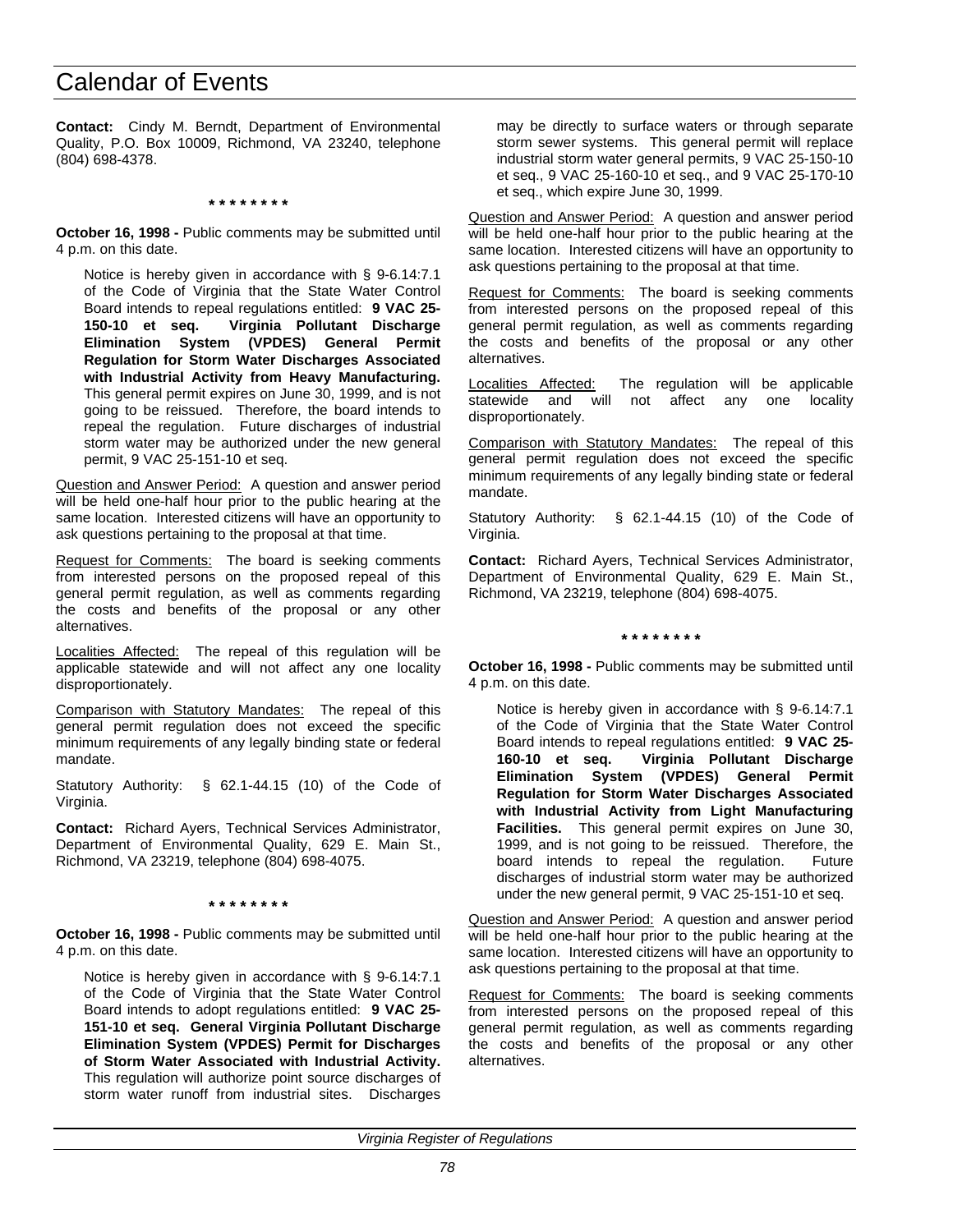Localities Affected: The repeal of this regulation will be applicable statewide and will not affect any one locality disproportionately.

Comparison with Statutory Mandates: The repeal of this general permit regulation does not exceed the specific minimum requirements of any legally binding state or federal mandate.

Statutory Authority: § 62.1-44.15 (10) of the Code of Virginia.

**Contact:** Richard Ayers, Technical Services Administrator, Department of Environmental Quality, 629 E. Main St., Richmond, VA 23219, telephone (804) 698-4075.

**\* \* \* \* \* \* \* \***

**October 16, 1998 -** Public comments may be submitted until 4 p.m. on this date.

Notice is hereby given in accordance with § 9-6.14:7.1 of the Code of Virginia that the State Water Control Board intends to repeal regulations entitled: **9 VAC 25- 170-10 et seq. Virginia Pollutant Discharge Elimination System (VPDES) General Permit Regulation for Storm Water Discharges Associated with Industrial Activity from Transportation Facilities, Landfills, Land Application Sites and Open Dumps, Materials Recycling Facilities, and Steam Electric Power Generating Facilities.** This general permit expires on June 30, 1999, and is not going to be reissued. Therefore, the board intends to repeal the regulation. Future discharges of industrial storm water may be authorized under the new general permit, 9 VAC 25-151-10 et seq.

Question and Answer Period: A question and answer period will be held one-half hour prior to the public hearing at the same location. Interested citizens will have an opportunity to ask questions pertaining to the proposal at that time.

Request for Comments: The board is seeking comments from interested persons on the proposed repeal of this general permit regulation, as well as comments regarding the costs and benefits of the proposal or any other alternatives.

Localities Affected: The repeal of this regulation will be applicable statewide and will not affect any one locality disproportionately.

Comparison with Statutory Mandates: The repeal of this general permit regulation does not exceed the specific minimum requirements of any legally binding state or federal mandate.

Statutory Authority: § 62.1-44.15 (10) of the Code of Virginia.

**Contact:** Richard Ayers, Technical Services Administrator, Department of Environmental Quality, 629 E. Main St., Richmond, VA 23219, telephone (804) 698-4075.

**\* \* \* \* \* \* \* \***

**October 16, 1998 -** Public comments may be submitted until 4 p.m. on this date.

Notice is hereby given in accordance with § 9-6.14:7.1 of the Code of Virginia that the State Water Control Board intends to amend regulations entitled: **9 VAC 25- 180-10 et seq. Virginia Pollutant Discharge Elimination System (VPDES) General Permit Regulation for Storm Water Discharges from Construction Sites.** This regulation authorizes discharges of storm water runoff from construction activities. The amendment is proposed in order to reissue the general permit for an additional five year term.

Question and Answer Period: A question and answer period will be held one-half hour prior to the public hearing at the same location. Interested citizens will have an opportunity to ask questions pertaining to the proposal at that time.

Request for Comments: The board is seeking comments from interested persons on the proposed repeal of this general permit regulation, as well as comments regarding the costs and benefits of the proposal or any other alternatives.

Localities Affected: The regulation will be applicable<br>statewide and will not affect any one locality will not affect any one locality disproportionately.

Comparison with Statutory Mandates: The repeal of this general permit regulation does not exceed the specific minimum requirements of any legally binding state or federal mandate.

Statutory Authority: § 62.1-44.15 (10) of the Code of Virginia.

**Contact:** Richard Ayers, Technical Services Administrator, Department of Environmental Quality, 629 E. Main St., Richmond, VA 23219, telephone (804) 698-4075.

#### **BOARD FOR WATERWORKS AND WASTEWATER WORKS OPERATORS**

**October 29, 1998 - 8:30 a.m.** -- Open Meeting

Department of Professional and Occupational Regulation, 3600 West Broad Street, Conference Room 5W, Richmond, Virginia.**Q** 

A routine business meeting. A public comment period will be held at the beginning of the meeting.

**Contact:** David E. Dick, Assistant Director, Department of Professional and Occupational Regulation, 3600 W. Broad St., Richmond, VA, telephone (804) 367-8505, FAX (804) 367-2475 or (804) 367-9753/TTY <sup>金</sup>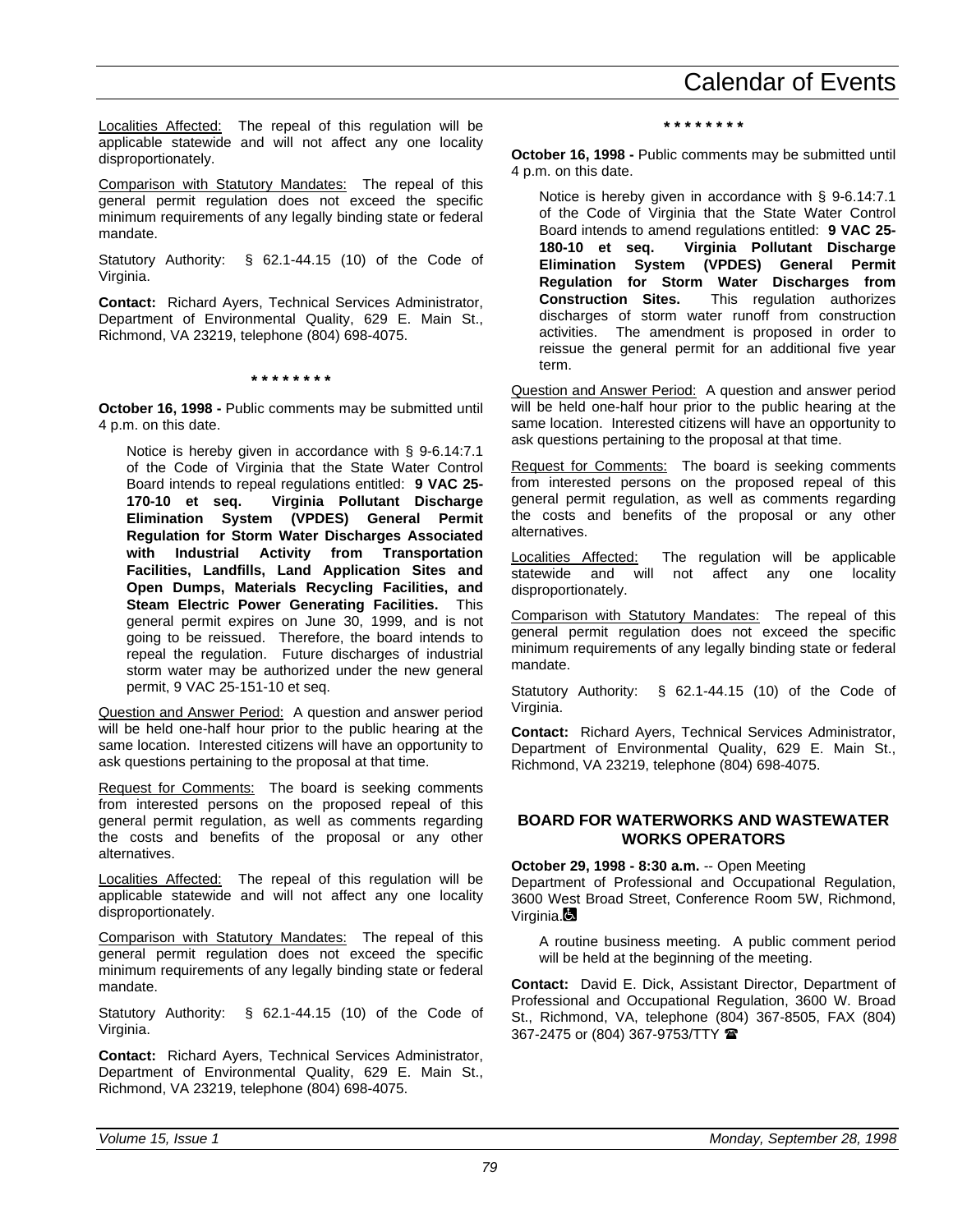# **INDEPENDENT**

#### **STATE LOTTERY BOARD**

**October 14, 1998 - 9:30 a.m.** -- Open Meeting State Lottery Department, 900 East Main Street, Richmond, Virginia. $\blacksquare$  (Interpreter for the deaf provided upon request)

A regular meeting of the board. Public comment will be received at the beginning of the meeting. This meeting replaces the September 23rd meeting, which was canceled.

**Contact:** Barbara L. Robertson, Board, Legislative and Regulatory Coordinator, State Lottery Department, 900 E. Main St., Richmond, VA 23219, telephone (804) 692-7105 or FAX (804) 692-7603.

# **LEGISLATIVE**

#### **ADMINISTRATIVE LAW ADVISORY COMMITTEE**

**† September 29, 1998 - Noon** -- Open Meeting State Capitol, Capitol Square, House Room 1, Richmond, Virginia. (Interpreter for the deaf provided upon request)

A meeting of the Hearing Officer Deskbook Subcommittee to consider draft guidelines.

**Contact:** Lyn Coughlin, Program Coordinator, Administrative Law Advisory Committee, General Assembly Bldg., 910 Capitol St., 2nd Floor, Richmond, VA 23219, telephone (804) 786-3591 or FAX (804) 692-0625.

**† October 21, 1998 - 11 a.m.** -- Open Meeting State Capitol, Capitol Square, House Room 1, Richmond, Virginia. (Interpreter for the deaf provided upon request)

A meeting to receive the study committee reports and to begin planning for the spring conference.

**Contact:** Lyn Coughlin, Program Coordinator, Administrative Law Advisory Committee, General Assembly Bldg., 910 Capitol St., 2nd Floor, Richmond, VA 23219, telephone (804) 786-3591 or FAX (804) 692-0625.

#### **JOINT SUBCOMMITTEE STUDYING FINANCING OPTIONS FOR THE PURPOSE OF CONSTRUCTING A BASEBALL STADIUM IN VIRGINIA (HJR 190, 1998)**

**† October 1, 1998 - 1:30 p.m.** -- Open Meeting

Center for Innovative Technology, 2214 Rock Hill Road, Briefing Room, Herndon, Virginia. (Interpreter for the deaf provided upon request)

The first subcommittee meeting of the interim. Questions regarding the meeting should be addressed to John Garka or Stephanie Hamlett, Division of Legislative Services, (804) 786-3591. Individuals requiring

interpreter services or other special assistance should contact the committee operations office at least 10 working days prior to the meeting.

**Contact:** Anne R. Howard, House Committee Operations, P.O. Box 406, Richmond, VA 23218, telephone (804) 698- 1540 or (804) 786-2369/TTY <sup>金</sup>

#### **JOINT SUBCOMMITTEE STUDYING MANDATORY BOATING SAFETY EDUCATION IN VIRGINIA (HJR 174)**

**† October 1, 1998 - 1:30 p.m.** -- Public Hearing Smith Mountain Lake, Bernards Landing

**† October 6, 1998 - 7 p.m.** -- Public Hearing Norfolk City Hall, Norfolk, Virginia.

A regular meeting. Questions regarding the meeting should be addressed to Marty Farber, Division of Legislative Services, (804) 786-3591, or to Barbara Regen, House Committee Operations. Individuals requiring interpreter services or other special assistance should contact the committee operations office at least 10 working days prior to the meeting.

**Contact:** Barbara Regen, House Committee Operations, P.O. Box 406, Richmond, VA 23218, telephone (804) 698- 1540 or (804) 786-2369/TTY <sup>金</sup>

#### **SPECIAL JOINT SUBCOMMITTEE OF THE SENATE COMMITTEE ON EDUCATION AND HEALTH AND THE HOUSE COMMITTEE ON HEALTH, WELFARE AND INSTITUTIONS TO STUDY THE CERTIFICATE OF PUBLIC NEED**

**November 12, 1998 - 10 a.m.** -- Open Meeting

General Assembly Building, 9th and Broad Streets, Senate Room B, Richmond, Virginia. (Interpreter for the deaf provided upon request)

A regular meeting. Individuals requiring interpreter services or other accommodations should call or write Senate committee operations at least 10 working days prior to the meeting.

**Contact:** Brian B. Taylor, Senate Committee Operations, P.O. Box 396, Richmond, VA 23218, telephone (804) 698- 7450 or (804) 698-7419/TTY <sup>金</sup>

#### **COMMISSION ON THE CONDITION AND FUTURE OF VIRGINIA'S CITIES (HJR 432, 1998)**

**October 6, 1998 - 10 a.m.** -- Open Meeting Roanoke Conference Center, 110 Shenandoah Avenue, Roanoke, Virginia.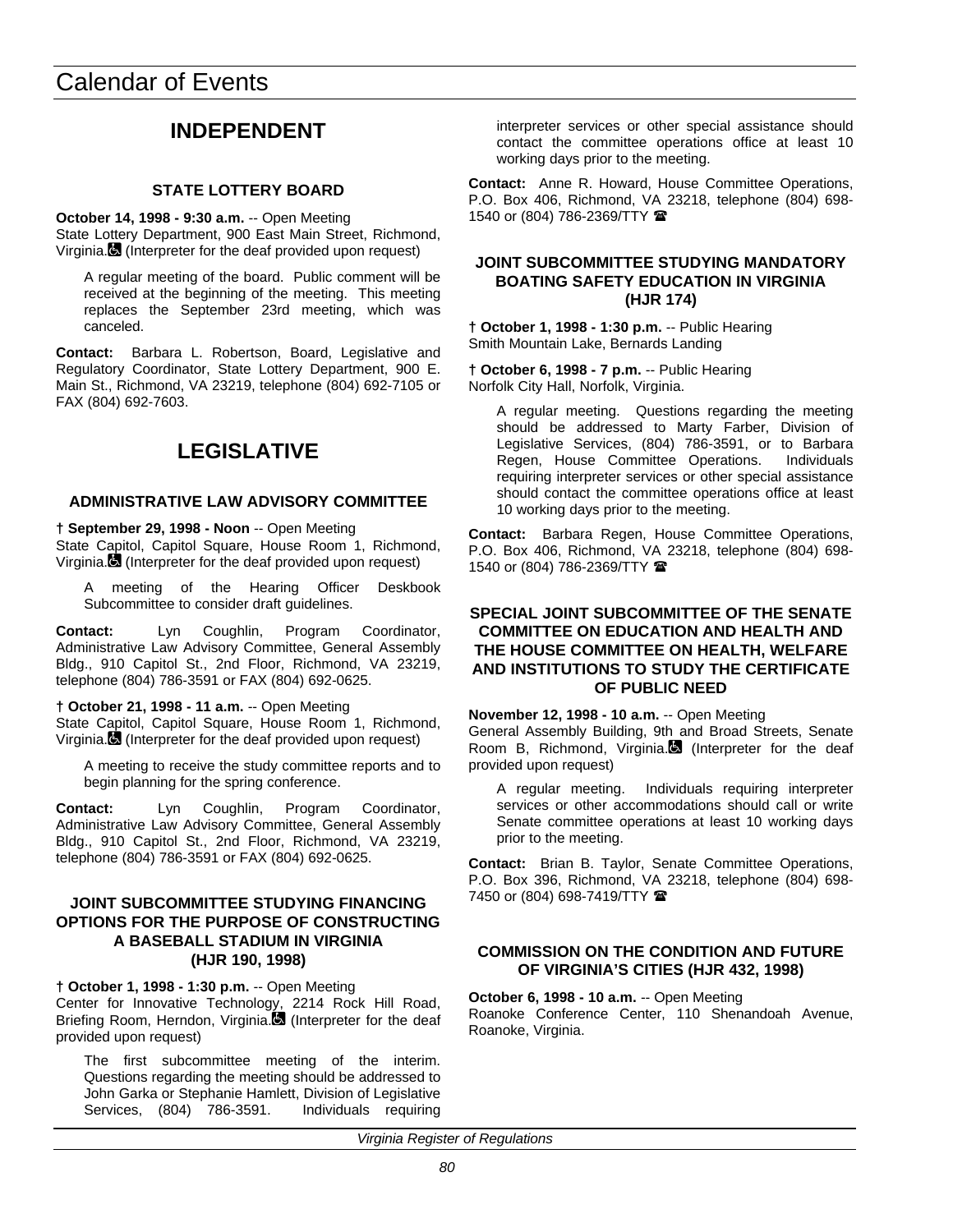**October 13, 1998 - 10 a.m.** -- Open Meeting Omni Hotel, Charlottesville, Virginia.

A regular meeting. Questions regarding the meeting should be addressed to Jeff Sharp or Nikki Rovner, Division of Legislative Services, (804) 786-3591. Individuals requiring interpreter services or other special assistance should contact the Committee Operations Office at least 10 working days prior to the meeting.

**Contact:** Barbara Regen, House Committee Operations, P.O. Box 406, Richmond, VA 23218, telephone (804) 698- 1540 or (804) 786-2369/TTY <sup>金</sup>

**† October 20, 1998 - 2 p.m.**—Open Meeting

State Capitol, Capitol Square, House Room 1, Richmond, Virginia.

A meeting of subcommittee #4.

**Contact:** Barbara Regen, House Committee Operations, P.O. Box 406, Richmond, VA 23218, telephone (804) 698- 1540 or (804) 786-2369/TTY <sup>2</sup>

#### **VIRGINIA CODE COMMISSION**

**November 18, 1998 - 10 a.m.** -- Open Meeting

General Assembly Building, 9th and Broad Streets, Speaker's Conference Room, 6th Floor, Richmond, Virginia. (Interpreter for the deaf provided upon request)

A meeting to continue with the recodification of Titles 2.1 and 9 of the Code of Virginia and to conduct any other business of the commission.

**Contact:** Jane Chaffin, Registrar of Regulations, General Assembly Bldg., 9th and Broad Streets, 2nd Floor, Richmond, VA 23219, telephone (804) 786-3591, FAX (804) 692-0625 or e-mail jchaffin@leg.state.va.us.

#### **COMMISSION ON REFORM OF THE CLASSIFIED COMPENSATION PLAN**

**† September 30, 1998 - 10 a.m.** -- Open Meeting General Assembly Building, 9th and Broad Streets, Senate Room A, Richmond, Virginia. (Interpreter for the deaf provided upon request)

A regular meeting. Individuals requiring interpreter services or other accommodations should call or write Senate committee operations by September 23, 1998.

**Contact:** John McE. Garrett, Senate Committee Operations, P.O. Box 396, Richmond, VA 23218, telephone (804) 698- 7450 or (804) 698-7419/TTY  $\blacksquare$ 

#### **COMMISSION ON EDUCATIONAL INFRASTRUCTURE (HJR 165)**

**October 28, 1998 - 10 a.m.** -- Open Meeting **November 23, 1998 - 2 p.m.** -- Open Meeting General Assembly Building, 9th and Broad Streets, House Room D, Richmond, Virginia.<sup>1</sup> (Interpreter for the deaf provided upon request)

A regular meeting. Questions regarding the meeting should be addressed to Norma Szakal, Division of Legislative Services, (804) 786-3591. Individuals requiring interpreter services or other special assistance should contact the committee operations office at least 10 working days prior to the meeting.

**Contact:** Lois V. Johnson, House Committee Operations, P.O. Box 406, Richmond, VA 23218, telephone (804) 698- 1540 or (804) 786-2369/TTY  $\blacksquare$ 

#### **SUBCOMMITTEE STUDYING THE FUTURE OF VIRGINIA'S ENVIRONMENT (HJR 136)**

**† October 1, 1998 - 10 a.m.** -- Open Meeting

**† October 29, 1998 - 10 a.m.** -- Open Meeting

**† December 17, 1998 - 10 a.m.** -- Open Meeting

General Assembly Building, 9th and Broad Streets, House Room D, Richmond, Virginia.<sup>1</sup> (Interpreter for the deaf provided upon request)

A regular meeting. Please direct all questions regarding the agenda to Shannon Varner, Division of Legislative Services, at (804) 786-3591. Individuals requiring interpreter services or other accommodations should contact the committee operations office at least 10 working days prior to the meeting.

**Contact:** Lois V. Johnson, Committee Operations, House of Delegates, State Capitol, P.O. Box 406, Richmond, VA 23218, telephone (804) 698-1540 or (804) 786-2369/TTY <sup>2</sup>

#### **HOUSE COMMITTEE ON FINANCE**

#### **Special Subcommittee Studying Sales Tax Exemptions**

**September 28, 1998 - 2:30 p.m.** -- Open Meeting General Assembly Building, 9th and Broad Streets, House Room C, Richmond, Virginia. (Interpreter for the deaf provided upon request)

A regular meeting. Questions regarding the meeting should be addressed to Joan E. Putney or Stephanie L. Hamlett, Division of Legislative Services, (804) 786- 3591. Individuals requiring interpreter services or other special assistance should contact the committee operations office at least 10 working days prior to the meeting.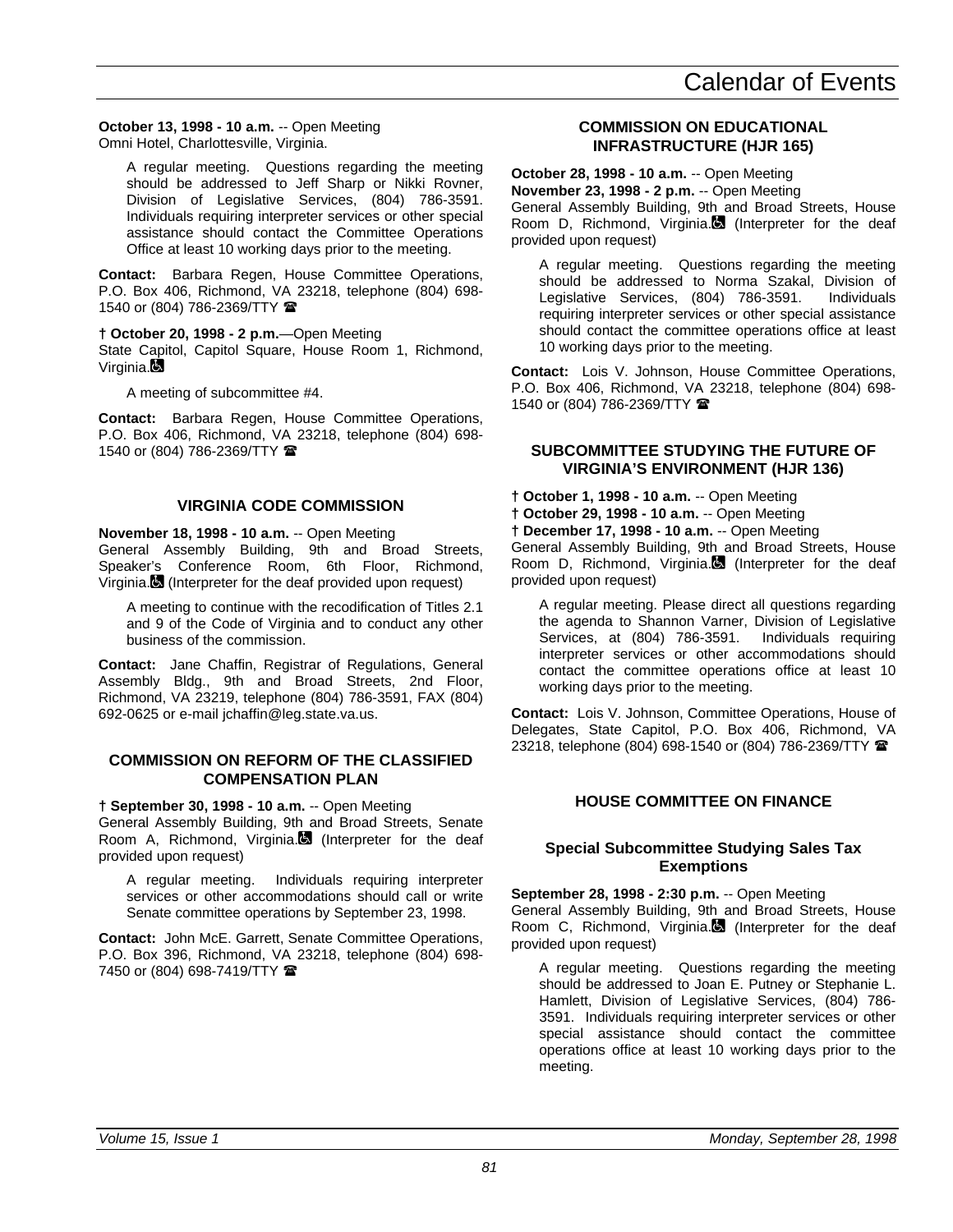**Contact:** Lois V. Johnson, House Committee Operations, P.O. Box 406, Richmond, VA 23218, telephone (804) 698- 1540 or (804) 786-2369/TTY <sup>金</sup>

#### **Special Subcommittee Studying Sales Tax on Food**

**September 28, 1998 - 1 p.m.** -- Open Meeting

General Assembly Building, 9th and Broad Streets, House Room C, Richmond, Virginia. (Interpreter for the deaf provided upon request)

A regular meeting. Questions regarding the meeting should be addressed to Joan E. Putney or Stephanie L. Hamlett, Division of Legislative Services, (804) 786- 3591. Individuals requiring interpreter services or other special assistance should contact the committee operations office at least 10 working days prior to the meeting.

**Contact:** Lois V. Johnson, House Committee Operations, P.O. Box 406, Richmond, VA 23218, telephone (804) 698- 1540 or (804) 786-2369/TTY  $\blacksquare$ 

#### **JOINT SUBCOMMITTEE STUDYING THE VIRGINIA FREEDOM OF INFORMATION ACT (HJR 187)**

#### **† October 14, 1998 - 10 a.m.** -- Open Meeting

**† November 4, 1998 - 9 a.m.** -- Open Meeting

General Assembly Building, 9th and Broad Streets, House Room C, Richmond, Virginia. (Interpreter for the deaf provided upon request)

A regular meeting. Questions regarding the meeting should be addressed to Maria J.K. Everett, Senior Attorney, Division of Legislative Services, (804) 786- 3591. Individuals requiring interpreter services or other special assistance should contact the committee operations office at least 10 working days prior to the meeting. (The website for this study is http://dls.state.va.us/hjr187.htm.)

**Contact:** Anne R. Howard, House Committee Operations, P.O. Box 406, Richmond, VA 23218, telephone (804) 698- 1540 or (804) 786-2369/TTY <sup>金</sup>

#### **HOUSE COMMITTEE ON GENERAL LAWS**

#### **Subcommittee 6**

**October 27, 1998 - 10 a.m.** -- Open Meeting General Assembly Building, 9th and Broad Streets, House Room C, Richmond, Virginia.<sup>1</sup> (Interpreter for the deaf provided upon request)

A meeting to consider the following resolutions: HJR 181 Study - Motion Picture Production Industry and HJR 260 Study - Waste Tires. Questions regarding the meeting agenda should be addressed to Maria Everett, Division of Legislative Services, (804) 786-3591. Individuals requiring interpreter services or other special assistance should contact the committee operations office at least 10 working days prior to the meeting.

**Contact:** Lois V. Johnson, House Committee Operations, P.O. Box 406, Richmond, VA 23218, telephone (804) 698- 1540 or (804) 786-2369/TTY <sup>金</sup>

#### **JOINT COMMISSION ON HEALTH CARE**

**October 20, 1998 - 10 a.m.** -- Open Meeting

**November 17, 1998 - 10 a.m.** -- Open Meeting

General Assembly Building, 9th and Broad Streets, Senate Room A, Richmond, Virginia. (Interpreter for the deaf provided upon request)

A regular meeting. Individuals requiring interpreter services or other special assistance should contact Kathleen Myers at least 10 working days prior to the meeting.

**Contact:** Kathleen Myers, Committee Operations, House of Delegates, State Capitol, P.O. Box 406, Richmond, VA 23218, telephone (804) 698-1547 or (804) 786-2369/TTY <sup>金</sup>

#### **COMMISSION ON ACCESS AND DIVERSITY IN HIGHER EDUCATION IN VIRGINIA (HJR 226/1998)**

**† October 23, 1998 - 10 a.m.** -- Open Meeting General Assembly Building, 9th and Broad Streets, House Room C, Richmond, Virginia. (Interpreter for the deaf provided upon request)

**† November 18, 1998 - 10 a.m.** -- Open Meeting

General Assembly Building, 9th and Broad Streets, House Room C, Richmond, Virginia. (Interpreter for the deaf provided upon request)

A regular meeting. Questions regarding the meeting should contact Brenda Edwards, Division of Legislative Services, (804) 786-3591. Individuals requiring interpreter services or other special assistance should contact Dawn Smith at least 10 working days prior to the meeting.

**Contact:** Dawn B. Smith, Committee Operations, House of Delegates, State Capitol, P.O. Box 406, Richmond, VA 23218, telephone (804) 698-1540 or (804) 786-2369/TTY <sup>2</sup>

#### **JOINT SUBCOMMITTEE STUDYING THE FUTURE DELIVERY OF PUBLICLY FUNDED MENTAL HEALTH, MENTAL RETARDATION AND SUBSTANCE ABUSE SERVICES (HJR 225)**

**October 27, 1998 - 10 a.m.** -- Open Meeting General Assembly Building, 9th and Broad Streets, House Room D, Richmond, Virginia.<sup>1</sup> (Interpreter for the deaf provided upon request)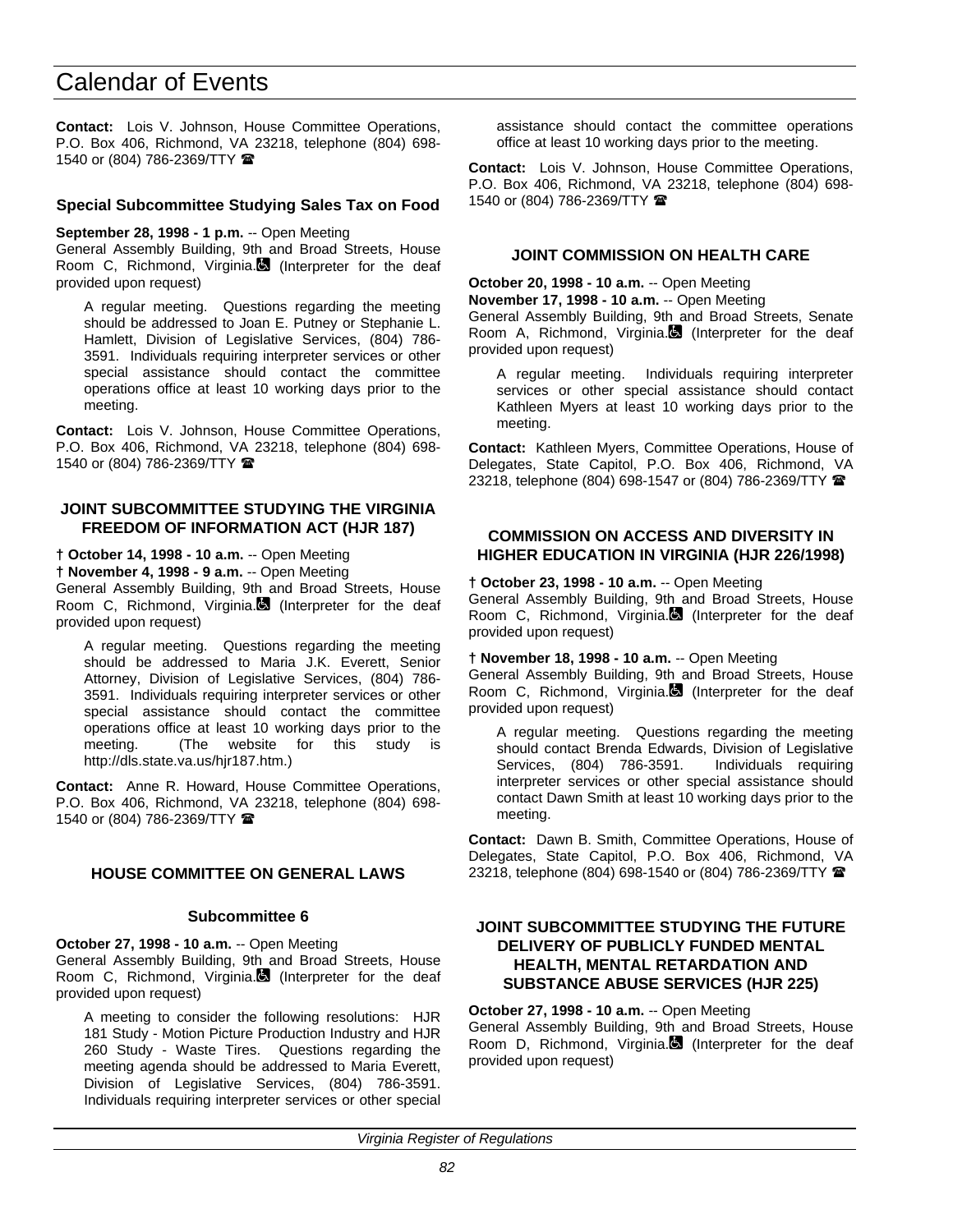#### **December 16, 1998 - 10 a.m.** -- Open Meeting

General Assembly Building, 9th and Broad Streets, House Room C, Richmond, Virginia. (Interpreter for the deaf provided upon request)

A regular meeting. Individuals requiring interpreter services or other special assistance should contact Dawn Smith at least 10 working days prior to the meeting.

**Contact:** Dawn B. Smith, Committee Operations, House of Delegates, State Capitol, P.O. Box 406, Richmond, VA 23218, telephone (804) 698-1540 or (804) 786-2369/TTY 2

#### **INTERSTATE ROUTE 73 COMMUNICATIONS COMMITTEE (HJR 153, 1998)**

**October 8, 1998 - 10 a.m.** -- Open Meeting

Henry County Administration Building, Kings Mountain Road, Board Room, Martinsville, Virginia.

A regular meeting. Questions regarding the meeting should be addressed to Alan Wambold, Division of Legislative Services, (804) 786-3591. Individuals requiring interpreter services or other special assistance should contact the committee operations office at least 10 working days prior to the meeting.

**Contact:** Barbara Regen, House Committee Operations, P.O. Box 406, Richmond, VA 23218, telephone (804) 698- 1540 or (804) 786-2369/TTY  $\blacksquare$ 

#### **VIRGINIA COMMISSION ON INTERGOVERNMENTAL COOPERATION**

**September 30, 1998 - 1:30 p.m.** -- Open Meeting General Assembly Building, 9th and Broad Streets, Senate Room B, Richmond, Virginia. (Interpreter for the deaf provided upon request)

A regular meeting. Individuals requiring interpreter services or other accommodations should call or write Senate committee operations at least 10 working days prior to the meeting.

**Contact:** Brian B. Taylor, Senate Committee Operations, P.O. Box 396, Richmond, VA 23218, telephone (804) 698- 7450 or (804) 698-7419/TTY 2

#### **JOINT SUBCOMMITTEE STUDYING REMEDIATION (HJR 62)**

#### **October 2, 1998 - 10:30 a.m.** -- Open Meeting

General Assembly Building, 9th and Broad Streets, House Room C, Richmond, Virginia. (Interpreter for the deaf provided upon request)

A regular meeting. Questions regarding the meeting should be addressed to Brenda Edwards, Division of Legislative Services, (804) 786-3591. requiring interpreter services or other special assistance should contact the committee operations office at least 10 working days prior to the meeting. Persons making audiovisual presentations to the committee should call for specifications.

**Contact:** Dawn B. Smith, House Committee Operations, P.O. Box 406, Richmond, VA 23218, telephone (804) 698- 1540 or (804) 786-2369/TTY <sup>金</sup>

#### **JOINT SUBCOMMITTEE STUDYING ECONOMIC INCENTIVES FOR VIRGINIA'S SHIPBUILDING INDUSTRY (SJR 171, 1998)**

#### **† October 5, 1998 - 2 p.m.** -- Open Meeting

General Assembly Building, 9th and Broad Streets, Senate Room B, Richmond, Virginia. (Interpreter for the deaf provided upon request)

A regular meeting. Individuals requiring interpreter services or other accommodations should call or write Senate committee operations at least 10 working days prior to the meeting.

**Contact:** Brian B. Taylor, Senate Committee Operations, P.O. Box 396, Richmond, VA 23218, telephone (804) 698- 7450 or (804) 698-7419/TTY <sup>金</sup>

# **CHRONOLOGICAL LIST**

#### **OPEN MEETINGS**

#### **September 28**

† Conservation and Recreation, Department of Finance, House Committee on

- Special Subcommittee Examining Sales Tax **Exemptions** 

- Special Subcommittee Examining Sales Tax on Food

#### **September 29**

† Administrative Law Advisory Committee

- Hearing Officer Deskbook Subcommittee

Agriculture and Consumer Services, Board of

Conservation and Recreation, Board of

Education, Board of

† Funeral Directors and Embalmers, Board of

- Hearing Aid Specialists, Board for
- † Intergovernmental Regulations, Commission on - Advisory Commission
- Mental Health, Mental Retardation and Substance Abuse Services, State Board of
- † Technology Services, Council on

#### **September 30**

† Compensation Plan, Commission on Reform of the Classified

† Conservation and Recreation, Department of

Intergovernmental Cooperation, Virginia Commission on † Nursing, Board of

- Special Conference Committee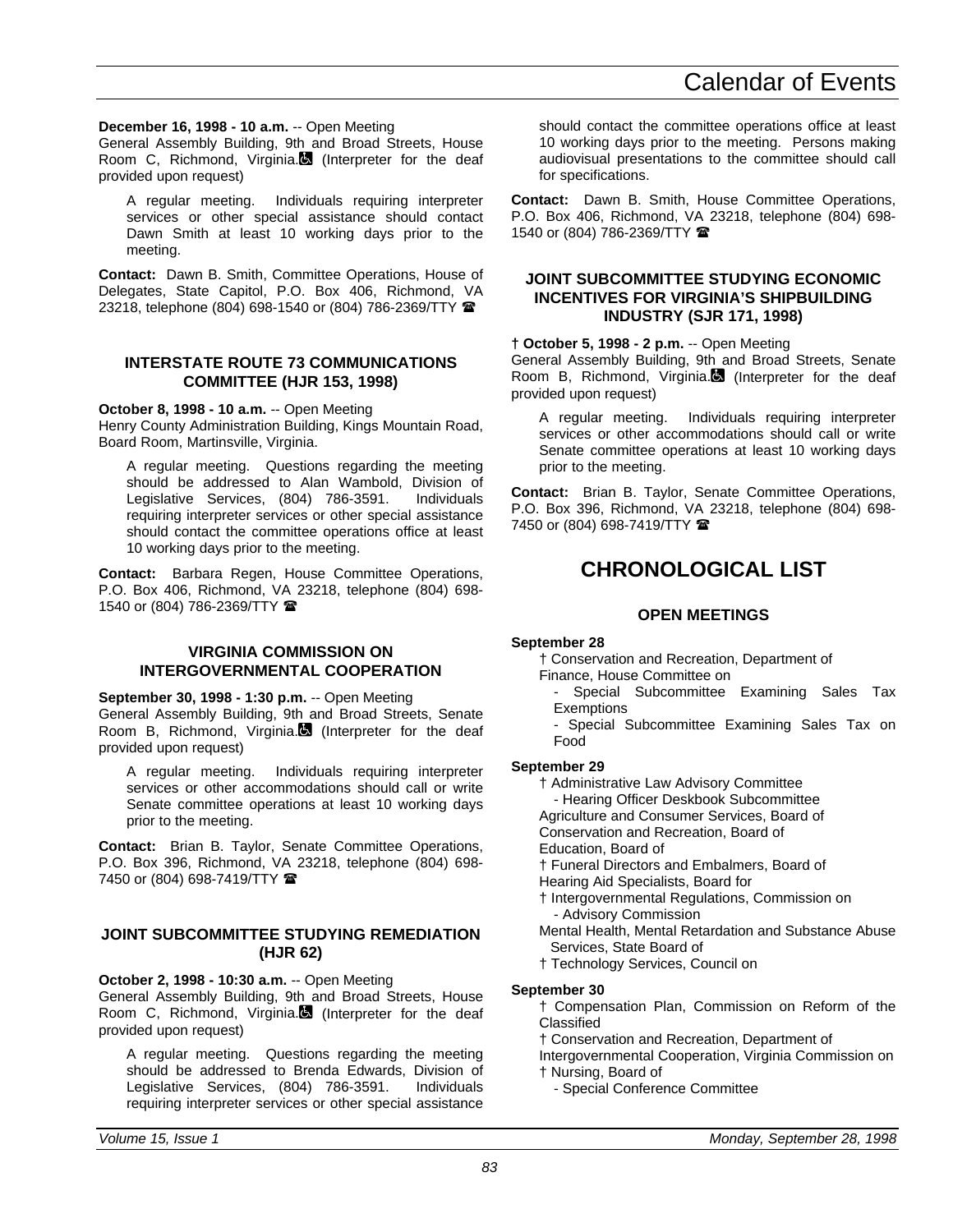#### **October 1**

- † At-Risk Youth and Their Families, Comprehensive Services for
	- State Management Team
- † Baseball Stadium in Virginia, Joint Subcommittee Studying Financing Options for the Purpose of Constructing a
- † Conservation and Recreation, Department of - Falls of the James Scenic River Advisory Board
- † Environment, Subcommittee Studying the Future of Virginia's
- Local Emergency Planning Committee of Chesterfield **County**
- Water Control Board, State

#### **October 2**

- † Dentistry, Board of
- Special Conference Committee
- Remediation, Joint Subcommittee Studying (HJR 62)

#### **October 5**

- Alcoholic Beverage Control Board, State Barbers, Board for
- Funeral Directors and Embalmers, Board of - Special Conference Committee
- Medical Assistance Services, Department of -Pharmacy Liaison Committee
- † Nursing, Board of
	- Special Conference Committee
- † Professional Counselors, Marriage and Family Therapists and Substance Abuse Treatment Professionals, Board of Licensed
- † Shipbuilding Industry, Joint Subcommittee Studying Economic Incentives for Virginia's

#### **October 6**

- Agriculture and Consumer Services, Department of - Virginia Horse Industry Board
- † Charitable Gaming Commission
- Cities, Commission on the Condition and Future of Virginia's
- Funeral Directors and Embalmers, Board of - Special Conference Committee
- 
- † Hopewell Industry Safety Council Museum of Fine Arts, Virginia
- Executive Committee
- † Nursing, Board of
- Special Conference Committee
- Tourism Corporation Board, Virginia
	- Motion Picture Development Committee

#### **October 7**

- † Air Pollution Control Board, State
- † Conservation and Recreation, Department of
- Rappahannock River State Park Feasibility Study Advisory Committee
- Nursing Home Administrators, Board of

#### **October 8**

† Air Pollution Control Board, State † Child Day-Care Council Interstate Route 73 Communications Committee Medicine, Board of

#### **October 9**

- Health Professions, Department of
	- Health Practitioner's Intervention Program
- † Longwood College
	- Academic Affairs Committee
	- Facilities and Services Committee
	- Finance Committee
	- Student Affairs Committee
- Medicine, Board of

#### **October 10**

- † Longwood College
- Board of Visitors
- Medicine, Board of

#### **October 13**

- Chesapeake Bay Local Assistance Board
	- Northern Area Review Committee
	- Southern Area Review Committee
- Cities, Commission on the Condition and Future of Virginia's
- Commercial Space Flight Authority, Virginia
- † Medical Assistance Services, Board of
- † Nursing, Board of
- Special Conference Committee
- † Resources Authority, Virginia
- † Welfare Reform, Governor's Advisory Commission on

#### **October 14**

- † Agriculture and Consumer Services, Department of - Virginia Marine Products Board
- † Freedom of Information Act, Joint Subcommittee
- Studying the Virginia
- † Juvenile Justice, Board of
- Lottery Board, State
- † Motor Vehicles, Department of
	- Medical Advisory Board
- † Transportation Board, Commonwealth
- Visually Handicapped, Board for the

#### **October 15**

- † Information Management, Council
- Virginia Geographic Information Network Advisory Board
- † Nursing, Board of
	- Special Conference Committee

#### **October 16**

† Dentistry, Board

- Special Conference Committee

#### **October 18**

- Fire Services Board, Virginia
- Legislative/Liaison Committee

## **October 19**

Accountancy, Board for Alcoholic Beverage Control Board Conservation and Recreation, Board of Funeral Directors and Embalmers, Board of † Labor and Industry, Department of - Safety and Health Codes Board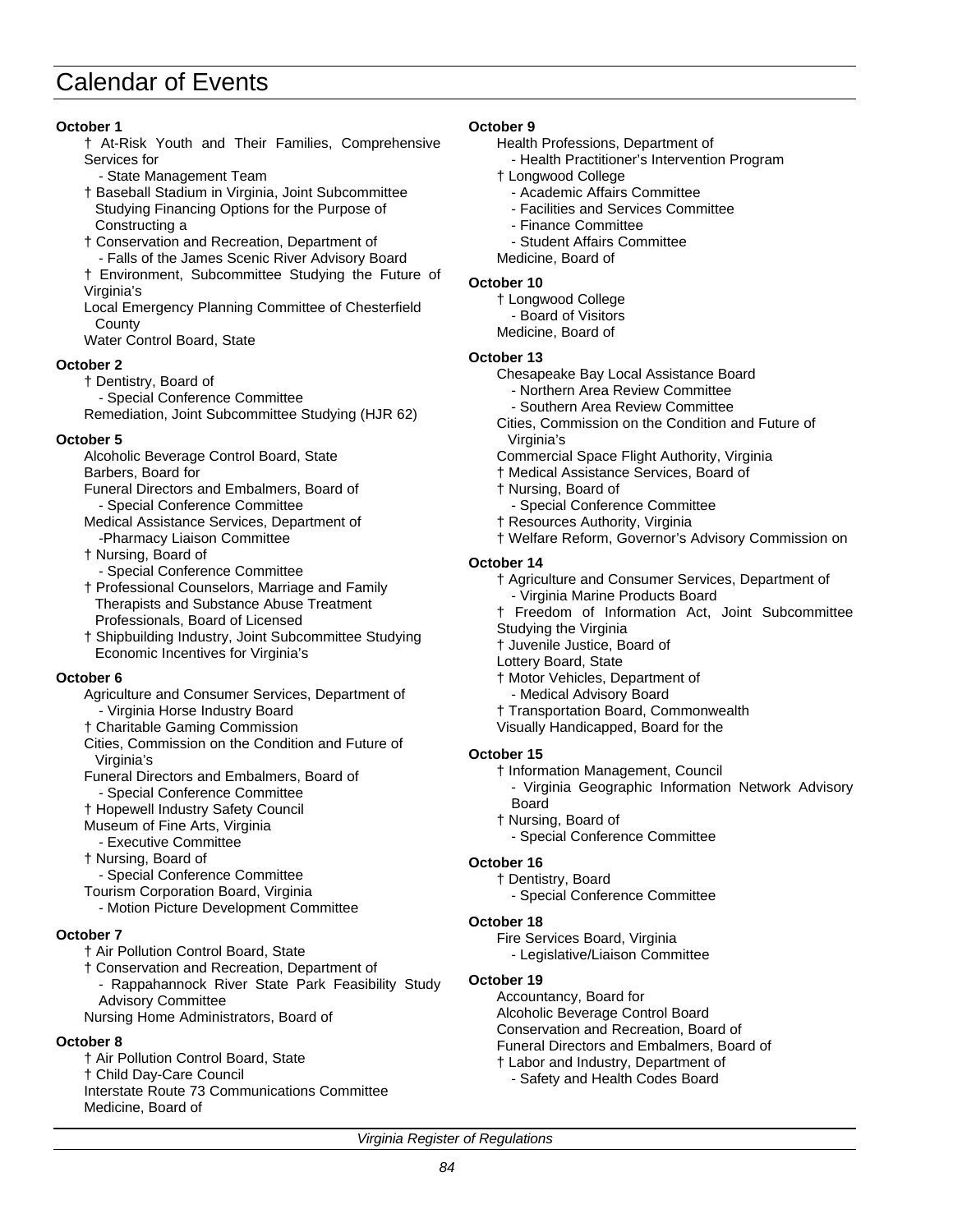**October 20**

- † Cities, Commission on the Condition and Future of Virginia's
- Health Care, Joint Commission on
- † Higher Education for Virginia, State Council of
- † Manufactured Housing Board, Virginia
- † Pharmacy, Board of

## **October 21**

- † Administrative Law Advisory Committee George Mason University - Board of Visitors
- † Racing Commission, Virginia

#### **October 22**

Game and Inland Fisheries, Board of Real Estate Board

Common Interest Community Management Information Fund Advisory Committee Voluntary Formulary Board, Virginia

#### **October 23**

Game and Inland Fisheries, Board of † Higher Education in Virginia, Commission on Access and Diversity in † Social Work, Board of

#### **October 24**

† Conservation and Recreation, Department of - Virginia Cave Board

#### **October 26**

- † Information Management, Council on
- Lands Records Management Task Force
- † Nursing Home Administrators, Board of Special Conference Committee
- † Waste Management Facility Operators, Board for

#### **October 27**

- General Laws, House Committee on
	- Subcommittee 6
- † Nursing Home Administrators, Board of
- † Professional Counselors, Marriage and Family Therapists and Substance Abuse Treatment Professionals, Board of Licensed
- Publicly Funded Mental Health, Mental Retardation and Substance Abuse Services, Joint Subcommittee Evaluating the Future Delivery of (HJR 225) Real Estate Appraiser Board
- † Technology Services, Council on

#### **October 28**

Educational Infrastructure, Commission on Funeral Directors and Embalmers, Board of † Pharmacy, Board of

#### **October 29**

† Audiology and Speech-Language Pathology, Board of - Advisory Committee on Support Personnel Compensation Board

† Environment, Subcommittee Studying the Future of Virginia's

Funeral Directors and Embalmers, Board of

Waterworks and Wastewater Works Operators, Board for

#### **October 30**

† Dentistry, Board of

† Executive Council, State

#### **November 3**

† Hopewell Industrial Safety Council

- Museum of Fine Arts, Virginia
- Executive Committee

#### **November 4**

† Deaf and Hard-of-Hearing, Virginia Department for the † Freedom of Information Act, Joint Subcommittee Studying the Virginia

#### **November 10**

Asbestos and Lead, Board for † Resources Authority, Virginia

#### **November 16**

Professional and Occupational Regulation, Board for

#### **November 17**

Health Care, Joint Commission on † Higher Education for Virginia, State Council of

#### **November 18**

Code Commission, Virginia † Higher Education in Virginia, Commission on Access and Diversity in † Racing Commission, Virginia

#### **November 23**

Educational Infrastructure, Commission on

#### **November 24**

† Technology Services, Council on

#### **December 8**

† Resources Authority, Virginia

#### **December 16**

Publicly Funded Mental Health, Mental Retardation and Substance Abuse Services, Joint Subcommittee Evaluating the Future Delivery of (HJR 225)

#### **December 17**

† Environment, Subcommittee Studying the Future of Virginia's

### **PUBLIC HEARINGS**

#### **October 1**

† Boating Safety Education in Virginia, Joint Subcommittee Studying Mandatory

#### **October 6**

† Boating Safety Education in Virginia, Joint Subcommittee Studying Mandatory

#### **October 14**

† Pharmacy, Board of

#### **October 15**

Pesticide Control Board